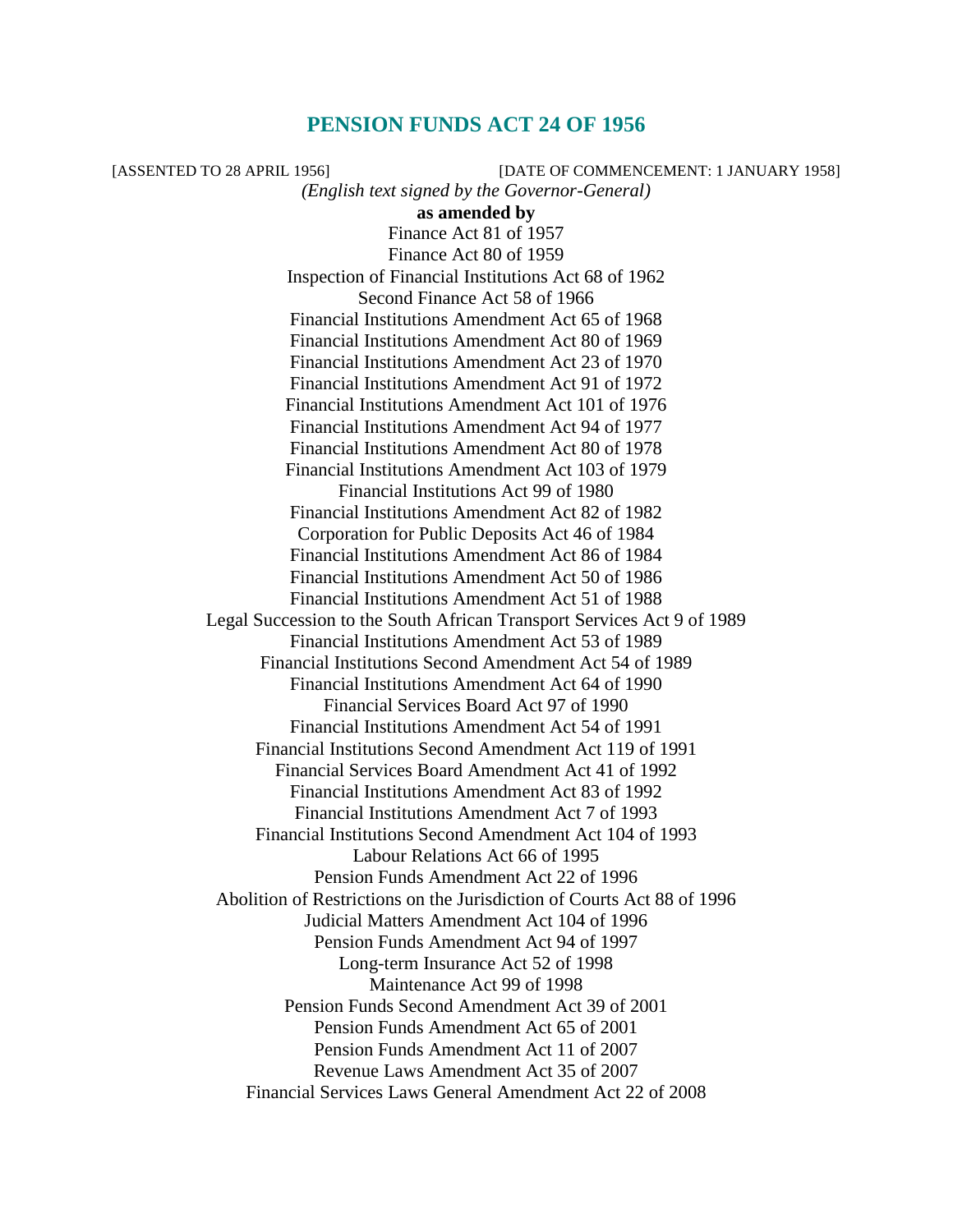Revenue Laws Amendment Act 60 of 2008

#### **Regulations under this Act**

ASSUMPTIONS FOR THE DETERMINATION OF MINIMUM INDIVIDUAL RESERVES OF MEMBERS OF DEFINED CATEGORIES OF PENSION FUNDS (BN 37 in GG 29767 of 2 April 2007)

CATEGORISATION AND PRESCRIBED FINANCIAL STATEMENTS APPLICABLE TO THE DIFFERENT CATEGORIES OF FUNDS (BN 99 in GG 31481 of 3 October 2008)

CONDITIONS FOR SCHEMES FOR APPORTIONMENT OF ACTUARIAL SURPLUSES OF UMBRELLA FUNDS (BN 36 in GG 24809 of 25 April 2003)

DIRECTIVE PF 3: SURPLUS APPORTIONMENT SCHEMES AND NIL RETURNS (BN 22 in GG 31904 of 16 February 2009)

DIRECTIVE PF 4: VOLUNTARY DISSOLUTION OR PARTIAL DISSOLUTION OF A FUND (BN 75 in GG 32328 of 18 June 2009)

FINANCIAL SERVICES BOARD: DIRECTIVE PF 2: AMALGAMATIONS AND TRANSFERS (BN 134 in GG 31664 of 2 December 2008)

METHODS OF APPORTIONMENT DEEMED TO BE EQUITABLE (BN 37 in GG 24809 of 25 April 2003)

PENSION FUNDS: REGULATIONS (GN R98 in GG 162 of 26 January 1962)

RATE OF INTEREST IN RESPECT OF INTEREST PAYABLE ON CERTAIN AMOUNTS AND VALUES IN TERMS OF SECTION 13A (7) (GN 338 in GG 22210 of 6 April 2001)

REGULATORY REPORTING REQUIREMENTS FOR RETIREMENT FUNDS (BN 14 in GG 31838 of 4 February 2009)

REPORT OF THE INDEPENDENT AUDITORS OF RETIREMENT ANNUITY FUNDS, UMBRELLA FUNDS AND PRESERVATION FUNDS (BN 64 in GG 31228 of 8 July 2008)

REPORT OF THE INDEPENDENT AUDITORS OF PENSION FUNDS, OTHERN THAN RETIREMENT ANNUITY FUNDS, UMBRELLA FUNDS AND PRESERVATION FUNDS (BN 75 in GG 31306 of 4 August 2008)

REQUIREMENTS IMPOSED BY THE FINANCIAL SERVICES BOARD FOR NOMINEES TO OPERATE IN SOUTH AFRICA (BN 106 in GG 29274 of 5 October 2006)

REQUIREMENTS IMPOSED BY THE FINANCIAL SERVICES BOARD FOR NOMINEES TO OPERATE IN SOUTH AFRICA, 2007 (BN 63 in GG 29911 of 25 May 2007)

RULE RELATING TO THE CODE OF CONDUCT (BN 108 in GG 31534 of 24 October 2008)

## **ACT**

**To provide for the registration, incorporation, regulation and dissolution of pension funds and for matters incidental thereto.** 

#### **CHAPTER I**

## **ADMINISTRATION AND APPLICATION OF ACT AND INTERPRETATION OF TERMS (ss 1-3B)**

# **1 Definitions**

 (1) In this Act, unless the context indicates otherwise- **'actuarial surplus'**, in relation to a fund which is-

- *(a)* subject to actuarial valuation, means the difference between-
	- (i) the value that the valuator has placed on the assets of the fund less any credit balances in the member and employer surplus accounts; and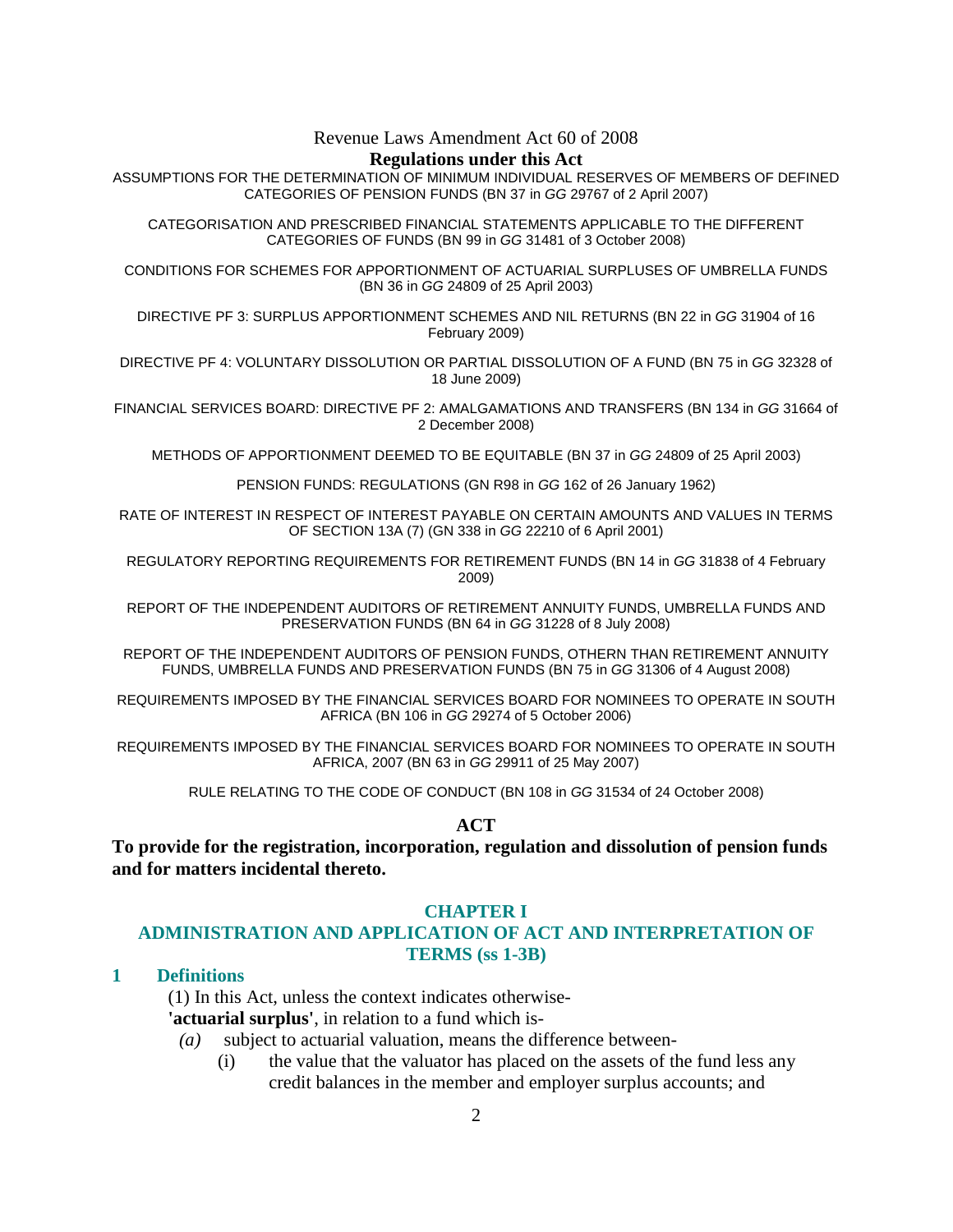- (ii) the value that the valuator has placed on the liabilities of the fund in respect of pensionable service accrued by members prior to the valuation date together with the value of the amounts standing to the credit of those contingency reserve accounts which are established or which the board deems prudent to establish on the advice of the valuator;
- *(b)* exempt from actuarial valuation, means the difference between-
	- (i) the fair value of the assets of the fund less any credit balances in the member and employer surplus accounts; and
	- (ii) the sum of the values of the amounts standing to the credit of all the accounts held for individual members, whether contributory or paid-up, plus the value of any other liabilities plus the amounts standing to the credit of any investment reserve account set up to facilitate the smoothing of fund return credited to member accounts and such contingency reserve accounts which are established or which the board deems prudent to establish:

 Provided that, for the purpose of quantifying the actuarial surplus in terms of section 15B, the surplus utilised improperly by the employer in terms of section 15B (6) shall be added to the difference calculated in paragraph *(a)* or *(b)*, as the case may be;

[Definition of 'actuarial surplus' inserted by s. 1 *(a)* of Act 39 of 2001 and substituted by s. 1 *(a)* of Act 11 of 2007.]

**'actuary'** means a person admitted as a fellow member of the Actuarial Society of South Africa or any other institution approved by the Minister by notice in the *Gazette*;

[Definition of 'actuary' substituted by s. 21 *(a)* of Act 104 of 1993 and by s. 1 *(a)* of Act 22 of 2008.]

**'Adjudicator'** means the Pension Funds Adjudicator or Deputy Pension Funds Adjudicator and any acting Pension Funds Adjudicator appointed under section 30C (1);

[Definition of 'Adjudicator' inserted by s. 1 *(a)* of Act 22 of 1996 and substituted by s. 1 *(b)* of Act 11 of 2007.]

# **'administrative penalty'** ......

[Definition of 'administrative penalty' inserted by s. 1 *(c)* of Act 11 of 2007 and deleted by s. 1 *(b)* of Act 22 of 2008.]

**'administrator'** means a person approved by the registrar in terms of section 13B (1); [Definition of 'administrator' inserted by s. 1 *(c)* of Act 11 of 2007.]

**'advisory committee'** means the Pension Funds Advisory Committee established by section 3B;

[Definition of 'advisory committee' inserted by s. 1 *(c)* of Act 11 of 2007.]

**'audit-exempt fund'** means a fund which has been exempted by the registrar in terms of section 2 (5) *(a)* from being required to be subject to audit;

[Definition of 'audit-exempt fund' inserted by s. 1 *(c)* of Act 11 of 2007.]

**'beneficiary'** means a nominee of a member or a dependant who is entitled to a benefit, as provided for in the rules of the relevant fund;

[Definition of 'beneficiary' inserted by s. 1 *(c)* of Act 11 of 2007.]

**'beneficiary fund'** means a fund referred to in paragraph *(c)* of the definition of 'pension funds organisation';

[Definition of 'beneficiary fund' inserted by s. 1 *(c)* of Act 22 of 2008.]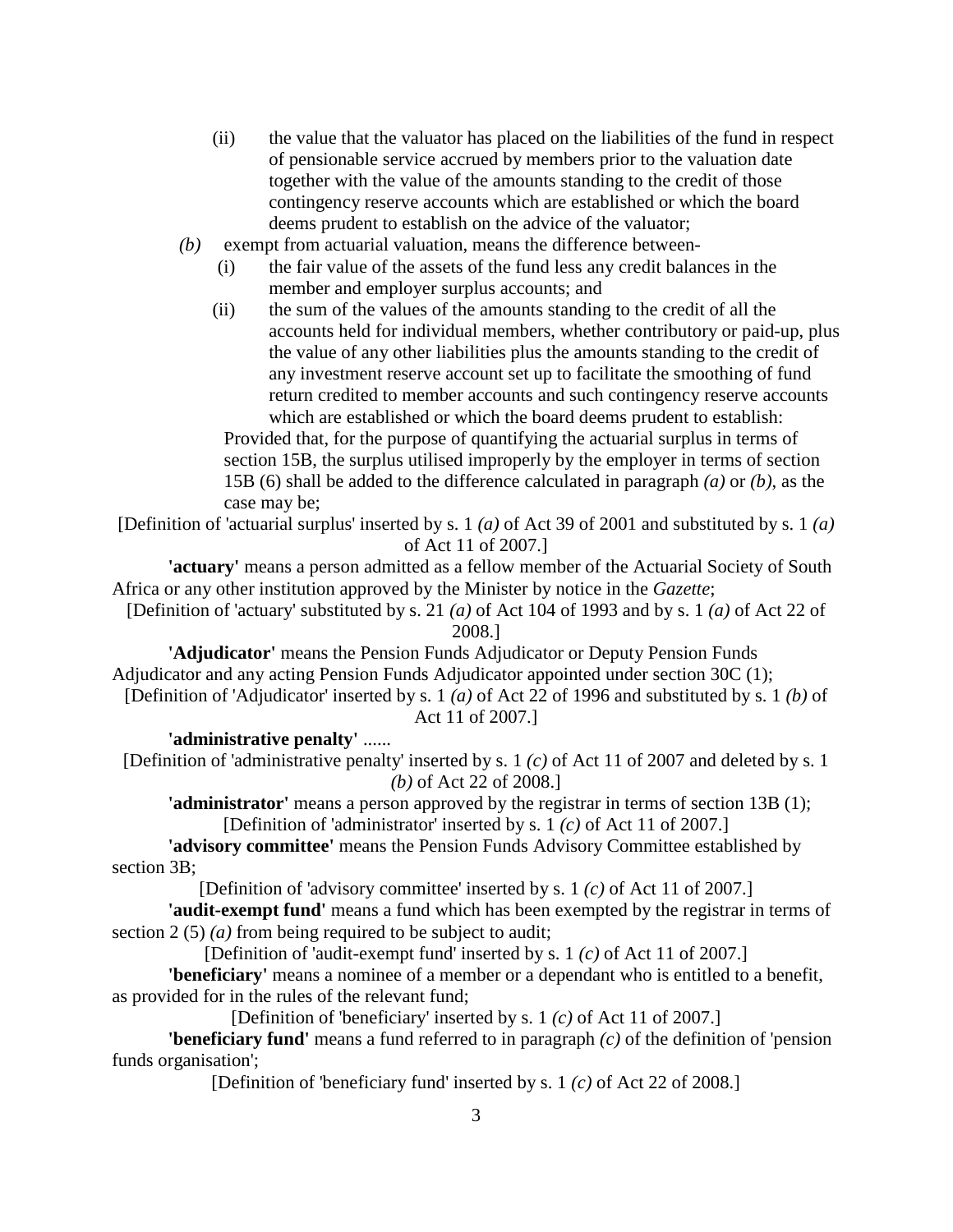**'benefit'**, in relation to a fund, means any amount payable to a member or beneficiary in terms of the rules of that fund;

[Definition of 'benefit' inserted by s. 1 *(c)* of Act 11 of 2007.]

**'board'** means the board of a fund contemplated in section 7A of this Act;

[Definition of 'board' inserted by s. 1 *(a)* of Act 22 of 1996.]

**'board member'** means any member of a board;

[Definition of 'board member' inserted by s. 1 *(d)* of Act 11 of 2007.]

**'commencement date'** means the date of commencement of the Pension Funds Second Amendment Act, 2001;

[Definition of 'commencement date' inserted by s. 1 *(b)* of Act 39 of 2001.] **'complainant'** means-

- *(a)* any person who is, or who claims to be-
	- (i) a member or former member of a fund;
	- (ii) a beneficiary or former beneficiary of a fund;
	- (iii) an employer who participates in a fund;
- *(b)* any group of persons referred to in paragraph *(a)* (i), (ii) or (iii);
- *(c)* a board of a fund or member thereof; or
- *(d)* any person who has an interest in a complaint;

[Definition of 'complainant' inserted by s. 1 *(a)* of Act 22 of 1996.]

**'complaint'** means a complaint of a complainant relating to the administration of a fund, the investment of its funds or the interpretation and application of its rules, and alleging-

- *(a)* that a decision of the fund or any person purportedly taken in terms of the rules was in excess of the powers of that fund or person, or an improper exercise of its powers;
- *(b)* that the complainant has sustained or may sustain prejudice in consequence of the maladministration of the fund by the fund or any person, whether by act or omission;
- *(c)* that a dispute of fact or law has arisen in relation to a fund between the fund or any person and the complainant; or
- *(d)* that an employer who participates in a fund has not fulfilled its duties in terms of the rules of the fund;

but shall not include a complaint which does not relate to a specific complainant;

[Definition of 'complaint' inserted by s. 1 *(a)* of Act 22 of 1996.]

**'contingency reserve account'**, in relation to a fund, means an account of the fund, which has been amended in accordance with the requirements of the registrar, or which has not been disallowed by the registrar, and to which shall be credited or debited such amounts as the board shall determine, on the advice of the valuator where the fund is not exempt from actuarial valuations, in order to provide for explicit contingencies;

[Definition of 'contingency reserve account' inserted by s. 1 *(c)* of Act 39 of 2001 and substituted by s. 1 *(e)* of Act 11 of 2007.]

**'contribution holiday'**, in relation to a-

 *(a)* defined benefit category of a fund, means payment by the employer of less than the contribution rate the valuator recommends be payable by the employer, taking into account the circumstances of the fund and ignoring any surplus or deficit; or [Para. *(a)* substituted by s. 1 *(f)* of Act 11 of 2007.]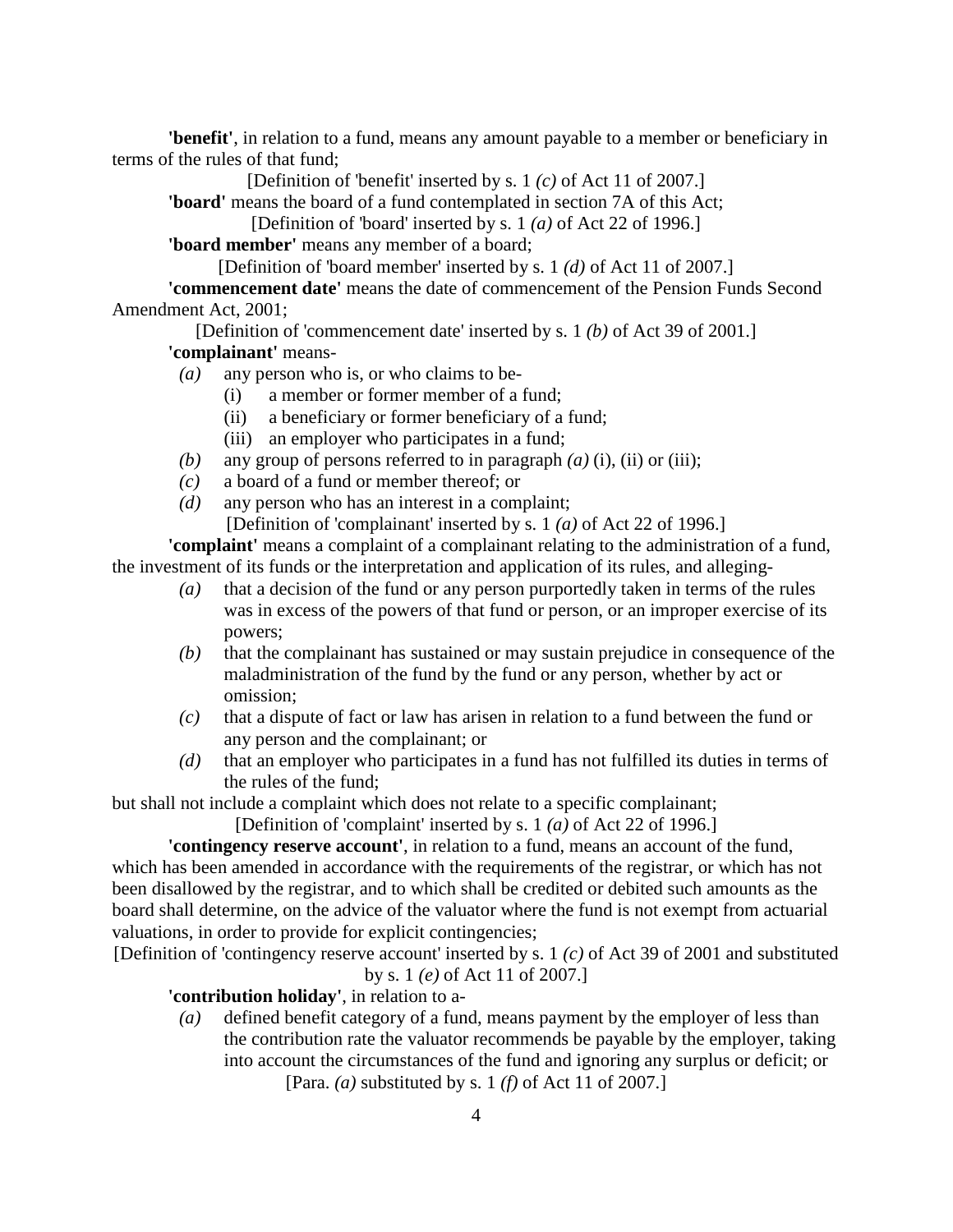*(b)* defined contribution category of a fund, means payment by the employer of less than the employer contribution rate defined in the rules prior to application of any credit balance in any employer reserve account as defined in the rules or employer surplus account;

[Definition of 'contribution holiday' inserted by s. 1 *(c)* of Act 39 of 2001.]

**'conversion'**, in relation to a category of a fund, means the change of the basis of the retirement benefit from defined benefit to defined contribution, or *vice versa*;

[Definition of 'conversion' inserted by s. 1 *(c)* of Act 39 of 2001.]

**'court'** means a court of the provincial or local division of the High Court of South Africa;

[Definition of 'court' substituted by s. 14 *(b)* of Act 83 of 1992 and by s. 1 *(g)* of Act 11 of 2007.]

**'deferred pensioner'** means a member who has not yet retired but has left the service of the employer concerned prior to normal retirement date, as defined in the rules, leaving in the fund the member's rights to such benefits as may be defined in the rules;

[Definition of 'deferred pensioner' inserted by s. 1 *(d)* of Act 39 of 2001.] **'defined benefit category of a fund'** means a category of a fund other than a defined contribution category of a fund;

[Definition of 'defined benefit category' inserted by s. 1 *(d)* of Act 39 of 2001.]

**'defined contribution category of a fund'** means a category of members in respect of whom the benefit on retirement has a value equal to the value of-

- *(a)* the contributions paid by the member and by the employer in terms of the rules of the fund that determine the rates of both their contributions at a fixed rate;
- *(b)* less such expenses as the board determines should be deducted from the contributions paid;
- *(c)* plus any amount credited to the member's individual account upon the commencement of the member's membership of the fund or upon the conversion of the category of the fund to which the member belongs from a defined benefit category to a defined contribution category of a fund or upon the amalgamation of his or her fund with any other fund, if any, other than amounts taken into account in terms of subparagraph *(d)*;
- *(d)* plus any other amounts lawfully permitted, credited to or debited from the member's individual account, if any,

as increased or decreased by fund return: Provided that the board may elect to smooth the fund return;

[Definition of 'defined contribution category of a fund' inserted by s. 1 *(d)* of Act 39 of 2001 and substituted by s. 1 *(h)* of Act 11 of 2007.]

**'dependant',** in relation to a member, means-

- *(a)* a person in respect of whom the member is legally liable for maintenance;
- *(b)* a person in respect of whom the member is not legally liable for maintenance, if such person-
	- (i) was, in the opinion of the board, upon the death of the member in fact dependent on the member for maintenance;
	- (ii) is the spouse of the member;
	- (iii) is a child of the member, including a posthumous child, an adopted child and a child born out of wedlock;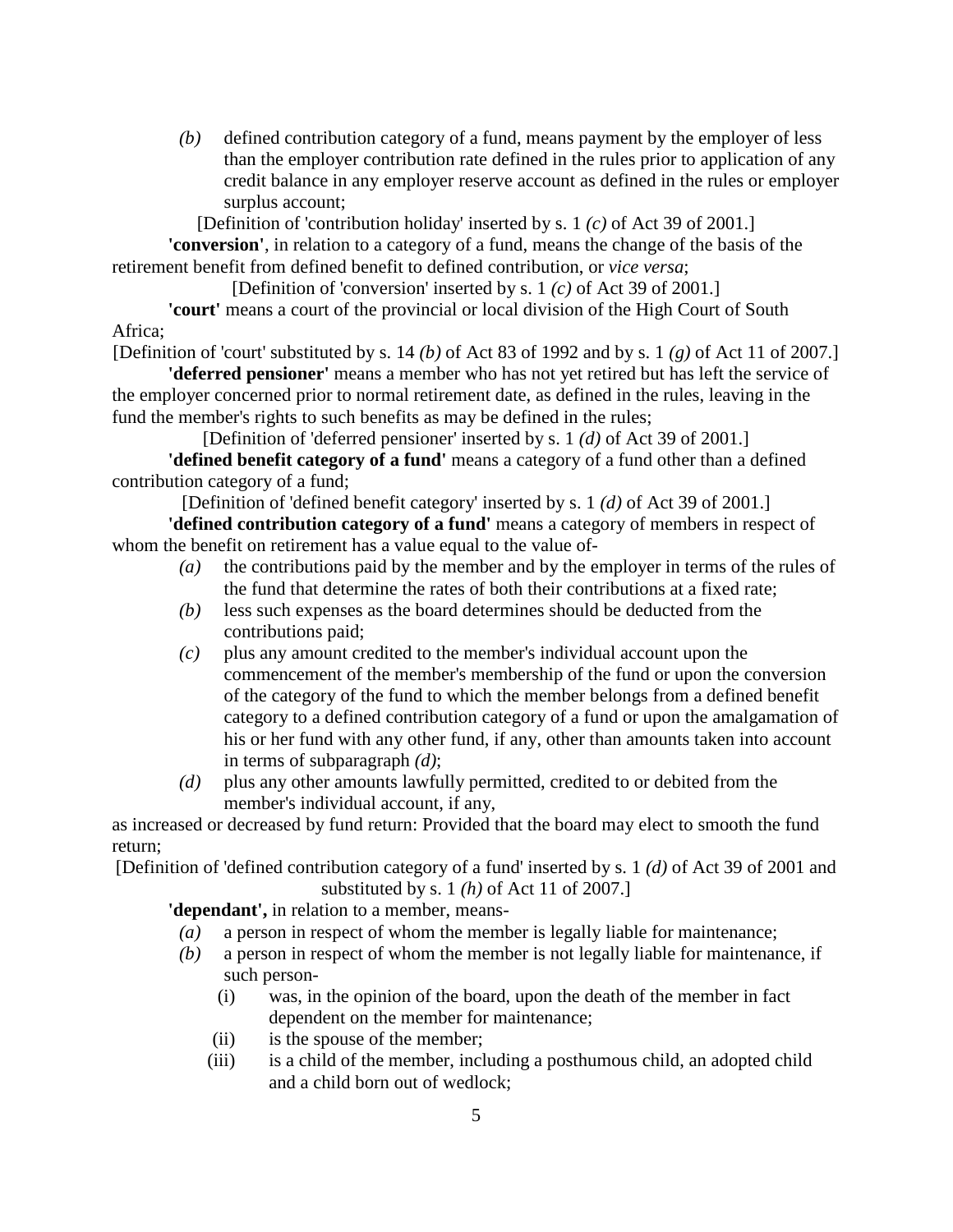*(c)* a person in respect of whom the member would have become legally liable for maintenance, had the member not died;

[Definition of 'dependant' inserted by s. 21 *(a)* of Act 101 of 1976, substituted by s. 10 of Act 80 of 1978, amended by s. 38 of Act 99 of 1980, substituted by s. 20 of Act 54 of 1989, amended by

s. 1 *(b)* and s. 6 of Act 22 of 1996 and substituted by s. 1 *(i)* of Act 11 of 2007.] **'employer'**, in relation to a fund, means an employer participating in the fund;

[Definition of 'employer' inserted by s. 1 *(e)* of Act 39 of 2001.]

**'employer surplus account'**, in relation to a fund, means an account of the fund to which shall be credited-

- *(a)* amounts allocated by the board in terms of sections 15B, 15C and 15F or transferred into the fund for the credit of the account in terms of section 15E (1) *(e)*;
- *(b)* such contributions as are specified in the rules to be credited to this account; and
- *(c)* fund return on the balance in the account from time to time: Provided that the board may elect to smooth the fund return,

and to which shall be debited-

- *(d)* any actuarial surplus utilised by the employer; and
- *(e)* any actuarial surplus transferred to any other account in the fund at the request of the employer or transferred to another fund in terms of section 15E (1) *(e)*;

[Definition of 'employer surplus account' inserted by s. 1 *(e)* of Act 39 of 2001 and substituted by s. 1 *(j)* of Act 11 of 2007.]

**'fair value'**, in relation to an asset of a fund, means the fair value of that asset determined in accordance with South African Statements of Generally Accepted Accounting Practice;

[Definition of 'fair value' inserted by s. 1 of Act 65 of 2001.]

**'financial year'**, in relation to a fund, means-

- *(a)* each period of twelve months, at the end of which the balance of its accounts is required to be struck in terms of its rules; or
- *(b)* such other period as may on any particular occasion be determined by the registrar at the written request of the fund, on such conditions as the registrar may impose; or
- *(c)* in the case of a fund which is registered at the commencement of the Financial Institutions Amendment Act, 1977, and which notifies the registrar in writing before 1 January 1979 that it intends changing the date on which its financial year ends from 31 December to another date, the period extending from its last financial year, which ends on 31 December, to such other date, provided such period does not exceed eighteen months;

[Definition of 'financial year' substituted by s. 9 of Act 94 of 1977.]

**'fund'** means a pension fund organisation, and 'pension fund' or 'registered fund' has the same meaning;

[Definition of 'fund' substituted by s. 1 *(k)* of Act 11 of 2007.]

**'fund return'**, in relation to-

 *(a)* the assets of a fund, means any income (received or accrued) and capital gains and losses (realised or unrealised) earned on the assets of the fund, net of expenses and tax charges, associated with the acquisition, holding or disposal of assets; or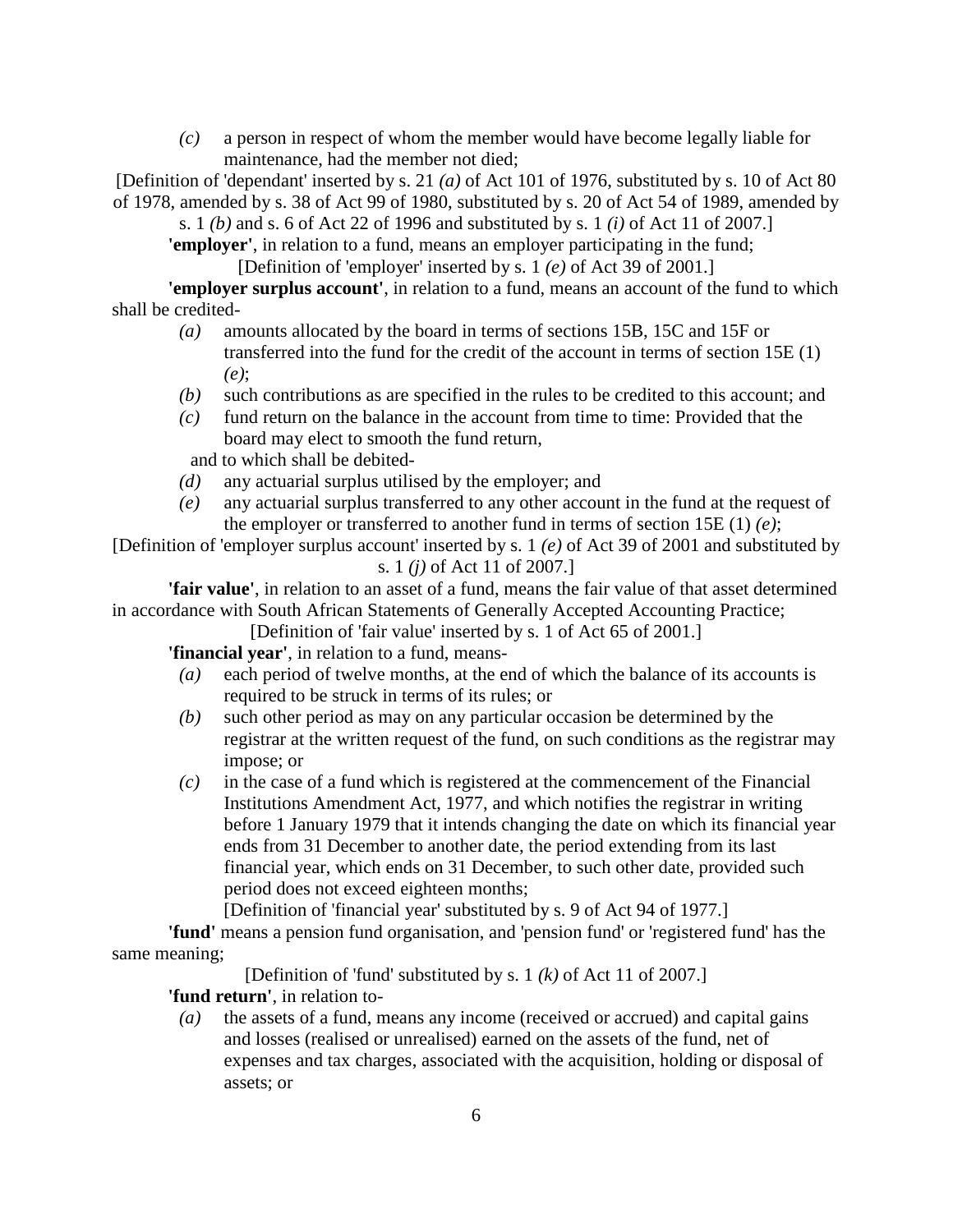- *(b)* any portion of the assets of a fund if the assets are separately identifiable, means any income (received or accrued) and capital gains and losses (realised or unrealised) earned on those assets, net of expenses and tax charges associated with the acquisition, holding or disposal of assets; or
- *(c)* the assets of a fund, to the extent that those assets consist of long-term policies which are 'fund member policies' as defined in Part 5 of the Regulations under the Long-term Insurance Act, 1998 (Act 52 of 1998), means the 'growth rate' (as defined in those Regulations) applicable to those policies, as determined in accordance with those Regulations,

which in any such case may be positive, negative or nil;

[Definition of 'fund return' inserted by s. 1 *(l)* of Act 11 of 2007.]

**'***Gazette***'**......

[Definition of '*Gazette*' deleted by s. 14 *(a)* of Act 83 of 1992.]

**'investment reserve account'**, in relation to a fund which has a defined contribution category, means the difference between-

- *(a)* the value of the assets held in respect of the members' individual accounts and for any smoothing of investment returns to be credited to such accounts, with allowances for expenses; and
- *(b)* the value of the balances in the members' individual accounts;

[Definition of 'investment reserve account' inserted by s. 1 *(f)* of Act 39 of 2001.] **'member'** means, in relation to-

- *(a)* a fund referred to in paragraph *(a)* of the definition of 'pension fund organization', any member or former member of the association by which such fund has been established;
- *(b)* a fund referred to in paragraph *(b)* of that definition, a person who belongs or belonged to a class of persons for whose benefit that fund has been established,

but does not include any such member or former member or person who has received all the benefits which may be due to him from the fund and whose membership has thereafter been terminated in accordance with the rules of the fund;

[Definition of 'member' substituted by s. 21 *(b)* of Act 101 of 1976.]

**'member's individual account'**, in relation to an individual member of a defined contribution category of a fund, means the amount determined in terms of section 14B (1);

[Definition of 'member's individual account' inserted by s. 1 *(g)* of Act 39 of 2001.]

**'member surplus account'**, in relation to a fund, means an account of the fund to which shall be-

*(a)* credited-

- (i) amounts allocated by the board in terms of sections 15B and 15C to be used for the benefit of members;
- (ii) fund return on the balance in the account from time to time: Provided that the board may elect to smooth the fund return; and
- (iii) amounts reallocated from the employer surplus account to the account in terms of section 15E; and

*(b)* debited-

- (i) the cost of any benefit improvements funded from the account; and
- (ii) any expenses which would otherwise reduce benefits payable to members;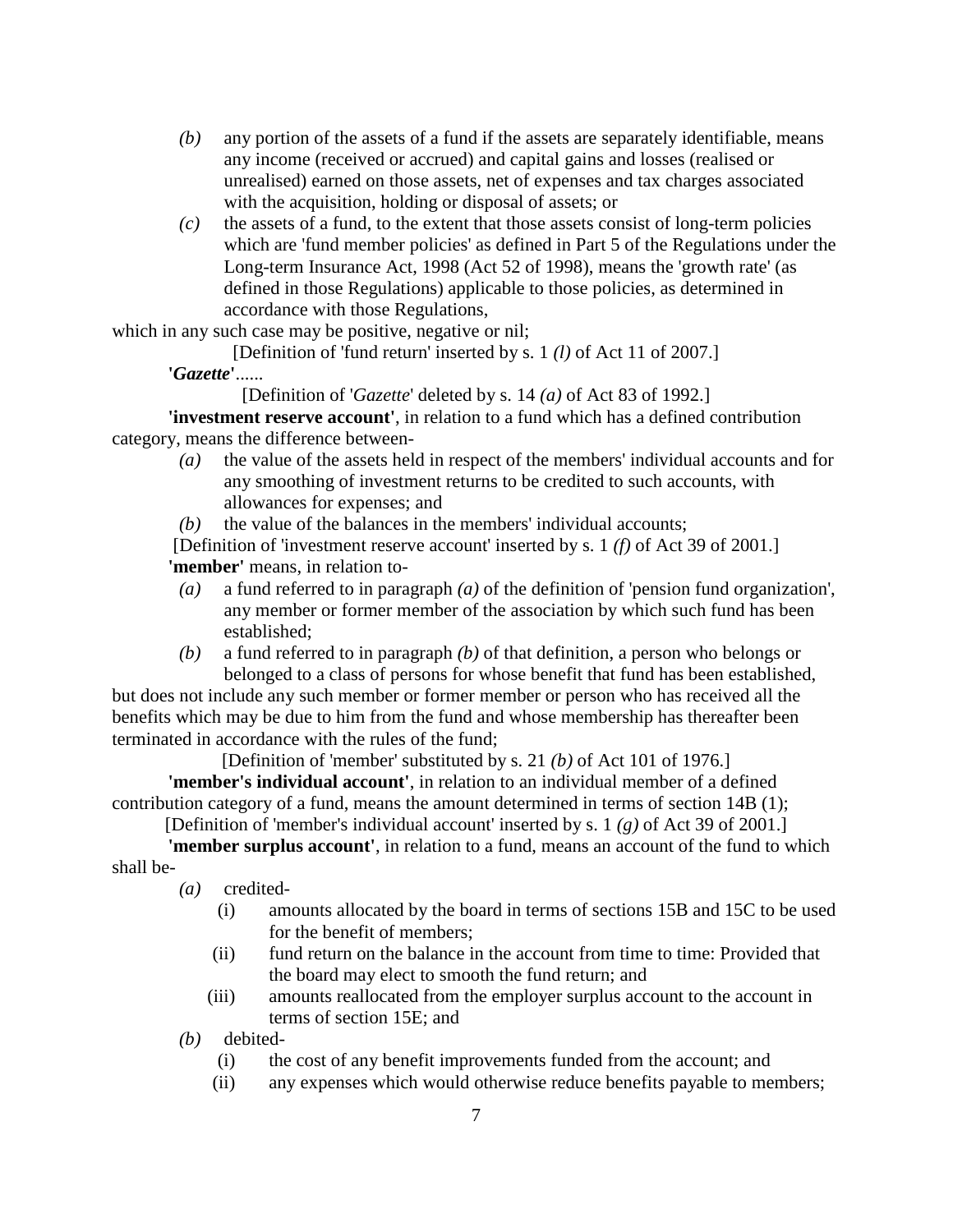[Definition of 'member surplus account' inserted by s. 1 *(g)* of Act 39 of 2001 and substituted by s. 1 *(m)* of Act 11 of 2007.]

## **'minimum individual reserve'**-

- *(a)* in relation to a member of a defined benefit category of a fund, means the amount determined in terms of section 14B (2) *(a)*;
- *(b)* in relation to a member of a defined contribution category of a fund, means the amount determined in terms of section 14B (2) *(b)*; and
- *(c)* in relation to a pensioner or a deferred pensioner, means the amount determined in terms of section 14B (6);

[Definition of 'minimal individual reserve' inserted by s. 1 *(g)* of Act 39 of 2001 and substituted by s. 1 *(n)* of Act 11 of 2007.]

**'minimum pension increase'** means the amount determined in terms of section 14B (4); [Definition of 'minimum pension increase' inserted by s. 1 *(g)* of Act 39 of 2001.] **'Minister'** means the Minister of Finance;

**'non-member spouse'**, in relation to a member of a fund, means a person who is no longer the spouse of that member due to the dissolution or confirmation of the dissolution of the relationship by court order and to whom the court ordering or confirming the dissolution of the relationship has granted a share of the member's pension interest in the fund;

[Definition of 'non-member spouse' inserted by s. 1 *(o)* of Act 11 of 2007.] **'normal retirement age'** has the meaning assigned to it in section 1 of the Income Tax Act, 1962 (Act 58 of 1962);

[Definition of 'normal retirement age' inserted by s. 1 *(d)* of Act 22 of 2008.]

**'officer'**, in relation to a fund, means any member of a board, any manager, principal officer, treasurer, clerk or employee of the fund, but does not include an auditor appointed under section 9 or a valuator appointed under section 9A;

[Definition of 'officer' substituted by s. 1 *(c)* of Act 22 of 1996.]

**'pensioner'**, in relation to a fund, means a person who is in receipt of a pension paid from the fund;

[Definition of 'pensioner' inserted by s. 1 *(h)* of Act 39 of 2001.]

**'pension fund'** means a pension fund organization;

# **'pension fund organisation'** means-

- *(a)* any association of persons established with the object of providing annuities or lump sum payments for members or former members of such association upon their reaching retirement dates, or for the dependants of such members or former members upon the death of such members; or
- *(b)* any business carried on under a scheme or arrangement established with the object of providing annuities or lump sum payments for persons who belong or belonged to the class of persons for whose benefit that scheme or arrangement has been established, when they reach their retirement dates or for dependants of such persons upon the death of those persons; or
- *(c)* any association of persons or business carried on under a scheme or arrangement established with the object of receiving, administering, investing and paying benefits, referred to in section 37C on behalf of beneficiaries, payable on the death of more than one member of one or more pension funds,

and includes any such association or business which in addition to carrying on business in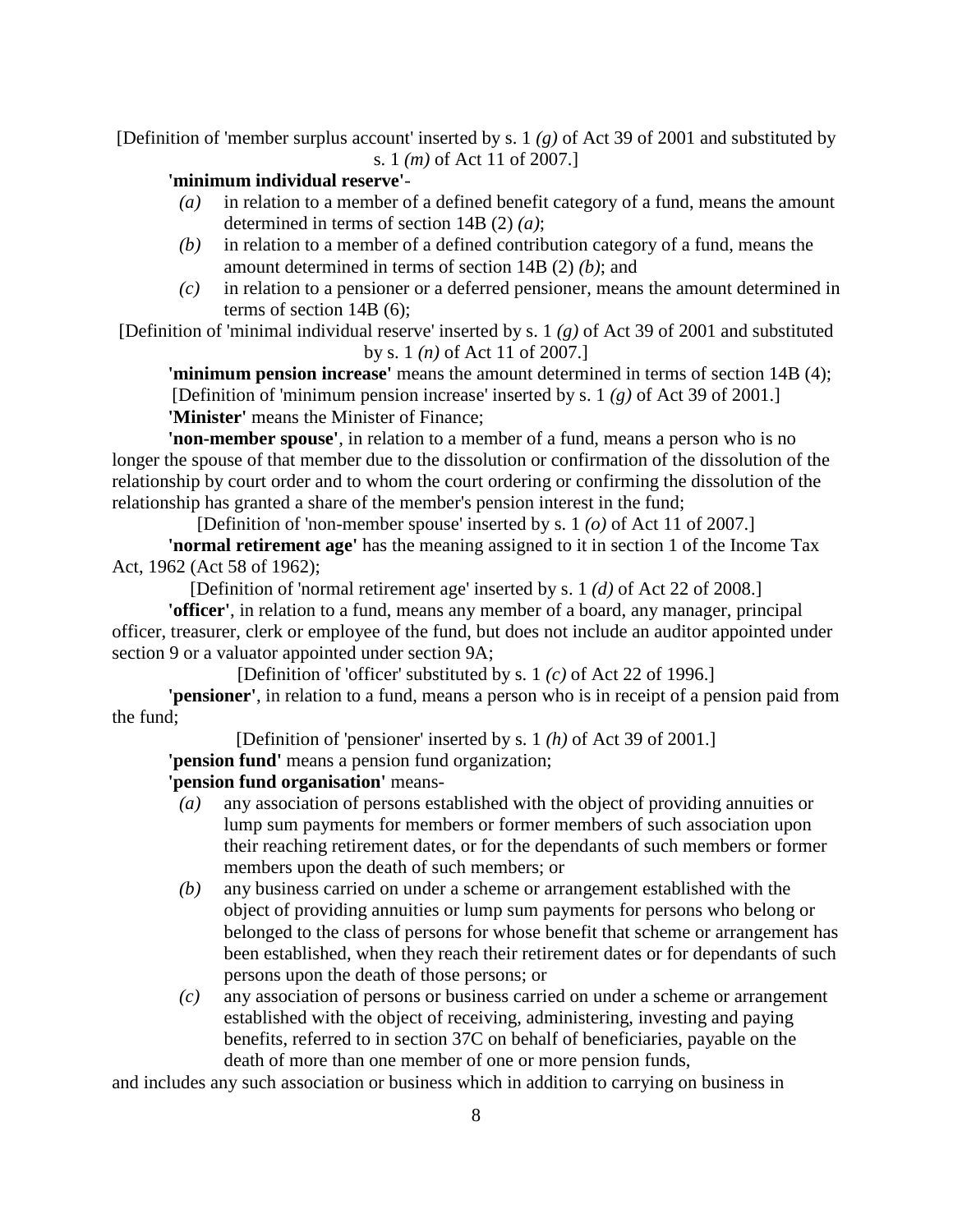connection with any of the objects specified in paragraph *(a)*, *(b)* or *(c)* also carries on business in connection with any of the objects for which a friendly society may be established, as specified in section 2 of the Friendly Societies Act, 1956, or which is or may become liable for the payment of any benefits provided for in its rules, whether or not it continues to admit, or collect contributions from or on behalf, of members;

[Definition of 'pension fund organisation' substituted by s. 21 *(c)* of Act 101 of 1976 and by s. 1 *(e)* of Act 22 of 2008.]

**'person'** ......

[Definition of 'person' deleted by s. 1 *(d)* of Act 22 of 1996.]

**'Policy Board'** ......

[Definition of 'Policy Board' inserted by s. 1 *(e)* of Act 22 of 1996 and deleted by s. 1 *(p)* of Act 11 of 2007.]

**'prescribed'** means prescribed by the registrar by notice in the *Gazette*;

[Definition of 'prescribed' substituted by s. 1 *(q)* of Act 11 of 2007.]

**'prescribed by regulation'** means prescribed by the Minister by regulation;

[Definition of 'prescribed by regulation' inserted by s. 1 *(r)* of Act 11 of 2007.]

**'principal employer'**, in relation to a fund, means the employer defined as the principal employer in the rules;

[Definition of 'principal employer' inserted by s. 1 *(i)* of Act 39 of 2001.]

**'principal officer'** means the officer referred to in section *eight*;

**'registered'**, in relation to a fund, means registered or provisionally registered under section *four*, and **'registration'** has a corresponding meaning;

**'registered office'**, means the registered office referred to in section *seven*;

**'registrar'** means the Registrar or the Deputy Registrar of Pension Funds mentioned in section 3;

[Definition of 'registrar' substituted by s. 21 *(d)* of Act 101 of 1976 and by s. 29 of Act 97 of 1990.]

**'regulation'** means a regulation made and in force under this Act;

**'reserve account'**, in relation to a fund, means a contingency or investment reserve account, as the case may be;

[Definition of 'reserve account' inserted by s. 1 *(j)* of Act 39 of 2001.]

**'retirement'** means the period commencing on the member's retirement date;

[Definition of 'retirement' inserted by s. 1 *(f)* of Act 22 of 2008.]

**'retirement annuity fund'** means a retirement annuity fund as defined in section 1 of the Income Tax Act, 1962 (Act 58 of 1962);

[Definition of 'retirement annuity fund' inserted by s. 1 *(s)* of Act 11 of 2007.]

**'retirement date'** has the meaning assigned to it in section 1 of the Income Tax Act, 1962 (Act 58 of 1962);

[Definition of 'retirement date' inserted by s. 21 *(e)* of Act 101 of 1976 and substituted by s. 1 *(g)* of Act 22 of 2008.]

**'retrenchment'**, in relation to a member, means dismissal from employment based on the operational requirements of the relevant employer;

[Definition of 'retrenchment' inserted by s. 1 *(j)* of Act 39 of 2001.] **'rules'** means the rules of a fund, and includes-

*(a)* the act, charter, deed of settlement, memorandum of association, or other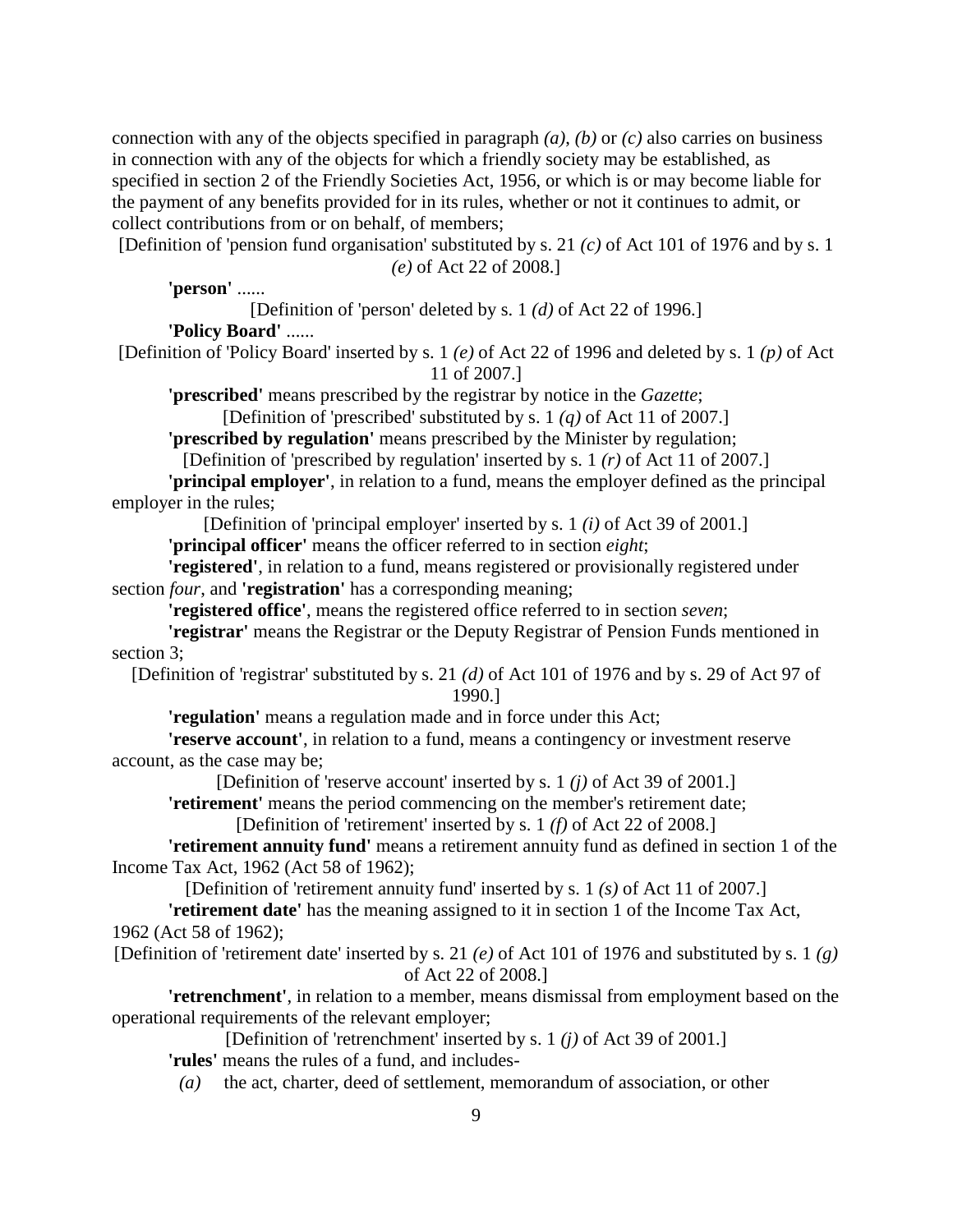document by which the fund is constituted;

- *(b)* the articles of association or other rules for the conduct of the business of the fund; and
- *(c)* the provisions relating to any rights, obligations or benefits which may be granted or imposed by and the contributions which may become payable to the fund, or provisions in accordance with which the rights, obligations and benefits will be calculated or determined;

[Definition of 'rules' substituted by s. 1 *(t)* of Act 11 of 2007.]

**'spouse'** means a person who is the permanent life partner or spouse or civil union partner of a member in accordance with the Marriage Act, 1961 (Act 68 of 1961), the Recognition of Customary Marriages Act, 1998 (Act 68 of 1997), or the Civil Union Act, 2006 (Act 17 of 2006), or the tenets of a religion;

[Definition of 'spouse' inserted by s. 1 *(u)* of Act 11 of 2007.]

**'stakeholder'**, in respect of a fund, means a current member, including a pensioner and a deferred pensioner, a former member and an employer participating in the fund;

[Definition of 'stakeholder' inserted by s. 1 *(k)* of Act 39 of 2001.]

**'statutory actuarial valuation'**, in relation to a fund, means an investigation by a valuator contemplated in section 16;

[Definition of 'statutory actuarial valuation' inserted by s. 1 *(k)* of Act 39 of 2001.]

**'surplus apportionment date'** in relation to a fund, means the first statutory actuarial valuation date following the commencement date;

[Definition of 'surplus apportionment date' inserted by s. 1 *(k)* of Act 39 of 2001 and substituted by s. 1 *(v)* of Act 11 of 2007.]

**'Territory'** ......

[Definition of 'Territory' deleted by s. 14 *(a)* of Act 83 of 1992.] **'this Act'** includes any regulation;

[Definition of 'this Act' inserted by s. 21 *(b)* of Act 104 of 1993.] **'unclaimed benefit'** means-

- *(a)* any benefit, other than a benefit referred to in paragraphs *(b)*, *(c)* and *(d)*, not paid by a fund to a member, former member or beneficiary within 24 months of the date on which it, in terms of the rules of the fund, became legally due and payable; or
- *(b)* in relation to a benefit payable as a pension or annuity, any benefit which has not been paid by a fund to a member, former member or beneficiary within 24 months of-
	- (i) the expiry date of any guarantee period for pension payments provided for in the rules of the fund; or
	- (ii) the date on which any pension payment or annuity legally due and payable in terms of the rules of the fund became unpaid; or
- *(c)* in relation to a benefit payable to a former member who cannot be traced in accordance with section 15B (5) *(e)* of this Act, any benefit that has become legally due and payable to a former member in terms of a surplus apportionment scheme approved in terms of this Act not paid to that former member within 24 months of the date on which it became legally due and payable; or
- *(d)* any benefit that remained unclaimed or unpaid to a member, former member or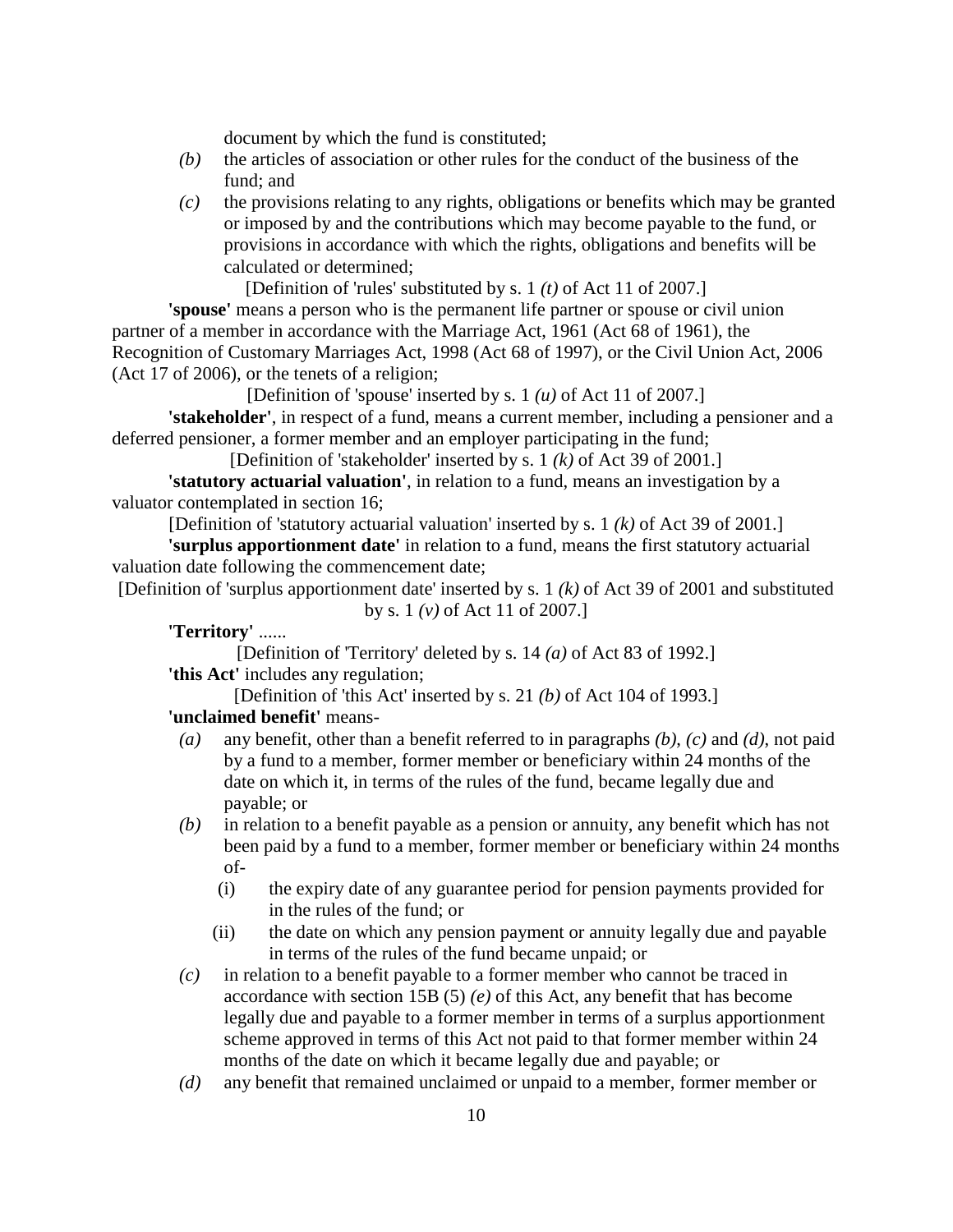beneficiary when a fund applies for cancellation of registration in terms of section 27 or where the liquidator is satisfied that benefits remain unclaimed or unpaid,

excluding-

- *(aa)* a benefit due to be transferred as part of a transfer of business in terms of section 14, where an annuity is purchased in respect of a pensioner or otherwise in terms of this Act; or
- *(bb)* a death benefit payable to a beneficiary in terms of section 37C of this Act not paid within 24 months from the date of the death of the member or such longer period as reasonably justifiable by the board of the fund;

[Definition of 'unclaimed benefit' inserted by s. 1 *(h)* of Act 22 of 2008.] **'Union'** ......

[Definition of 'Union' deleted by s. 14 *(a)* of Act 83 of 1992.]

**'valuation exempt'**, in relation to a fund, means a fund which has been exempted by the registrar under section 2 (5) *(a)* from the requirement to submit a report on its statutory actuarial valuation;

[Definition of 'valuation exempt' inserted by s. 1 *(w)* of Act 11 of 2007.]

**'valuator'** means an actuary or any other person who, in the opinion of the registrar, has sufficient actuarial knowledge to perform the duties required of a valuator in terms of this Act.

 (2) For the purpose of the application of the provisions of this Act in relation to an organization which is a pension fund organization in terms of paragraph *(b)* of the definition of 'pension fund organization' in subsection (1), any reference in this Act to a fund shall be construed as a reference to that fund or to the board of that fund, as circumstances may require.

[Sub-s. (2) substituted by s. 1 *(f)* of Act 22 of 1996.]

## **2 Application of Act**

 (1) Subject to section 4A and any other law in terms of which a fund is established, the provisions of this Act apply to any pension fund, including a pension fund established or continued in terms of a collective agreement concluded in a council in terms of the Labour Relations Act, 1995 (Act 66 of 1995), and registered in terms of section 4.

 (2) *(a)* A pension fund established or continued in terms of a collective agreement contemplated in subsection (1) and not yet registered in terms of section 4, must register in terms of this Act before or on 1 January 2008.

*(b)* Despite any other provision of this Act, the first statutory actuarial valuation of a fund registered in accordance with paragraph *(a)* must be undertaken at the end of the first financial year following registration or such other date approved by the registrar.

 (2A) All beneficiary funds established on or after the commencement date of the Financial Services Laws General Amendment Act, 2008, must register in terms of this Act.

[Sub-s. (2A) inserted by s. 2 *(a)* of Act 22 of 2008.]

 (3) A pension fund contemplated in subsection (2) or (2A) must, pending registration in terms of this Act, furnish the registrar with such statistical information as may be requested by the registrar.

[Sub-s. (3) substituted by s. 2 *(b)* of Act 22 of 2008.]

 (4) *(a)* The provisions of this Act, other than section three and subsections (1) and (2) of section four, shall not apply in relation to a pension fund if the head office of the association which carries on the business of that fund, or, as the case may be, of every employer who is a party to such fund, is outside the Republic, if-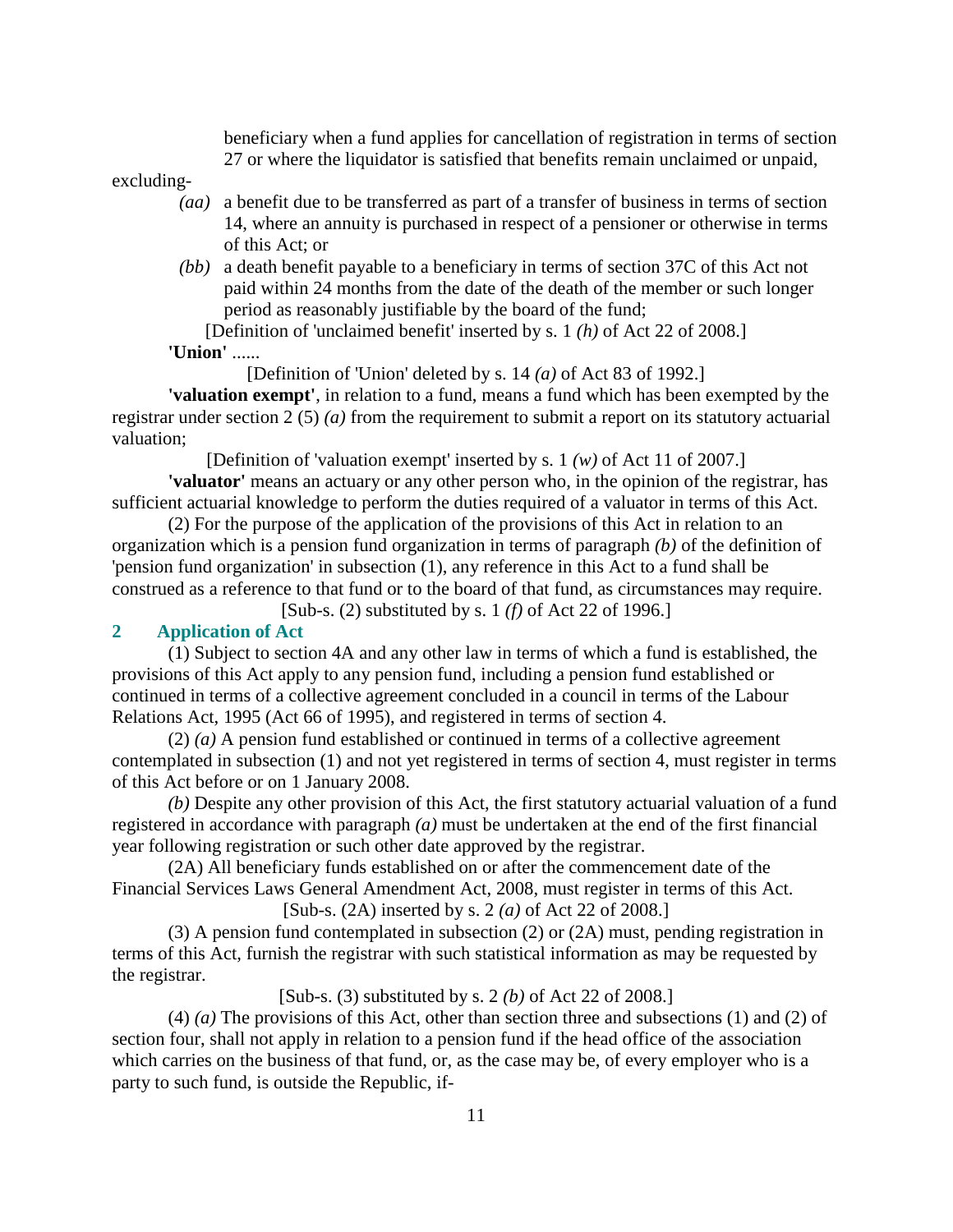- (i) the registrar is satisfied that the rules of the fund applicable to members resident in the Republic are not less favourable than those applicable to members resident outside the Republic, taking into consideration differences in the conditions of service;
- (ii) the registrar is satisfied that adequate arrangements exist for ensuring the financial soundness of the fund; and
- (iii) the fund furnishes such security as the registrar may from time to time require for the payment of any benefits which may become payable to members resident in the Republic who are South African citizens, or otherwise satisfies the registrar that it will be able to pay such benefits.

*(b)* The registrar may from time to time require any person carrying on the business in the Republic of a pension fund referred to in paragraph *(a)*, to submit to the registrar such returns and information in connection with that business as the registrar may specify, and if at any time the registrar is no longer satisfied as regards any of the matters specified in paragraph *(a)* he may advise the person accordingly by notice transmitted to him by registered post, and thereupon the provisions of this Act shall apply in relation to such fund.

 (5) *(a)* The registrar may in his discretion and subject to such conditions as may be prescribed by regulation exempt in writing any pension fund from the provisions of section 5 (2), 9 or 9A, as well as from any other provision of this Act which, in his opinion, is connected with any such exemption.

*(a*A*)* (i) The provisions of sections 37A, 37B and 37C shall as from the commencement of the Financial Institutions Amendment Act, 1977, apply also with reference to any registered fund to which those provisions did not apply immediately before the said commencement.

 (ii) Any provision inserted in this Act by, or after the commencement of, the Financial Institutions Amendment Act, 1977, shall apply with reference to all registered funds, including any fund previously exempted in terms of this subsection, except in so far as any exemption may have been granted from any such provision in terms of this subsection.

*(b)* The registrar may at any time by notice in writing to the fund withdraw, wholly or in part and on any ground which he deems sufficient, any exemption granted under paragraph *(a)*.

 (5) *(a)* The registrar may, where practicalities impede the strict application of a specific provision of this Act, exempt any fund from, or in respect of, such provision on conditions determined by the registration.

*(a*A*)* Any exemption in terms of paragraph *(a)* may apply to funds generally or be limited in its application to a particular fund or kind of fund, which may, for the purposes of this subsection, be defined in relation to either a category or type of fund or in any other manner.

*(b)* The registrar may, subject to the Promotion of Administrative Justice Act, 2000 (Act 3 of 2000), at any time by notice in the *Gazette* withdraw, wholly or in part and on any ground which he or she deems sufficient, any exemption granted under paragraph *(a)*.

[Sub-s. (5) substituted by s. 2 *(c)* of Act 22 of 2008.]

[S. 2 amended by s. 10 of Act 94 of 1977, by s. 13 of Act 103 of 1979, by s. 36 (6) of Act 9 of 1989, by s. 15 of Act 83 of 1992, by ss. 22 and 30 of Act 104 of 1993 and by s. 211 of Act 66 of 1995 and substituted by s. 2 of Act 11 of 2007.]

# **3 Registrar and Deputy Registrar of Pension Funds**

 The executive officer and a deputy executive officer mentioned in section 1 of the Financial Services Board Act, 1990 (Act 97 of 1990), shall also be the Registrar and the Deputy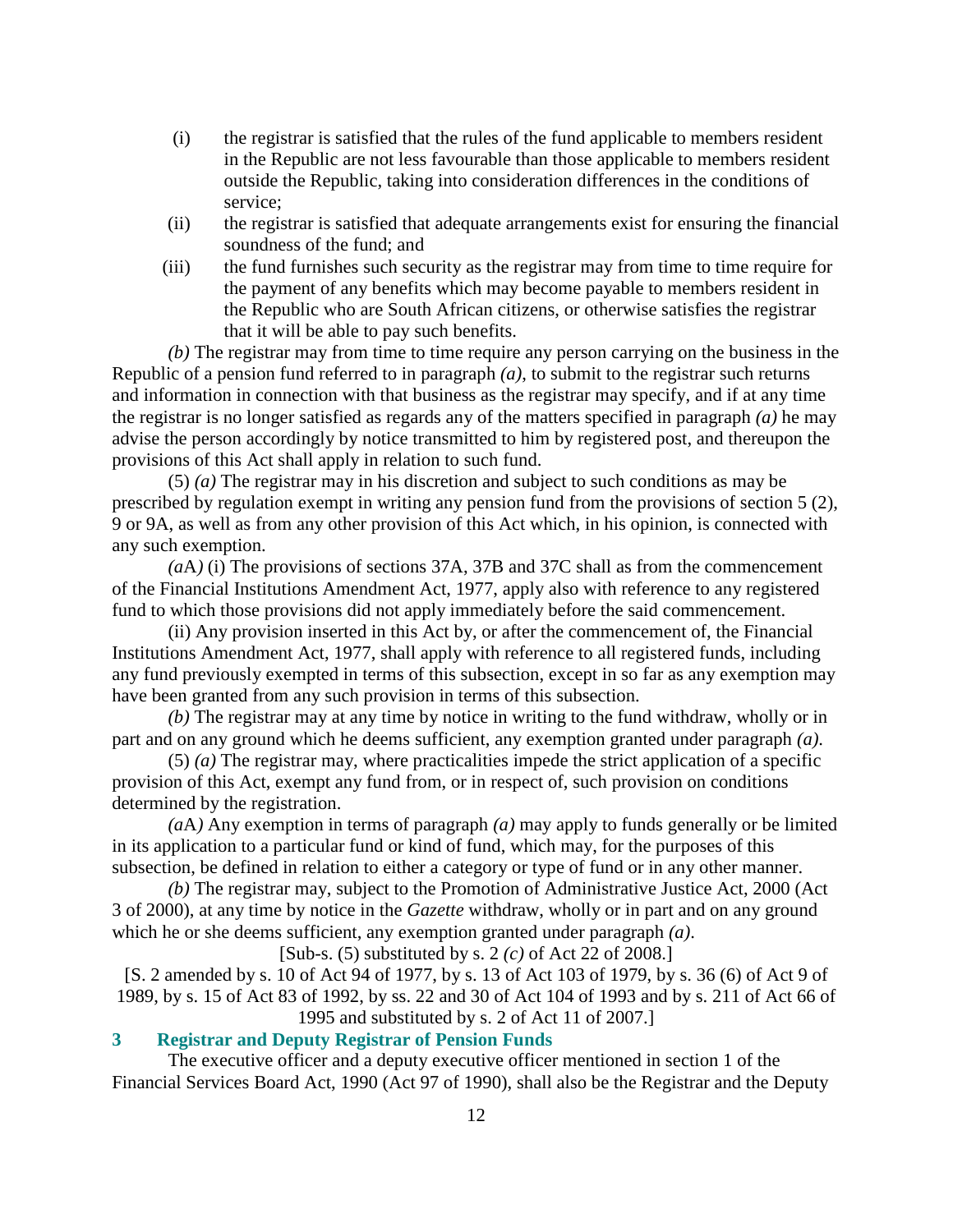Registrar of Pension Funds, respectively.

[S. 3 amended by s. 22 of Act 101 of 1976 and substituted by s. 29 of Act 97 of 1990 and by s. 9 of Act 41 of 1992.]

**3A ......** 

[S. 3A inserted by s. 4 of Act 51 of 1988 and deleted by s. 29 of Act 97 of 1990.]

# **3B Pension Funds Advisory Committee**

 (1) There is hereby established an advisory committee to be known as the Pension Funds Advisory Committee (in this Act referred to as the advisory committee).

 (2) *(a)* The advisory committee consists of the registrar as chairman and such other members-

- (i) as the Minister may from time to time designate;
- (ii) who in the opinion of the Minister have special knowledge regarding matters relating to pension funds;
- (iii) who represent associations and organizations which in the opinion of the Minister have an interest in matters relating to pension funds.

*(b)* A member of the advisory committee shall hold office for such period as the Minister may determine and shall be eligible for reappointment upon the expiration of his period of office.

*(c)* The Minister may at any time terminate the membership of any member if in the opinion of the Minister a sufficient reason exists therefor.

 (3) The advisory committee may from time to time conduct an investigation and advise or make recommendations to the registrar, or make recommendations to the Minister, regarding any matter relating to pension funds, and shall advise the Minister on any such matter referred to the advisory committee by the Minister.

 (4) For the purposes of any investigation by the advisory committee the Commissions Act, 1947 (Act 8 of 1947), shall apply to the advisory committee and witnesses and their evidence as if the advisory committee were a commission to which the said Act applied and the chairman of the advisory committee were the secretary of such a commission.

 (5) The registrar may submit to the advisory committee any information which is in his possession or which he may obtain and which is relevant to any matter which is being investigated or considered by the advisory committee.

 (6) *(a)* The first meeting of the advisory committee shall be held at a time and place determined by the chairman, and thereafter the advisory committee shall meet at a time and place determined by the advisory committee.

*(b)* The chairman may at any time convene an extraordinary meeting of the advisory committee to be held at a time and place determined by him.

*(c)* The chairman shall determine the procedure at a meeting of the advisory committee.

*(d)* The quorum for a meeting of the advisory committee shall be a majority of its members.

*(e)* The decision of a majority of the members of the advisory committee present at any meeting thereof shall constitute the decision of the advisory committee, and in the case of an equality of votes, the chairman shall have a casting vote in addition to his deliberative vote.

 (7) *(a)* The advisory committee may nominate one or more subcommittees, which may, subject to the instructions of the advisory committee, perform those functions of the advisory committee that the advisory committee may determine.

*(b)* Such a subcommittee shall consist of so many members of the advisory committee or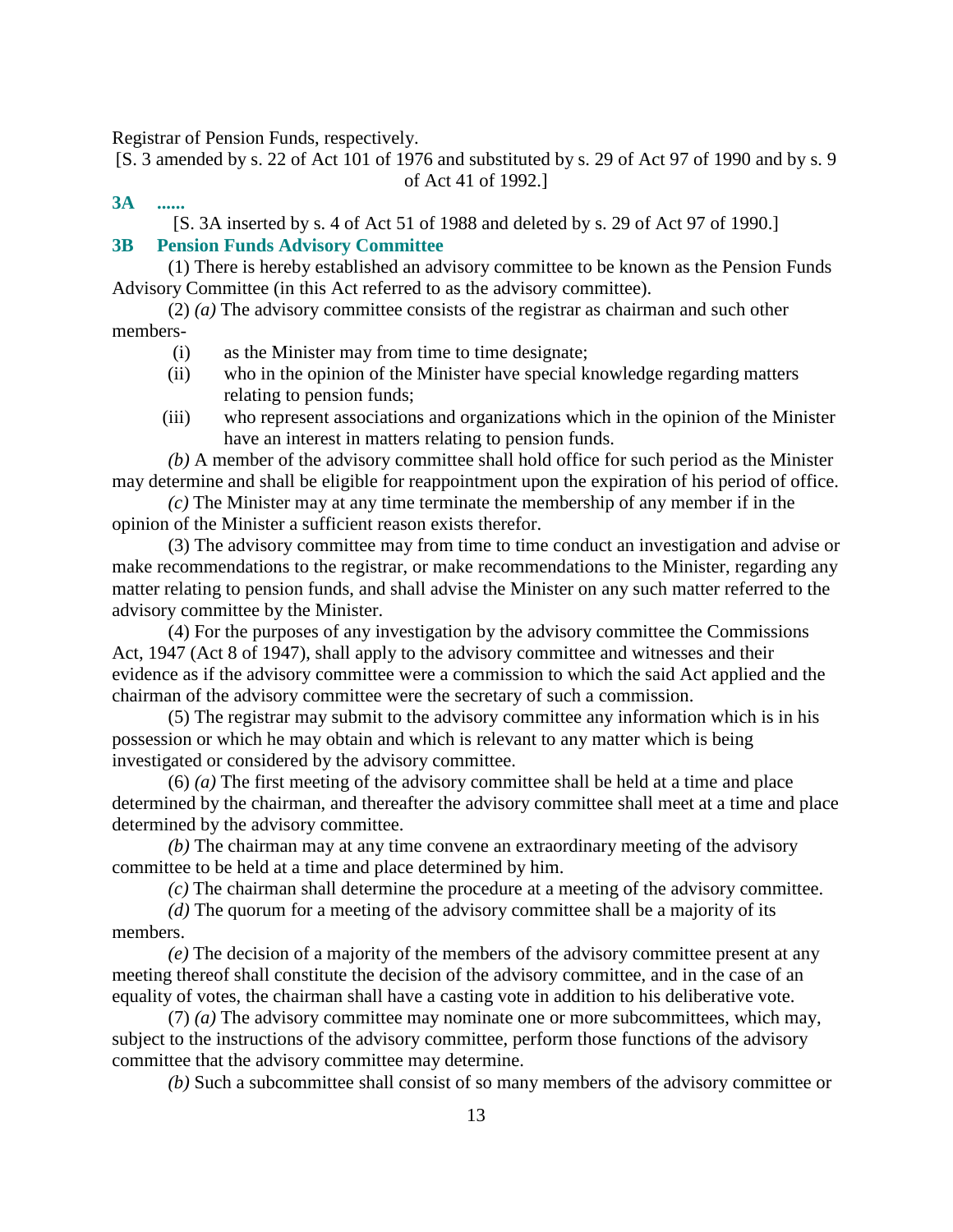so many other persons as the advisory committee may deem necessary, and the advisory committee may at any time dissolve or reconstitute such a subcommittee.

*(c)* The advisory committee shall designate one of the members of the subcommittee as chairman thereof, and if any such chairman is absent from any meeting of the subcommittee, the members present from among themselves elect a person to preside at such meeting.

*(d)* The advisory committee may make rules regarding the manner in which meetings of any subcommittee shall be convened, the procedure at, the functions of, and the quorums for, such meetings and the manner in which minutes of such meetings shall be kept.

 (8) The advisory committee may call to its assistance such person or persons as it may deem necessary to assist it, or to investigate matters relating to pension funds.

 (9) The administrative work incidental to the performance of the functions of the advisory committee and its subcommittees shall be performed by officers or employees in the office of the registrar designated for that purpose by the registrar.

[S. 3B inserted by s. 2 of Act 54 of 1991.]

#### **CHAPTER II**

## **REGISTRATION AND INCORPORATION (ss 4-6)**

#### **4 Registration of pension funds**

(1) Every pension fund shall apply to the registrar for registration under this Act.

 (2) An application under subsection (1) shall be accompanied by the particulars and the fee prescribed.

[Sub-s. (2) amended by s. 14 of Act 86 of 1984, substituted by s. 16 *(a)* of Act 83 of 1992 and amended by s. 17 of Act 22 of 2008.]

 (3) The registrar shall, if the fund has complied with such requirements as he may have prescribed and he is satisfied that the registration of the fund is desirable in the public interest, register the fund provisionally and forward to the applicant a certificate of provisional registration.

[Sub-s. (3) substituted by s. 11 *(a)* of Act 65 of 1968.]

 (4) If after considering any such application the registrar is satisfied that the fund complies with the conditions prescribed, he shall register such fund and send to the applicant a certificate of registration as well as a copy of the rules of the fund bearing an endorsement of the date of registration.

[Sub-s. (4) substituted by s. 16 *(b)* of Act 83 of 1992 and amended by s. 17 of Act 22 of 2008.]

 (5) If after considering any such application, the registrar is not satisfied as regards all the matters in respect of which he is in terms of subsection (4) required to be satisfied, he shall in writing indicate to the applicant the requirements to be complied with in order that he may be so satisfied.

 (6) Subject to the provisions of subsection (7) the provisional registration of a fund under subsection (3) shall be valid for a period of five years, but may in the discretion of the registrar and subject to such conditions and limitations as he may consider desirable, be renewed from time to time for periods not exceeding twelve months at a time and not exceeding five years in the aggregate.

[Sub-s. (6) substituted by s. 11 *(b)* of Act 65 of 1968.]

 (7) Whenever a fund which is provisionally registered under this section has complied with all the requirements specified in subsection (4), the registrar shall register the fund and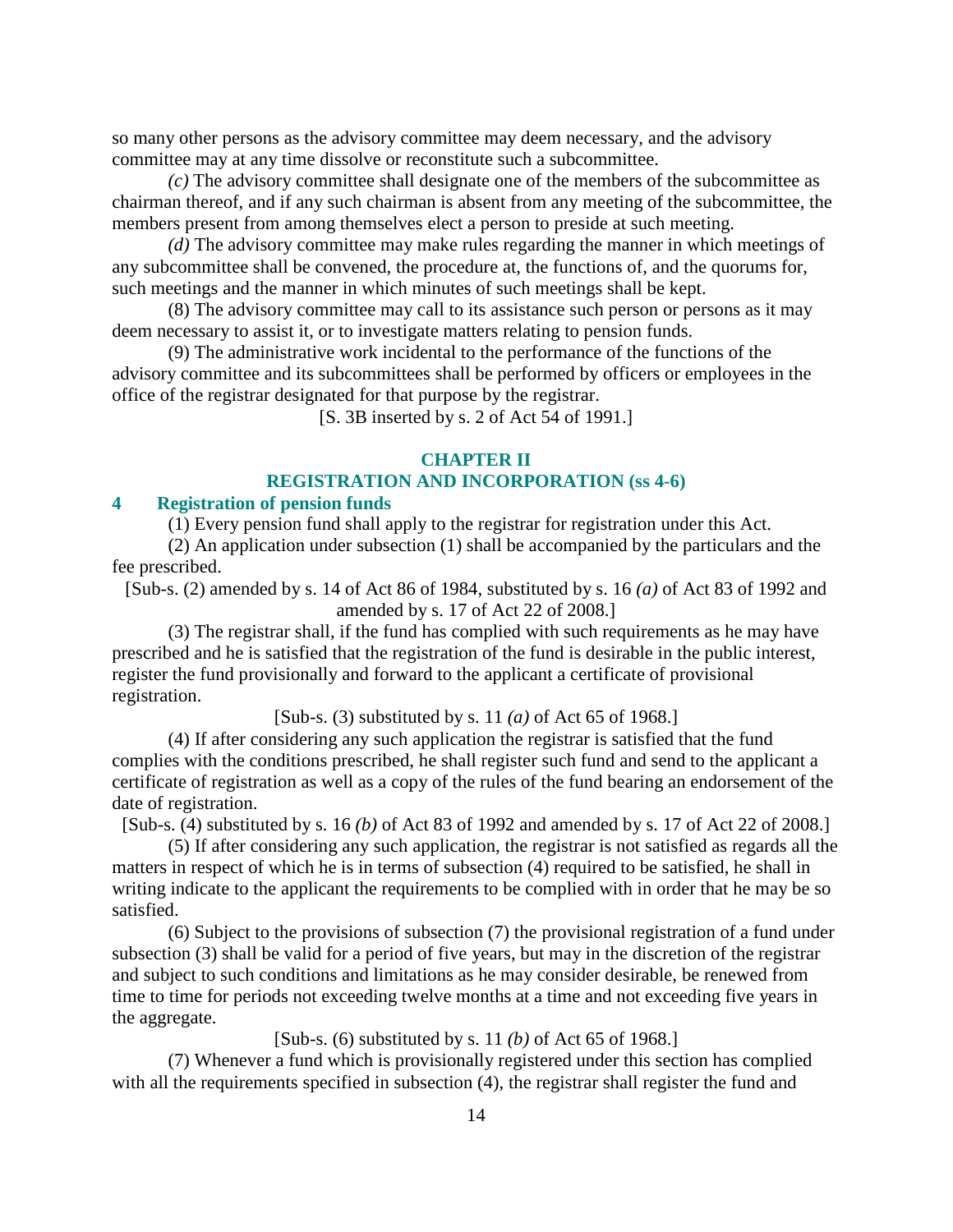transmit to it a certificate of registration as well as a copy of its rules with the date of registration duly endorsed thereon, and thereupon the fund shall cease to be provisionally registered.

 (8) No fund shall be registered or provisionally registered under this Act except as provided in this section.

## **4A Registration of pension funds to which State contributes financially**

 (1) Notwithstanding anything to the contrary contained in any law, the Minister may, after consultation with the Registrar of Pension Funds, by regulation provide for a management board for a pension fund to which the State contributes financially.

 (2) If a management board has been established for a pension fund as is contemplated in subsection (1), such pension fund may, with the consent of the Minister, apply in terms of section 4 for registration.

 (3) When an application has been made in terms of subsection (2), the provisions of this Act shall apply to the pension fund concerned, in so far as they can be applied, and as if the pension fund were a pension fund as defined in paragraph *(b)* of the definition of 'pension fund organization' in section 1.

 (4) The State President may by proclamation in the *Gazette* make such regulations as he may deem necessary or expedient to give effect to the provisions of subsections (1), (2) and (3), including regulations whereby-

- *(a)* any provision of this Act or any other law is repealed or amended;
- *(b)* the carrying on of the business of a pension fund referred to in subsection (1) is regulated from the date of the application for registration thereof until the date of registration.

[S. 4A inserted by s. 2 of Act 119 of 1991.]

#### **4B Effect of registration of pension fund referred to in section 4A**

 (1) On the registration of a pension fund referred to in section 4A it shall become a juristic person.

 (2) Subject to the provisions of subsections (3) and (4), the registration of a pension fund referred to in section 4A shall not affect the assets, rights, liabilities, obligations and membership of such pension fund.

 (3) Regulations referred to in section 4A(4) may also provide for the termination of the membership of certain persons of a pension fund referred to in section 4A which has been registered and for their membership of any other pension fund, and the passing of the obligations of the first-mentioned fund towards dependants and nominees of members thereof to the lastmentioned pension fund.

[S. 4B inserted by s. 2 of Act 119 of 1991.]

## **4C Transfer to pension fund referred to in section 4A of its assets held by another**

 (1) If any person holds any assets on behalf of a pension fund referred to in section 4A or has on behalf of any such pension fund invested any assets in any stock, debentures, securities or financial instruments, he shall, on production to him of the certificate of provisional registration or the certificate of registration in respect of such pension fund-

- *(a)* transfer those assets into the name of such pension fund;
- *(b)* take such steps as may be necessary to ensure that on such stock, debentures, securities or financial instruments issued in his name and in any relevant register such endorsements are made as may be necessary to show that the ownership in such stock, debentures, securities or financial instruments vests in such pension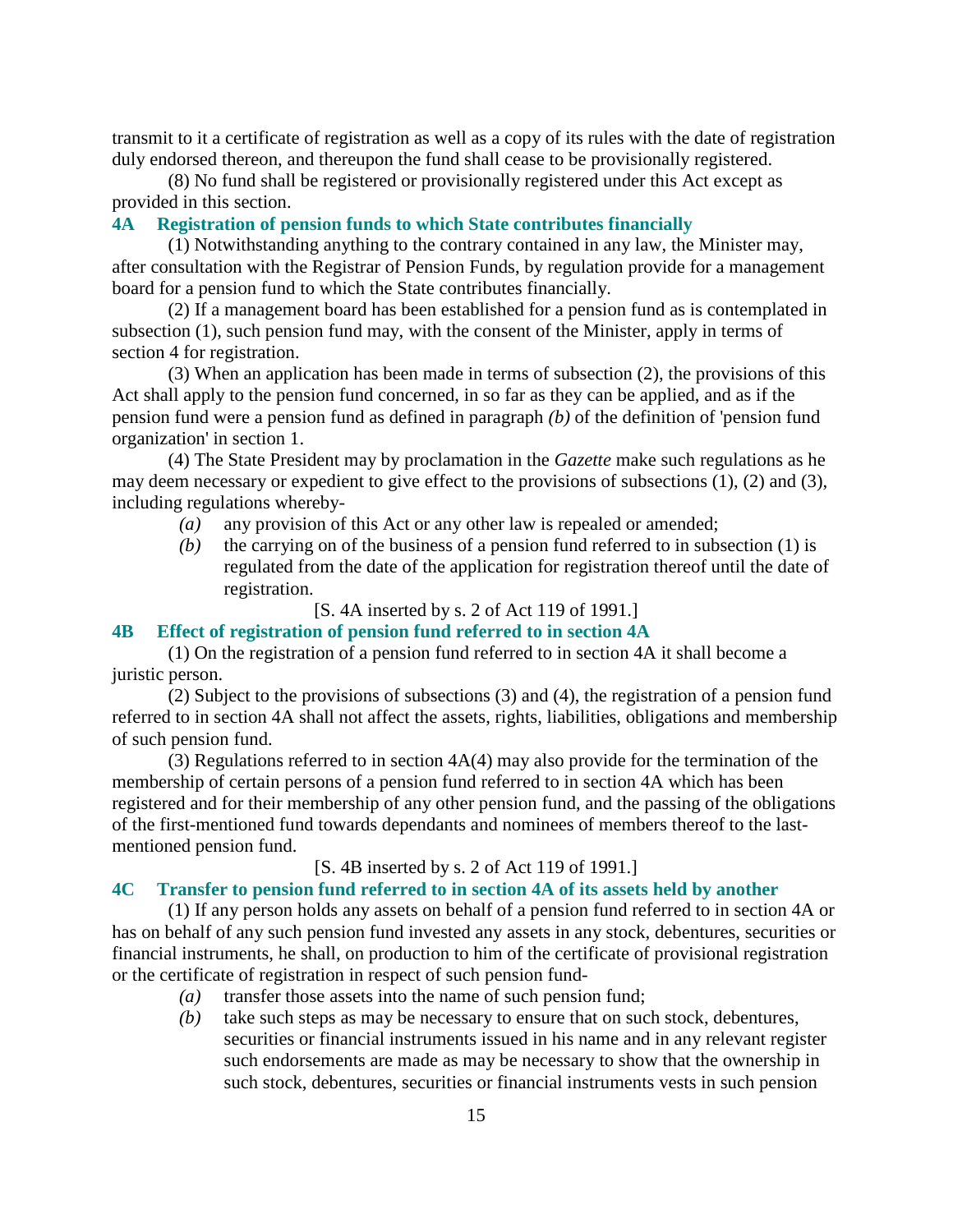fund; and

 *(c)* if requested thereto by such pension fund, transfer to such fund the stock, debentures, securities or financial instruments vested in it.

 (2) No registration fee or costs shall be payable in respect of any transfer or endorsement referred to in subsection (1).

- [Sub-s. (2) substituted by s. 3 (1) of Act 35 of 2007.]
	- [S. 4C inserted by s. 2 of Act 119 of 1991.]

## **5 Effect of registration of pension fund**

(1) Upon the registration under this Act-

- *(a)* of a fund which is a pension fund organization in terms of paragraph *(a)* of the definition of 'pension fund organization' in subsection (1) of section *one*, the fund shall, under the name by which it is so registered, and in so far as its activities are concerned with any of the objects set out in that definition, become a body corporate capable of suing and being sued in its corporate name and of doing all such things as may be necessary for or incidental to the exercise of its powers or the performance of its functions in terms of its rules;
- *(b)* of a fund which is a pension fund organization in terms of paragraph *(b)* of the said definition, all the assets, rights, liabilities and obligations pertaining to the business of the fund shall, notwithstanding anything contained in any law or in the memorandum, articles of association, constitution or rules of any body corporate or unincorporate having control of the business of the fund, be deemed to be assets, rights, liabilities and obligations of the fund to the exclusion of any other person, and no person shall have any claim on the assets or rights or be responsible for any liabilities or obligations of the fund, except in so far as the claim has arisen or the responsibility has been incurred in connection with transactions relating to the business of the fund;
- *(c)* of any fund, the assets, rights, liabilities and obligations of the fund (including any assets held by any person in trust for the fund), as existing immediately prior to its registration, shall vest in and devolve upon the registered fund without any formal transfer or cession.

 (1)*bis* The officer in charge of a deeds registry in which is registered any deed or other document relating to any asset or right which in terms of paragraph *(c)* of subsection (1) vests in or devolves upon a registered fund shall, upon production to him by the fund of its certificate of registration or of provisional registration, as the case may be, and of the deed or other document aforesaid, without payment of transfer duty, stamp duty, registration fees or charges, make the endorsements upon such deed or document and the alterations in his registers that are necessary by reason of such vesting or devolution.

[Sub-s. (1)*bis* inserted by s. 14 of Act 81 of 1957.]

 (2) All moneys and assets belonging to a pension fund shall be kept by that fund and every fund shall maintain such books of account and other records as may be necessary for the purpose of such fund: Provided that such money and assets may, subject to the conditions determined by the Minister by notice in the *Gazette*, also be kept in the name of the pension fund by one or more of the following institutions or persons, namely-

 *(a)* a stockbroker as defined in section 1 of the Securities Services Act, 2004 (Act 36 of 2004);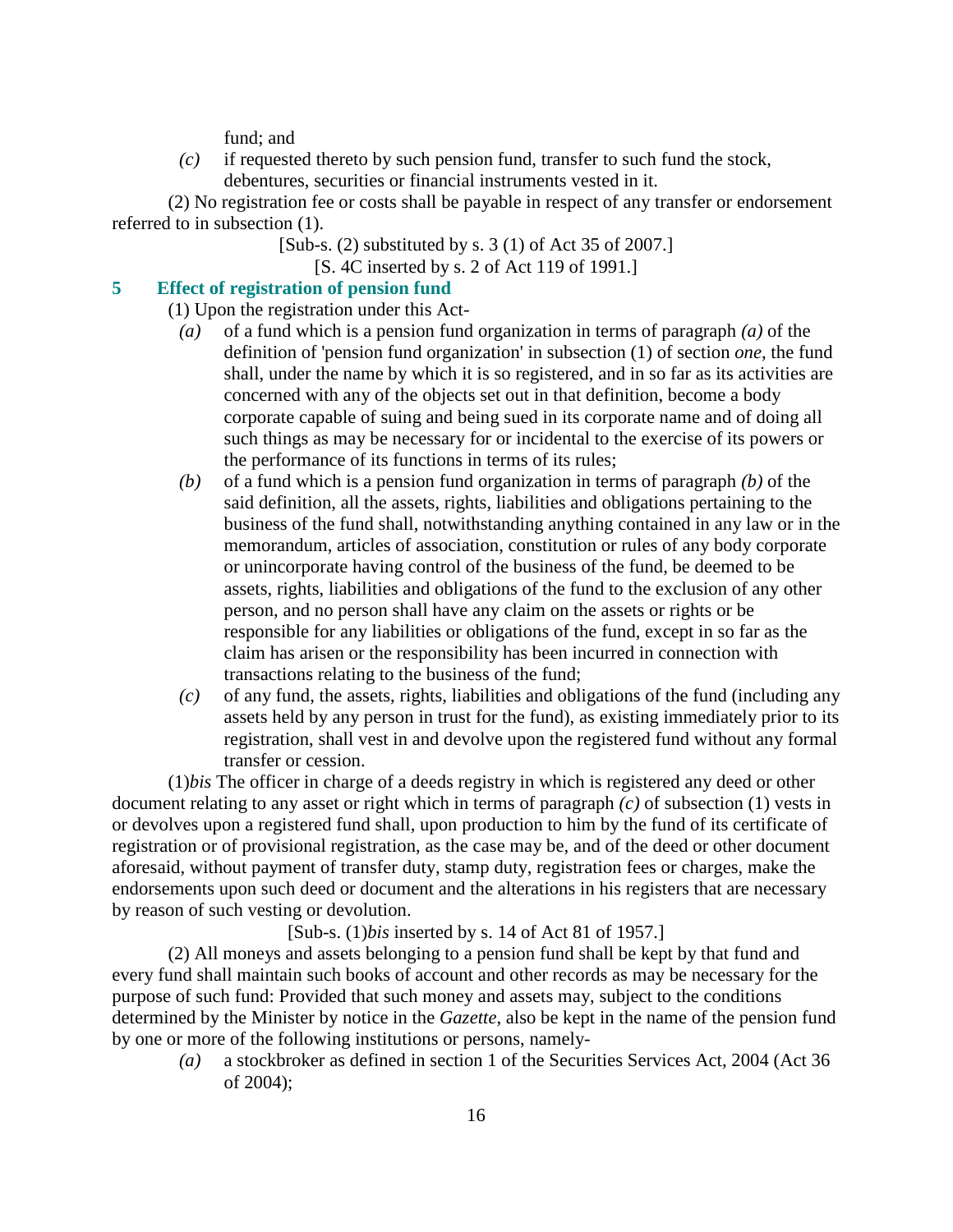- *(b)* a long-term insurer registered in terms of the Long-term Insurance Act, 1998 (Act 52 of 1998);
- *(c)* a bank registered under the Banks Act, 1990 (Act 94 of 1990);
- *(d)* a nominee company; or
- *(e)* a person approved by the registrar, or who is a member of a category of persons approved by the registrar.

[Sub-s. (2) amended by s. 9 *(a)* of Act 64 of 1990 and substituted by s. 3 of Act 11 of 2007.]

- (3) For the purposes of this section, a nominee company is a company which-
- *(a)* has as its principal object to act as representative of any person;
- *(b)* is precluded by its memorandum of association from incurring any liabilities other than those to persons on whose behalf it holds property;
- *(c)* has entered into an irrevocable agreement with another person in terms of which such other person has undertaken to pay all expenses of and incidental to its formation, activities, management and liquidation; and
- *(d)* has been approved by the registrar, subject to such conditions as he may impose, including any guarantee for the fulfilment of any obligation in respect of the holding of such property, the generality of the afore-going provisions not being restricted by the provisions of this paragraph.

[Sub-s. (3) added by s. 9 *(b)* of Act 64 of 1990.]

 (4) Notwithstanding the provisions of subsection (2), the registrar may permit money and assets to be kept in the name of a nominee company on behalf of the pension fund.

[Sub-s. (4) added by s. 9 *(b)* of Act 64 of 1990.]

# **6 Allocation of assets and liabilities between pension fund organization and other associated business**

 (1) Within twelve months after the registration under this Act of a pension fund the business whereof is or has been carried on by any undertaking as part of or in conjunction with any other business in which that undertaking is or has been engaged, the person having control of the business of that undertaking shall submit to the registrar proposals as to the apportionment of the assets, rights, liabilities and obligations of that undertaking between the fund and such other business.

 (2) If the proposals mentioned in subsection (1) are not received within the period specified in that subsection the registrar shall prepare proposals for the apportionment of the assets, rights, liabilities and obligations of that undertaking between the fund and such other business in such a manner as he may with due regard to all the circumstances consider equitable.

 (3) The registrar may for the purpose of preparing any proposals under subsection (2), require any person having control of the undertaking in question, to lodge with him, within such period as he may specify, any information relating to the business or any part of the business which is or has been carried on by that undertaking, including the business of such pension fund, together with such reports by a valuator or (at the discretion of the registrar) by the auditor of that undertaking, as the registrar may direct.

 (4) As soon as practicable after having received any proposals under subsection (1) or after having prepared any proposals as provided in subsection (2), the registrar shall transmit a copy thereof to the principal officer of the fund and publish at the expense of the fund in the *Gazette* and in at least one English and one Afrikaans newspaper circulating in the district in which the head office of the undertaking is situate, a notice-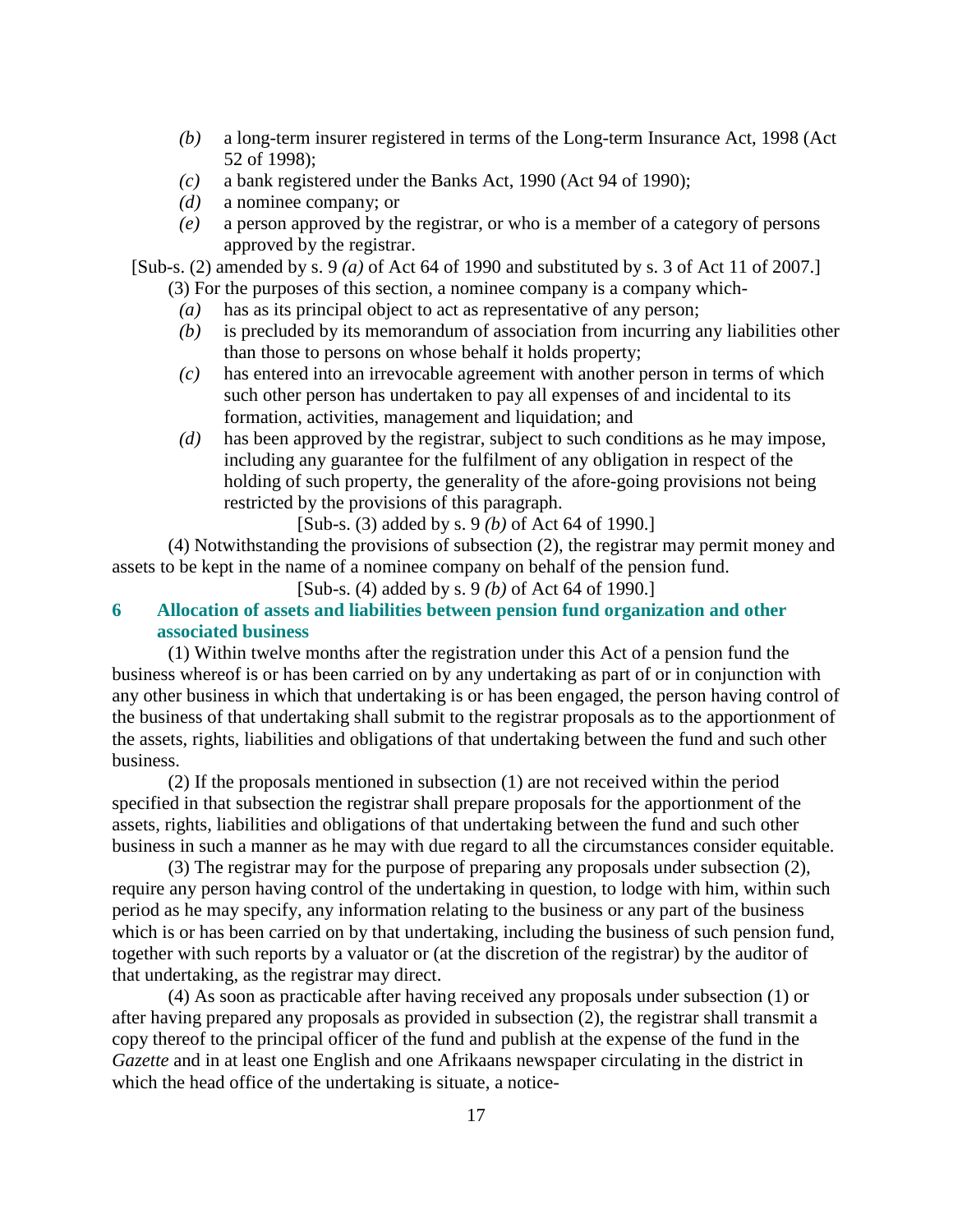- *(a)* indicating that such apportionment is contemplated;
- *(b)* stating the place or places where copies of the proposals in question will be available for inspection by interested persons for a period of thirty days from a date specified in the notice; and
- *(c)* calling upon interested persons to submit to the registrar whatever representations they may deem necessary within the said period of thirty days.

 (5) Upon the expiration of the period mentioned in paragraph *(c)* of subsection (4), the registrar shall proceed to consider any written representations lodged with him in pursuance of the relevant notice and any oral representations which any person who lodged such written representations or the person having control of the business of the undertaking may desire to submit to him, and shall thereafter approve of the proposals in question as drafted or with such modifications as he may deem necessary.

 (6) A decision made by the registrar under subsection (5) shall be binding upon all persons affected thereby.

#### **CHAPTER III**

# **MANNER OF ADMINISTRATION AND POWERS OF REGISTERED FUNDS (ss 7-14B) 7 Registered office**

(1) Every registered fund shall have a registered office in the Republic.

[Sub-s. (1) amended by s. 30 of Act 104 of 1993.]

 (2) Process in any legal proceedings against any such fund may be served by leaving it at the registered office, and in the event of such registered office having ceased to exist, service upon the registrar shall be deemed to be service upon the fund.

# **7A Board of fund**

 (1) Notwithstanding the rules of a fund, every fund shall have a board consisting of at least four board members, at least 50% of whom the members of the fund shall have the right to elect.

 (2) Subject to subsection (1), the constitution of a board, the election procedure of the members mentioned in that subsection, the appointment and terms of office of the members, the procedures at meetings, the voting rights of members, the quorum for a meeting, the breaking of deadlocks and the powers of the board shall be set out in the rules of the fund: Provided that if a board consists of four members or less, all the members shall constitute a quorum at a meeting. [S. 7A inserted by s. 2 of Act 22 of 1996.]

# **7B Exemptions**

 (1) The registrar may on written application of a fund and subject to such conditions as may be determined by the registrar-

- *(a)* authorise a fund to have a board consisting of less than four board members if such number is impractical or unreasonably expensive: Provided that the members of the fund shall have the right to elect at least 50% of the board members;
- *(b)* exempt a fund from the requirement that the members of the fund have the right to elect members of the board, if the fund-
	- (i) has been established for the benefit of employees of different employers referred to in the definition of 'pension fund' and 'provident fund' as defined in section 1 of the Income Tax Act, 1962 (Act 58 of 1962);
	- (ii) is a retirement annuity fund;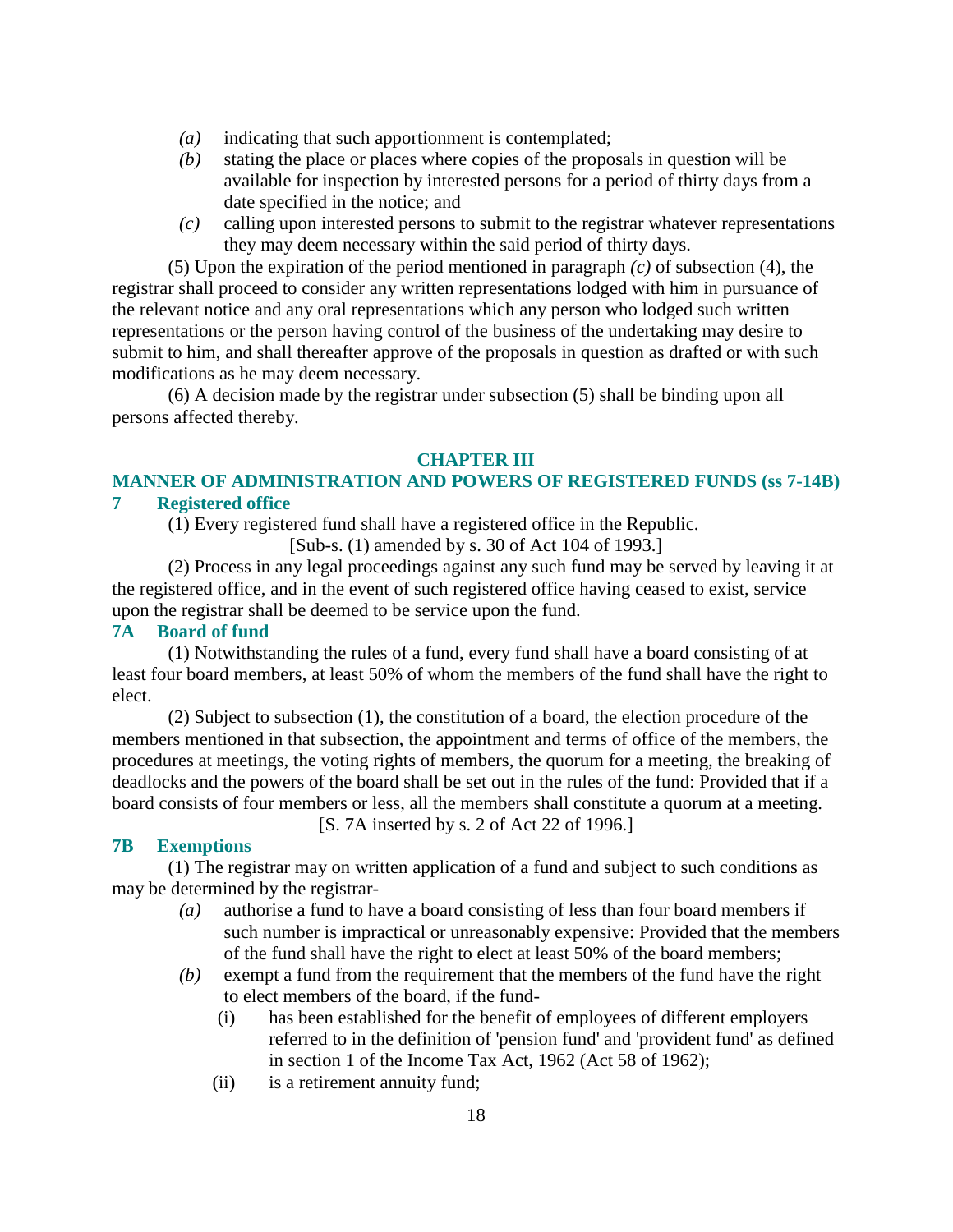- (iii) is a beneficiary fund; or
- (iv) is a pension preservation fund or a provident preservation fund as defined in section 1 of the Income Tax Act, 1962.
	- [Sub-s. (1) substituted by s. 3 of Act 22 of 2008.]

 (2) The registrar may withdraw an exemption granted under subsection (1) *(a)* or (1) *(b)* if a fund no longer qualifies for such exemption.

[S. 7B inserted by s. 2 of Act 22 of 1996.]

# **7C Object of board**

 (1) The object of a board shall be to direct, control and oversee the operations of a fund in accordance with the applicable laws and the rules of the fund.

(2) In pursuing its object the board shall-

- *(a)* take all reasonable steps to ensure that the interests of members in terms of the rules of the fund and the provisions of this Act are protected at all times, especially in the event of an amalgamation or transfer of any business contemplated in section 14, splitting of a fund, termination or reduction of contributions to a fund by an employer, increase of contributions of members and withdrawal of an employer who participates in a fund;
- *(b)* act with due care, diligence and good faith;
- *(c)* avoid conflicts of interest;
- *(d)* act with impartiality in respect of all members and beneficiaries.
	- [S. 7C inserted by s. 2 of Act 22 of 1996.]

# **7D Duties of board**

The duties of a board shall be to-

- *(a)* ensure that proper registers, books and records of the operations of the fund are kept, inclusive of proper minutes of all resolutions passed by the board;
- *(b)* ensure that proper control systems are employed by or on behalf of the board;
- *(c)* ensure that adequate and appropriate information is communicated to the members of the fund informing them of their rights, benefits and duties in terms of the rules of the fund;
- *(d)* take all reasonable steps to ensure that contributions are paid timeously to the fund in accordance with this Act;
- *(e)* obtain expert advice on matters where board members may lack sufficient expertise;
- *(f)* ensure that the rules and the operation and administration of the fund comply with this Act, the Financial Institutions (Protection of Funds) Act, 2001 (Act 28 of 2001), and all other applicable laws.

[Para. *(f)* substituted by s. 4 of Act 11 of 2007.]

[S. 7D inserted by s. 2 of Act 22 of 1996.]

# **7E Application of certain sections**

 (1) Sections 7A, 7B, 7C and 7D shall apply to all funds registered on, or after, a date 12 months after the date of commencement of the Pension Funds Amendment Act, 1996 (Act 22 of 1996).

[Sub-s. (1) substituted by s. 6 of Act 104 of 1996.]

 (2) Any fund registered prior to a date 12 months after the date of commencement of the said Act, shall comply with sections 7A, 7B, 7C and 7D by 15 December 1998.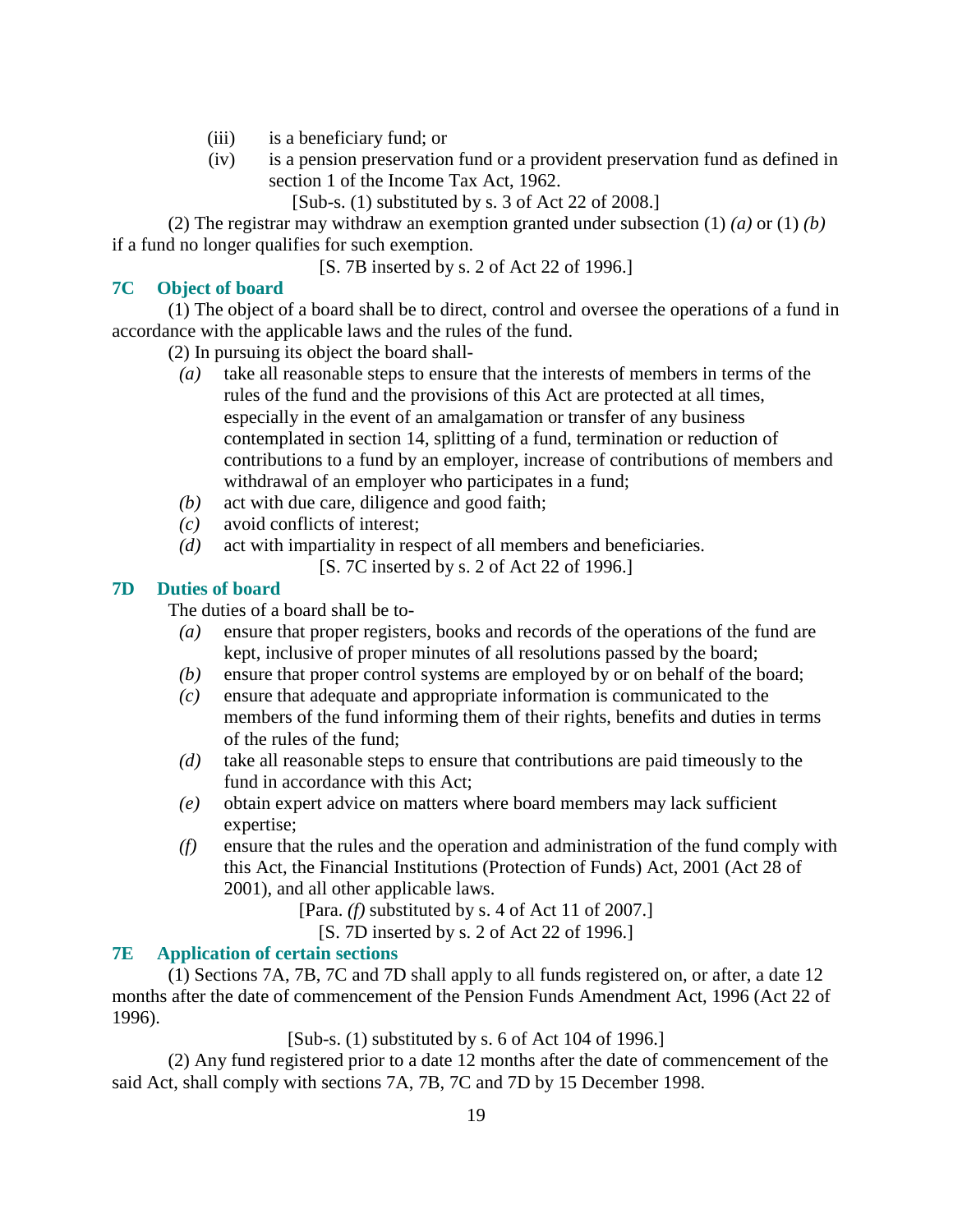## [S. 7E inserted by s. 2 of Act 22 of 1996.]

#### **8 Principal officer**

(1) Every registered fund shall have a principal executive officer.

 (2) The principal officer of a registered fund shall be an individual who is resident in the Republic, and if he is absent from the Republic or unable for any reason to discharge any duty imposed upon him by any provision of this Act, the fund shall, in the manner directed by its rules, appoint another person within thirty days to be its principal officer.

[Sub-s. (2) amended by s. 30 of Act 104 of 1993.]

 (3) Every fund must within 30 days after the registration of a fund or within 30 days after the appointment of a principal officer give the registrar written notice of the appointment by furnishing the registrar with the prescribed information in respect of the appointee.

[Sub-s. (3) amended by s. 6 of Act 22 of 1996 and substituted by s. 4 of Act 22 of 2008.]

 (4) Despite anything to the contrary in any law or in any agreement, the appointment by a fund of a principal officer is subject to the condition that the appointment may be terminated under subsection (5) *(b)* and the fund must make any appointment subject to this condition.

[Sub-s. (4) amended by s. 6 of Act 22 of 1996 and substituted by s. 4 of Act 22 of 2008.]

 (5) *(a)* The registrar, subject to the Promotion of Administrative Justice Act, 2000 (Act 3 of 2000), may, if the registrar reasonably believes that a principal officer is not, or is no longer, a fit and proper person to hold that office, or if it is not in the public interest that the principal officer holds or continues to hold such office, object to the appointment of a principal officer, stating the grounds for the objection, and provide such to the chairperson of the board and to the appointee.

*(b)* If the registrar objects to an appointment in terms of paragraph *(a)*, the board must terminate the appointment within 30 days of the registrar informing the board of the finalisation of the processes and procedures provided for in the Promotion of Administrative Justice Act, 2000 (Act 3 of 2000).

*(c)* The registrar may for purposes of assessing if a principal officer is not, or is no longer, a fit and proper person in accordance with paragraph *(a)*, have regard to-

- (i) the competence and soundness of judgment of the person for the fulfilment of the responsibilities of the particular office and type of fund;
- (ii) the diligence with which the person concerned is likely to fulfil those responsibilities;
- (iii) previous conduct and activities of the person in business or financial matters; and
- (iv) any evidence that the person-
	- *(aa)* after 27 April 1994 has been convicted in the Republic or elsewhere of theft, fraud, forgery or uttering a forged document, perjury, an offence under the Prevention and Combating of Corrupt Activities Act, 2004 (Act 12 of 2004), an offence under the Prevention of Organised Crime Act, 1998 (Act 121 of 1998), or any offence involving dishonesty;
	- *(bb)* has been convicted of an offence committed after the Constitution of the Republic of South Africa, 1993 (Act 200 of 1993), took effect, and sentenced to imprisonment without the option of a fine;
	- *(cc)* has contravened the provisions of any law the object of which is the protection of the public against financial loss;
	- *(dd)* is a former principal officer of a fund and whose actions contributed to that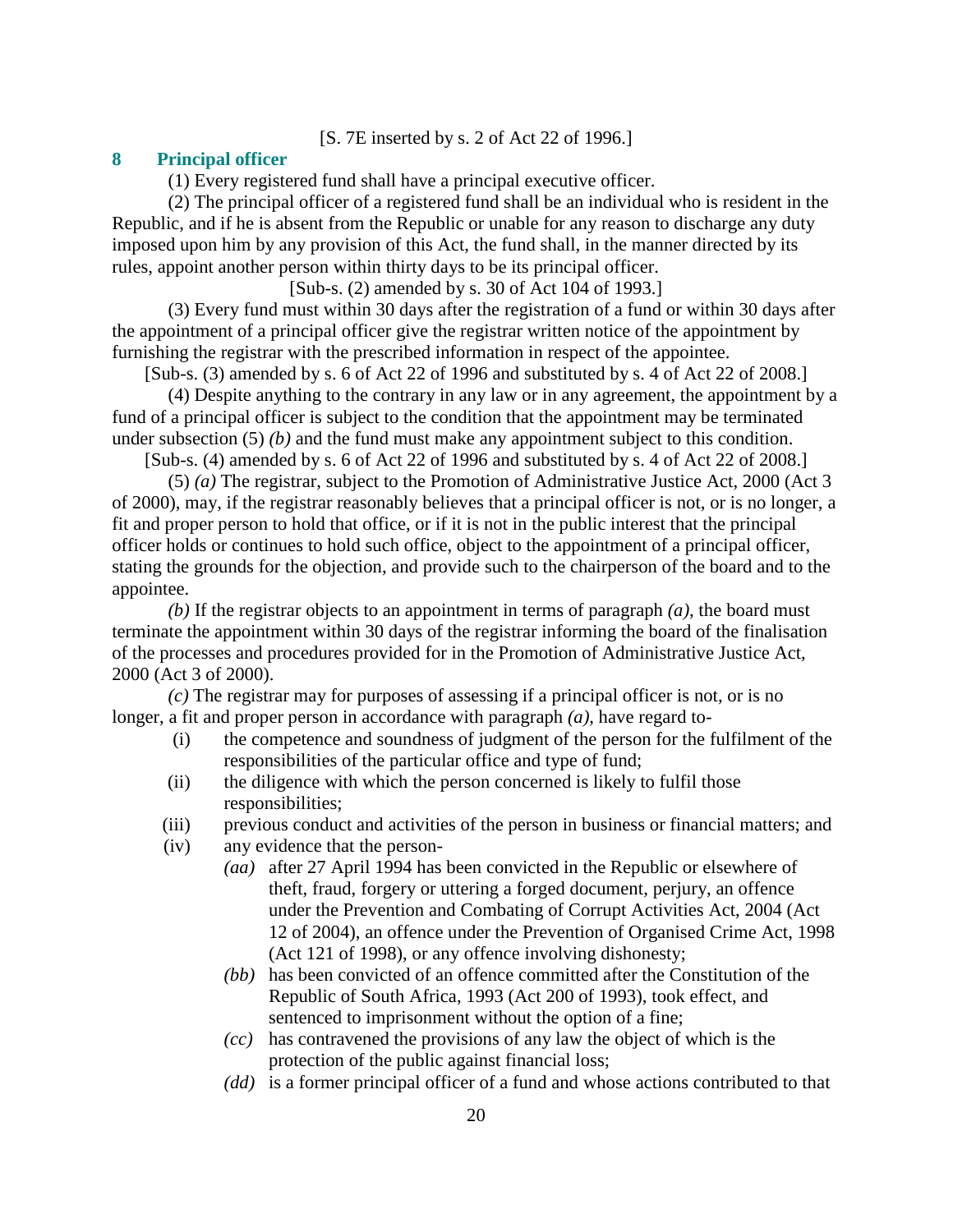fund's inability to pay its debts or caused financial loss to its members;

- *(ee)* has taken part in any business practices that, in the opinion of the registrar, were deceitful, prejudicial, or otherwise improper (whether unlawful or not) or which otherwise brought discredit to that person's methods of conducting business; or
- *(ff)* has taken part in or been associated with any other business practices, or conduct that casts doubt on his or her competence and soundness of judgement.

*(d)* The registrar may request any person to assist him or her in assessing whether a person is fit and proper to act as a principal officer of a fund.

[Sub-s. (5) added by s. 4 of Act 22 of 2008.]

(6) A principal officer of a fund must-

- *(a)* within 21 days of his or her appointment being terminated, other than in accordance with the condition referred to in subsection (5) *(b)*, submit a written report to the registrar detailing the principal officer's perceived reasons for the termination; and
- *(b)* on becoming aware of any matter relating to the affairs of the pension fund which, in the opinion of the principal officer, may prejudice the fund or its members, inform the registrar thereof in writing.

[Sub-s. (6) added by s. 4 of Act 22 of 2008.]

# **9 Appointment of auditor**

 (1) Every registered fund shall in the manner set out in its rules appoint an auditor registered under the Auditing Profession Act, 2005 (Act 26 of 2005), who shall not be an officer of the fund, except where the accounts of such a fund in terms of the provisions of any law are to be audited by the Auditor-General.

[Sub-s. (1) substituted by s. 23 of Act 104 of 1993 and by s. 5 of Act 11 of 2007.]

(2) Every registered fund shall within 30 days-

- *(a)* from the date of registration appoint an auditor; and
- *(b)* from the date of the appointment apply to the registrar for approval of such appointment.

[Sub-s.  $(2)$  substituted by s. 10 of Act 64 of 1990.]

 (3) The provisions of section 8 (5) apply *mutatis mutandis* to the appointment of an auditor under this section.

[Sub-s. (3) substituted by s. 5 of Act 22 of 2008.]

(4) An auditor of a fund must-

- *(a)* within 21 days of his or her appointment being terminated, other than in accordance with section 8 (5), submit a written report to the registrar detailing the auditor's perceived reasons for the termination;
- *(b)* if the auditor, but for the termination referred to in paragraph *(a)*, would have had reason to submit a report contemplated in section 45 (3) of the Auditing Profession Act 2005, (Act 26 of 2005), submit such a report to the registrar; and
- *(c)* on becoming aware of any matter relating to the affairs of the pension fund, which, in the opinion of the auditor, may prejudice the fund or its members, inform the registrar thereof in writing.

[Sub-s. (4) substituted by s. 5 of Act 22 of 2008.]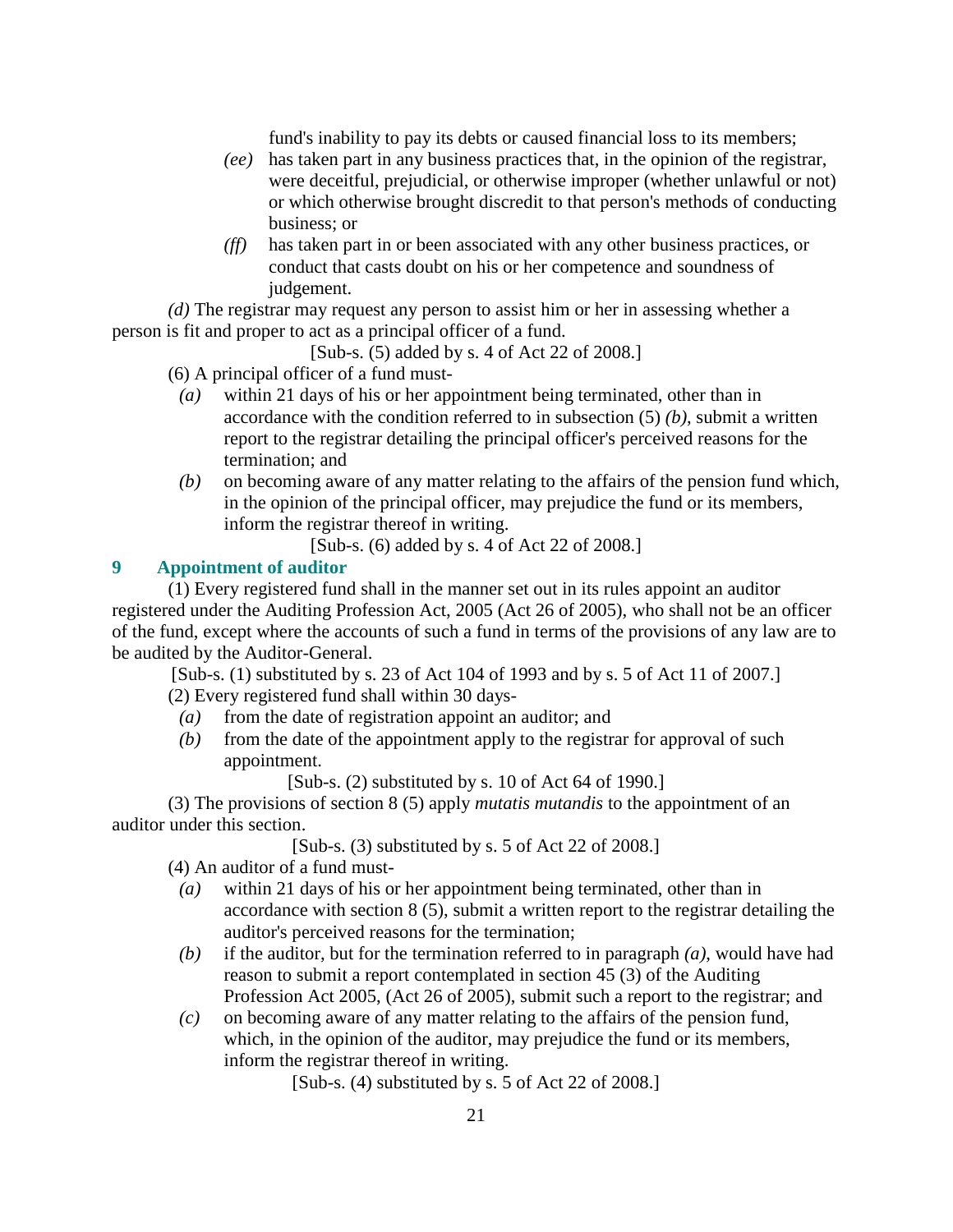(5) Where the auditor of a pension fund is a partnership, the appointment of such auditor shall not lapse by reason of a change in the composition of the partnership, as long as not less than half of the partners in the reconstituted partnership are persons who were partners as at the date when the appointment of the partnership was last approved by the registrar.

[S. 9 substituted by s. 12 of Act 65 of 1968.]

## **9A Appointment of valuator**

 (1) Every registered fund which in terms of section 16 is required to have its financial condition investigated and reported upon by a valuator, shall appoint a valuator.

 (2) The provisions of section 8 (5) apply *mutatis mutandis* to the appointment of a valuator under this section.

[Sub-s. (2) substituted by s. 6 of Act 22 of 2008.]

[S. 9A inserted by s. 13 of Act 65 of 1968.]

# **10 Business which may be carried on**

 No registered fund shall carry on any business other than the business of a pension fund: Provided that the registrar may approve of a fund carrying on such other business on such conditions and for such period as he may determine if the registrar is satisfied that this is necessary in order to safeguard an investment made by the fund.

#### **11 Rules**

 (1) The rules of a fund which applies for registration after the date of the coming into operation of section 24 of the Financial Institutions Second Amendment Act, 1993, shall be in the prescribed format and form and shall comply with the prescribed requirements.

 (2) A fund which, immediately prior to the date referred to in subsection (1), was a registered fund, shall within the prescribed period ensure that its rules are amended so as to comply with the format, form and requirements contemplated in subsection (1).

 (3) *(a)* If all the amendments referred to in subsection (2) are effected on one occasion within the prescribed period and the registrar is satisfied, on submission to him of a certificate signed by the principal officer of the fund, that the sole reason for the amendments is to comply with the said format, form and requirements, he may register the amendments in accordance with section 12 (4) against payment of the prescribed fee, which shall be calculated as if only a single amendment is being effected.

*(b)* Any amendment of the rules of a fund effected after the date referred to in subsection (1) shall comply with the prescribed format, form and requirements contemplated in subsection (1).

 (4) Subject to the provisions of subsections (2) and (3), the provisions of this section as they existed before the substitution thereof by section 24 of the Financial Institutions Second Amendment Act, 1993, shall continue to apply in respect of the rules of a fund referred to in subsection (2) until the rules of such fund comply with the format, form and requirements contemplated in subsection (1).

[S. 11 substituted by s. 17 of Act 83 of 1992 and by s. 24 of Act 104 of 1993.] **12 Amendment of rules** 

 (1) A registered fund may, in the manner directed by its rules, alter or rescind any rule or make any additional rule, but no such alteration, rescission or addition shall be valid-

- *(a)* if it purports to effect any right of a creditor of the fund, other than a member or shareholder thereof; or
- *(b)* unless it has been approved by the registrar and registered as provided in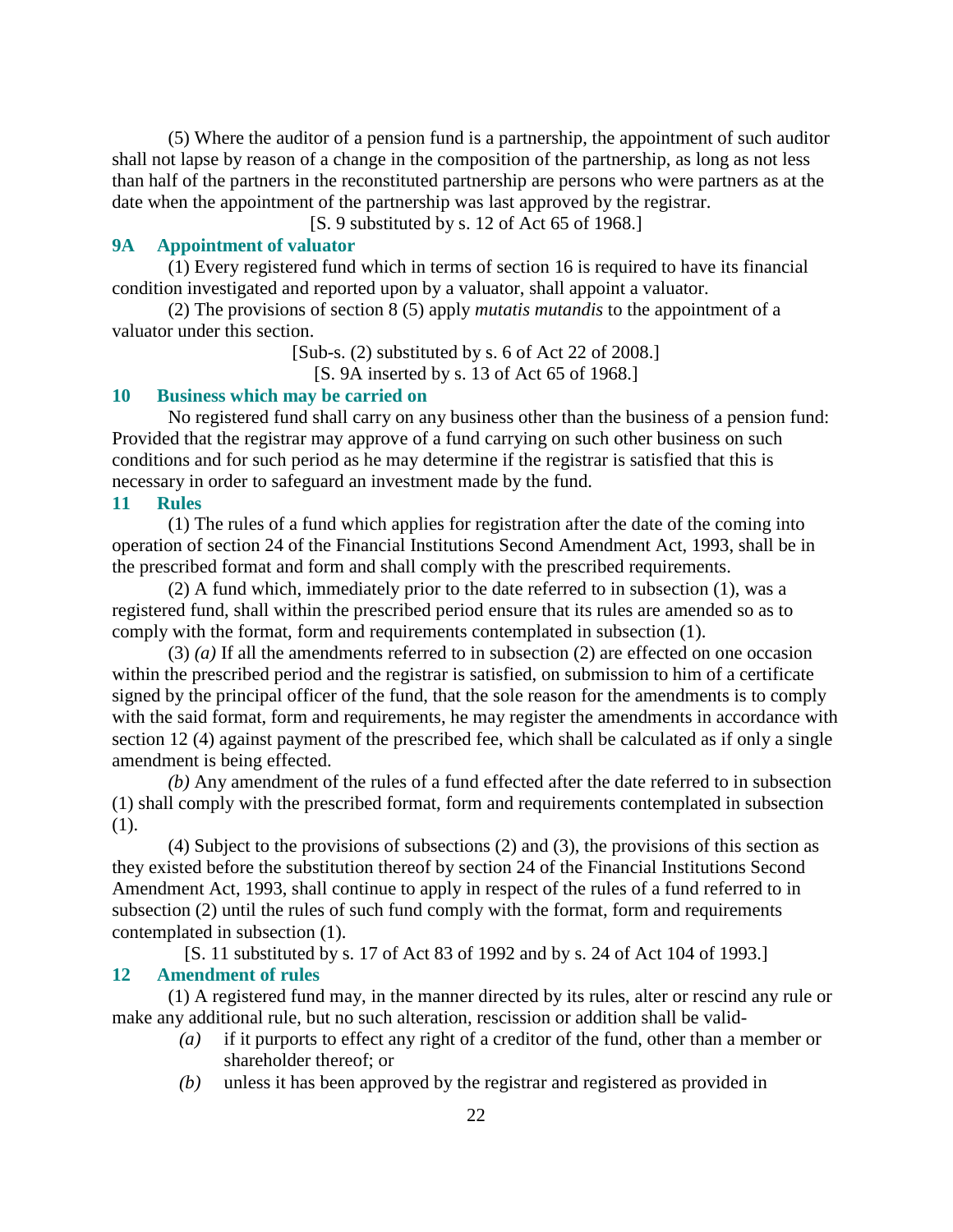#### subsection  $(4)$ .

 (2) Within 60 days from the date of the passing of a resolution for the alteration or rescission of any rule or for the adoption of any additional rule, a copy of such resolution shall be transmitted by the principal officer to the registrar, together with the particulars prescribed. [Sub-s. (2) substituted by s. 18 *(a)* of Act 83 of 1992 and amended by s. 17 of Act 22 of 2008.]

 (3) If any such alteration, rescission or addition may affect the financial condition of the fund, the principal officer shall also transmit to the registrar a certificate by the valuator or, if no valuator has been employed, a statement by the fund, as to its financial soundness, having regard to the rates of contributions by employers and, if the fund is not in a sound financial condition, what arrangements will be made to bring the fund in a sound financial condition.

[Sub-s. (3) substituted by s. 18 *(b)* of Act 83 of 1992.]

 (4) If the registrar finds that any such alteration, rescission or addition is not inconsistent with this Act, and is satisfied that it is financially sound, he shall register the alteration, rescission or addition and return a copy of the resolution to the principal officer with the date of registration endorsed thereon, and such alteration, rescission or addition, as the case may be, shall take effect as from the date determined by the fund concerned or, if no date has been so determined, as from the said date of registration.

 (5) A registered fund may at any time consolidate its rules, and in such event the principal officer shall forward to the registrar a copy of such consolidated rules and if the registrar is satisfied that the consolidated rules are not substantially different from the existing rules of the fund, he shall register such consolidated rules and return a copy thereof to the principal officer with the date of registration endorsed thereon, and such consolidated rules shall thereupon take effect from the date of registration thereof.

#### **13 Binding force of rules**

 Subject to the provisions of this Act, the rules of a registered fund shall be binding on the fund and the members, shareholders and officers thereof, and on any person who claims under the rules or whose claim is derived from a person so claiming.

## **13A Payment of contributions and certain benefits to pension funds**

 (1) Notwithstanding any provision in the rules of a registered fund to the contrary, the employer of any member of such a fund shall pay the following to the fund in full, namely-

- *(a)* any contribution which, in terms of the rules of the fund, is to be deducted from the member's remuneration; and
- *(b)* any contribution for which the employer is liable in terms of those rules.

 (2) *(a)* The minimum information to be furnished to the fund by every employer with regard to payments of contributions made by the employer in terms of subsection (1), shall be as prescribed.

## [Para. *(a)* amended by s. 17 of Act 22 of 2008.]

*(b)* If that information does not accompany the payment of a contribution, the information shall be transmitted to the fund concerned not later than 15 days after the end of the month in respect of which the payment was made.

 (3) *(a)* Any contribution to a fund in terms of its rules, whether it be a contribution contemplated in subsection (1), a contribution for the payment of which a member of the fund is responsible personally, or a contribution to be paid on a member's behalf-

 (i) shall be transmitted directly into the fund's account with a bank finally registered as such under the Banks Act, 1990 (Act 94 of 1990), not later than seven days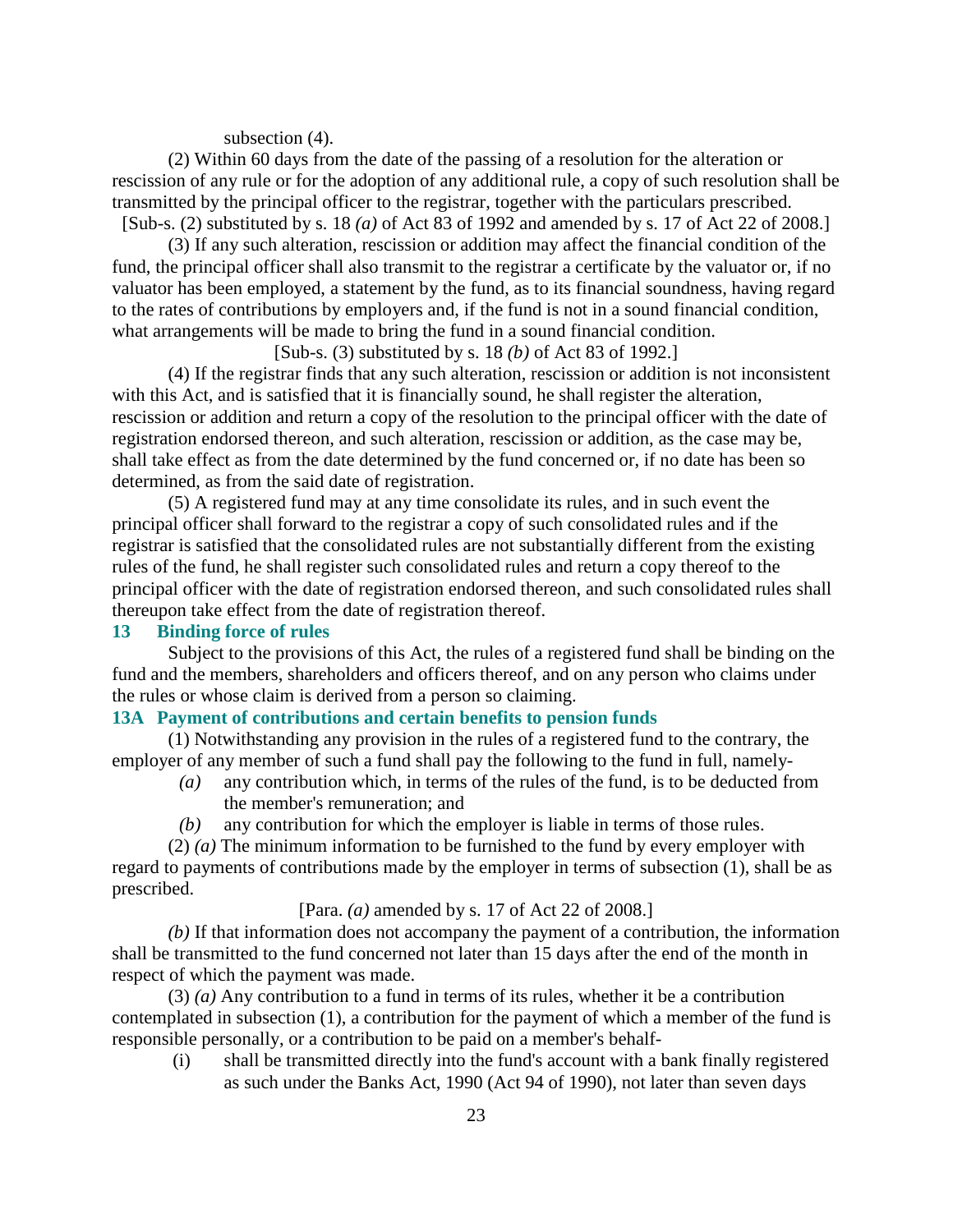after the end of the month for which such a contribution is payable; or

- (ii) shall be forwarded directly to the fund in such a manner as to have the fund receive the contribution not later than seven days after the end of that month; or
- (iii) in the case of a fund contemplated in section 15 (4) that has been exempted from the provisions of sections 5 (2) and 9 because, in operating as a fund, its assets consist exclusively of one or more policies of insurance with an insurer carrying on long-term insurance business as contemplated in the Insurance Act, 1943, shall be forwarded to the insurer concerned in such manner as to have the insurer receive the contribution not later than seven days after the end of that month.

*(b)* Any contribution forwarded to and received by a fund in the circumstances contemplated in paragraph *(a)* (ii), shall be deposited in the fund's bank account on the first business day following the day of receipt.

 (4) An amendment of the rules of a fund relating to the reduction of contributions or the suspension or discontinuation of the payment of contributions shall not affect any liability to pay any contribution which became payable at any time before the date of the resolution whereby the amendment was effected, irrespective of the date on which the amendment may take effect.

 (5) When a person who, for any reason except a reason contemplated in section 14, 28 or 29, has ceased to be a member of a fund (in this subsection called the first fund), is in terms of the rules of another fund admitted as a member of the other fund and allowed to transfer to that other fund any benefit or any right to any benefit to which such person had become entitled in terms of the rules of the first fund, the first fund shall, within 60 days of the date of such person's written request to it, or, if applicable, within any longer period determined by the registrar on application by the first fund, transfer that benefit or right to the other fund in full. The transfer shall be subject to deductions in terms of section 37D and to the rules of the first fund.

 (6) *(a)* For the purpose of monitoring and ensuring compliance with this section, the principal officer of the fund or any authorized person shall, at the times and in the manner and format prescribed, submit reports to the categories of persons, to be specified in that notice, who have an interest in such compliance.

[Para. *(a)* substituted by s. 7 and amended by s. 17 of Act 22 of 2008.]

*(b)* In applying paragraph *(a)*, **'authorized person'** means any person who has been authorized by the relevant board to perform the function contemplated in that paragraph and of whom the registrar has been advised in writing.

 (7) Interest at a rate as prescribed shall be payable from the first day following the expiration of the period in respect of which such amounts were payable on-

- *(a)* the amount of any contribution not transmitted into a fund's bank account before the expiration of the period prescribed therefor by subsection  $(3)$   $(a)$   $(i)$ ;
- *(b)* the amount of any contribution not received-
	- (i) by a fund before the expiration of the period prescribed therefor by subsection  $(3)$   $(a)$   $(ii)$ ; or
	- (ii) in the circumstances contemplated in subsection  $(3)$  *(a) (iii)*, by the insurer concerned before the expiration of the period prescribed therefor by that subsection;
- *(c)* the value of any benefit, or right to any benefit, not transferred by the first fund to the other fund before the expiration of the period prescribed therefor by subsection (5).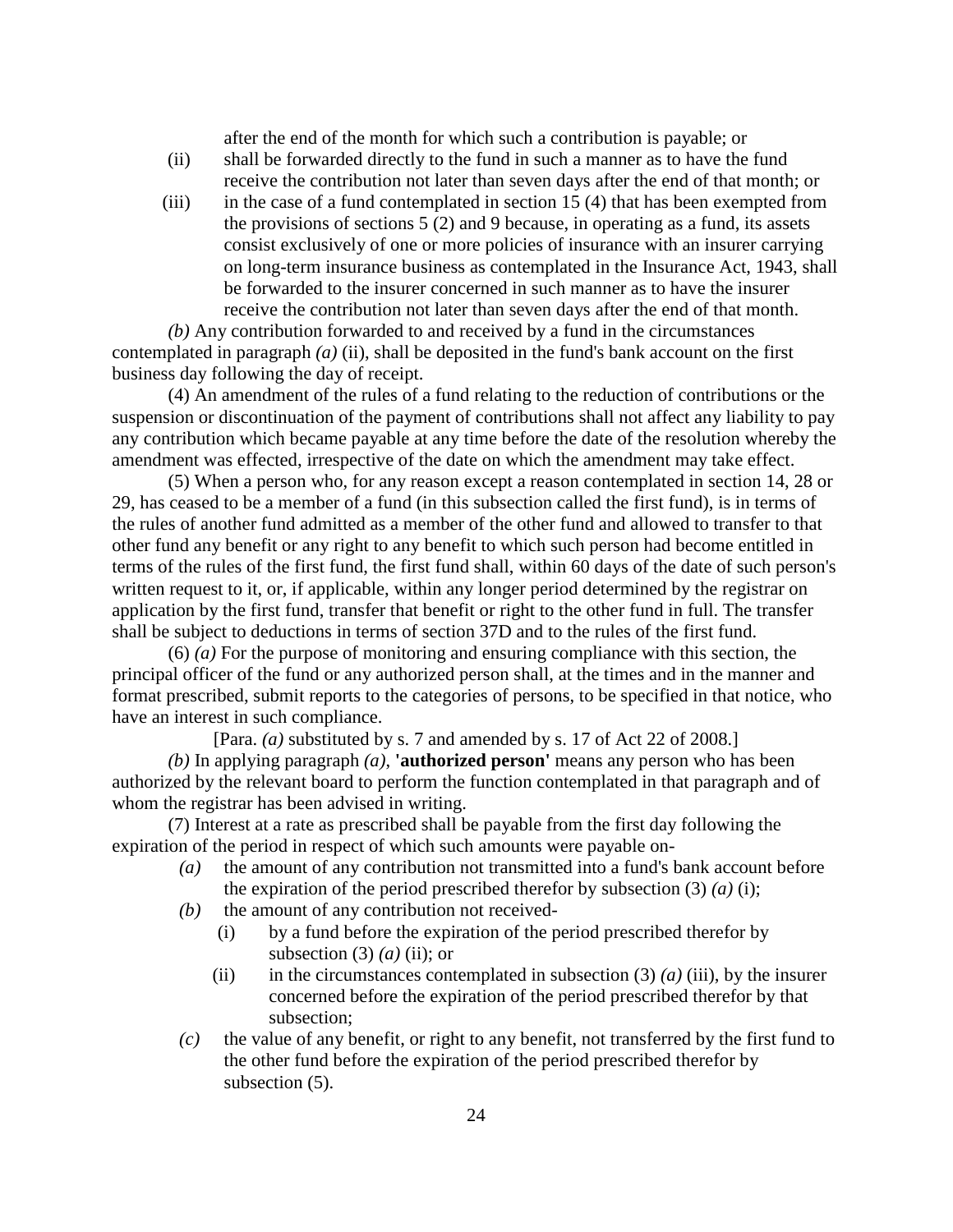[Sub-s. (7) amended by s. 6 of Act 11 of 2007 and by s. 17 of Act 22 of 2008.] [S. 13A inserted by s. 15 of Act 86 of 1984, substituted by s. 19 of Act 83 of 1992, amended by s. 6 of Act 22 of 1996 and substituted by s. 1 of Act 94 of 1997.]

## **13B Restrictions on administration of pension funds**

 (1) No person shall administer on behalf of a pension fund the investments of such a pension fund, or the disposition of benefits provided for in the rules of the fund, unless the registrar has in a particular case or in general granted approval thereto and the person complies with such conditions as the registrar may from time to time determine in the particular case or in general.

 (2) Approval in terms of subsection (1) may be limited to the performance of specified functions.

 (3) Application for approval in terms of subsection (1) shall be made in the manner and be accompanied by the fee prescribed.

[Sub-s. (3) amended by s. 17 of Act 22 of 2008.]

 (4) If the registrar deems it desirable in the public interest the registrar may on such conditions, to such extent and in such manner as it is deemed fit, exempt any person or category of persons from the provisions of subsections (1) and (3), and may at any time revoke or amend any such exemption in a similar manner.

[Sub-s. (4) substituted by s. 7 *(a)* of Act 11 of 2007.]

- (5) An administrator contemplated in subsection (1) must-
- *(a)* endeavour to avoid conflict between the interests of the administrator and the duties owed to the fund, and any conflict of interest or potential conflict of interest must be disclosed by the administrator to the board setting out full particulars of how such conflict will be managed;
- *(b)* administer the fund in a responsible manner;
- *(c)* keep proper records;
- *(d)* employ adequately trained staff and ensure that they are properly supervised;
- *(e)* have well-defined compliance procedures;
- *(f)* maintain adequate financial resources to meet its commitments and to manage the risks to which the fund is exposed;
- *(g)* furnish the registrar with such information as requested by the registrar where such request is reasonable, the purpose for the request is disclosed and reasonable notice is given to the administrator in order to meet the request.

[Sub-s. (5) added by s. 7 *(b)* of Act 11 of 2007.]

 (6) If the registrar, after an inspection or investigation under section 25, considers that the interests of the members of a fund or of the public so require, the registrar may-

- *(a)* direct the administrator to take any steps, or to refrain from performing or continuing to perform any act, in order to terminate or remedy any irregularity or undesirable practice or state of affairs disclosed by the inspection or investigation;
- *(b)* direct the administrator to withdraw from the administration of the fund, whereupon the board of the fund must in accordance with the registrar's directions, but subject to this Act and the rules of the fund, arrange for the administration of the fund to be taken over by another administrator or person; or
- *(c)* suspend or withdraw the approval granted to the administrator on such conditions and for such period as the registrar deems fit, provided that where an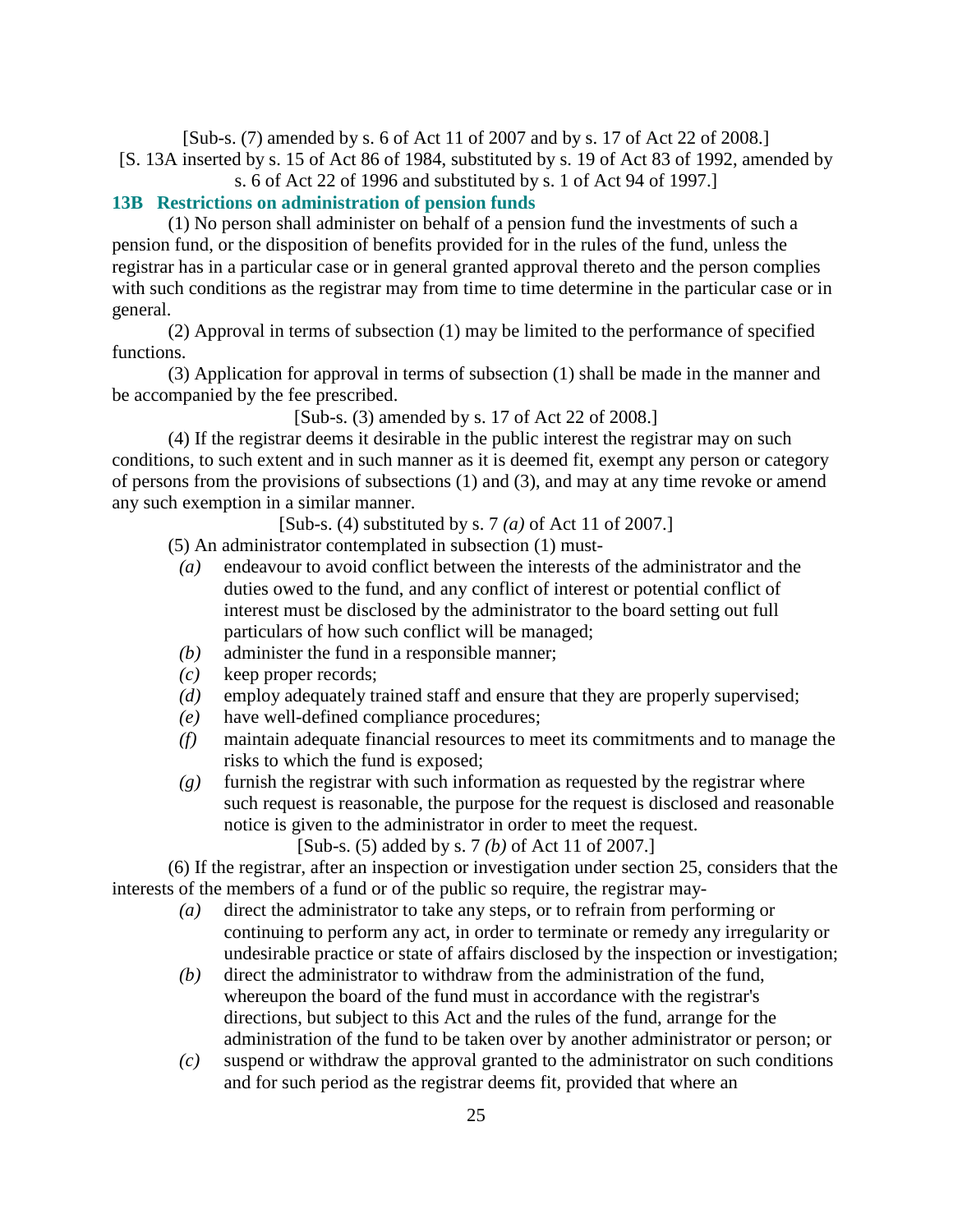administrator's approval is suspended, the registrar may permit the administrator to continue to provide services to the funds under its administration subsequent to the date of the suspension, but it may not enter into an agreement to provide any new or additional services to any fund while the suspension is in force. [Sub-s. (6) added by s. 7 *(b)* of Act 11 of 2007.]

 $(7)$  ......

[Sub-s. (7) added by s. 7 *(b)* of Act 11 of 2007 and deleted by s. 8 *(a)* of Act 22 of 2008.]

 (8) Before taking any action under subsection (6), the registrar must inform the administrator and the board of the fund of the proposed action and grounds therefor, and afford them a reasonable opportunity to be heard.

[Sub-s. (8) added by s. 7 *(b)* of Act 11 of 2007 and substituted by s. 8 *(b)* of Act 22 of 2008.]

 (9) If it is in the public interest, the registrar may through appropriate media make known the suspension or withdrawal of an approval referred to in subsection (6).

[Sub-s. (9) added by s. 7 *(b)* of Act 11 of 2007 and substituted by s. 8 *(c)* of Act 22 of 2008.] [S. 13B inserted by s. 20 of Act 83 of 1992.]

#### **14 Amalgamations and transfers**

 (1) Subject to subsection (8), no transaction involving the amalgamation of any business carried on by a registered fund with any business carried on by any other person (irrespective of whether that other person is or is not a registered fund), or the transfer of any business from a registered fund to any other person, or the transfer of any business from any other person to a registered fund, shall be of any force or effect unless-

- *(a)* the scheme for the proposed transaction, including a copy of every actuarial or other statement taken into account for the purposes of the scheme, has been submitted to the registrar within 180 days of the effective date of the transaction; [Para. *(a)* substituted by s. 8 *(b)* of Act 11 of 2007.]
- *(b)* the registrar has been furnished with such additional particulars or such a special report by a valuator, as he may deem necessary for the purposes of this subsection;
- *(c)* the registrar is satisfied that the scheme referred to in paragraph *(a)* is reasonable and equitable and accords full recognition-
	- (i) to the rights and reasonable benefit expectations of the members transferring in terms of the rules of a fund where such rights and reasonable benefit expectations relate to service prior to the date of transfer;
	- (ii) to any additional benefits in respect of service prior to the date of transfer, the payment of which has become established practice; and
	- (iii) to the payment of minimum benefits referred to in section 14A,

and that the proposed transactions would not render any fund which is a party thereto and which will continue to exist if the proposed transaction is completed, unable to meet the requirements of this Act or to remain in a sound financial condition or, in the case of a fund which is not in a sound financial condition, to attain such a condition within a period of time deemed by the registrar to be satisfactory;

[Para. *(c)* substituted by s. 3 of Act 54 of 1991, by s. 21 of Act 83 of 1992 and by s. 2 of Act 39 of 2001.]

 *(d)* the registrar has been furnished with such evidence as he may require that the provisions of the said scheme and the provisions, in so far as they are applicable,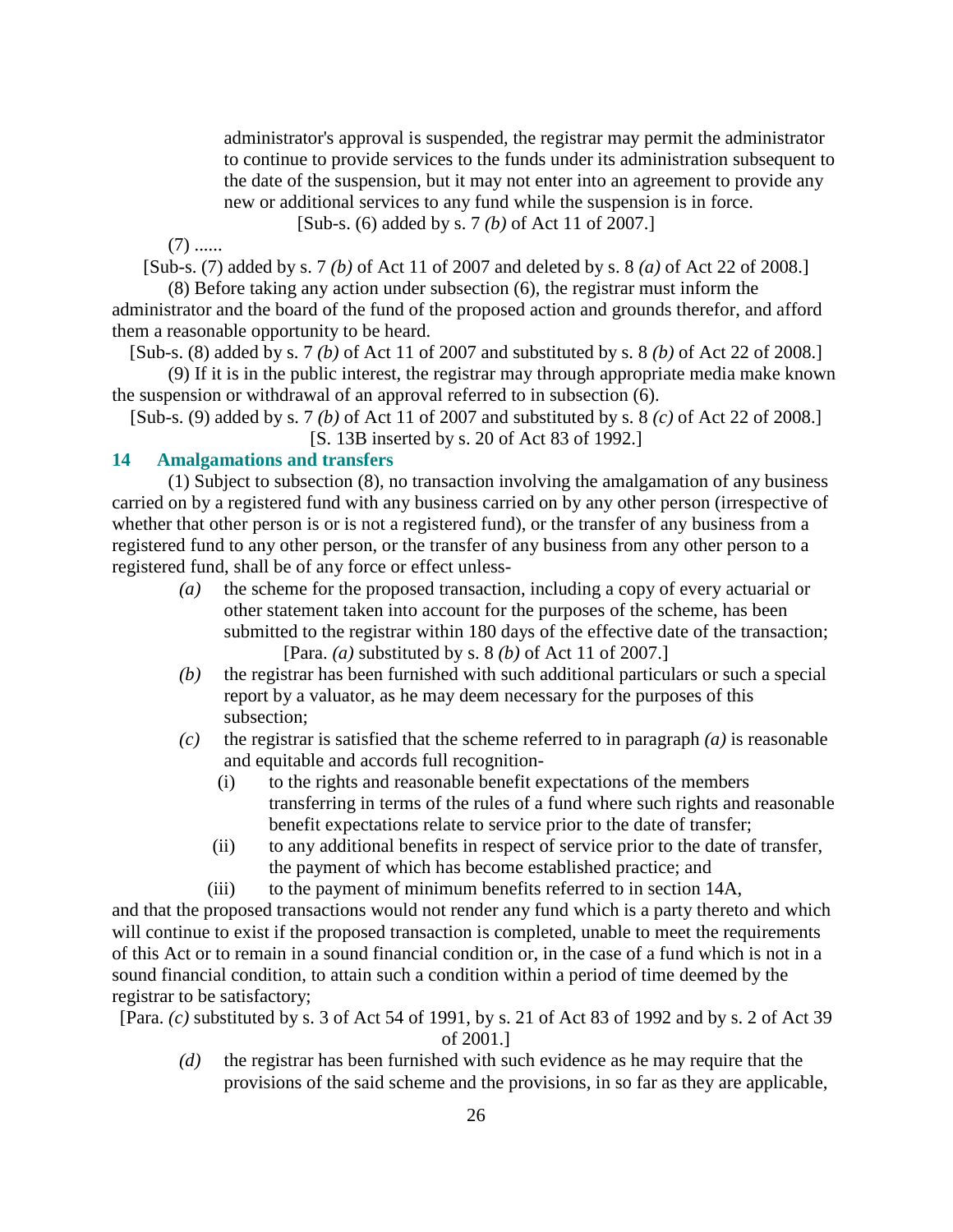of the rules of every registered fund which is a party to the transaction, have been carried out or that adequate arrangements have been made to carry out such provisions at such times as may be required by the said scheme;

 *(e)* the registrar has forwarded a certificate to the principal officer of every such fund to the effect that all the requirements of this subsection have been satisfied.

[Sub-s. (1) amended by s. 8 *(a)* of Act 11 of 2007.]

 (2) *(a)* Whenever a scheme for any transaction referred to in subsection (1) has come into force in accordance with the provisions of this section, the relevant assets and liabilities of the bodies so amalgamated shall respectively vest in and become binding upon the resultant body, or as the case may be, the relevant assets and liabilities of the body transferring its assets and liabilities or any portion thereof shall respectively vest in and become binding upon the body to which they are to be transferred.

*(b)* Any transfer contemplated in paragraph *(a)* must be effected within 60 days of the date of the certificate issued by the registrar in terms of paragraph *(e)* of subsection (1). [Sub-s. (2) substituted by s. 8 *(c)* of Act 11 of 2007.]

 (3) The officer in charge of a deeds registry in which is registered any deed or other document relating to any asset which is transferred in accordance with the provisions of subsection (2), shall, upon production to him by the person concerned of such deed or other document and of the certificate referred to in paragraph *(e)* of subsection (1), without payment of transfer duty, stamp duty, registration fees or charges, make the endorsements upon such deed or document and the alterations in his registers that are necessary by reason of the amalgamation or transfer.

 $[Sub-s. (3)$  substituted by s. 15 of Act 81 of 1957.

 (4) A transaction effected in terms of this section shall not deprive any creditor of a party thereto (other than in his capacity as a member or a shareholder of such party) of any right or remedy which he had immediately prior to that date against any party to the transaction or against any member or shareholder or officer of such party.

 (5) Any application for approval of a scheme lodged with the registrar in terms of subsection (1) *(a)* shall lapse if the registrar requests further information and no satisfactory response is received from either the transferor or the transferee fund, as the case may be, within a period of 180 days from the date of such request.

[Sub-s. (5) added by s. 8 *(d)* of Act 11 of 2007.]

 (6) The registrar may withdraw or amend a certificate issued in terms of subsection (1) *(e)*, in circumstances where the registrar is satisfied that-

 *(a)* the scheme or information provided in terms of subsection (1) was so inaccurate that he would not have granted such certificate had he been aware of the actual facts; or

*(b)* the certificate contains a *bona fide* error.

[Sub-s. (6) added by s. 8 *(d)* of Act 11 of 2007.]

 (7) *(a)* Notwithstanding anything to the contrary in the rules of a fund, a retirement annuity fund shall not prohibit the transfer of business that relates to a member's interest or nonmember spouse's interest, at the request of such a member or non-member spouse from one retirement annuity fund to another.

*(b)* No fees or commissions of any nature are payable by any party or by any agent or mandatary of such party-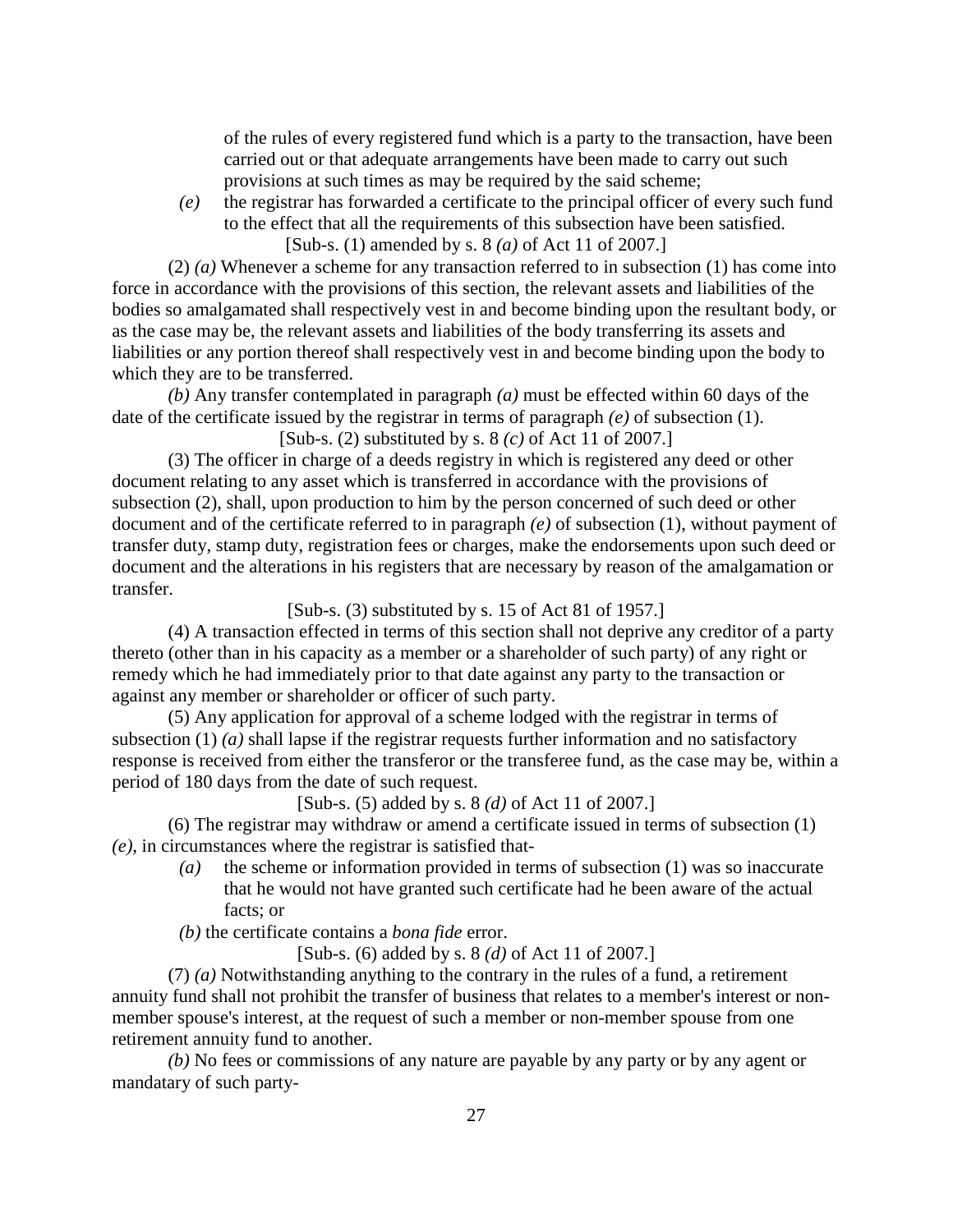- (i) in return for the facilitation, intermediation or recommendation of the transfer; or
- (ii) for financial services rendered by a financial services provider or representative after the transfer in respect of the transferred interest of the transferring member or non-member spouse which exceeds the fees or maximum commission that would have been permissible for such services in terms of the Long-term Insurance Act, 1998 or any regulations made thereunder had the transfer not been done other than fees-
	- *(aa)* payable to the registrar;
	- *(bb)* negotiated and agreed to in writing by the transferring member or nonmember spouse annually, which fees are-
		- (A) payable by the transferring member or non-member spouse personally; or
		- (B) authorised by the transferring member or non-member spouse to be paid by the fund or administrator.
			- [Para. *(b)* substituted by s. 9 *(a)* of Act 22 of 2008.]
				- [Sub-s. (7) added by s. 8 *(d)* of Act 11 of 2007.]

 (8) With effect from the commencement of the Pension Funds Amendment Act, 2007, subsection (1) does not apply where the affected members were duly informed of a proposed transaction and any objection the members may have, has been resolved to the satisfaction of the board of the fund concerned, and-

- *(a)* both transferor and transferee funds are valuation exempt;
- *(a*A*)* both transferor and transferee funds are beneficiary funds; or
- *(b)* the transferor or transferee fund is neither registered nor required to register under this Act and the other fund is valuation exempt,

and, furthermore, that-

- (i) such registered funds keep proper records of all such transactions;
- (ii) such registered funds comply with any further requirements as the registrar may prescribe;
- (iii) the assets and liabilities are transferred within 180 days of the effective date of transfer; and
- (iv) any assets transferred must be increased or decreased with fund return from the effective date until the date of final settlement.

[Sub-s. (8) added by s. 8 *(d)* of Act 11 of 2007 and substituted by s. 9 *(b)* of Act 22 of 2008.] **14A Minimum benefits** 

- (1) Every registered fund shall provide the following minimum benefits:
	- *(a)* The benefit paid to a member who ceases to be member of the fund prior to retirement in circumstances other than liquidation of the fund shall not be less than the minimum individual reserve;
	- *(b)* the benefit paid to a member if the fund is liquidated in terms of section 28 or 29 shall not be less than the minimum individual reserve: Provided that, where the fair value of the assets of the fund after recovery of any debt owed by the employer in terms of section 30 (3) is lower than the sum of the minimum individual reserves for all members who are being included in the distribution of the assets after adjustment for any benefits paid previously and the cost of annuity policies which will provide equivalent pensions to all existing pensioners and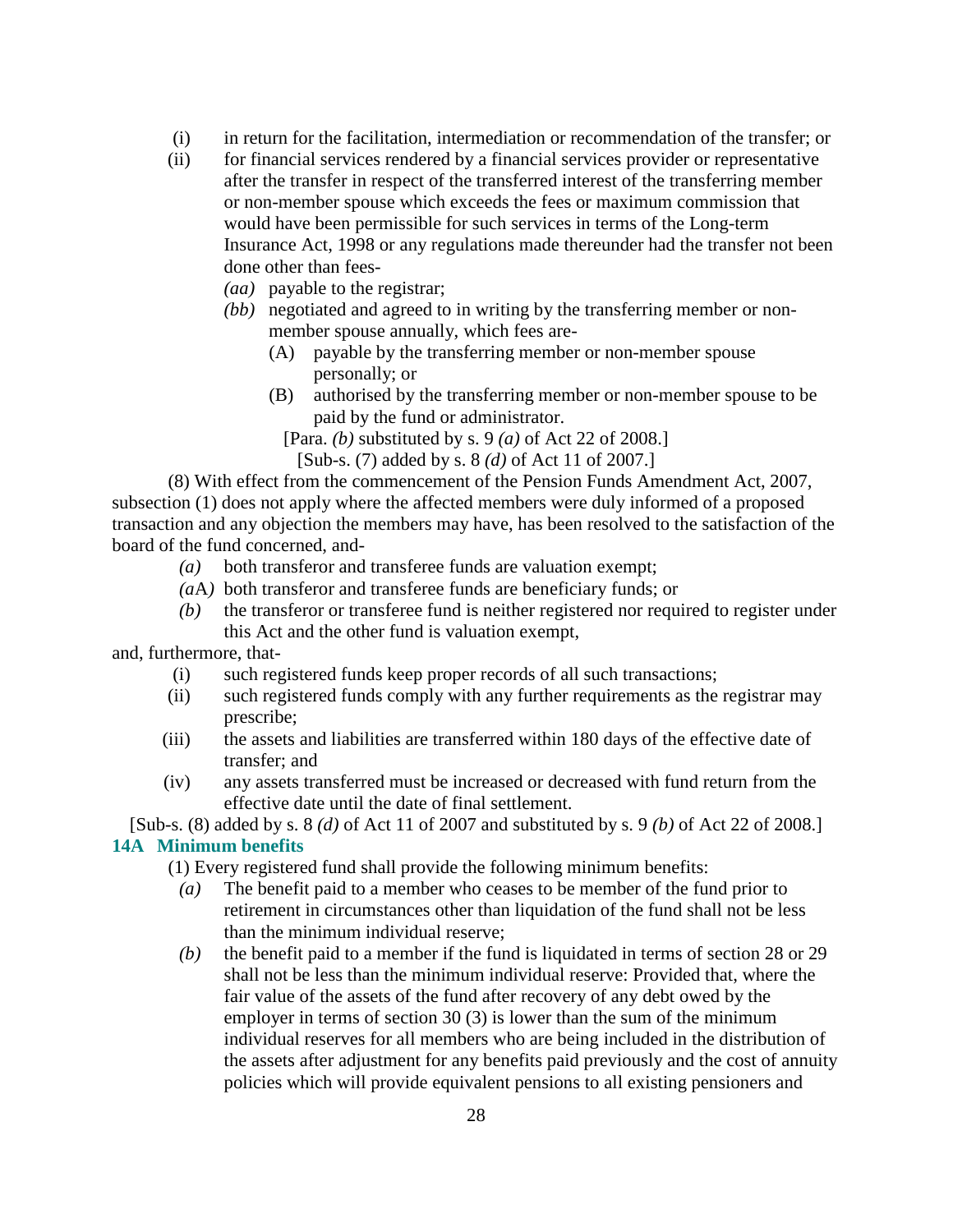deferred pensioners, the minimum individual reserve may be proportionally reduced in the ratio which the fair value of the assets bears to the total of all the minimum individual reserves adjusted for any benefits paid previously plus the cost of such annuity policies;

- *(c)* if a category of the fund is converted from a defined benefit category to a defined contribution category, the amount to be credited to the member's individual account shall not be less than the minimum individual reserve: Provided that, where the fair value of the assets of the fund after recovery of any debt owed by the employer in terms of section 30 (3) is lower than the sum of the minimum individual reserves for all members after adjustment for any benefits paid previously and the cost of annuity policies which will provide equivalent pensions to all existing pensioners and deferred pensioners, the minimum individual reserve may be proportionally reduced in the ratio which the fair value of the assets bears to the total of all the minimum individual reserves adjusted for any benefits paid previously plus the cost of such annuity policies;
- *(d)* on, or within six months from, the effective date of the first actuarial valuation following the commencement date, and at least once every three years thereafter, the board shall grant a pension increase to pensioners and deferred pensioners which shall not be less than the minimum pension increase.

[Sub-s. (1) substituted by s. 9 of Act 11 of 2007.]

 (2) *(a)* In respect of a fund which is registered on or after a date three months after the commencement date, subsection (1) shall apply on registration.

*(b)* In respect of a fund which is registered prior to a date three months after the commencement date-

- (i) subsection (1) *(a)* shall apply from a date 12 months after the surplus apportionment date; and
- (ii) subsection (1)  $(b)$ ,  $(c)$  and  $(d)$  shall apply from the commencement date.

 (3) If the employer or the board exercises any right that the employer or the board has in terms of the rules to liquidate the fund, or to terminate participation of a particular employer in the fund, prior to the commencement date or to change the basis upon which future benefits accrue prior to the date from which subsection (1) *(a)* applies to the fund, the members may not seek redress against the employer or the board in respect of any increase in value of the benefits that would occur as a result of the application of minimum individual reserves to the fund.

[S. 14A inserted by s. 3 of Act 39 of 2001.]

# **14B Determination of member's individual account, minimum individual reserve and minimum pension increase**

 (1) The member's individual account in relation to an individual member of a defined contribution category of a fund shall be determined by the board in accordance with the formula-

# MC+EC-X+IC+OC

*(a)* MC represents the contributions paid by the member;

where-

 EC represents the contributions paid by the employer in respect of the member; X represents such expenses as the board determines should be paid out of the contributions paid by and in respect of the member;

IC represents the amount credited to the member's individual account upon the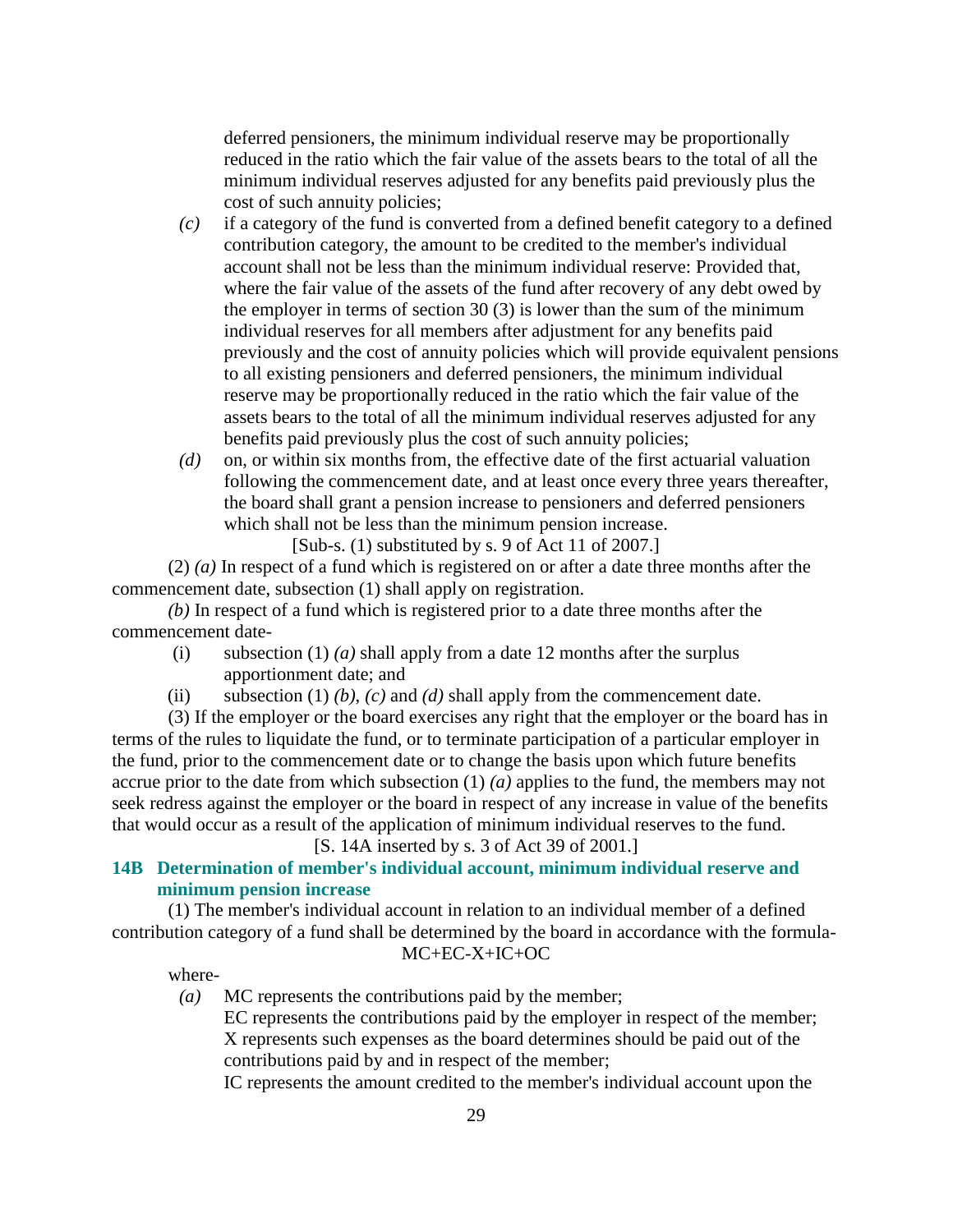commencement of the member's membership of the fund or upon the conversion of the category of the fund to which the member belongs from a defined benefit category to a defined contribution category of a fund or upon the amalgamation of his or her fund with any other fund, if any, other than amounts taken into account in terms of OC; and

 OC represents any other amounts lawfully permitted, credited to or debited from the member's individual account, if any; and

- *(b)* MC, EC, X, IC and OC are increased or decreased with fund return: Provided that the board may elect to smooth the fund return.
- (2) In determining the minimum individual reserve of a member of a-
	- *(a)* defined benefit category of a fund, the board shall determine the greater of-
		- (i) the fair value equivalent of the present value of the member's accrued deferred pension: Provided that-
			- *(aa)* where there is not a uniform rate of accrual over the full period of membership of the fund, the accrued deferred pension shall be calculated assuming a uniform rate of accrual as if the member had remained in service until normal retirement date as defined in the rules of the fund, but which uniform rate of accrual will not be less than the uniform rate of accrual that is calculated based on the period of service completed up to the date of calculation;
			- *(bb)* the fair value equivalent of the present value shall assume rates of increase in the pension before and after retirement, mortality rates and rates of discount as prescribed by the registrar; and
			- *(cc)* the term 'accrued deferred pensions' in this section shall include the portion of any lump sum benefit payable at normal retirement date which corresponds to prior service; and
		- (ii) an amount equal to the value of the member's contributions, less such expenses as the board deems appropriate to deduct from the contributions, augmented as from the date of payment of a contribution by fund return plus any amount payable in terms of the rules of the fund in excess of the member contributions increased or decreased as from the date that the member joined the fund: Provided that the board may elect to smooth the fund return; and
	- *(b)* defined contribution category of a fund, the board shall determine the value of the member's individual account as determined in terms of subsection (1) plus a share of the investment reserve account, the member surplus account, and such contingency reserve accounts as the board may determine should be included in terms of section 15G, in the proportion that the member's individual account value as at the effective date of the calculation bears to the total of all members' individual account values as at that date or such other method of apportionment as the board deems reasonable.

 (3) *(a)* The board shall establish and implement a policy with regard to increases to be granted to pensioners and deferred pensioners, which policy must-

 (i) aim to award a percentage of the consumer price index, or some other measure of price inflation which is deemed suitable by the board; and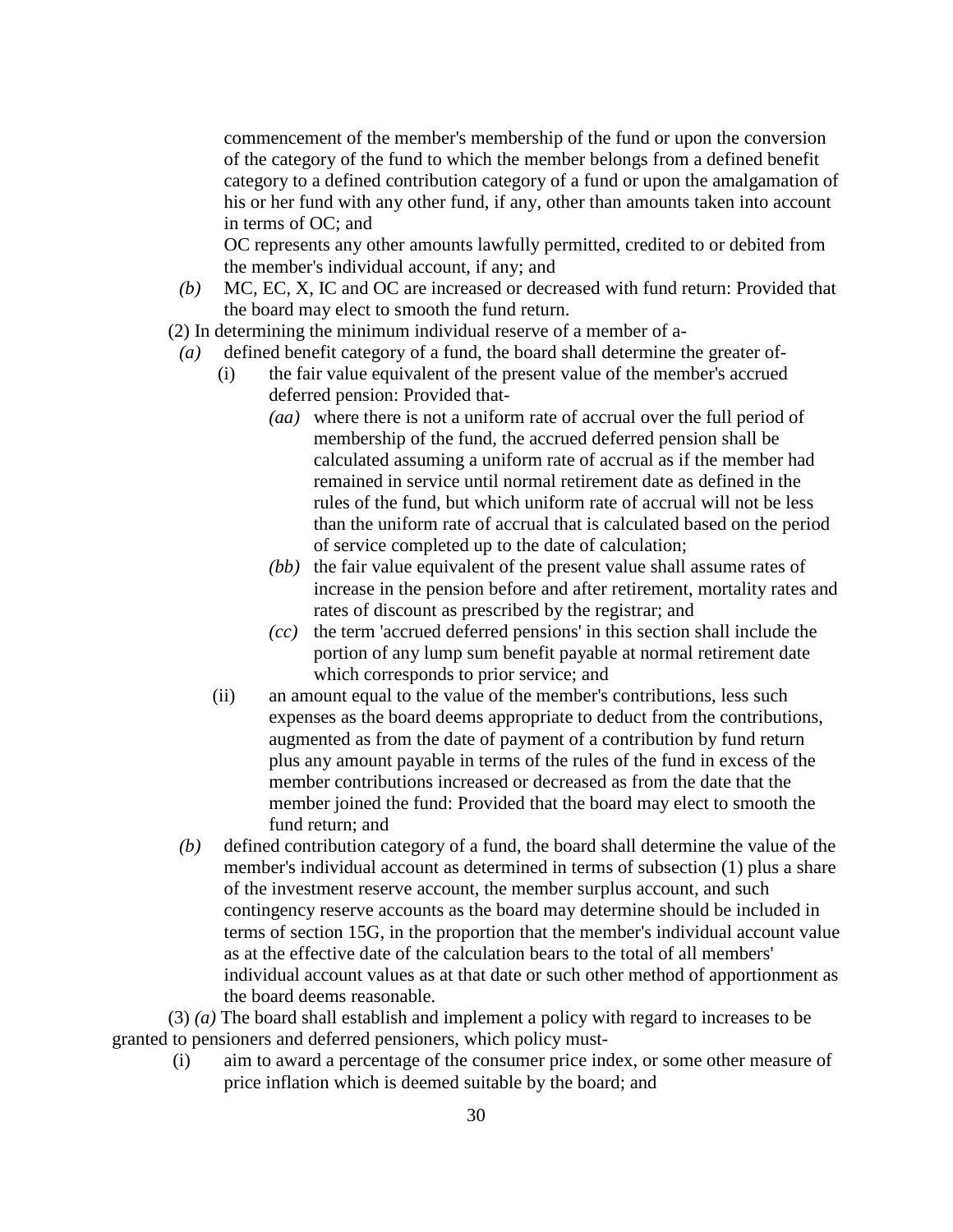(ii) set the frequency with which increases will be considered in line with the policy: Provided that increases should be considered each year, with comparison to the minimum pension increase at least once every three years.

*(b)* The policy contemplated in paragraph *(a)* must be communicated to pensioners and deferred pensioners when it is established and whenever it is changed.

- *(c)* The policy contemplated in paragraph *(a)* will not be required where-
- (i) pensioners on or after retirement in terms of the rules of a fund, purchased a policy from a long-term insurer registered in terms of section 7 of the Long-term Insurance Act, 1998 (Act 52 of 1998);
- (ii) pensioners on whose behalf a fund, on or after retirement in terms of the rules of the fund, purchased a policy of insurance from a long-term insurer registered in terms of section 7 of the Long-term Insurance Act, 1998 (Act 52 of 1998);
- (iii) pensioners elected to receive a level pension, or a pension with fixed increases, or a pension the amount of which is elected by the pensioner from time to time, paid from the fund in terms of the rules of the fund.

 (4) *(a)* In determining the minimum pension increase, the board shall increase pensions by a factor, P, where P is equal to the greater of the increase that the board would grant in terms of the pension increase policy established in terms of subsection (3) and-

- (i) the increase in paragraph *(b)*, if the increase in paragraph *(b)* is less than the increase in paragraph *(c)*; or
- (ii) the increase in paragraph *(c)*, if the increase in paragraph *(b)* is greater than or equal to the increase in paragraph *(c)*:

 Provided that if the application of the increase factor, P, causes a fund to become financially unsound, the board may limit P to such amount as will not cause the fund to be in a financially unsound condition.

- *(b)* The board shall determine the increase that would result from-
- (i) accumulating with fund return the liabilities for pensioners at their dates of retirement in the fund or date of joining the fund if the pensioner retired from another fund and became a member of the fund as a result of an approval granted in terms of section 14 (1) and deferred pensioners at their dates of termination of service, including any contingent liabilities payable, in terms of the rules of a fund, on termination of those pensions or deferred pensions to persons who are still alive at the effective date of the calculation, adjusted to an equivalent fair value of assets less-
	- *(aa)* pension payments;
	- *(bb)* cash amounts paid on retirement; and
	- *(cc)* those expenses that the board deems reasonable,

 plus the liability in respect of any special increases that have been granted to pensioners and deferred pensioners which were funded otherwise than through fund return: Provided that, if the board is unable to grant the full minimum pension increase as at the surplus apportionment date, the board may reduce the amount determined in terms of this subparagraph at that date such that the amount equals the pensioner liability as at the surplus apportionment date after enhancement in terms of section 15B (5) *(b)*, if applicable, increased to an equivalent fair value of assets, and the board may accumulate thereafter in terms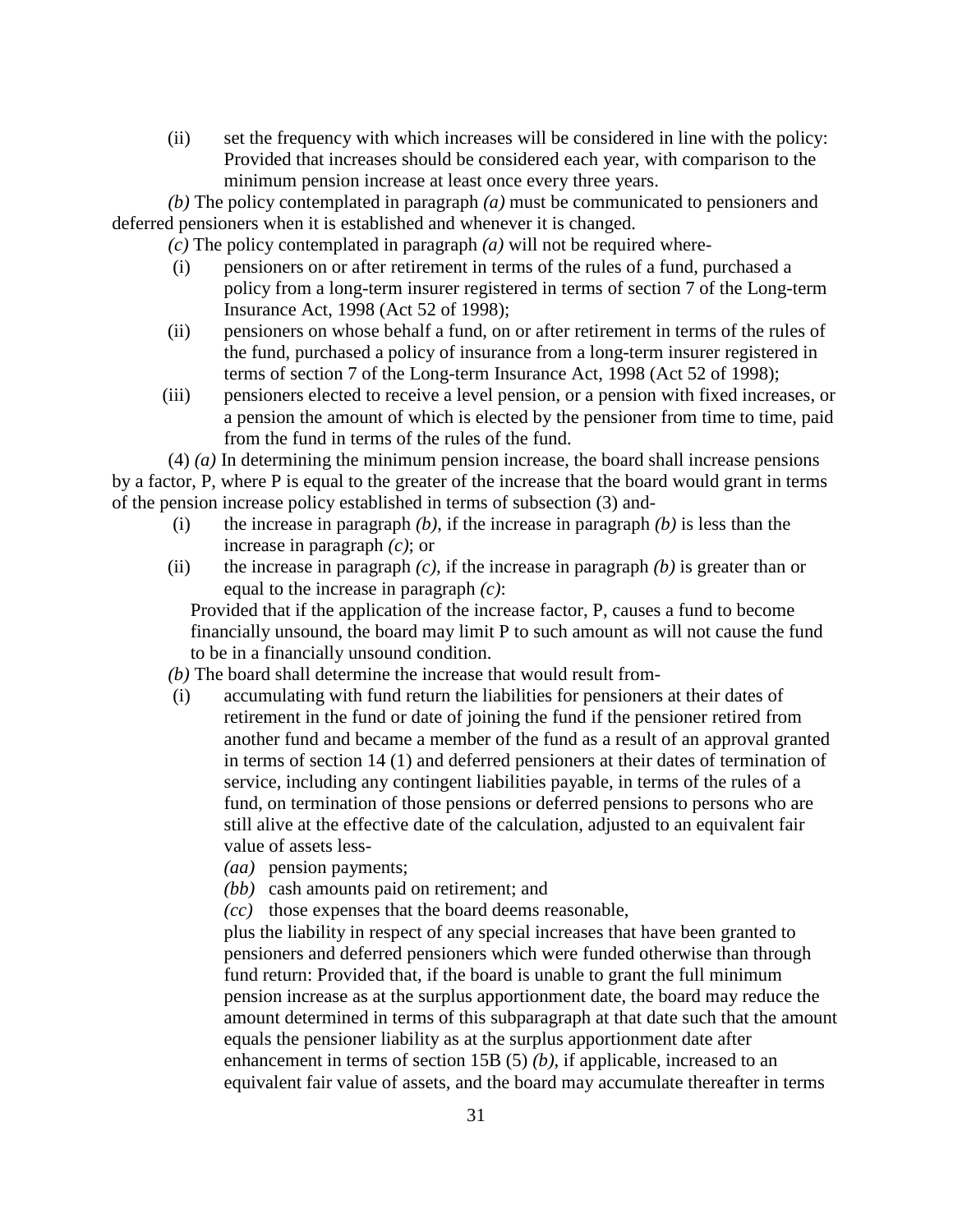of this paragraph, using such reduced amount, as if it was the balance determined in terms of this paragraph as at the surplus apportionment date prior to such reduction; and

 (ii) dividing the amount calculated in terms of subparagraph (i) by the present value of current pensions and deferred pensions after making allowance for mortality, expenses and future pension increases at the rate determined by the board, adjusted to an equivalent fair value of assets.

*(c)* The board shall determine the increase required to each pension to provide the pension payable in the month following retirement, nett of the commutation of any portion of the pension for cash or the deferred pension at the date of termination of service, multiplied by the change in the consumer price index from the date of retirement in the case of a pensioner, or the date of termination of service in the case of a deferred pensioner, to the effective date of the calculation of the increase.

*(d)* Where the board finds it impractical to derive the increases in paragraphs *(a)*, *(b)* and *(c)* for each individual pensioner or deferred pensioner, the board may use an approximate method which will preserve the broad principles behind paragraphs *(a)*, *(b)* and *(c)*.

 (5) For purposes of subsection (4), where the pension has arisen because of the death of a member rather than the member's retirement, any reference in that subsection to 'retirement' shall be construed as a reference to death.

 (6) In determining the minimum individual reserve of a pensioner or a deferred pensioner, the board shall determine the fair value equivalent of the present value of the pension, or the deferred pension, payable to that member after implementation of any minimum pension increase in terms of subsections (4) and (5), including the present value of any contingent pension payable to the member's spouse, children and other dependants.

[S. 14B inserted by s. 3 of Act 39 of 2001 and substituted by s. 10 of Act 11 of 2007.]

#### **CHAPTER IV**

## **DOCUMENTS TO BE DEPOSITED WITH REGISTRAR (ss 15-23)**

## **15 Accounts**

 (1) Subject to the provisions of subsection (4), every registered fund shall, within six months as from the expiration of every financial year, furnish to the registrar such statements in regard to its revenue, expenditure and financial position as may be prescribed, duly audited and reported on by the auditor of the fund.

[Sub-s. (1) substituted by s. 22 *(a)* of Act 83 of 1992 and amended by s. 17 of Act 22 of 2008.]

 (2) Every registered fund shall, when furnishing to the registrar the documents referred to in subsection (1), also furnish to the registrar-

- *(a)* a copy of any special report by the auditor relating to any of the activities of the fund during the financial year to which such documents relate;
- *(b)* a copy of any annual report that the fund may have issued to its members or shareholders in respect of the said financial year; and
- *(c)* a copy of any other statement that the fund may have presented to its members or shareholders in respect of any of its activities during such financial year.

 (3) If the registrar is of the opinion that any document furnished by a registered fund in terms of subsection (1) does not correctly reflect the revenue and expenditure or the financial position (as the case may be) of the fund, he may reject the said document, and in that event-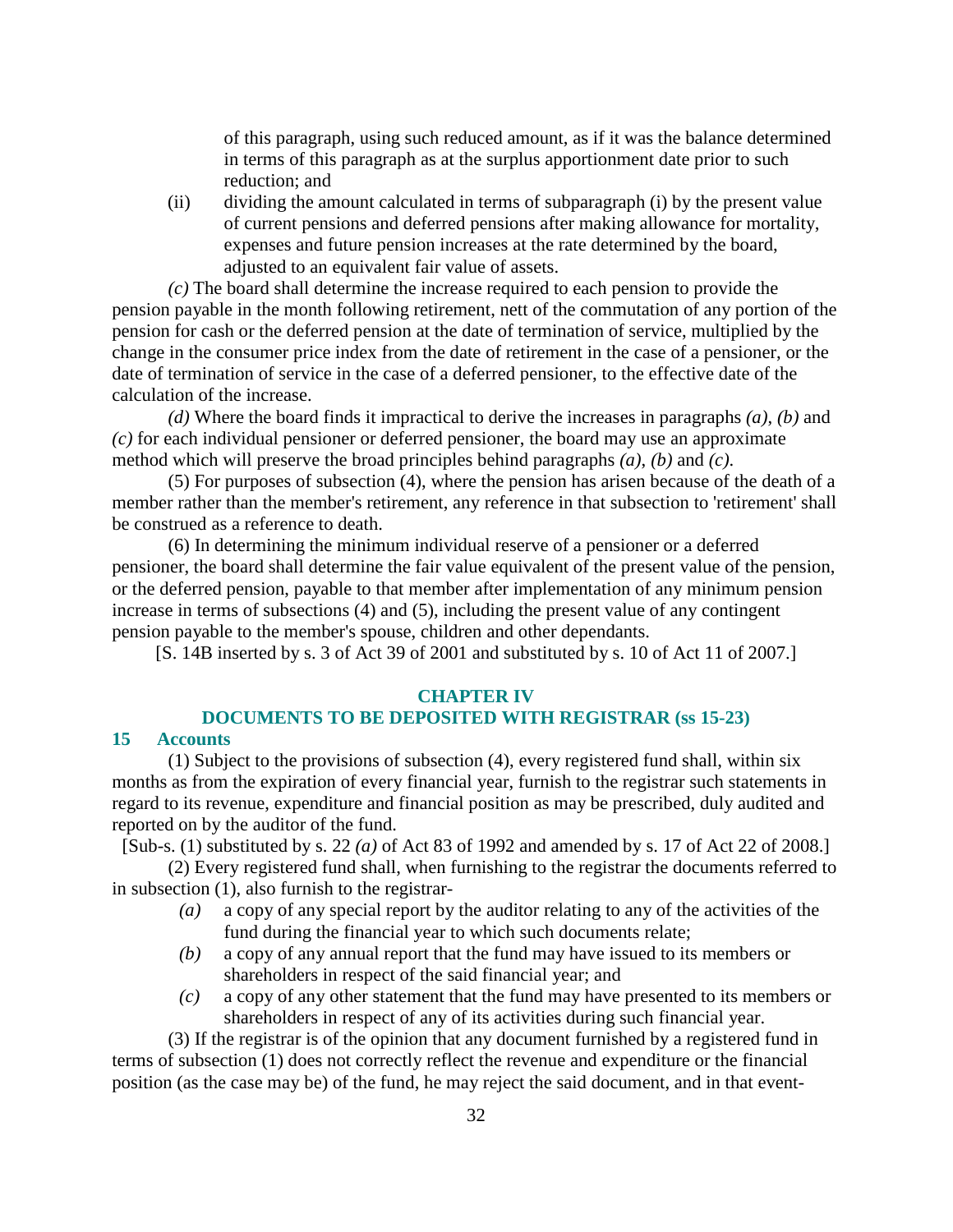- *(a)* he shall notify the fund concerned of the reasons for such rejection; and
- *(b)* the fund shall be deemed not to have furnished the said document to the registrar: Provided that in such event the registrar may apply the provisions of section *thirty-three*, even though the period concerned may have expired before application is made for extension.

 (4) If a fund has been exempted as contemplated in section 2 (5) *(a)*, the registrar may authorise such fund to furnish to him or her, instead of the statements referred to in subsection (1), the information prescribed.

[Sub-s. (4) added by s. 22 *(b)* of Act 83 of 1992 and substituted by s. 10 of Act 22 of 2008.] **15A Rights to use of actuarial surplus** 

(1) All actuarial surplus in the fund belongs to the fund.

 (2) Once actuarial surplus is apportioned to either the member surplus account or the employer surplus account in terms of sections 15B and 15C, members and the employer acquire rights to such actuarial surplus as provided for in this section.

 (3) After the commencement date, the only portion of the assets of the fund that may be utilised by, or for the benefit of, the employer is any credit balance in the employer surplus account: Provided that the employer may continue a contribution holiday, which the employer was already taking immediately prior to the commencement date, only if the value of any contribution holiday taken by the employer during any period between the commencement date and the surplus apportionment date, augmented by the gross investment return earned by the fund, nett of expenses, over the corresponding period is added to the actuarial surplus to be apportioned at the surplus apportionment date in terms of section 15B (5).

 (4) Any credit balance in the member surplus account must be used for the benefit of members as provided for in section 15D.

[S. 15A inserted by s. 4 of Act 39 of 2001.]

# **15B Apportionment of existing surplus**

 (1) *(a)* Subject to paragraph *(b)*, the board of every fund that commenced prior to 7 March 2002 shall submit to the registrar a scheme for the proposed apportionment of any actuarial surplus (in this section referred to as the scheme) plus the details regarding any surplus utilised improperly by the employer as defined in subsection (6) as at the effective date of the statutory actuarial valuation of the fund coincident with, or next following, the commencement date.

*(b)* The board shall submit the scheme not later than 18 months after the effective date contemplated in paragraph *(a)*: Provided that-

- (i) if the board elects to apportion actuarial surplus at a date earlier than the effective date of the next statutory actuarial valuation, it may do so if the statutory valuation date is advanced to such earlier date and the registrar is satisfied as to the reasons therefor;
- (ii) if the fund is liquidated in terms of section 28 or 29 at a date prior to the effective date of the next statutory actuarial valuation, the effective date of the liquidation shall be the surplus apportionment date;
- (iii) if a category of members of the fund is converted from defined benefit to defined contribution and the effective date of the conversion is earlier than the next statutory actuarial valuation date, the effective date of the conversion shall be the surplus apportionment date and a statutory actuarial valuation is required as at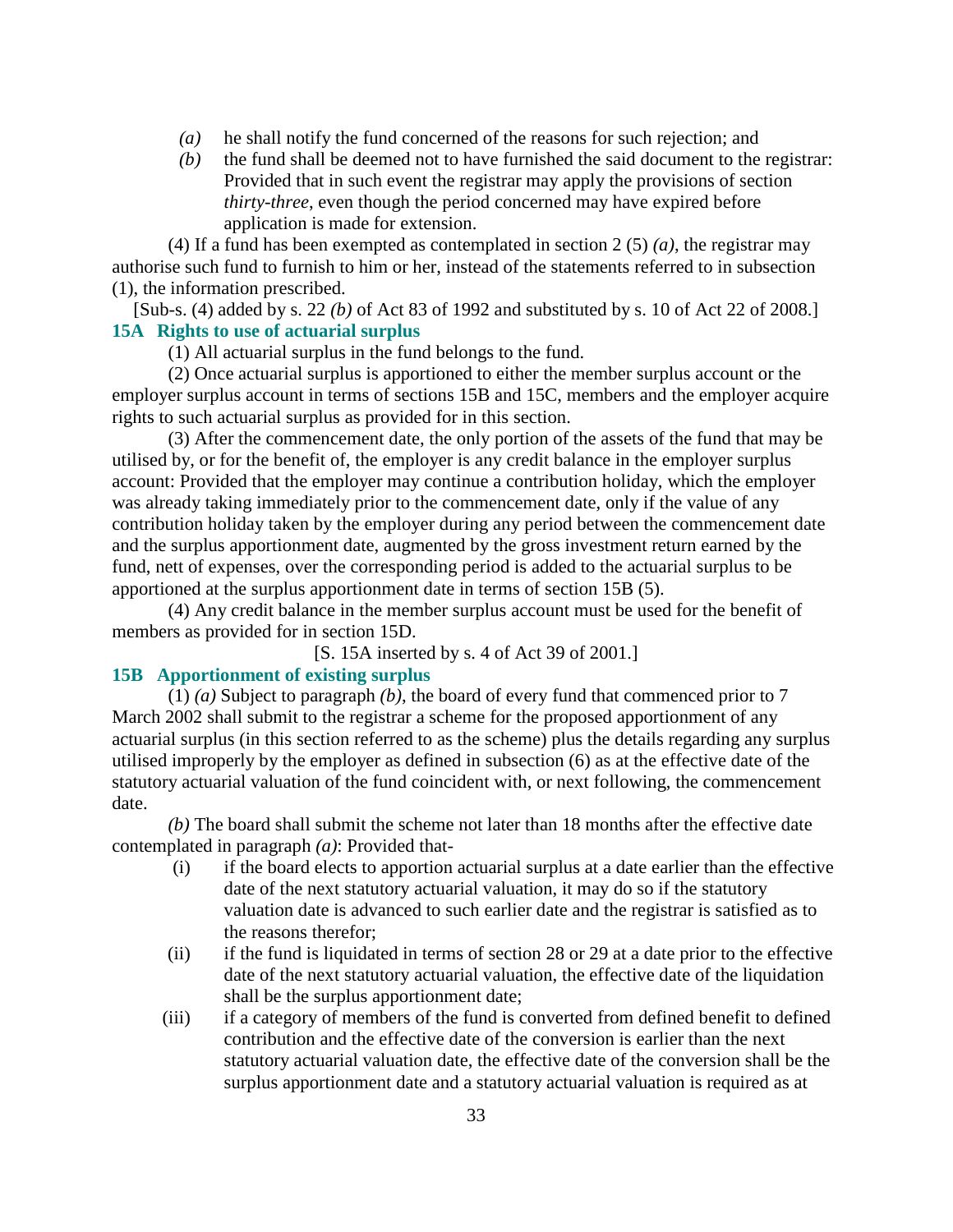such date; or

 (iv) if the registration of a fund is cancelled in accordance with section 27 and the effective date of cancellation is earlier than the next statutory actuarial valuation date, the effective date of the cancellation shall be the surplus apportionment date.

(2) A scheme-

- *(a)* shall comply with such conditions as may be prescribed; and
- *(b)* may involve-
	- (i) the improvement of benefits to existing members;
	- (ii) increases to benefits or transfer values in respect of former members;
	- (iii) the crediting of an amount to the member surplus account;
	- (iv) the crediting of an amount to the employer surplus account; or
	- (v) any two or more of the matters contemplated in subparagraphs (i) to (iv).

 (3) The board shall appoint a person to represent the interests of former members in the development of the scheme and such person shall-

- *(a)* assist the board in-
	- (i) identifying former members;
	- (ii) communicating proposals to former members and to the funds to which former members transferred;
	- (iii) conveying proposals from former members, and the funds to which they transferred, to the board; and
	- (iv) collating any objections to the scheme from former members and the funds to which they transferred;
- $(b)$  be required to report, in writing to the board, on-
	- (i) the adequacy of the steps taken by the board to include former members in terms of subsection (4); and
	- (ii) where it was necessary for the board to apply its discretion with regard to the inclusion of former members and the apportionment of actuarial surplus to such former members, whether or not the exercise of such discretion was reasonable taking into account the demands of equity within the bounds of practicality and the circumstances of the particular fund: Provided that such report must accompany the scheme when it is submitted to the registrar in terms of subsection (9).

 (4) The board shall determine who may participate in the apportionment of actuarial surplus, and shall include in such apportionment existing members and any former members who left the fund in the period from 1 January 1980 to the surplus apportionment date: Provided that-

- *(a)* the board may exclude from participation former members in respect of whom the board satisfies the registrar that insufficient records are available to enable the additional benefits that may be due to such former members to be calculated, after the board has taken reasonable steps-
	- (i) to obtain such records from the administrator;
	- (ii) to construct such records from the records of the-
		- *(aa)* employer;
		- *(bb)* any fund to which former members transferred; or
		- *(cc)* a trade union or staff association active in the workplace during this period; or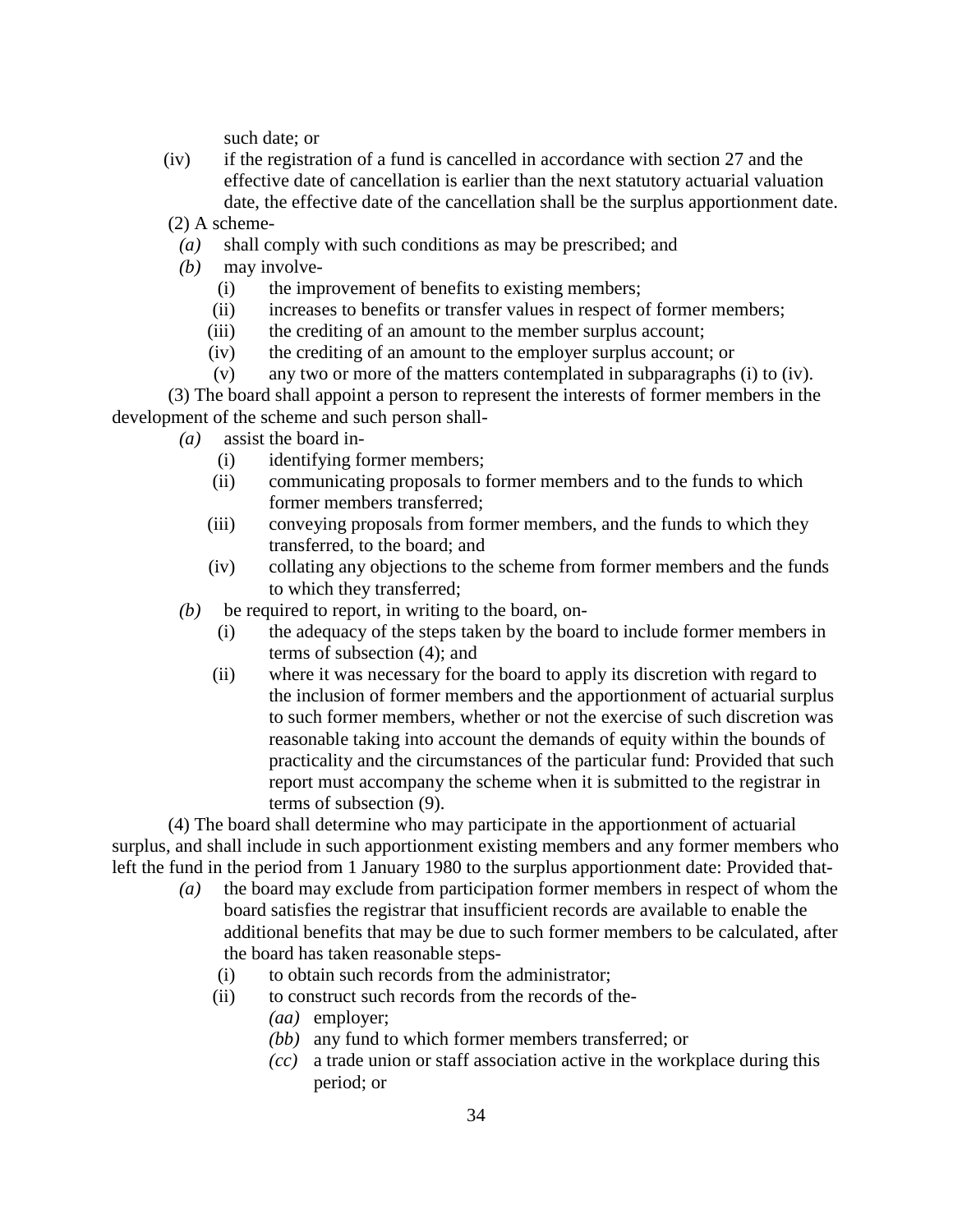- (iii) if the steps in subparagraphs (i) and (ii) do not yield sufficient information, to obtain such records from the potential claimants themselves following an advertisement-
	- *(aa)* on a national basis and in the area where the former members used to work; or
	- *(bb)* on a more limited basis as approved by the registrar if representations by the fund satisfy the registrar that limited advertisement will be adequate,

 inviting the former members to come forward with evidence to substantiate their claim, after which advertisement the board should wait at least six months but no longer than nine months before excluding any former members because of a lack of sufficient information to enable the calculations to be performed;

 *(b)* rather than excluding former members whose individual benefits cannot be determined, the board may set aside a portion of the actuarial surplus in a contingency reserve account explicitly established to satisfy claims of former members in terms of subsection (5) *(e)*.

 (5) The board shall apportion the actuarial surplus between the various classes of stakeholders whom the board has determined shall participate in the apportionment in terms of subsection (4), following which such portion as is due to the employer shall be credited to the employer surplus account: Provided that-

- *(a)* the actuarial surplus to be apportioned shall be increased by the amount of actuarial surplus utilised improperly by the employer prior to the surplus apportionment date as determined in terms of subsection (6);
- *(b)* former members shall have the benefits previously paid to them, or the amounts previously transferred on their behalf, increased to the minimum benefit determined in terms of section 14B(2) or 14B(6) as at the date when they left the fund, with such increase adjusted to the surplus apportionment date using the nett investment earnings of the fund over the corresponding period, and pensioners and deferred pensioners shall have their pensions increased to the minimum pension as determined in terms of section 14B (4), as a prior charge on the actuarial surplus to be apportioned: Provided further that, where the actuarial surplus to be apportioned is insufficient to permit such increases after being increased in terms of paragraph *(a)*, the amounts shall be proportioned downwards until the total to be paid to former members, pensioners and deferred pensioners equals the actuarial surplus to be apportioned;
- *(c)* after deducting the cost of the increases to former members, pensioners and deferred pensioners in terms of paragraph *(b)* the balance of the actuarial surplus shall be equitably split between existing members, former members and the employer in such proportions as the board shall determine after taking account of the financial history of the fund: Provided further that the registrar may prescribe certain methods which, if used, shall be deemed to be equitable;
- *(d)* if the amount apportioned to the employer in terms of paragraph *(c)* is less than the actuarial surplus utilised improperly by the employer as determined in subsection (6), the difference between the amount-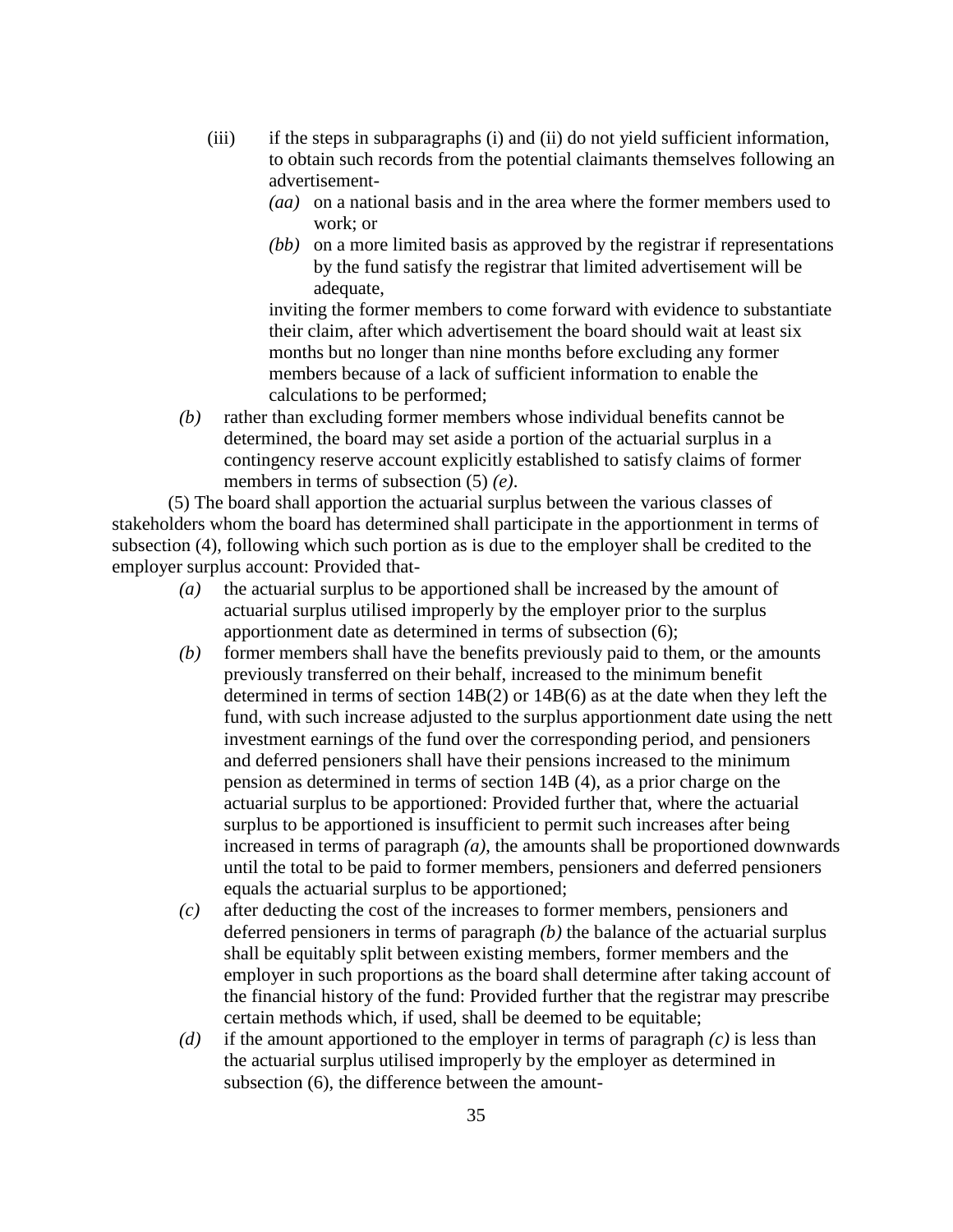- (i) determined in terms of subsection (6); and
- (ii) apportioned to the employer in terms of paragraph *(c)*, shall represent a debt owed by the employer to the fund and the employer must submit a scheme conforming with the prescribed requirements and repay that debt within a maximum period approved by the registrar;
- *(e)* the board shall determine how, in the case of existing members and former members, the allocated portion of actuarial surplus shall be applied for their benefit, including the crediting of any portion to the members' surplus accounts or to the members' individual accounts, as the case may be: Provided further that the board may allocate a portion of the actuarial surplus to be used for former members to a contingency reserve account which will be used to satisfy the claims of former members-
	- (i) who have been identified in subsection (4) *(a)* but who cannot be traced; or
	- (ii) who did not substantiate their claim during the nine-month period following the advertisement in subsection  $(4)$   $(a)$   $(iii)$  but who do so after the end of this period; and
- *(f)* the surplus due to any stakeholder as a result of a surplus apportionment scheme approved by the registrar, shall be increased or decreased with fund return from the date determined in line with section 15B (1) until the date the surplus is awarded, paid or allocated.
- $(6)$   $(a)$  For the purposes of this subsection-

'cost' means the difference between the accrued liabilities in the fund as determined by the valuator immediately before, and immediately after, the improper utilisation of surplus: Provided that, where more than one use of actuarial surplus occurred simultaneously, the valuator shall determine how the difference between the accrued liabilities before any of the uses, and the accrued liabilities after all the uses at that date, shall be split between those uses;

**'employer'** means the employer or employers participating in the fund at the time of the improper utilisation of surplus, determined in accordance with this section, and whom benefited from the improper use: Provided that where a subsequent employer or employers by contract or law became liable for the employee-related liabilities of the previous employer or employers, the subsequent employer is also liable for the apportionment of surplus used improperly;

**'selected'**, in relation to members, means, in the case of a granting of benefits, a group of members to whom the benefits were granted to the exclusion of other members, and, in the case of a granting of benefits conditional on election by the member, a group of members to which the election was granted to the exclusion of other members.

*(b)* The board shall investigate any improper utilisation of surplus by the employer prior to the surplus apportionment date which shall consist of any of the following amounts incurred from 1 January 1980 or since the date of the fund's commencement or such earlier date agreed to by the employer to the surplus apportionment date:

- (i) The cost of benefit improvements for executives in excess of the cost that would have applied had the executives enjoyed the benefits provided to other members;
- (ii) the cost of any additional pensions or deferred pensions or lump sum benefits granted to selected members in lieu of the employer's obligation to subsidise medical costs of those members after retirement;
- (iii) the cost to recognise prior pensionable service for selected members or for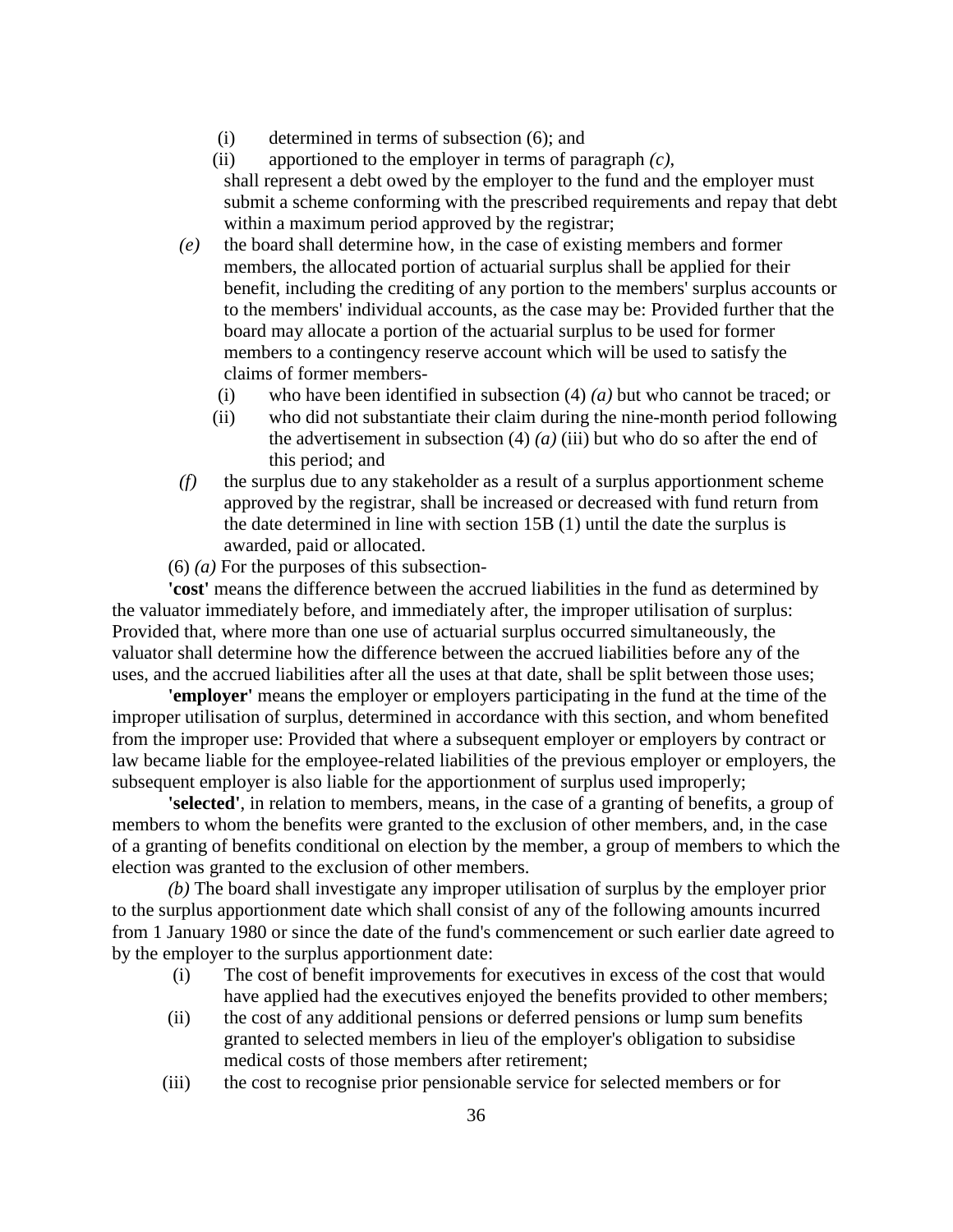members transferred into the fund in excess of any amount paid into the fund in respect of such prior service; and

- (iv) the value of any contribution holiday enjoyed by the employer after the commencement date.
- *(c)* The board may exclude the following from surplus utilised improperly:
- (i) Any use of actuarial surplus which the registrar is satisfied was approved by the members, or by trade unions representing members, after a clear and comprehensive communication exercise occurred as part of a negotiated utilisation of surplus by stakeholders;
- (ii) the cost or value of surplus utilised improperly by the employer shall be reduced by any contributions or payments made to the fund by the employer and for such specific purpose;
- (iii) for the purposes of paragraph  $(b)$  (i), where, in accordance with the rules of the fund, the use for the executive benefit in question has existed in the fund in its current form since inception of the fund; or
- (iv) such surplus utilised for the purposes of remedying past unfair discrimination if the registrar is satisfied that the surplus utilised improperly was used for such purposes.

*(d)* The investigation contemplated in paragraph *(b)* shall-

- (i) be conducted at the fund's surplus apportionment date; and
- (ii) be carried out by the board irrespective of the fund's financial position at the surplus apportionment date.

*(e)* Any surplus utilised improperly shall be increased or decreased by fund return from the effective date of the use until the date of receipt thereof by the fund.

 (7) At least 75 per cent of the members of the board duly constituted in terms of section 7A must approve the scheme.

 (8) Notwithstanding anything to the contrary in the rules, no person other than the relevant board or, in the event of referral to the special ad hoc tribunal referred to in section 15K, the special ad hoc tribunal, and the registrar may approve the scheme.

(9) An apportionment in terms of this section shall be of no force or effect unless-

- *(a)* the scheme, the statutory actuarial valuation as at the surplus apportionment date of the fund, as well as a copy of any other actuarial or other statement taken into account for purposes of the scheme and the report by the person appointed in terms of subsection (3), has been submitted to the registrar and the registrar is satisfied that the statutory actuarial valuation has been prepared on actuarially sound and acceptable principles prescribed;
- *(b)* the registrar has been furnished with a certificate signed by the valuator stating-
	- (i) whether the valuator finds that the process of apportionment complied with this Act; and
	- (ii) where it was necessary for the board to apply its discretion, whether the exercise of such discretion was not unreasonable taking into account the demands of equity within the bounds of practicality and the circumstances of the particular fund, together with such additional particulars or such special report by the valuator as the registrar may deem necessary for purposes of this subsection;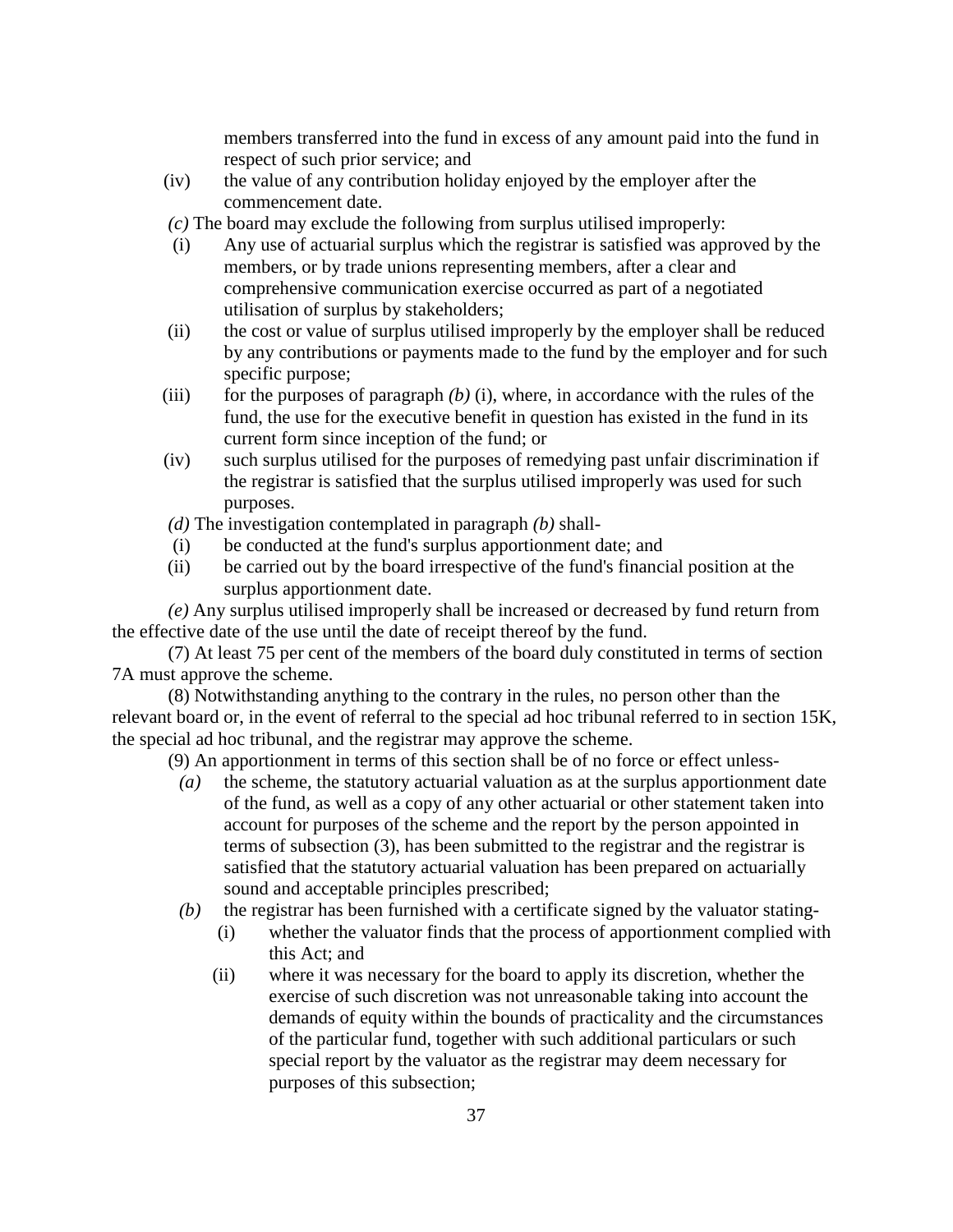- *(c)* the registrar has been furnished with such additional report as he or she may require from an independent actuary appointed by him or her on such matters associated with the apportionment of the actuarial surplus as the registrar shall determine and including such information as may be prescribed: Provided that-
	- (i) the registrar shall require such report where there are complaints in respect of the apportionment of surplus which have not been resolved to the satisfaction of the complainants concerned; and
	- (ii) the costs resulting from the appointment of such independent actuary shall be borne by the fund;
- *(d)* the fund demonstrates that reasonable measures have been taken to inform employers, members and former members, together with any fund to which former members transferred, of the scheme in a manner which is clear and understandable to the members and former members and which gives details of the allocation of the actuarial surplus for the benefit of the various stakeholders, including the amounts of any actuarial surplus which it is intended to credit to the member surplus account and to the employer surplus account, respectively, and the costs of any benefit improvements for members and former members: Provided that-
	- (i) the manner of communication and the type of information to be included in this communication may be prescribed and such prescription may include a requirement that the person appointed in terms of subsection (3), the independent actuary, if any, and the valuator shall certify that they are satisfied that the communication material is objective and contains sufficient information to enable any stakeholder to judge the reasonableness of the scheme; and
	- (ii) the communication shall be explicit about how and where any complaint should be lodged;
- *(e)* the employer, members, former members, and any fund to which former members have transferred have had 12 weeks after despatch of the communication in which to complain, in writing, to the board;
- *(f)* the board has considered any objection contemplated in paragraph *(e)* before submitting the scheme to the registrar;
- *(g)* the principal officer of the fund has furnished the registrar with details of all objections lodged with the board and the actions taken to address such objections;
- *(h)* the registrar is satisfied that the scheme is reasonable and equitable and accords full recognition to the rights and reasonable benefit expectations of existing members and former members in respect of service prior to the surplus apportionment date; and
- *(i)* the registrar has forwarded a certificate to the principal officer of the fund to the effect that all the requirements of this subsection have been fulfilled.

 (10) If the board fails to submit a scheme in terms of subsection (1) or if the registrar is not satisfied that the scheme is reasonable and equitable, or if the registrar considers that unresolved complaints require investigation which may lead to a review of such scheme or the statutory actuarial valuation as at the surplus apportionment date of the fund for the purpose of determining the actuarial surplus in the fund is unacceptable to the registrar, or at the request of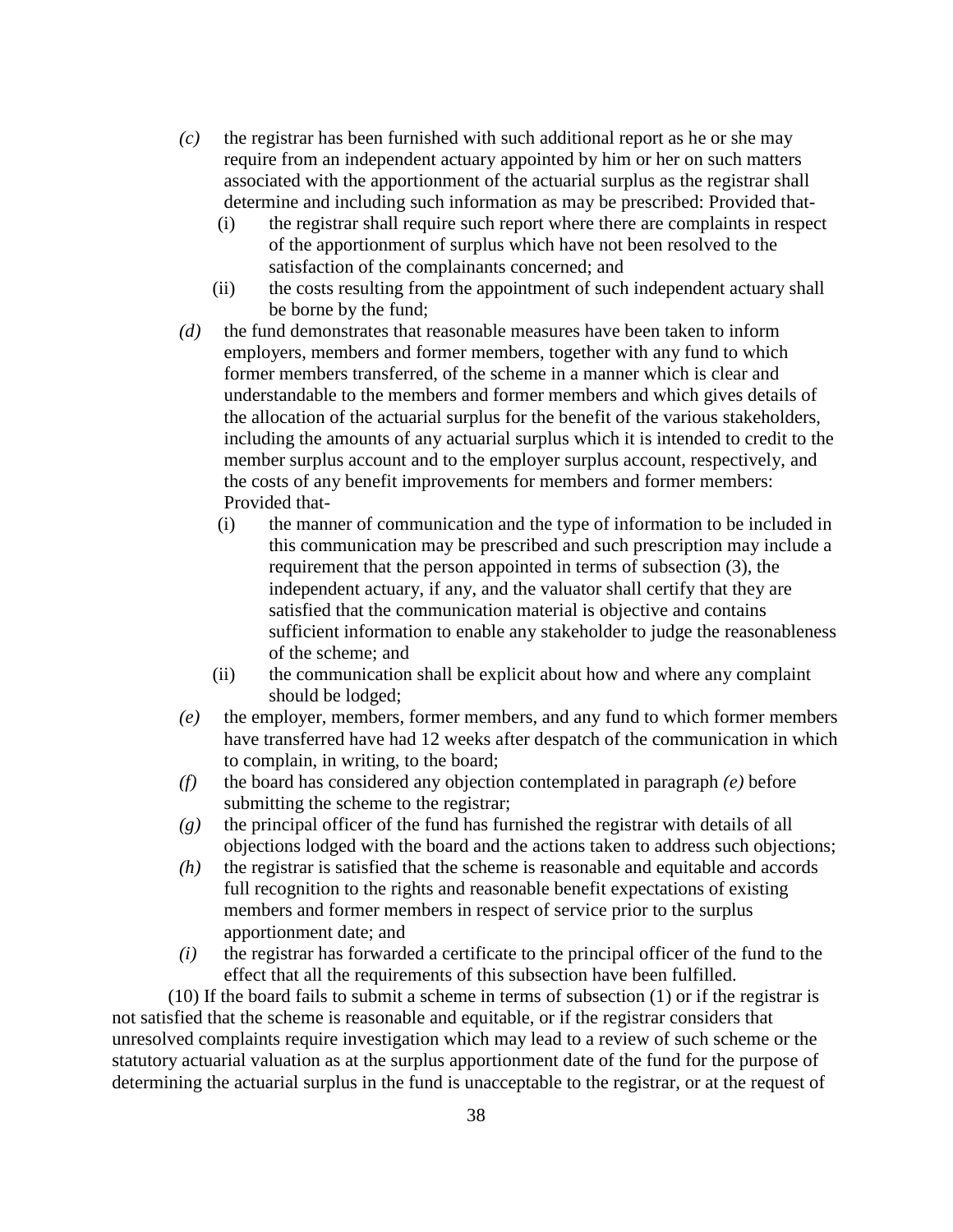the board or at the request of the person appointed in terms of subsection (3), the registrar shall require the board to refer the scheme to a special *ad hoc* tribunal in terms of section 15K, and such tribunal shall exercise the powers of the board in terms of this section, and any reference in this section to the board shall be construed as a reference to the tribunal.

 (11) *(a)* Where a board is not required in terms of subsection (1) *(a)* to submit a scheme to the registrar, such board shall submit a nil return, together with such additional particulars or reports by the board or other parties as the registrar may deem necessary.

*(b)* For purposes of this section **'nil return'** means a written statement by the board, as may be prescribed, including the investigation, existence and details of improper utilisation of surplus contemplated in subsection (6).

*(c)* The effective date of the nil return is the surplus apportionment date.

*(d)* The employer, members, former members, and any fund to which former members have transferred may within 12 weeks after the date of submission of a nil return object to such return in writing to the board, and a copy of the objection must be forwarded by the board to the registrar.

*(e)* (i) The board must consider such objections and to the satisfaction of the registrar demonstrate that the objections have been dealt with.

 (ii) If the registrar is not satisfied that the objections have been dealt with satisfactorily, the registrar may direct that the nil return be reviewed or a scheme be submitted by the board where the registrar is of the opinion that a scheme is required in terms of this Act.

*(f)* The nil return shall be submitted to the registrar within 18 months of the fund's surplus apportionment date: Provided that a fund may apply to the registrar in writing to extend the period for such submission.

*(g)* The costs of submitting a nil return to the registrar shall be borne by the fund.

*(h)* The registrar may direct the fund to communicate the nil return to members, former members and current employers and may specify the manner in which the communication must take place.

*(i)* The registrar may prescribe additional requirements for nil returns.

 (12) Where the board satisfies the registrar that employers which participate in the fund, on the understanding that their membership, financial position and contribution rates will be determined separately for each employer and communicated to such employer, the registrar may permit such board to apply this section to the actuarial surplus in respect of the members employed by a particular participating employer as if the corresponding membership, assets and liabilities constituted a separate fund.

[S. 15B inserted by s. 4 of Act 39 of 2001 and substituted by s. 11 of Act 11 of 2007.] **15C Apportionment of future surplus** 

 (1) The rules may determine any apportionment of actuarial surplus arising in the fund after the surplus apportionment date between the member surplus account and the employer surplus account.

 (2) If the rules are silent on the apportionment of actuarial surplus arising after the surplus apportionment date, any apportionment shall be determined by the board taking into account the interests of all the stakeholders in the fund: Provided that, notwithstanding anything to the contrary in the rules, neither the employer nor the members may veto such apportionment.

[S. 15C inserted by s. 4 of Act 39 of 2001.]

# **15D Utilisation of surplus for benefit of members**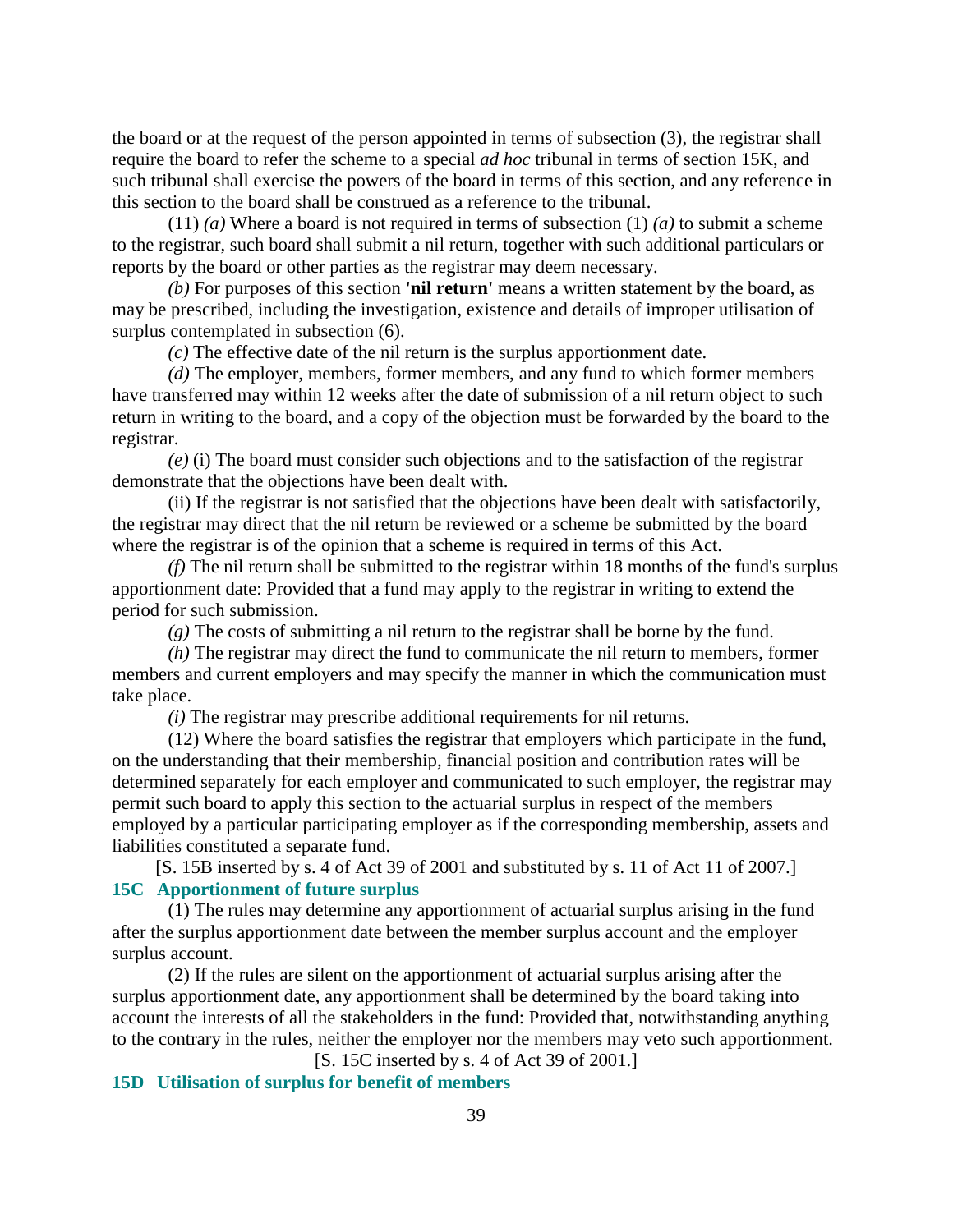(1) Notwithstanding anything to the contrary in the rules of a fund but subject to subsection (2), any credit balance in the member surplus account may only be used by the board to-

- *(a)* improve benefits for existing members;
- *(b)* improve the benefits previously paid to former members or the amounts previously transferred in respect of former members;
- *(c)* reduce current contributions due from members; and
- *(d)* meet, in full or in part, expenses which would otherwise reduce the proportion of the members' contributions that are invested for retirement:

Provided that the employer appointed members of the board shall not have a vote in any deliberation over the use of any credit balance in the member surplus account unless the proposal before the board will increase the contribution rate payable by the employer.

 (2) The credit balance contemplated in subsection (1) after the apportionment of actuarial surplus as at the surplus apportionment date must be used as specified in the scheme submitted in terms of section 15B (1) if the scheme makes provision for the use of such credit balance.

[S. 15D inserted by s. 4 of Act 39 of 2001.]

# **15E Utilisation of surplus for benefit of employer**

 (1) Notwithstanding anything to the contrary in the rules a participating employer may request the board to use actuarial surplus allocated to the employer surplus account in terms of sections 15B, 15C and 15F for use by that employer for any of the following purposes, namely-

- *(a)* funding a contribution holiday;
- *(b)* payment of pensions, or an increase in pensions in course of payment, so as to compensate members for the loss of any subsidy from the employer of their medical costs after retirement;
- *(c)* meeting, in full or in part, expenses which the employer is obliged to pay in terms of the rules of the fund;
- *(d)* improving the benefits payable to all members, or a category of members as defined in the rules, as determined by the employer;
- *(e)* transferring part, or all, of the employer surplus account in terms of subsection (2) to the employer surplus account in another fund where the employer is a participating employer;
- *(f)* on liquidation of the fund in terms of sections 28 or 29, payment in cash to the employer in terms of section 15I;
- *(g)* in order to avoid retrenchment of a significant proportion of the workforce, payment in cash to the employer in terms of section 15J; and
- *(h)* transferring part, or all, of the employer surplus account to the member surplus account in the same fund:

[Para. *(h)* added by s. 12 *(b)* of Act 11 of 2007.]

Provided that the members of the board who have been elected by members of the fund shall not have a vote in any deliberation over the use of any credit balance in the employer surplus account.

 (2) The registrar may approve the transfer of a portion of the employer surplus account from the fund to the employer surplus account in another fund, if the following conditions are satisfied, namely that-

*(a)* the employer who has control of the employer surplus account in terms of the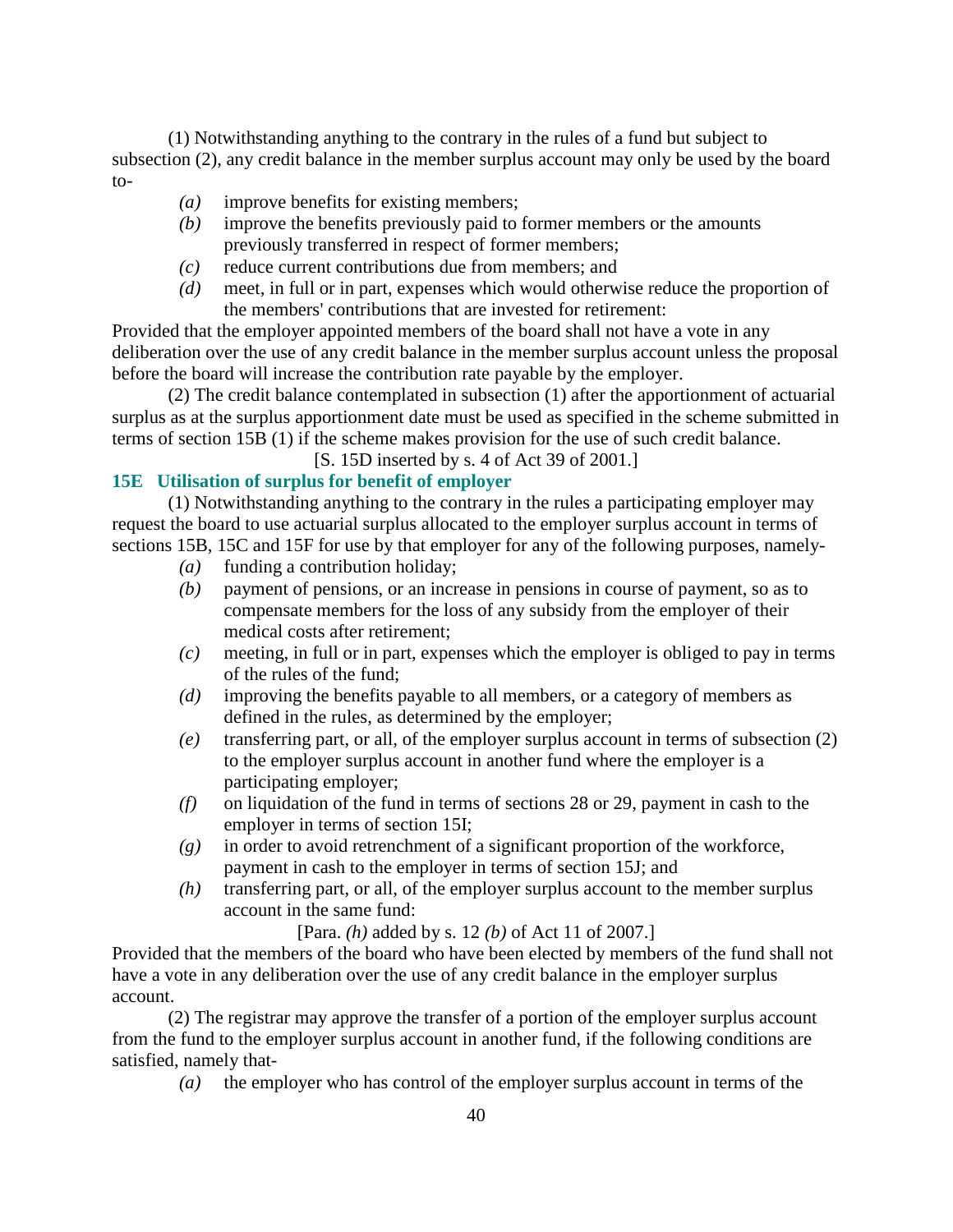rules of the fund has similar control of the employer surplus account in the transferee fund;

- *(b)* employees of the employer are members or former members of the fund to which the transfer is made;
- $(c)$  the employer applies to the registrar for approval of the transfer, giving such details and supporting reports as the registrar may require; and
- *(d)* the registrar is satisfied that such transfer is necessary in order to achieve an equitable distribution of the surplus between the funds.
	- [S. 15E inserted by s. 4 of Act 39 of 2001.]

### **15F Existing employer reserve accounts**

 (1) On or after the commencement date, the board may apply to the registrar to transfer all or some of the credit balance in an existing reserve account as defined in the rules to the employer surplus account.

[Sub-s. (1) substituted by s. 13 *(a)* of Act 11 of 2007.]

 (2) The registrar may approve such transfer if he or she is satisfied that the allocation of actuarial surplus to such account was negotiated between the stakeholders in a manner consistent with the principles underlying sections 15B and 15C.

 (3) Any remaining portion of the credit balance in an existing reserve account shall be treated as actuarial surplus to be distributed in terms of section 15B.

[Sub-s. (3) substituted by s. 13 *(b)* of Act 11 of 2007.]

[S. 15F inserted by s. 4 of Act 39 of 2001.]

### **15G Right to share in surplus accounts on exit**

 (1) Notwithstanding anything to the contrary in the rules, members who cease to be members of the fund should receive, as part of their transfer values or benefit payments, a share of any credit balances in the member surplus account, the investment reserve account and such contingency reserve accounts as the board deems appropriate, in the ratio that the liability of the fund in respect of the past service of the members leaving the fund bears to the liability of the fund towards all its members in respect of past service at that date: Provided that the board may use a reasonable alternative if there are sound administrative reasons why such a calculation cannot be performed.

 (2) Notwithstanding anything to the contrary in the rules, existing members and former members may not participate in the employer surplus account when they transfer out of a fund or when they become entitled to a benefit, unless the relevant employer so directs.

[S. 15G inserted by s. 4 of Act 39 of 2001.]

#### **15H Use of contents of any surplus accounts to fund deficits**

 (1) If a fund has credit balances in the member surplus account or the employer surplus account and the fund is found to have a deficit following an actuarial valuation, including a valuation carried out for the purpose of distributing assets on liquidation of the fund, such credit balances shall be reduced in the same proportion by the amount of the deficit: Provided that no credit balance may be reduced by more than the amount to which the account was in credit.

 (2) If the deficit exceeds the credit balances in the member surplus account and the employer surplus account, these credit balances shall be applied in full to reduce the deficit and shall be reduced to zero.

[S. 15H inserted by s. 4 of Act 39 of 2001.]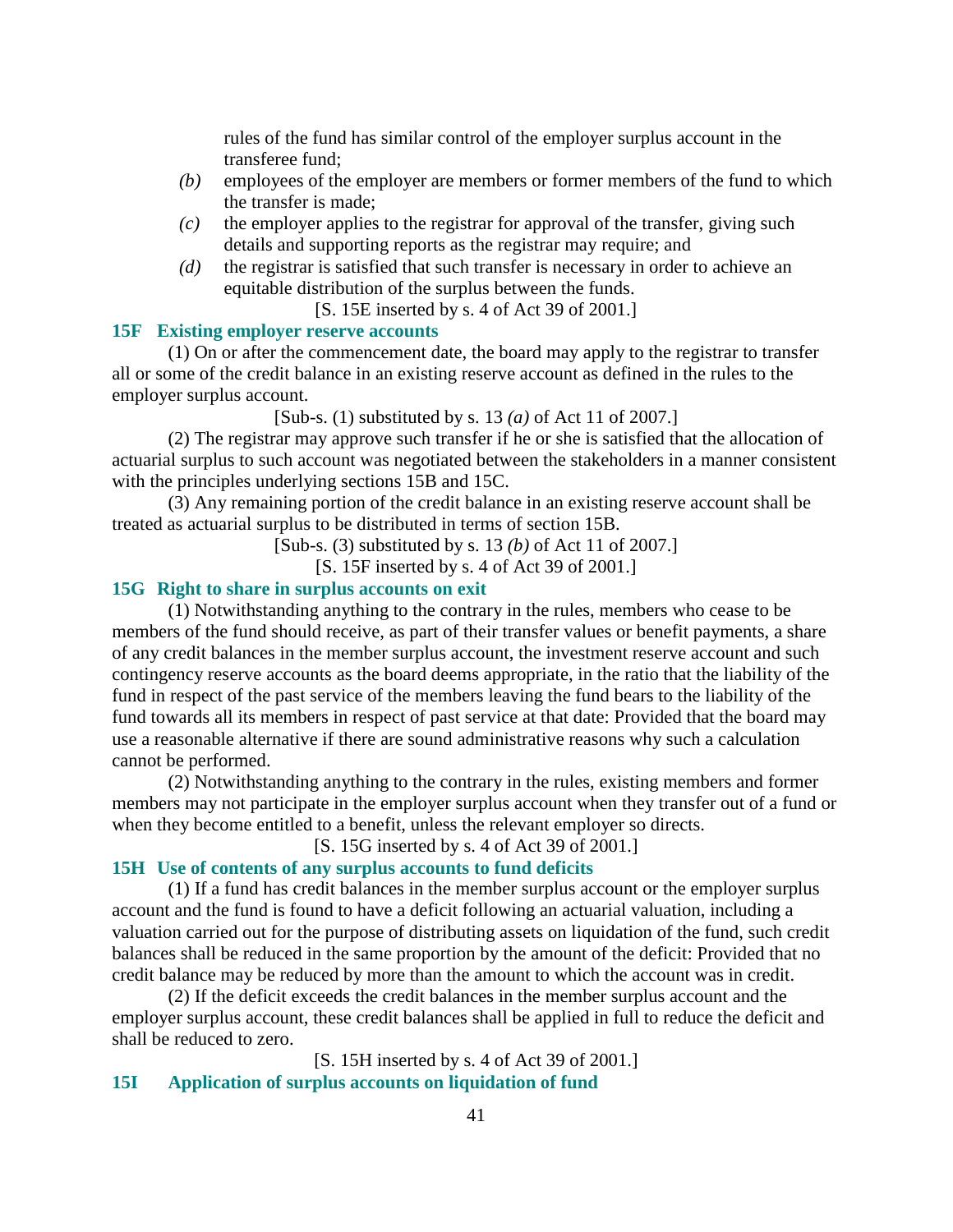On liquidation of a fund in terms of section 28 or 29, any credit balances in any reserve accounts, the member surplus account and the employer surplus account shall be applied in the following order of priority:

- *(a)* All credit balances in such accounts may be drawn upon to secure the rights and reasonable benefit expectations of the members participating in the distribution: Provided that the credit balances in any such accounts shall be reduced by the same proportion.
- *(b)* Any remaining credit balances in the member surplus account, any contingency reserve accounts and any surplus which has not been allocated to the member and employer surplus accounts, shall be used for the benefit of the members and former members of the fund, in such manner as the liquidator, acting on the advice of the valuator, shall determine.
- *(c)* Any remaining balance in the employer surplus account shall be paid to the employer unless the employer was liquidated prior to the commencement of the liquidation of the fund, in which case it shall be used in the following order of priority, namely-
	- (i) to meet contributions deducted from members' earnings and not paid to the fund;
	- (ii) to meet contributions due from the employer but not paid to the fund; and
	- (iii) to be distributed amongst the members at the date of liquidation and such former members as are eligible in terms of the rules to participate in the distribution.

[S. 15I inserted by s. 4 of Act 39 of 2001.]

#### **15J Use of employer surplus to prevent job losses**

 (1) A fund may apply to the registrar for permission to pay any credit balance in an employer surplus account to an employer where negotiations in terms of section 189 of the Labour Relations Act, 1995 (Act 66 of 1995), have confirmed the need to retrench employees if additional capital is not obtained: Provided that an independent auditor may be required by the fund to certify such need.

(2) The application must be made to the registrar in the prescribed manner.

 (3) The registrar may only grant an application, and issue a certificate to the applicant to the effect that the requested payment may take place, if the registrar is satisfied that-

- *(a)* members have had full disclosure of the current financial position of the fund and the proposed distribution to the employer, and the need of the employer for additional capital in order to maintain employment, together with the report of the independent auditor, if any, and any information that members may require to exercise their rights under the Labour Relations Act, 1995 (Act 66 of 1995);
- *(b)* members have had a reasonable opportunity to consider the proposal;
- *(c)* at least 75 per cent of the members currently in employment have approved the proposal, in writing; and
- *(d)* negotiations in terms of section 189 of the Labour Relations Act, 1995 (Act 66 of 1995), have confirmed the need to retrench more than 10 per cent of the membership of the fund at the previous financial year end if the payment is not made.

[S. 15J inserted by s. 4 of Act 39 of 2001.]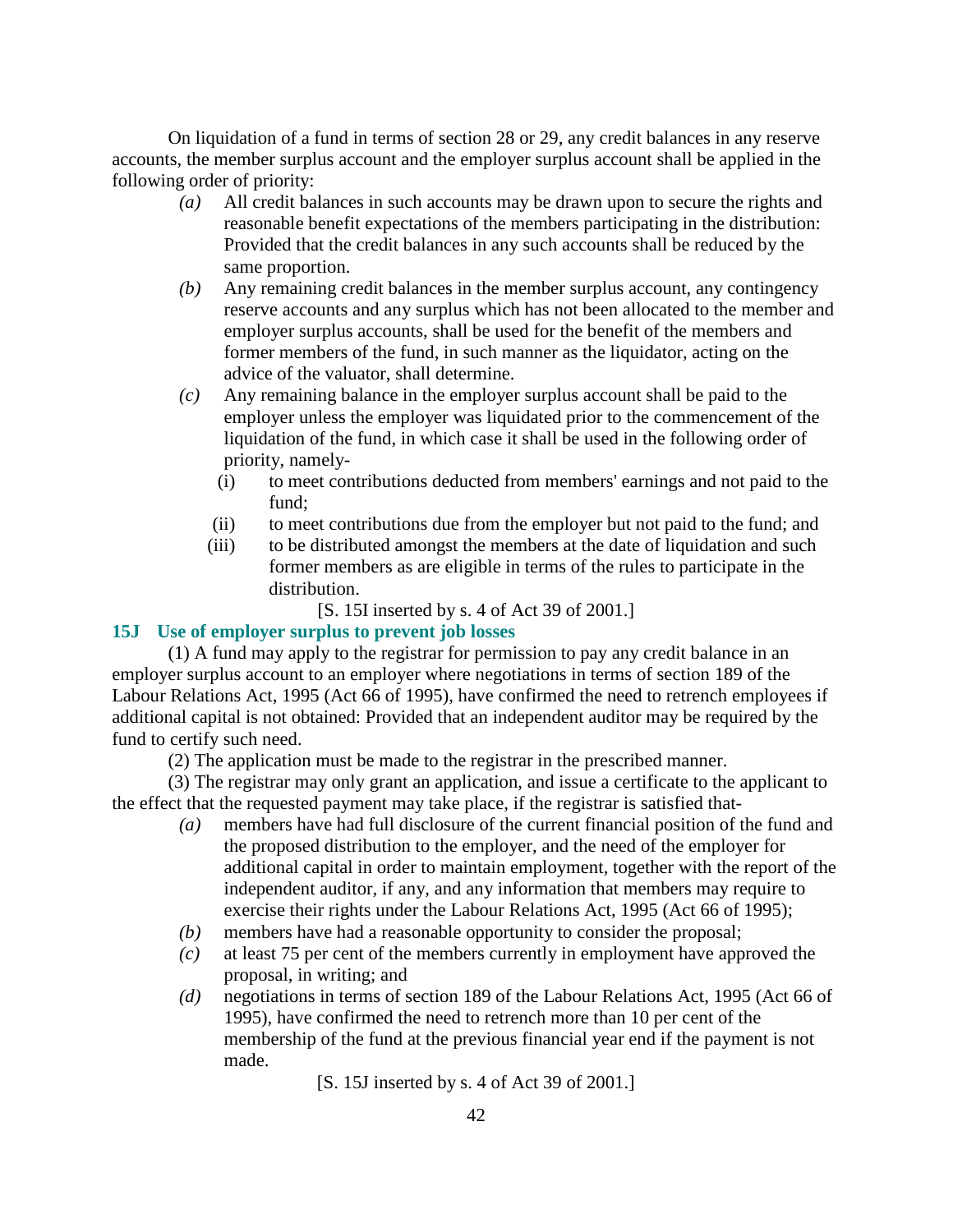#### **15K Specialist tribunal**

 (1) *(a)* When the board fails to submit a scheme for the apportionment of an actuarial surplus in terms of section 15B within the prescribed period, the registrar shall appoint a special *ad hoc* tribunal to perform the functions of the board set out in section 15B.

*(b)* The registrar shall require the board to refer the scheme for the apportionment of an actuarial surplus in terms of section 15B to a special *ad hoc* tribunal to perform the functions of the board set out in section 15B, if-

- (i) the registrar is not satisfied that the scheme submitted by the board in terms of section 15B is reasonable and equitable;
- (ii) the registrar considers that unresolved complaints require investigation which may lead to a review of such scheme;
- (iii) the statutory actuarial valuation as at the surplus apportionment date of the fund for the purpose of determining the actuarial surplus in the fund is unacceptable to the registrar;
- (iv) the board requests it; or
- (v) the person appointed in terms of section 15B (3) requests it.
	- [Sub-s. (1) substituted by s. 14 of Act 11 of 2007.]

 (2) The tribunal shall consist of at least three members who must all be independent of any stakeholder in the fund, and of whom-

- *(a)* at least one shall be a lawyer selected by the board from a panel approved by the registrar;
- *(b)* at least one shall be an actuary selected by the board from a panel approved by the registrar; and
- *(c)* at least two must have experience in retirement fund financing:

Provided that the registrar may select the members of the tribunal, if the board fails to make their selection within three months of the request being made by the registrar.

 (3) The tribunal shall make the apportionment within such period as may be determined by the registrar.

(4) Three members of the tribunal shall constitute a quorum.

 (5) The tribunal shall elect a chairperson from amongst its members and such chairperson shall have a deliberative vote but no casting vote.

 (6) At least two-thirds of the members of the tribunal must agree to any decision or step taken in the exercise of the powers contemplated in section 15B (10).

 (7) The tribunal may follow any procedure which it considers appropriate in conducting an investigation, including procedures in an inquisitorial manner, and affording any stakeholder the right to a hearing.

 (8) Notwithstanding section 22 of the Financial Services Board Act, 1990 (Act 97 of 1990), the tribunal may obtain copies of any document or correspondence contained in the files of the registrar relating to a fund in connection with which the tribunal is conducting an investigation.

(9) *(a)* For purposes of an investigation, the tribunal may-

 (i) under the hand of the chairperson, summon any person who in the opinion of the tribunal may be able to give material information concerning the subject matter of the investigation or who is believed by the tribunal to have in his or her possession or custody or under his or her control any book, document, record or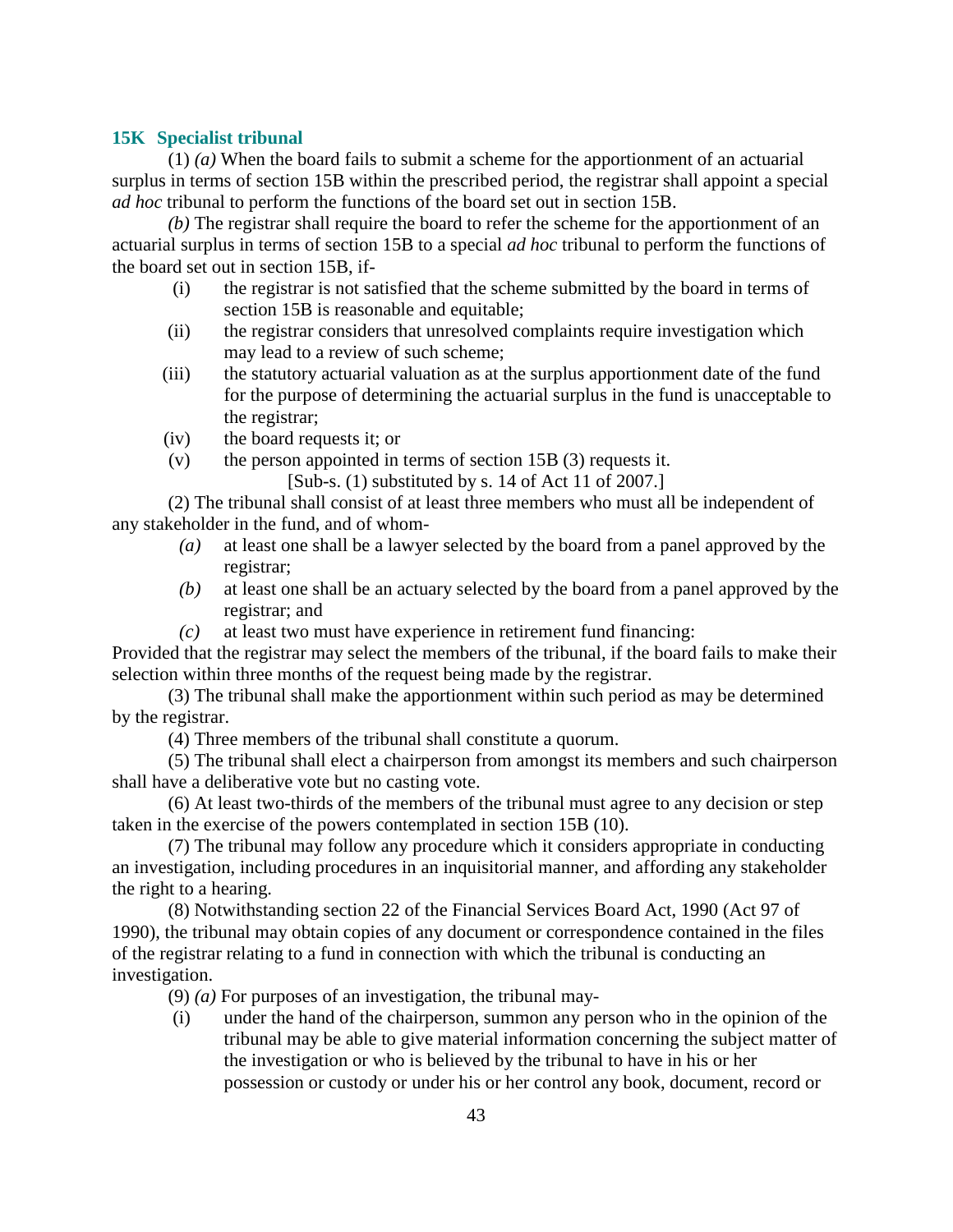thing which has any bearing on the subject matter of the investigation, to appear before it at a time and place specified in the summons, to be questioned or to produce that book, document, record or thing, and may retain for inspection any book, document, record or thing so produced; and

 (ii) through the chairperson administer an oath to, or accept an affirmation from, any person summoned under subparagraph (i) and question that person and require the person to produce any book, document, record or thing in his or her possession or custody or under his or her control.

*(b)* A summons referred to in paragraph *(a)* shall be served in the same manner as a summons for the attendance of a witness at a civil trial in a magistrate's court.

*(c)* In connection with the questioning of any person summoned under this section or the production by such person of any book, document, record or thing, the law relating to privilege as applicable to a witness summoned to give evidence or to produce a book, document, record or thing in a civil trial before a court of law shall apply.

*(d)* (i) Any person summoned in terms of this section or who has given evidence before a tribunal shall be entitled to the same witness fees as if he or she had been summoned to attend or had given evidence at a civil trial in a magistrate's court held at the place where the investigation is held.

 (ii) Any fees which may become payable in terms of subparagraph (i) shall be paid by the fund.

 (10) The tribunal shall keep, whether in writing or by mechanical or electronic means, a permanent record of the proceedings relating to the determination of a matter before it, including the apportionment of actuarial surplus and any evidence given: Provided that such record shall be passed to the registrar once the tribunal has completed its determination.

 (11) After the tribunal has completed an investigation, it shall send a statement containing its determination and the reasons therefor, signed by the members of the tribunal, to all parties concerned as well as to the registrar.

 (12) Any costs arising from the work of the tribunal, including periodical allowances or compensation for personal expenses of the members of the tribunal, shall be recovered from the fund out of the surplus being apportioned if the tribunal satisfies the registrar that such costs were reasonably incurred in the performance of the required functions.

 (13) Any member of the public may obtain a copy of the record from the registrar on payment of a fee determined by the registrar.

(14) The determination of the tribunal shall be binding on the stakeholders.

 (15) The registrar must accept such determination as satisfying the requirements of section 15B (9) unless the registrar is of the opinion that the tribunal failed to exercise its discretion properly and in good faith

[S. 15K inserted by s. 4 of Act 39 of 2001.]

### **16 Investigations by a valuator**

 (1) Save as provided in section 17, a registered fund shall, once at least in every three years, cause its financial condition to be investigated and reported upon by a valuator, and shall deposit a copy of such a report with the registrar, and shall send a copy of such report or a summary thereof, prepared by the valuator in a form prescribed and signed by him, to every employer participating in the fund.

[Sub-s. (1) substituted by s. 16 *(a)* of Act 86 of 1984 and amended by s. 17 of Act 22 of 2008.]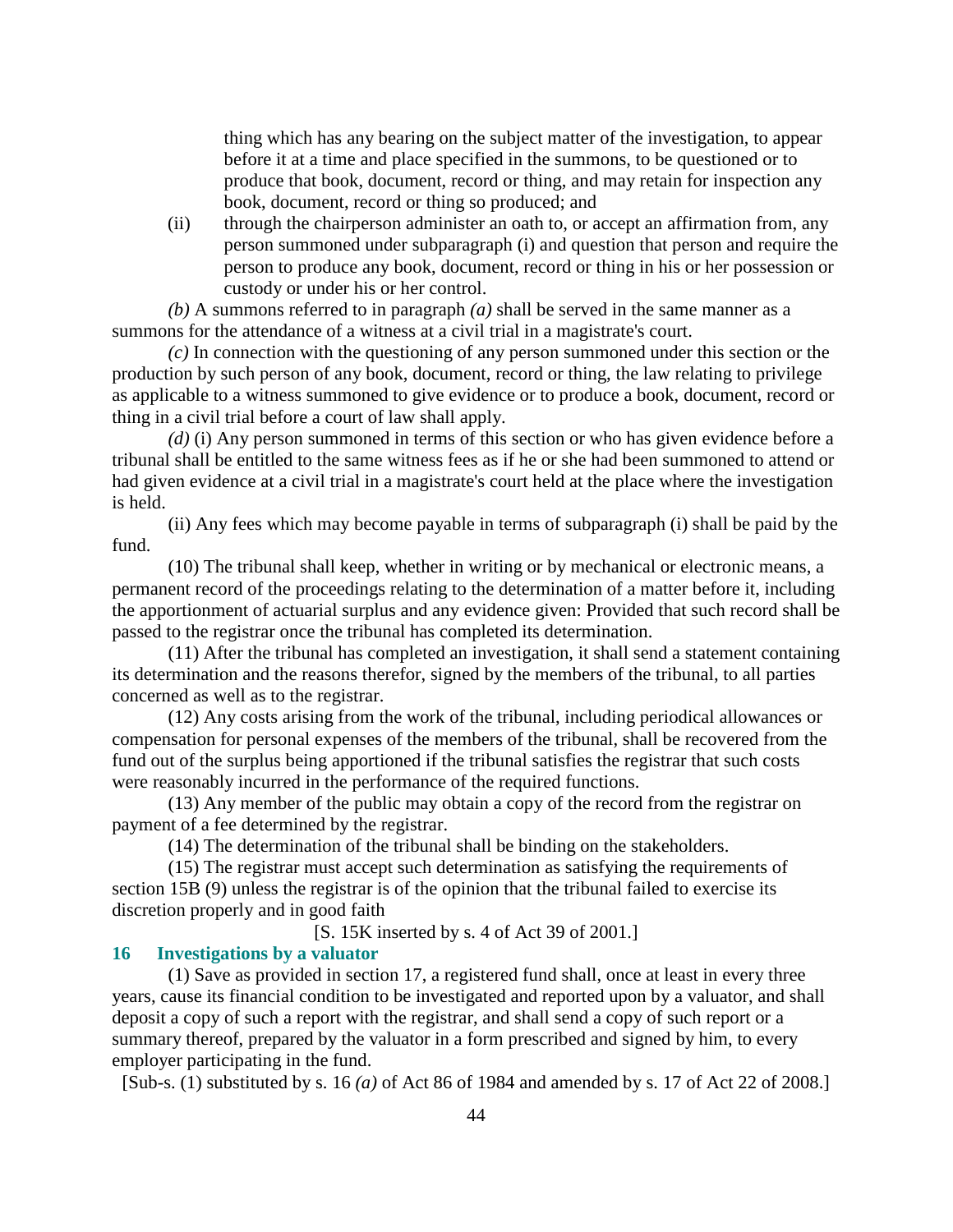(2) Such investigation shall be made in respect of the position as at the expiration of a financial year, and such report shall be deposited with the registrar within twelve months from the close of that year.

 (3) In the case of a fund which is registered on the date of commencement of section 16 of the Financial Institutions Amendment Act, 1984, and which, before that date, has caused its financial condition to be investigated in terms of subsection (1), the first investigation after the said date shall be made in respect of the position as at the expiration of the fifth financial year which is completed after the financial year-end in respect of which the previous investigation was made or as at the expiration of such earlier financial year as the fund may select.

[Sub-s. (3) substituted by s. 16 *(b)* of Act 86 of 1984.]

 (3A) In the case of a fund which is registered on the date of commencement of section 16 of the Financial Institutions Amendment Act, 1984, but which has not, before that date, caused its financial position to be investigated in terms of subsection (1), the first investigation shall be made in respect of the position as at the expiration of the third financial year which is completed after that date or as at the expiration of the fifth financial year which is completed after the registration of the fund, whichever date is the earlier, or as at the expiration of such previous financial year as the fund may select.

[Sub-s. (3A) inserted by s. 16 *(c)* of Act 86 of 1984.]

 (4) In the case of a fund other than a fund mentioned in subsection (3) or (3A), the first investigation shall be made in respect of the position as at the expiration of the third financial year which is completed after the date of registration or as at the expiration of such previous financial year as the fund may select.

[Sub-s. (4) substituted by s. 16 *(d)* of Act 86 of 1984.]

 (5) Notwithstanding anything contained in the preceding subsections, the registrar may, with the consent of the Minister, and after not less than one month's notice in writing to any registered fund, require that fund to cause such an investigation to be made in respect of the position as at the expiration of any financial year, if the registrar is of the opinion that an investigation would show that the fund is not in a sound financial condition: Provided that in the case of a fund which is carrying out the terms of a scheme approved by the registrar in terms of section *eighteen*, the registrar shall not act in accordance with the preceding provisions, unless he is of the opinion that an investigation would show that such scheme is unlikely to accomplish the objects of that section.

 (6) If the rules of a fund provide that the benefits which may become payable to members are subject to the discretion of the management of the fund, the registrar shall, on the request of the fund and subject to the payment by the fund of such expenses as the registrar may incur in the matter, determine what amount or scale of benefits is to be taken into consideration for the purpose of the valuation, and such determination by the registrar shall be binding upon the fund.

 (7) A report in terms of any of the preceding subsections shall include the particulars prescribed.

[Sub-s. (7) amended by s. 16 *(e)* of Act 86 of 1984, substituted by s. 9 of Act 50 of 1986, amended by s. 4 of Act 54 of 1991, substituted by s. 23 of Act 83 of 1992 and amended by s. 17 of Act 22 of 2008.]

 (8) Whenever a registered fund deposits with the registrar a copy of a report made by a valuator in terms of this section, it shall also deposit with the registrar a certificate by the board and by the principal officer that to the best of their knowledge and belief the information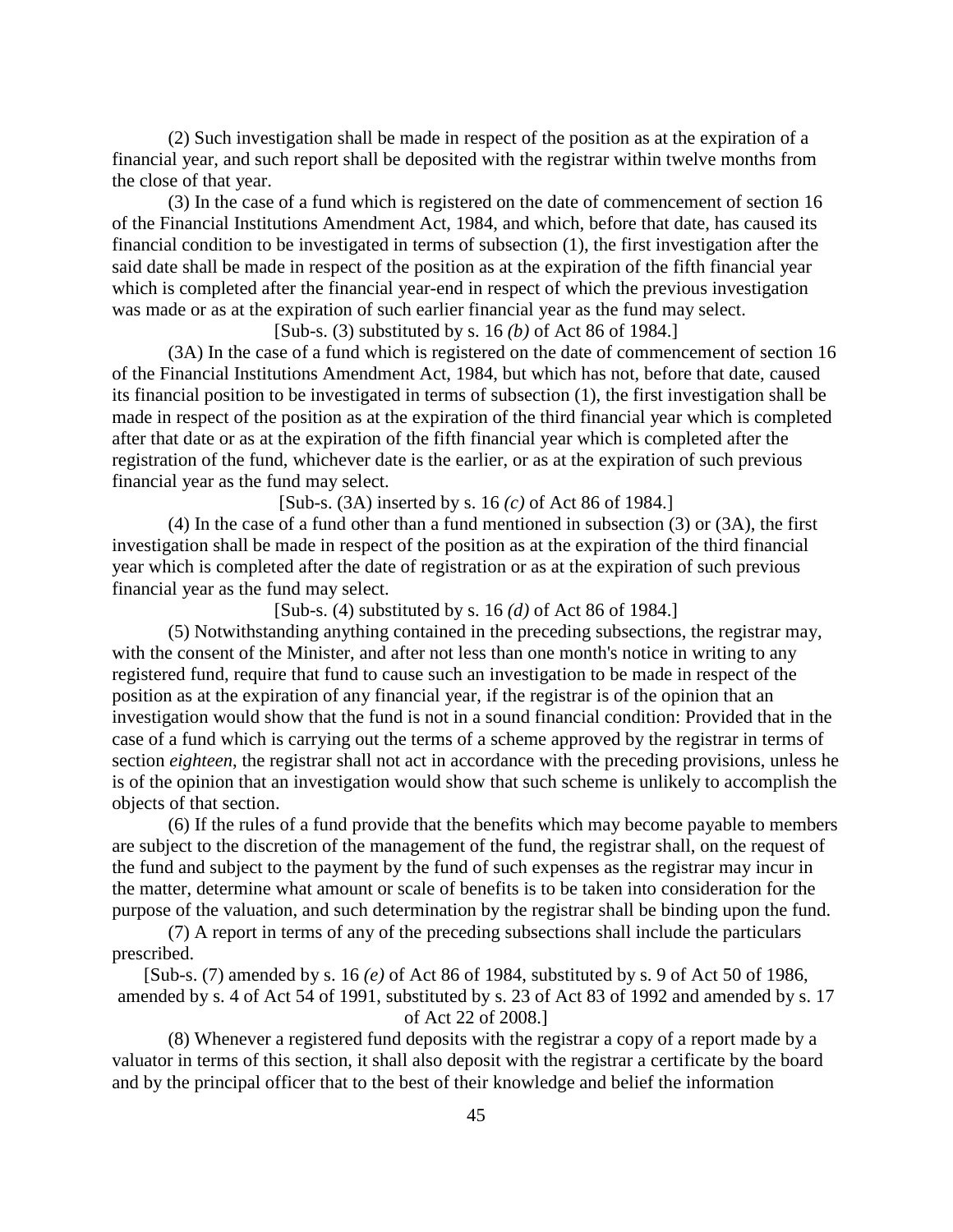furnished to the valuator for the purposes of the report was correct and complete in every material respect and, where applicable, that a copy of the report or a summary thereof referred to in subsection (1) was sent to every employer participating in the fund.

[Sub-s. (8) substituted by s. 16 *(f)* of Act 86 of 1984 and amended by s. 6 of Act 22 of 1996.]

 (9) The provisions of subsection (3) of section 15 in connection with a document relating to the financial position or the revenue or expenditure of a fund referred to therein, shall apply *mutatis mutandis* in respect of a copy of a report deposited with the registrar in terms of subsection (1) of this section and which in the opinion of the registrar does not correctly reflect its financial condition referred to in the said subsection (1).

[Sub-s. (9) added by s. 16 *(g)* of Act 86 of 1984.]

### **17 Modifications where investigations by a valuator are unnecessary**

 (1) If the registrar is satisfied that the financial methods adopted by a registered fund are such as to render periodical investigations by a valuator unnecessary, he shall, at the request of such fund, authorize the fund to prepare and furnish to the registrar a statement of its liabilities and assets in lieu of causing its financial condition to be investigated and reported upon by a valuator in terms of section *sixteen*.

 (2) The provisions of subsections (2), (3), (4), (5) and (6) of section *sixteen* shall *mutatis mutandis* apply to every fund referred to in subsection (1) of this section.

 (3) Any statement prepared in terms of subsection (1) shall include the particulars prescribed by regulation.

[Sub-s. (3) substituted by s. 24 of Act 83 of 1992.]

 (4) The said statement shall be accompanied by a report thereon by the auditor of the fund, stating the particulars prescribed by regulation.

[Sub-s. (4) substituted by s. 24 of Act 83 of 1992.]

#### **18 Fund not in a sound financial condition**

 (1) When any return under this Act indicates, in the opinion of the registrar, that a registered fund is not in a sound financial condition, the registrar shall, save as provided in section *twenty-nine*, direct the fund to submit a scheme setting out the arrangements which have been made or which it is intended to make to bring the fund into a financially sound condition within a reasonable period, and the fund shall deposit such scheme with the registrar within three months from the date of receipt of the said direction, together with a report thereon by a valuator or, in the case of a fund to which the provisions of section *seventeen* apply, by the auditor of the fund.

 (1A) When any return under this Act indicates a deficiency in a registered fund, the fund shall, within three months from the date of such return, submit a scheme to the registrar setting out the arrangements which have been made or which it is intended to make to eliminate the deficiency, together with a report thereon by a valuator.

[Sub-s. (1A) inserted by s. 10 *(a)* of Act 50 of 1986.]

 (2) If a registrar finds that a scheme submitted in terms of subsection (1) or (1A) is not inconsistent with the provisions of this Act and is satisfied that the arrangements set out therein should suffice to accomplish the objects of this section, he shall approve the scheme.

[Sub-s. (2) substituted by s. 10 *(b)* of Act 50 of 1986.]

 (3) If the registrar is not satisfied regarding the matters referred to in subsection (2), he shall request the fund to make such amendments to the scheme, or to submit such new scheme, as will enable him to be so satisfied, and the fund shall comply with the request within a period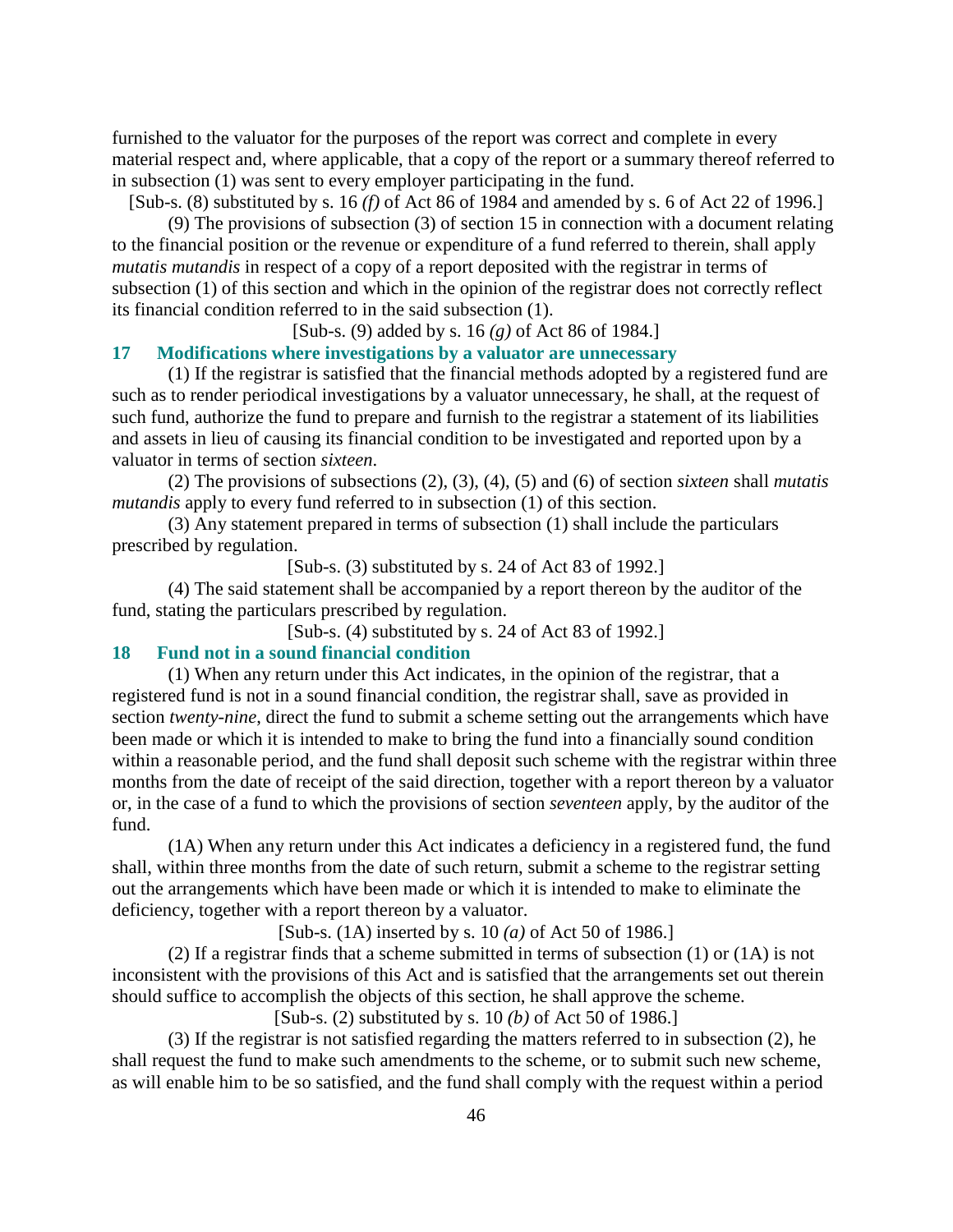prescribed by the registrar, not being less than 30 days from the date of the request, and shall at the same time furnish to the registrar a report on such amendments or such new scheme by the valuator or auditor mentioned in subsections (1) and (1A), and the provisions of subsection (2) shall apply to any such amended scheme or new scheme which the fund may submit.

[Sub-s. (3) substituted by s. 10 *(c)* of Act 50 of 1986.]

 (4) The fund shall carry out the terms of any scheme approved by the registrar under this section: Provided that-

- *(a)* the registrar may, if he is satisfied that none of the objects of this section would be thereby prejudiced, permit the said fund to amend such scheme from time to time;
- *(b)* if any return deposited with the registrar during the currency of such scheme in terms of this Act shows, in the opinion of the registrar, that the scheme is unlikely to accomplish the objects of this section, he may withdraw his approval of the scheme, and the fund concerned shall, within three months thereafter, prepare a further scheme, to which the provisions of this section shall apply; and
- *(c)* if any such return shows, in the opinion of the registrar, that the financial condition of the fund is no longer unsound, he shall communicate with the principal officer of the fund to that effect and on receipt of such communication the obligations of the fund in respect of that scheme shall terminate immediately.

 (5) *(a)* The registrar may at any time following an inspection carried out or investigation conducted under section 25, or for any other reason which the registrar may consider necessary in the interests of the members of a fund, direct that an investigation in terms of section 16 or an audit or both an audit and such investigation be conducted into the financial position of a fund generally or with reference to any financial aspect of the fund.

*(b)* The costs pertaining to the audit or investigation contemplated in paragraph *(a)* shall constitute a first charge on the assets of the fund unless otherwise determined by the registrar.

*(c)* Following the audit or investigation contemplated in paragraph *(a)* a report must, within the time and in the format stipulated by the registrar, be furnished to the registrar and the board.

[Sub-s. (5) added by s. 15 of Act 11 of 2007.]

#### **19 Investments**

 $(1)$  ......

[Sub-s. (1) amended by s. 13 of Act 80 of 1959, by s. 9 *(a)* of Act 58 of 1966 and by s. 2 of Act 23 of 1970, substituted by s. 7 *(a)* of Act 91 of 1972 and by s. 23 *(a)* of Act 101 of 1976,

amended by s. 14 *(a)* and *(b)* of Act 103 of 1979, by s. 39 *(a)* of Act 99 of 1980, by s. 14 of Act 82 of 1982, by s. 20 of Act 46 of 1984, by s. 17 *(a)* and *(b)* of Act 86 of 1984 and by s. 5 *(a)* of Act 51 of 1988 and deleted by s. 8 *(a)* of Act 53 of 1989.]

**[NB:** Sub-s. (1) was amended, with effect from a date after its deletion by Act 53 of 1989, by the addition of a paragraph by s. 36 (7) of the Legal Succession to the South African Transport Services Act 9 of 1989. See Schedule 2, Part 7, of the latter Act.**]** 

 $(1A)$  ......

[Sub-s. (1A) inserted by s. 11 of Act 94 of 1977 and deleted by s. 14 *(c)* of Act 103 of 1979.]  $(2)$  ......

[Sub-s. (2) substituted by s. 5 *(b)* of Act 51 of 1988 and deleted by s. 8 *(a)* of Act 53 of 1989.]  $(3)$  ......

[Sub-s. (3) deleted by s. 8 *(a)* of Act 53 of 1989.]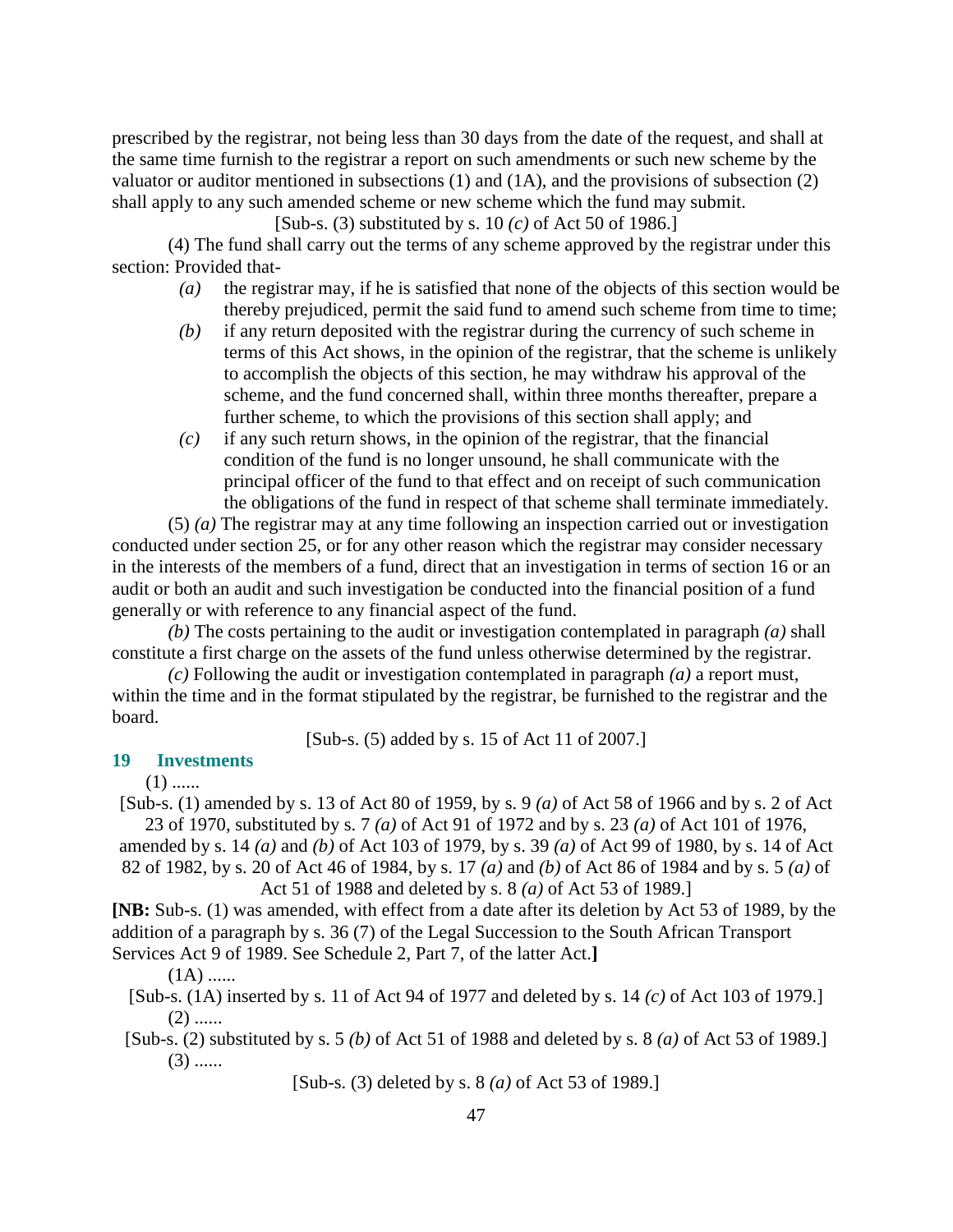(4) Except as provided for in subsection (4A), no assets of a registered fund in excess of five per cent of their fair value, shall be invested in or lent to the business of an employer participating in the scheme or arrangement whereby the fund has been established. Where the employer is a company (in this subsection called the employer company), the business of every other company which-

- *(a)* is a subsidiary-
	- (i) of the employer company; or
	- (ii) of any subsidiary of the employer company; or
	- (iii) of any successive subsidiary within the same hierarchy; or
- *(b)* is the holding company-
	- (i) of the employer company; or
	- (ii) of the holding company of the employer company; or

(iii) of any successive holding company within the same hierarchy,

shall be deemed, for the purposes of this subsection, to be part of the business of the employer company. In applying paragraphs *(a)* and *(b)*, 'subsidiary' and 'holding company' respectively mean-

 *(aa)* a 'subsidiary company' or 'subsidiary' as defined in section 1 (1) of the Companies Act, 1973 (Act 61 of 1973);

*(bb)* a 'holding company' as defined in that section.

[Sub-s. (4) amended by s. 14 *(d)* of Act 103 of 1979 and substituted by s. 2 *(a)* of Act 94 of 1997.]

 (4A) The registrar, on application by the Board, may allow a greater percentage of the fund's assets, but not exceeding 10 per cent of the fair value of the fund's assets, to be invested in or lent to that employer's business for the period and on any conditions determined by the registrar if, in that application, the Board has certified-

- *(a)* that it has consulted with the members about the proposed investment in or loan to the employer's business; and
- *(b)* that the members support the making of that investment or loan.

[Sub-s. (4A) inserted by s. 2 *(a)* of Act 94 of 1997.]

 (4B) Notwithstanding the provisions of subsections (4) and (4A), no assets of a fund may be invested in or lent to such a participating employer's business unless it is in the best interest of the fund to do so.

[Sub-s. (4B) inserted by s. 2 *(a)* of Act 94 of 1997.]

 (5) *(a)* A registered fund may, if its rules so permit and subject to the regulations, grant a loan to a member by way of investment of its funds or furnish a guarantee in favour of a person other than the fund in respect of a loan granted or to be granted by such other person to a member to enable the member-

- (i) to redeem a loan granted to the member against security of, either a pledge by the member concerned to the fund of the benefit contemplated in paragraph *(c)* (ii), or immovable property which either belongs to the member or his or her spouse or the member and his or her spouse and on which a residence has been or will be erected which is occupied or, as the case may be, will be occupied by the member or a dependant of the member;
- (ii) to acquire immovable property on which a residence has been or will be erected, or to erect a residence on immovable property in respect of which, either the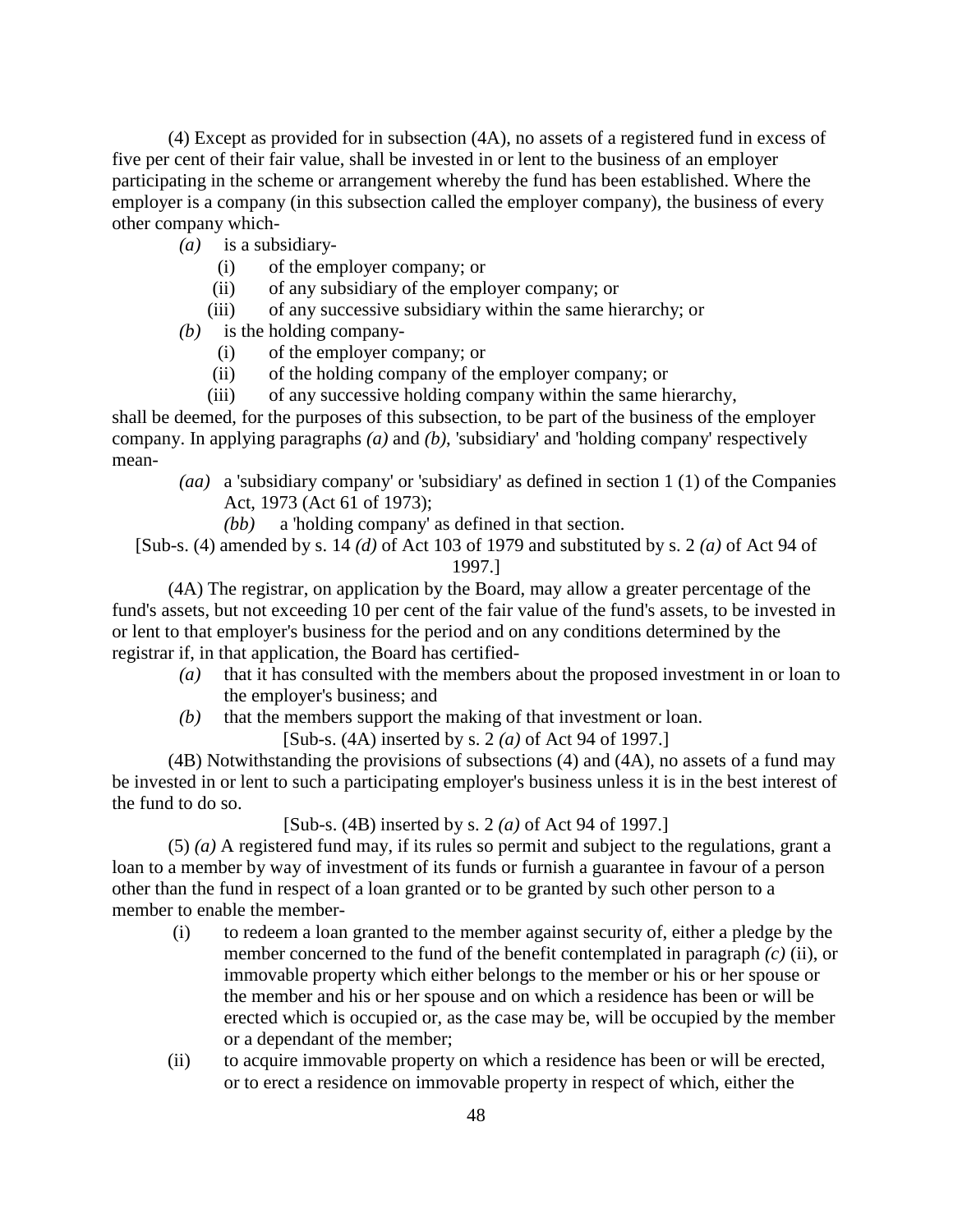member or his or her spouse, or the member and his or her spouse, has or have obtained ownership or the right to ownership through a right of occupation, for occupation by the member or a dependant of the member; or

 (iii) to make additions or alterations to or to maintain or repair a residence of which ownership or the right to ownership was obtained through a right of occupation by either the member or his or her spouse or the member and his or her spouse and which is occupied or will be occupied by the member or a dependant of the member,

if the right of occupation of the immovable property or residence is secured by virtue of the operation of any custom or law, other than an agreement of lease or similar temporary measure, entitling such member, or his or her dependants, to the right of occupation of such immovable property or residence or any specified portion thereof.

*(b)* A loan or guarantee by a fund, contemplated in paragraph *(a)*, shall not be granted or furnished, respectively, after the commencement of the Pension Funds Amendment Act, 2001-

- (i) unless secured by-
	- *(aa)* a first mortgage on the immovable property in respect of which the loan is granted; or
	- *(bb)* a pledge by the member concerned to the fund of the benefits to which the member is entitled in terms of the rules of the fund; or
	- *(cc)* both such mortgage and such pledge;
- (ii) in respect of immovable property if the member concerned is liable to the fund in respect of a loan or guarantee granted or furnished in respect of the member in respect of other immovable property;
- (iii) unless, in the case of a loan granted by the fund, the rate of interest on the loan is equal to or exceeds the rate of interest which may from time to time be prescribed;

[Sub-para. (iii) amended by s. 17 of Act 22 of 2008.]

 (iv) in the case of a loan granted to the member by some other person in respect of which a guarantee has been furnished by the fund, or in respect of a loan by the fund to the member, unless the capital sum in respect of any such loan together with interest thereon, is redeemable over a period not exceeding 30 years in equal weekly or monthly instalments: Provided that if such period in a particular case extends beyond the normal retirement date of the member concerned, the outstanding balance of the loan on that date must be able to be repaid out of no more than one third of the total value of the benefit due to the member at that date.

*(c)* A loan or guarantee contemplated in paragraph *(a)* shall not exceed, at the time it is granted or furnished, where it is secured in accordance with-

- (i) paragraph *(b)* (i) *(aa)*, 90 per cent of the fair value of the hypothecated immovable property concerned;
- (ii) paragraph *(b)* (i) *(bb)*, the lesser of the amount of-
	- *(aa)* the lowest benefit in terms of the rules which the member would receive on termination of his or her membership of the fund, nett of income tax as envisaged in section 37D *(a)*; or
	- *(bb)* the fair value of the immovable property concerned; or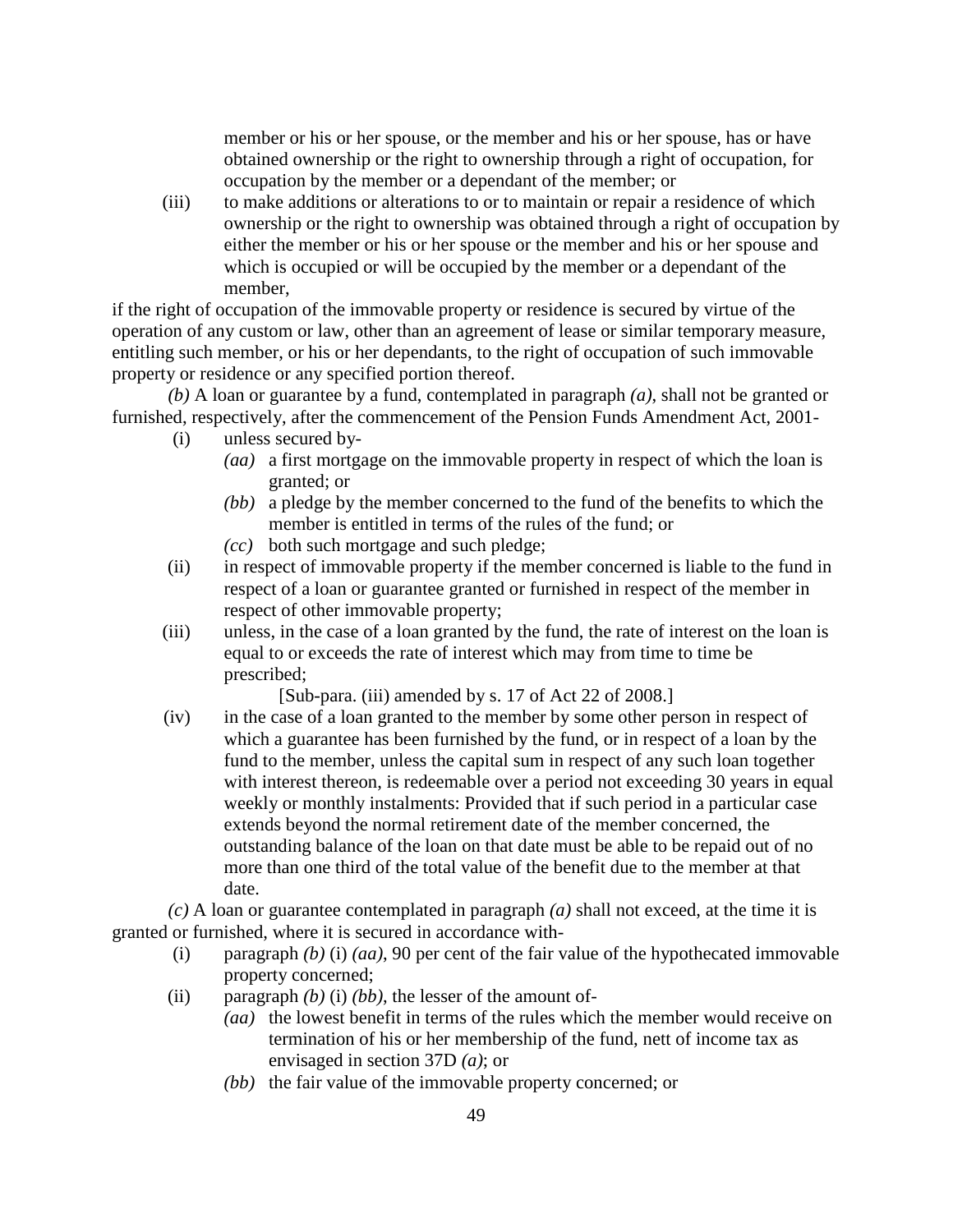- (iii) paragraph  $(b)$  (i)  $(cc)$ , the lesser amount of-
- *(aa)* the amount equal to the aggregate of 90 per cent of the fair value of the hypothecated immovable property concerned and the amount of the lowest benefit in terms of the rules which the member would receive on termination of his or her membership of the fund, nett of income tax as envisaged in section 37D *(a)*; or
- *(bb)* the fair value of the hypothecated immovable property concerned.

*(d)* The percentages referred to in subparagraphs (i) and (iii) of paragraph *(c)* may be increased to 100 per cent, subject to the furnishing to the fund by the employer of the member of an irrevocable guarantee in respect of so much of the loan or the amount of the guarantee as may exceed 90 per cent.

*(e)* For the purposes of this section 'immovable property' includes a land tenure right as defined in section 1 of the Upgrading of Land Tenure Rights Act, 1991 (Act 112 of 1991).

[Sub-s. (5) substituted by s. 23 *(b)* of Act 101 of 1976 and by s. 11 *(a)* of Act 80 of 1978, amended by s. 14 *(e)* of Act 103 of 1979, by s. 39 *(b)* of Act 99 of 1980 and by s. 11 *(a)*, *(b)* and

*(c)* of Act 50 of 1986 and substituted by s. 2 *(a)* of Act 65 of 2001.]

 (5A) *(a)* Where a transaction for the purchase of an immovable property is pending and a purchase price has already been agreed upon, or where such an immovable property was acquired by purchase not more than six months before the date on which the estimate is made, the fair value of the property shall not be fixed at an amount higher than the true purchase price of the property, as declared or to be declared by the parties concerned for transfer duty purposes; and

*(b)* Where a transaction for the erection of, or additions or alterations to, or to maintain or repair a residence is contemplated, the estimate of the fair value of the immovable property shall not be fixed at an amount higher than the fair value contemplated in paragraph *(a)* plus an amount equal to the cost of such erection, additions, alterations, maintenance or repairs, as the case may be.

[Sub-s. (5A) inserted by s. 23 *(c)* of Act 101 of 1976 and substituted by s. 2 *(b)* of Act 65 of

2001.]

 (5B) Notwithstanding anything to the contrary contained in the rules of a registered fund, such a fund shall not, directly or indirectly after the commencement of the Pension Funds Amendment Act, 2001-

- *(a)* grant a loan to, or furnish a guarantee in respect of, a member or make any of its funds available, whether by way of an investment or otherwise, to be utilised in any manner by the fund or someone else for a loan to a member or a guarantee on behalf of a member, other than-
	- (i) a loan contemplated in subsection (5) and which complies with the provisions of that subsection; and
	- (ii) a guarantee contemplated in subsection (5) and which complies with the provisions of that subsection; or

[Para. *(a)* substituted by s. 2 *(c)* of Act 65 of 2001.]

- *(b)* grant a loan to, or invest in the shares of-
	- (i) a company controlled by an officer or a member of the fund or a director of a company which is an employer participating in the scheme or arrangement whereby the fund has been established; or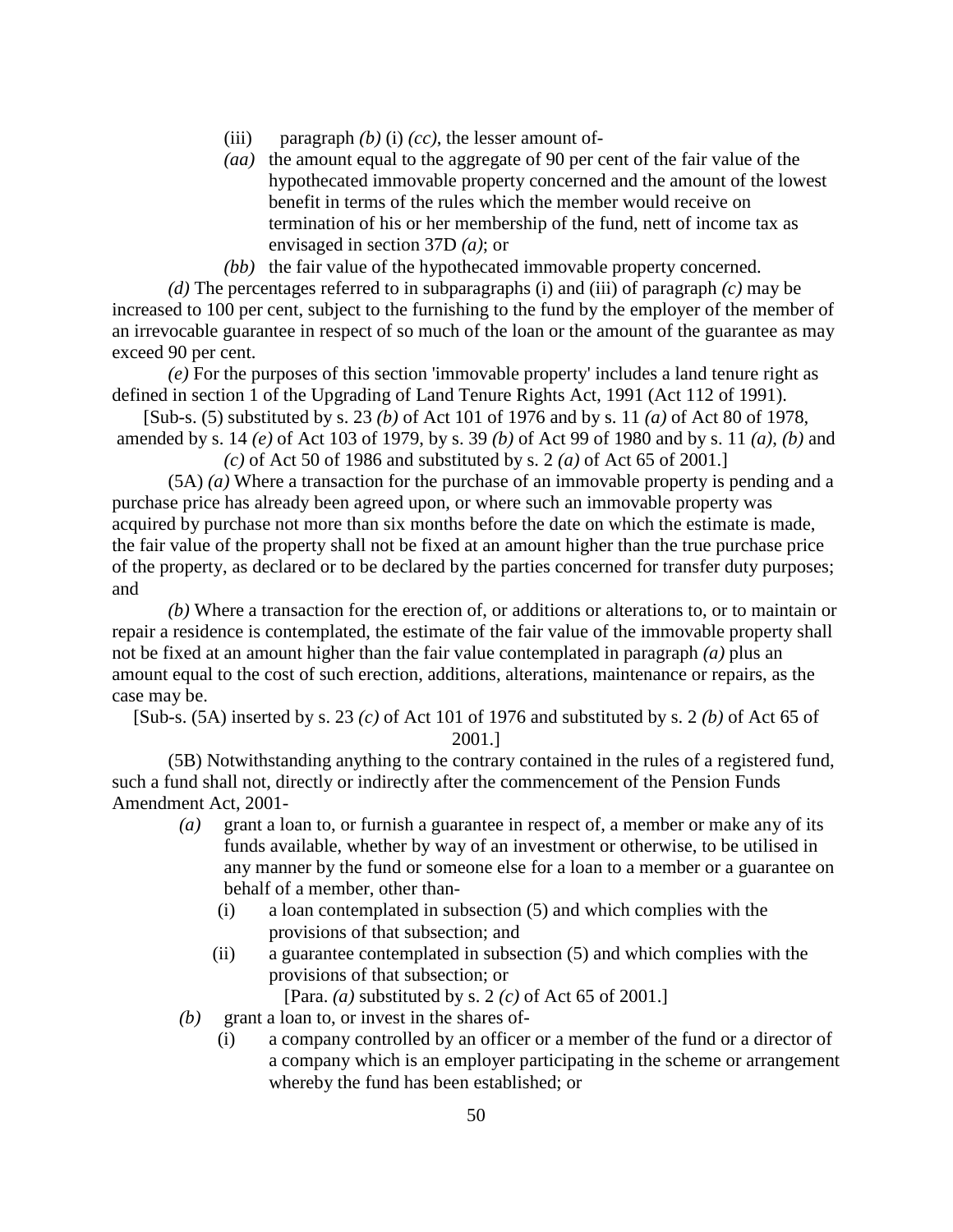(ii) a subsidiary company or a controlled company (as defined in the Companies Act, 1973 (Act 61 of 1973)), of such a first-mentioned company.

[Sub-s. (5B) inserted by s. 23 *(c)* of Act 101 of 1976, substituted by s. 11 *(d)* of Act 50 of 1986 and amended by s. 2 *(c)* of Act 65 of 2001.]

 (5C) A registered fund may, if its rules so permit, contribute to any other pension fund registered under this Act, or any fund of any kind whatsoever, which is conducted for the benefit of the employees of the said registered fund.

[Sub-s. (5C) inserted by s. 11 *(b)* of Act 80 of 1978.]

 (6) *(a)* The registrar may, under exceptional circumstances, and on such conditions and for such periods as he may determine, temporarily exempt any fund from compliance with any provision of subsection (5) or (5B) *(a)*.

[Para. *(a)* substituted by s. 7 *(b)* of Act 91 of 1972, by s. 14 *(f)* of Act 103 of 1979, by s. 17 *(c)* of Act 86 of 1984 and by s. 8 *(b)* of Act 53 of 1989 and amended by s. 2 *(b)* of Act 94 of 1997.]

*(b)* ......

[Para. *(b)* added by s. 1 of Act 80 of 1969, substituted by s. 23 *(d)* of Act 101 of 1976 and deleted by s. 17 *(d)* of Act 86 of 1984.]

*(c)* ......

[Para. *(c)* added by s. 7 *(c)* of Act 91 of 1972 and deleted by s. 11 *(a)* of Act 64 of 1990.] [Sub-s. (6) substituted by s. 9 *(b)* of Act 58 of 1966.]

 (7) The Minister may in writing delegate to the registrar or any other officer in the public service any power conferred on the Minister by this section.

[Sub-s. (7) added by s. 9 *(c)* of Act 58 of 1966, substituted by s. 7 *(d)* of Act 91 of 1972, amended by s. 23 *(e)* of Act 101 of 1976, deleted by s. 17 *(e)* of Act 86 of 1984 and inserted by s.

# 11 *(b)* of Act 64 of 1990.]

 $(8)$  ......

[Sub-s. (8) added by s. 23 *(f)* of Act 101 of 1976, substituted by s. 17 *(f)* of Act 86 of 1984 and deleted by s. 8 *(c)* of Act 53 of 1989.]

# **20 Requirements in regard to documents to be deposited with registrar**

 (1) A registered fund shall be deemed not to have complied with any provision of this Act, which imposes upon such fund the obligation to furnish to the registrar a document prepared by the fund, unless such document is signed by the principal officer and one other person authorized in accordance with the rules of the fund to sign documents.

 (2) If any person (other than an auditor or a valuator) who is not a natural person, is required by any provision of this Act to sign any document which is to be furnished to the registrar, such document shall be signed on behalf of such person as follows, that is to say-

- *(a)* if such person is a committee of individuals, by the person for the time being at the head of the committee and by one other member thereof;
- *(b)* if such person is an association of persons, by the individual who is for the time being at the head of the board of directors or other committee controlling such association, and by one other member of such board or committee;
- *(c)* in any other case, by individuals designated by the registrar, who exercise any control over the business of the said person.

 (3) Any person who is required in terms of any provision of this Act to furnish to the registrar-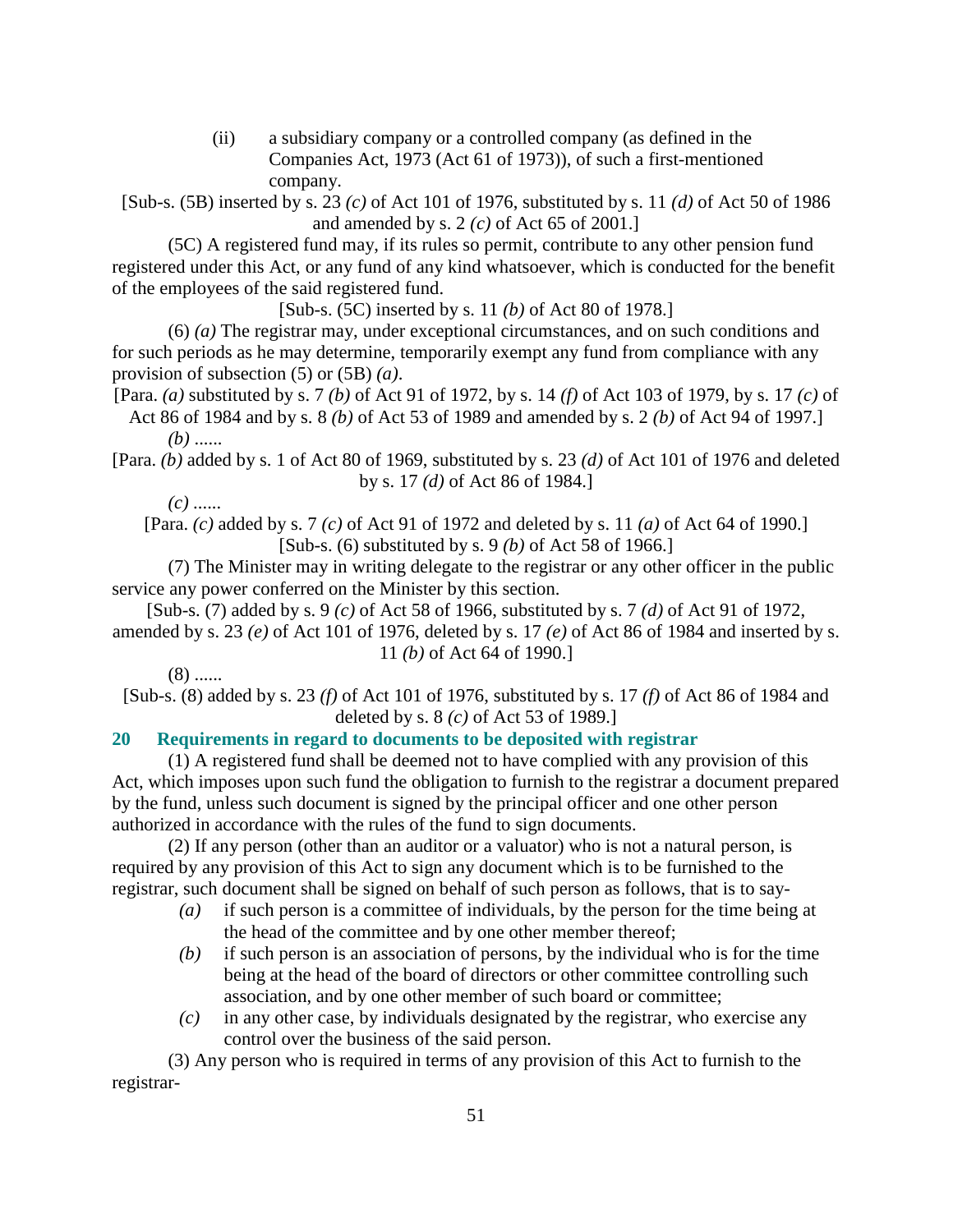- *(a)* any original document, shall also furnish such additional copies thereof, not exceeding three in number, as may be prescribed by regulation or as the registrar may require;
- *(b)* a copy of any document, shall furnish one copy thereof certified as correct-
	- (i) in the case of a registered fund, by its principal officer; and
	- (ii) in any other case, by the person by whom such copy is required to be furnished,

 together with so many additional copies, not exceeding three, as may be prescribed by regulation or as the registrar may require.

**21 Registrar may require additional particulars in case of certain applications and returns** 

(1) If the registrar is of opinion that-

- *(a)* any application for registration of a fund or of an alteration or rescission of rules or of an additional rule; or
- *(b)* any return or scheme relating to the financial condition of a fund,

does not disclose sufficient information to enable him to make the necessary decision, the person concerned shall furnish such additional particulars as the registrar may deem necessary.

 (2) If the registrar is of opinion that a certificate or special report by a valuator or by the auditor of a fund is necessary in regard to any matter set out in subsection (1), the person concerned shall furnish such certificate or report as the registrar may require.

#### **22 Inspection of documents**

 (1) Upon payment of the fees prescribed any person may inspect at the office of the registrar any document referred to in section *thirty-five* and make a copy thereof or take extracts therefrom, or obtain from the registrar a copy thereof or extract therefrom.

[Sub-s. (1) amended by s. 17 of Act 22 of 2008.]

 (2) The registrar may exempt any person from the obligation to pay fees under this section if he is satisfied that the inspection, copy or extract in question is desired for the purpose of furthering some public interest.

 (3) The registrar shall without charge furnish any applicant therefor with particulars of the address of the registered office and the name of the principal officer of any registered fund.

### **23 Effect of registrar's certificate on documents**

 Every document which purports to have been certified by the registrar to be a document deposited at his office under the provisions of this Act, or to be a copy of such a document, shall *prima facie* be deemed to be such a document, or a copy thereof, and every such copy shall be admissible in evidence as if it were the original document.

#### **CHAPTER V**

# **ENQUIRIES BY REGISTRAR, APPLICATIONS TO COURT, CANCELLATION OR SUSPENSION OF REGISTRATION AND DISSOLUTION OF FUNDS (ss 24-30)**

#### **24 Enquiries**

 The registrar may address enquiries to any registered fund in relation to any matter connected with its business or transactions, and it shall be the duty of the fund to reply in writing thereto within a period of thirty days as from the date upon which the registrar addressed the enquiry to it or within such further period as the registrar may allow.

**25 Inspections and investigations**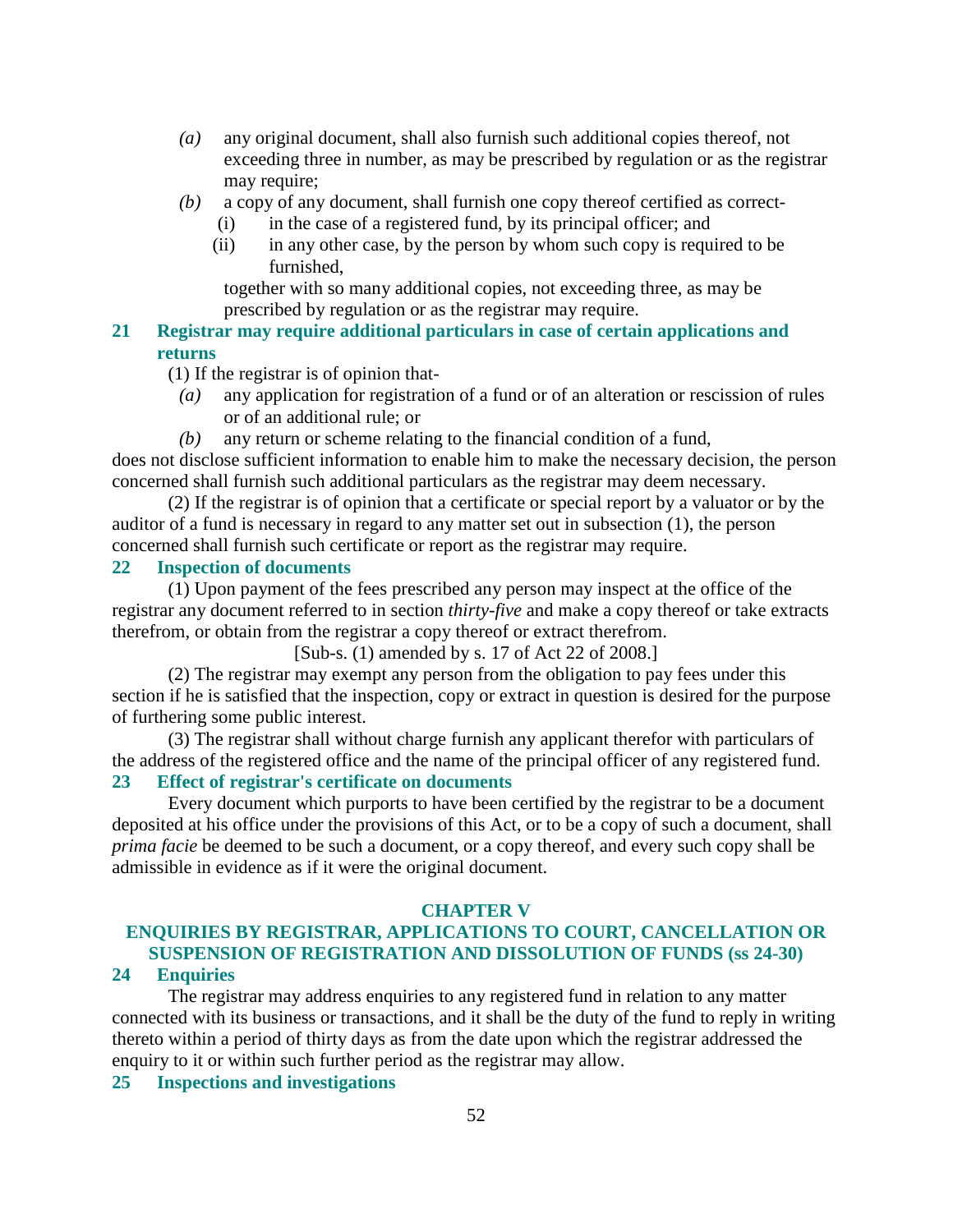(1) In addition to the powers and duties conferred or imposed upon him or her by this Act, the registrar shall have all the powers and duties conferred or imposed upon him or her by the Inspection of Financial Institutions Act, 1998 (Act 80 of 1998).

 (2) Notwithstanding subsection (1), the registrar may instruct any person to conduct a compliance visit of the business and affairs of a fund or of an administrator approved in terms of section 13B, in order to determine whether this Act, the rules of the fund or the conditions of the administrator's approval are being complied with.

(3) A person conducting a compliance visit in terms of subsection (2)-

- *(a)* has a right of access at any reasonable time to all such documents or records as may reasonably be required for the purposes of the compliance visit; and
- *(b)* may require an administrator or any person holding, or who is accountable for, any such document or record or involved in the management of the business or affairs of the fund, to provide such information and explanation as may be necessary for purposes of the compliance visit.

 (4) Any reference in this Act to an inspection carried out or an investigation conducted under this section must be construed as a reference to an inspection carried out under subsection (1), or a compliance visit conducted under subsection (2), as the case may be.

[S. 25 substituted by s. 11 (1) of Act 68 of 1962 and by s. 16 of Act 11 of 2007.]

# **26 Registrar may intervene in management of fund**

 (1) The registrar may, after considering the interests of the members of a fund (or of the several categories of members if there is more than one such category), direct that the rules of the fund, including rules relating to the appointment, powers, remuneration (if any) and removal of the board, be amended if the results of an inspection or investigation under section 25 necessitates amendment of the rules of the fund or if the registrar is of the opinion that the fund-

- *(a)* is not in a sound financial condition or does not comply with the provisions of this Act or the regulations affecting the financial soundness of the fund;
- *(b)* has failed to act in accordance with the provisions of section 18; or
- *(c)* is not managed in accordance with this Act or the rules of the fund.

 (2) Where a fund has no properly constituted board contemplated in section 7A and has failed to constitute a board after 90 days written notice by the registrar, the registrar may, notwithstanding the rules of the fund, at the cost of the fund-

- *(a)* appoint so many persons as may be necessary to the board of the fund or appoint so many persons as may be necessary to make up the full complement or quorum of the board; and
- *(b)* assign to such board such specific duties as the registrar deems expedient.

 (3) A board constituted in terms of subsection (2) holds office until the registrar is satisfied that the fund has constituted a valid board in terms of section 7A and the registrar has relieved the former board in writing of its duties.

 (4) If the registrar has reason to believe that a board member is not fit and proper to hold office, the registrar may, after giving the board member a reasonable opportunity to be heard, direct the board member to vacate office.

 (5) In the circumstances described in subsection (4), the fund shall cause the vacancy to be filled in accordance with the provisions of section 7A and the rules of the fund, failing which the registrar may adopt the course set out in subsection (2).

[S. 26 amended by s. 6 of Act 22 of 1996 and substituted by s. 17 of Act 11 of 2007.]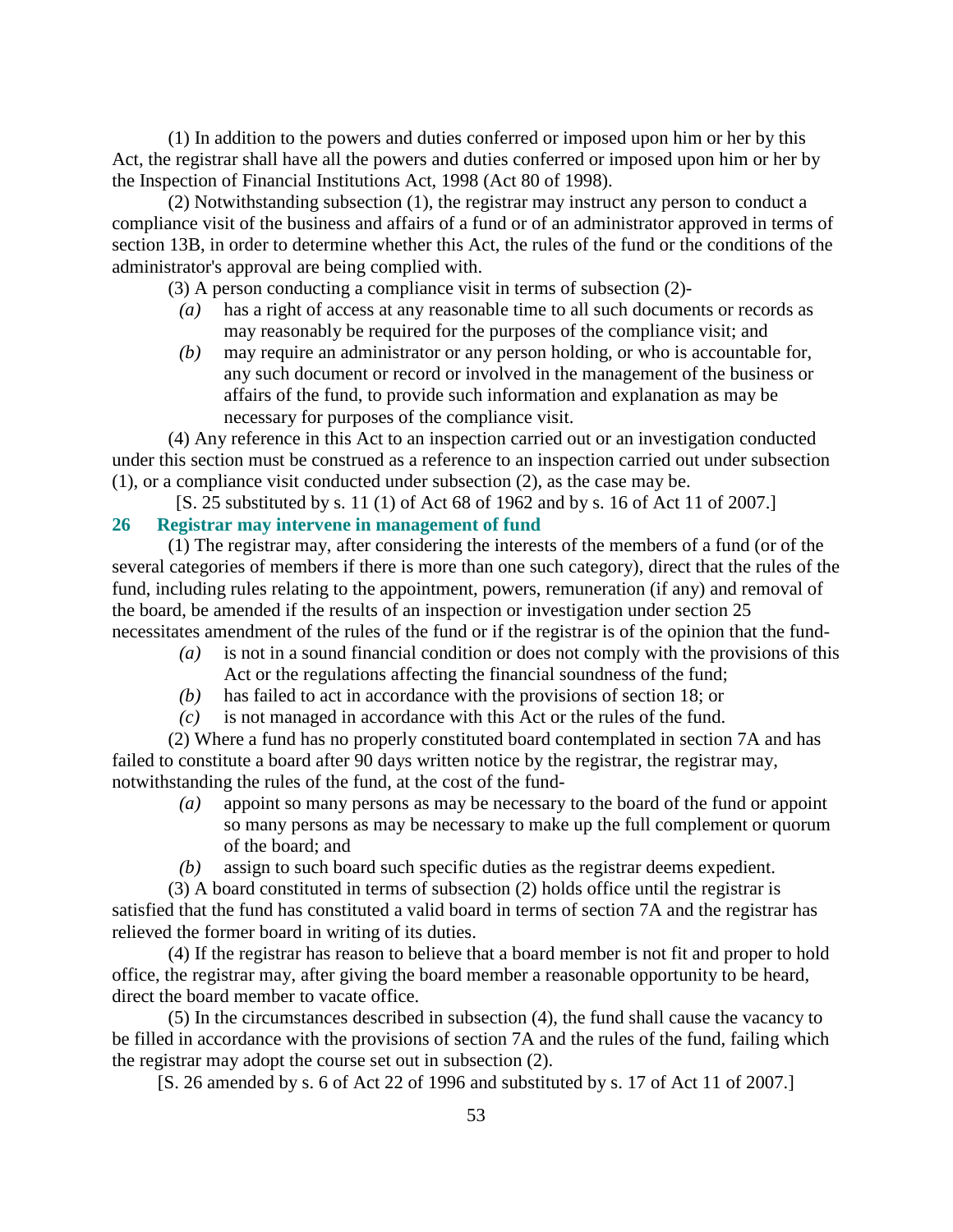#### **27 Cancellation or suspension of registration**

(1) The registrar shall cancel the registration of a fund-

- *(a)* on proof to his satisfaction that the fund has ceased to exist; or
- *(b)* if the registrar and the fund are agreed that the fund was registered by mistake in circumstances not amounting to fraud:

Provided that in the circumstances stated in paragraph *(b)*, the registrar may suspend the registration in lieu of cancelling it, if he is satisfied that by so doing the fund will be furnished with an opportunity of rectifying the said mistake in a manner consistent with the provisions of this Act, and if the fund does rectify such mistake to the satisfaction of the registrar, the latter shall thereupon reinstate the said registration, as from the date of suspension but if the mistake is not rectified within a period specified by the registrar he shall cancel the registration of the fund.

 (2) The registrar may apply to the court for the cancellation or suspension of the registration of a fund if-

- *(a)* the fund has wilfully and after notice from the registrar violated any provision of this Act; or
- *(b)* the registrar is of opinion, as a result of an investigation under section *twenty-five*, that the registration should be cancelled or suspended.

 (3) The court may cancel the registration of the fund or suspend such registration for such period as it thinks fit, and may attach to such cancellation or suspension such conditions as it thinks desirable, or may make any other order which in the circumstances it thinks desirable.

 (4) Unless the court otherwise orders, the costs of the registrar in or in connection with the application shall be paid by the fund and shall be a first charge upon the assets of such fund. **28 Voluntary dissolution of fund** 

 (1) Subject to the provisions of this section, a registered fund may be terminated or dissolved, whether wholly or in part, in the circumstances (if any) specified for that purpose in its rules, and in the manner provided by those rules. In such an event, the assets of the fund, or, in the case of the partial termination of the fund, those assets of the fund attributable to the members connected to the participating employer whose withdrawal from the fund has caused its partial termination (as the case may be), shall, subject to the provisions of this section, be distributed in the manner provided by those rules.

[Sub-s. (1) substituted by s. 25 *(a)* of Act 83 of 1992 and by s. 3 *(a)* of Act 94 of 1997.]

 (2) A liquidator shall be appointed in the manner directed by the rules, or, if the rules do not contain directions as to such appointment, by the board, but such appointment shall be subject to the approval of the registrar, and the period of liquidation shall be deemed to commence as from the date of such approval.

[Sub-s. (2) amended by s. 6 of Act 22 of 1996.]

 (3) During such liquidation the provisions of this Act shall continue to apply to such fund as if the liquidator were the board.

[Sub-s. (3) amended by s. 6 of Act 22 of 1996.]

 (4) *(a)* The liquidator shall as soon as may be possible, deposit with the registrar the preliminary accounts prescribed, signed and certified as correct by the liquidator and showing the assets and liabilities of the fund as at the commencement of the liquidation as well as the manner in which it is proposed to realize the assets and to discharge the liabilities, including any liabilities and contingent liabilities to or in respect of members, or, in the case of the partial termination of the fund, the assets and liabilities of the fund attributable to the members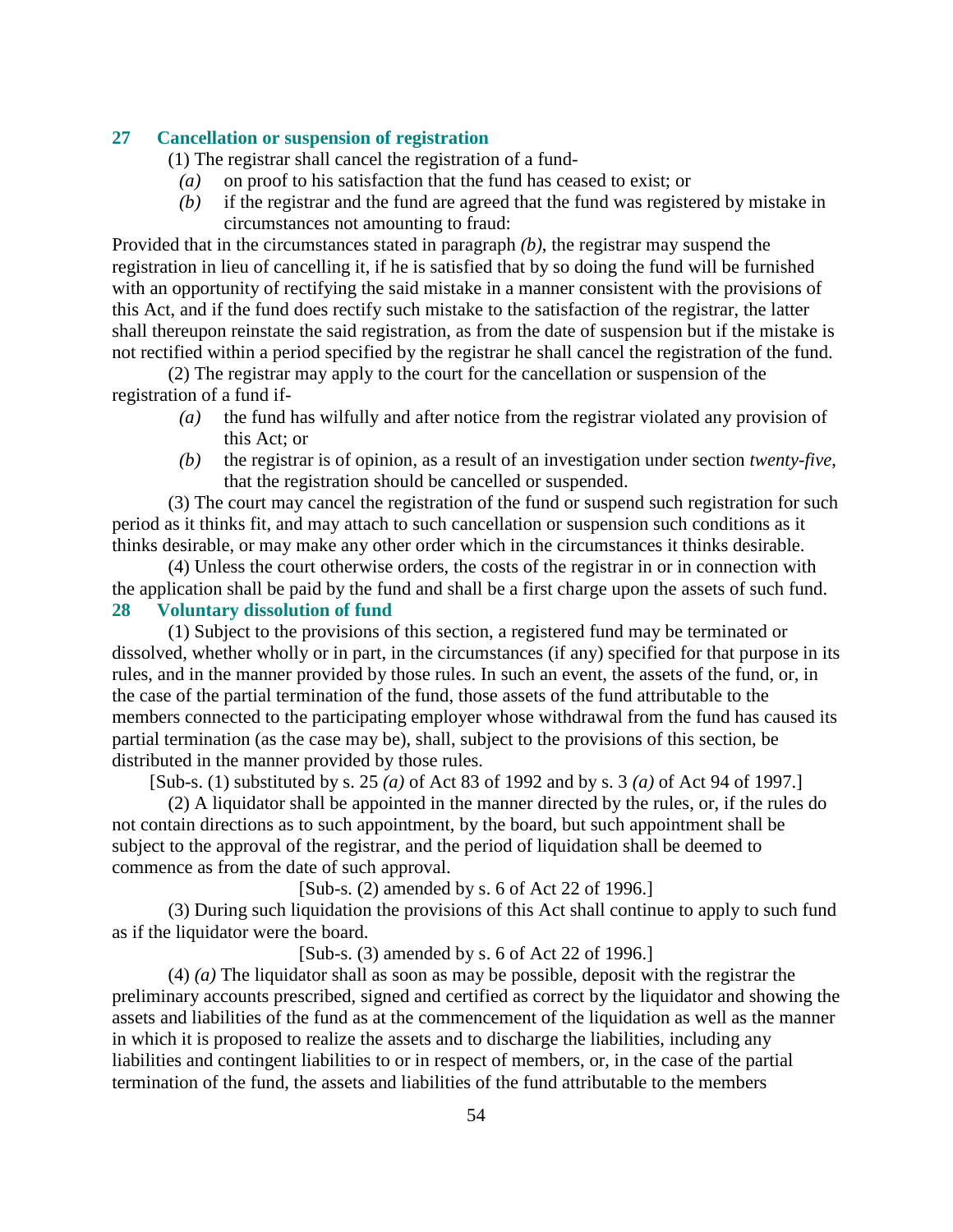connected to the participating employer whose withdrawal from the fund has caused its partial termination.

[Para. *(a)* substituted by s. 3 *(b)* of Act 94 of 1997 and amended by s. 17 of Act 22 of 2008.]

*(b)* In discharging the liabilities and contingent liabilities to or in respect of members referred to in paragraph *(a)* full recognition shall be accorded to-

- (i) the rights and reasonable benefit expectations of the persons concerned;
- (ii) additional benefits the payment of which by the fund has become an established practice.

[Sub-s. (4) substituted by s. 25 *(b)* of Act 83 of 1992.]

 (5) If deemed fit, the registrar may direct the liquidator to furnish a report, drawn up by an independent valuator or other competent person nominated by the registrar on the preliminary accounts.

[Sub-s. (5) substituted by s. 3 *(c)* of Act 94 of 1997.]

 (6) The preliminary accounts and report (if any) referred to in subsection (5) shall lie open for inspection by interested persons for a period of 30 days at the office of the registrar and at the registered office of the fund, and where the registered office of the fund is not in the district in which the office of the registrar is situate, at the office of the magistrate of the district in which the registered office of the fund is situate.

[Sub-s. (6) substituted by s. 3 *(d)* of Act 94 of 1997.]

 (7) The registrar shall direct the liquidator to publish a notice, at the cost of such a fund, in the *Gazette* and in one newspaper in the English language and one in the Afrikaans language, or, if deemed necessary in the circumstances, in any other official language, circulating in the district in which the registered office of the fund is situate and in which is stated the period during which and the places at which the preliminary accounts and report (if any) shall lie open for inspection by interested persons. The notice shall call upon any interested persons who have any objection to the preliminary accounts and report (if any) to lodge their objections in writing with the registrar within the period stated in the notice, which period shall not be shorter than fourteen days, calculated as from the last day on which those documents lie open for inspection. [Sub-s. (7) substituted by s. 3 *(e)* of Act 94 of 1997.]

 (7A) If, in the case of a particular fund or a particular participating employer whose withdrawal from the fund has caused its partial termination, the registrar is satisfied on reasonable grounds that there exist special circumstances which justify exemption from the provisions of subsections (6) and (7), the registrar, having due regard to the rights of interested persons, may exempt the fund from all or any of the provisions of those subsections if deemed expedient in the circumstances. Such an exemption shall be subject to the conditions determined from time to time by the registrar by notice in the *Gazette*.

[Sub-s. (7A) inserted by s. 3 *(f)* of Act 94 of 1997.]

 (8) If no objections are lodged with the registrar in terms of subsection (7), he shall direct the liquidator to complete the liquidation.

 (9) If objections are lodged with the registrar in terms of subsection (7), the registrar may, after considering the said objections, direct the liquidator to amend the preliminary accounts or give such other directions relating to the liquidation as he thinks fit, provided such directions are not inconsistent with the rules of the fund or this section, and any such direction shall be binding upon the liquidator.

[Sub-s. (9) substituted by s. 25 *(c)* of Act 83 of 1992.]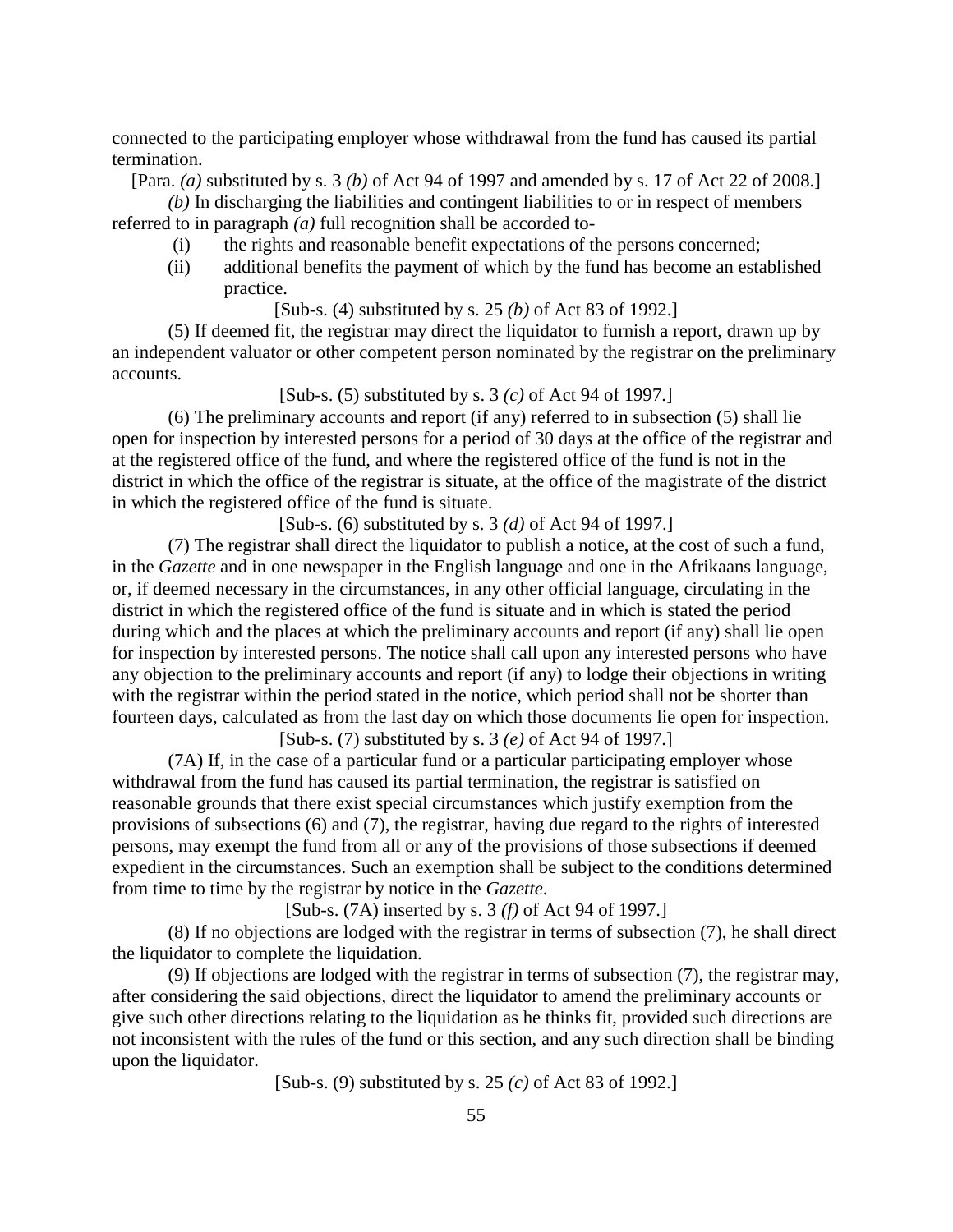(10) The liquidator shall, within fourteen days of the receipt by him of any direction of the registrar in terms of subsection (9), post a copy thereof to every member, shareholder and creditor of the fund, and the liquidator or any person aggrieved by any such direction of the registrar may apply by motion to the court within twenty-eight days after such direction has been communicated to the liquidator, for an order to set aside the registrar's decision, and the court may confirm the said decision or make such order as it thinks fit.

 (11) If the registrar is satisfied that his directions, in so far as they have not been varied or set aside by the court, have been given effect to, he shall direct the liquidator to complete the liquidation.

 (12) Within 30 days after completion of the liquidation, the liquidator shall lodge with the registrar the final accounts prescribed, signed and certified as correct by the liquidator and showing-

- *(a)* the assets and liabilities of the fund, as at the commencement of the liquidation, or, in the case of the partial termination of the fund, those assets and liabilities of the fund which, at the commencement of the liquidation, are attributable to the members connected to the participating employer whose withdrawal from the fund has caused its partial termination; and
- *(b)* the manner in which the assets have been realized and the liabilities (including any liabilities and contingent liabilities to or in respect of members) have been discharged.

[Sub-s. (12) substituted by s. 3 *(g)* of Act 94 of 1997 and amended by s. 17 of Act 22 of 2008.]

 (12A) Notwithstanding any provision to the contrary in this section, the registrar, on good cause shown, may authorise the liquidator to make payment of any amounts to the members and beneficiaries of a fund before submission of the final accounts and report (if any), subject to the conditions that prescribed from time to time.

[Sub-s. (12A) inserted by s. 3 *(h)* of Act 94 of 1997 and substituted by s. 18 *(a)* of Act 11 of 2007.]

 (13) The provisions of the Companies Act, 1973 (Act 61 of 1973), shall apply *mutatis mutandis* to the dissolution of a fund in terms of this section, in so far as the said provisions relate to a voluntary winding-up in terms of the said Act, and in so far as the said provisions are applicable and not inconsistent with any provisions of this Act.

[Sub-s. (13) substituted by s. 15 of Act 103 of 1979.]

 (14) All claims against the fund shall be proved to the satisfaction of the liquidator, subject to a right of appeal to the court, and the liquidator may require any claim to be made on affidavit.

 (15) The registrar, if satisfied that the liquidator's accounts in respect of the fund are correct and that the liquidation has been completed, shall-

- *(a)* cancel the registration of the fund, in the case where the fund is wholly terminated, whereupon the fund shall be dissolved; or
- *(b)* in the case of the partial dissolution of the fund, only confirm the completion of the partial liquidation of the fund.

[Sub-s. (15) substituted by s. 3 *(i)* of Act 94 of 1997.]

 (16) For the purposes of this section, **'participating employer'** means any employer who participates in the scheme or arrangement whereby a fund has been established.

[Sub-s. (16) added by s. 3 *(j)* of Act 94 of 1997.]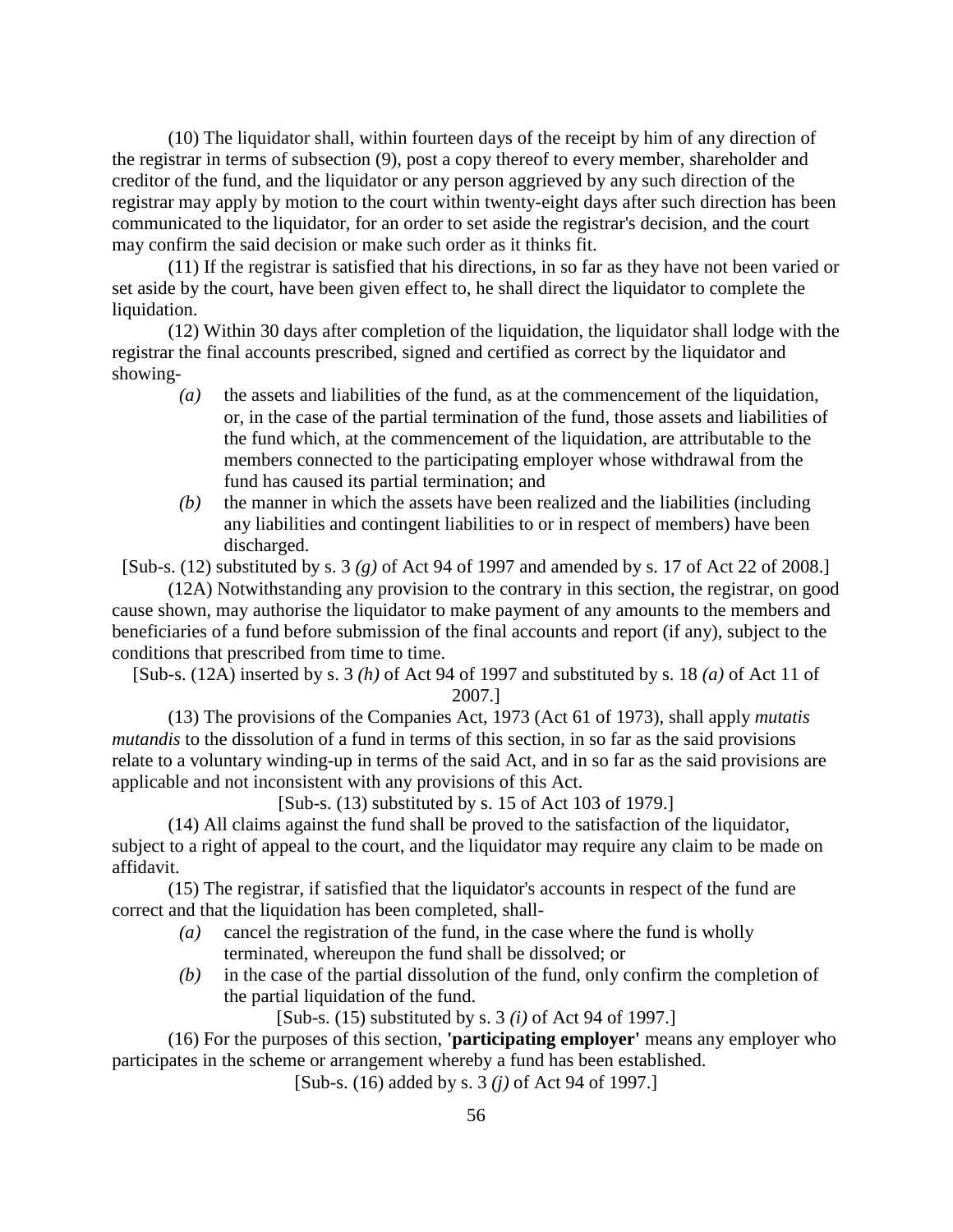(17) The registrar may prescribe the circumstances under which a fund may be exempted from the provisions of this section and must prescribe the requirements to be complied with for such exemption to be granted.

[Sub-s. (17) added by s. 18 *(b)* of Act 11 of 2007.]

(18) *(a)* The provisions of this section do not apply to a beneficiary fund.

*(b)* The registrar may prescribe matters that must be provided for in the rules of a beneficiary fund regarding voluntary dissolution and the transfer of remaining assets on voluntary dissolution.

[Sub-s. (18) added by s. 11 of Act 22 of 2008.]

#### **28A Remuneration of liquidator**

 (1) The registrar by notice in the *Gazette* shall determine the services for which remuneration shall be payable to the liquidator of a fund which is terminated or dissolved voluntarily, whether wholly or in part, and prescribe the tariff of remuneration in respect of those services.

 (2) Notwithstanding subsection (1), the registrar may reduce or increase the liquidator's remuneration if satisfied on reasonable grounds that there is good reason for doing so, and the registrar may disallow the liquidator's remuneration because of any failure or delay to carry out the liquidator's duties or to carry them out properly and effectively.

[S. 28A inserted by s. 4 of Act 94 of 1997.]

#### **29 Winding-up by the court**

 (1) If the registrar is of the opinion that a fund is in such an unsound financial condition that any scheme as contemplated by section *eighteen* would be ineffective, impracticable or unsatisfactory, he may apply to the court for an order that the whole or any part of the business of the fund be wound up.

 (2) Any creditor of a registered fund who is unable to obtain payment of his claim after recourse to the ordinary process of law may apply to the court for an order that the whole or any part of the business of the fund be wound up: Provided that a creditor shall not make application except by leave of the court, and the court shall not grant such leave unless the creditor has given security to an amount specified by the court for the payment of the costs of the application and of any opposition thereto, and has established *prima facie* the desirability of the order for which he wishes to apply.

 (3) The court may make an order as prayed in terms of subsection (1) or subsection (2), subject to the provisions contained in the following subsections.

 (4) The provisions of the Companies Act, 1973 (Act 61 of 1973), shall apply *mutatis mutandis* to a winding-up under this section, in so far as the said provisions refer to a winding-up by the court in terms of the said Act, and in so far as the said provisions are applicable and not inconsistent with any provision of this Act or with any directions issued by the court under this section.

[Sub-s. (4) substituted by s. 16 *(a)* of Act 103 of 1979.]

 (5) The court may direct that the aforementioned provisions of the Companies Act, 1973, may, for the purposes of the winding-up be suitably modified in any particular case if the court is satisfied that having regard to the circumstances of the fund concerned it would be impracticable or unnecessarily onerous to comply with the said provisions in every particular and that in spite of such modification the interests of the creditors of the fund will be sufficiently safeguarded.

[Sub-s. (5) amended by s. 16 *(b)* of Act 103 of 1979.]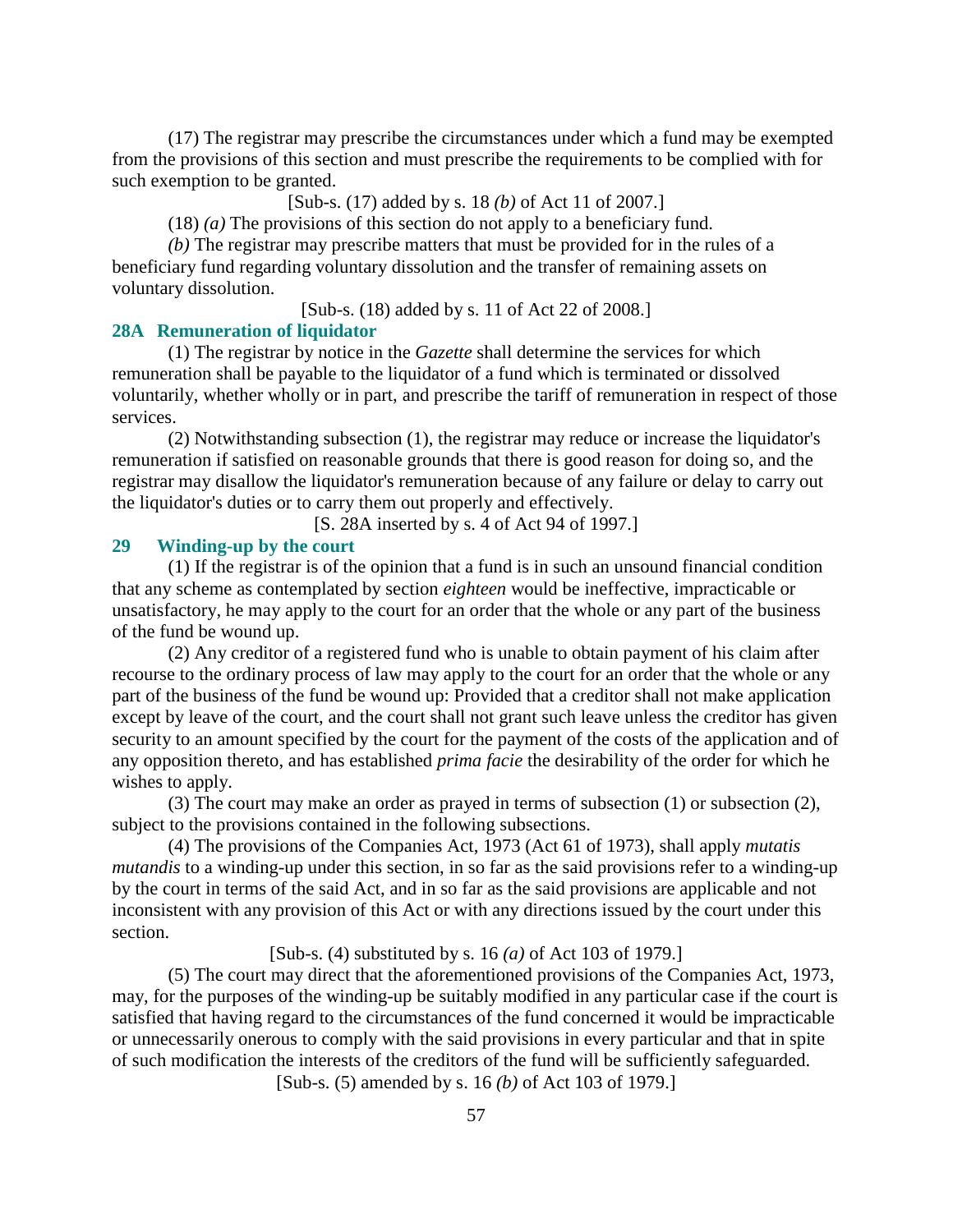(6) In the winding-up of the whole or any part of the business of a fund, the value of the interests of the members or of the various groups of members of the fund, and the value of any benefits due by the fund to persons other than members, shall be ascertained in such manner as the court may direct.

 (6A) In giving any order or direction under this section the court shall have regard to any recommendation which may have been made by the fund's valuator, if any, and accord full recognition to the rights and reasonable benefit expectations of the persons concerned and to additional benefits the payment of which by the fund has become an established practice.

[Sub-s. (6A) inserted by s. 26 of Act 83 of 1992.]

 (7) Without prejudice to the powers of the Master who has jurisdiction in respect of any winding-up, the liquidator appointed in terms of subsection (4) shall give the registrar such information as the latter may require from time to time and shall, whenever he intends to apply to the court for instructions, report accordingly to the registrar who shall be entitled to be heard personally or by a representative at any such application, and may himself make an application to the court with reference to the winding-up.

 (8) If, where the court has ordered that the whole business of the fund be wound up, the registrar is satisfied that the winding-up of such a fund has been completed, he shall cancel the registration of the fund and thereupon the fund shall be deemed to be dissolved.

### **30 Special provisions relating to liquidation of funds**

 (1) In applying the provisions of the Companies Act, 1973 (Act 61 of 1973) in terms of section *twenty-eight* or *twenty-nine*-

 *(a)* the members of a fund shall be treated as deferred creditors, and their claims against the fund in their capacity as members shall not be settled until the debts of ordinary creditors have been paid;

*(b)* ......

[Para. *(b)* deleted by s. 25 of Act 104 of 1993.]

[Sub-s. (1) amended by s. 17 of Act 103 of 1979.]

 (2) If a fund has a share capital, the liability of a shareholder in the case of liquidation under the aforementioned sections shall either be limited to the amount (if any) unpaid on any share held by him, or shall be unlimited, according as is provided by the rules of the fund.

 (3) If a registered fund which has not been exempted from actuarial valuation in terms of section 2 (3) *(a)* is liquidated in terms of section 28 or 29 after the date from which minimum individual reserves are payable on cessation of membership, and the fair value of the assets of the fund, less any current liabilities, is less than the sum of the minimum individual reserves payable in respect of the existing members and former members who may participate in the distribution of the assets (with appropriate adjustment for benefits previously paid in the case of former members) and the cost of annuity policies which will provide equivalent pensions for the existing pensioners and deferred pensioners, the shortfall shall represent a debt payable by the employer to the fund: Provided that, where more than one employer participates in the fund, the shortfall shall be distributed amongst such employers in a manner deemed reasonable by the liquidator.

[Sub-s. (3) added by s. 5 of Act 39 of 2001.]

### **CHAPTER VA CONSIDERATION AND ADJUDICATION OF COMPLAINTS**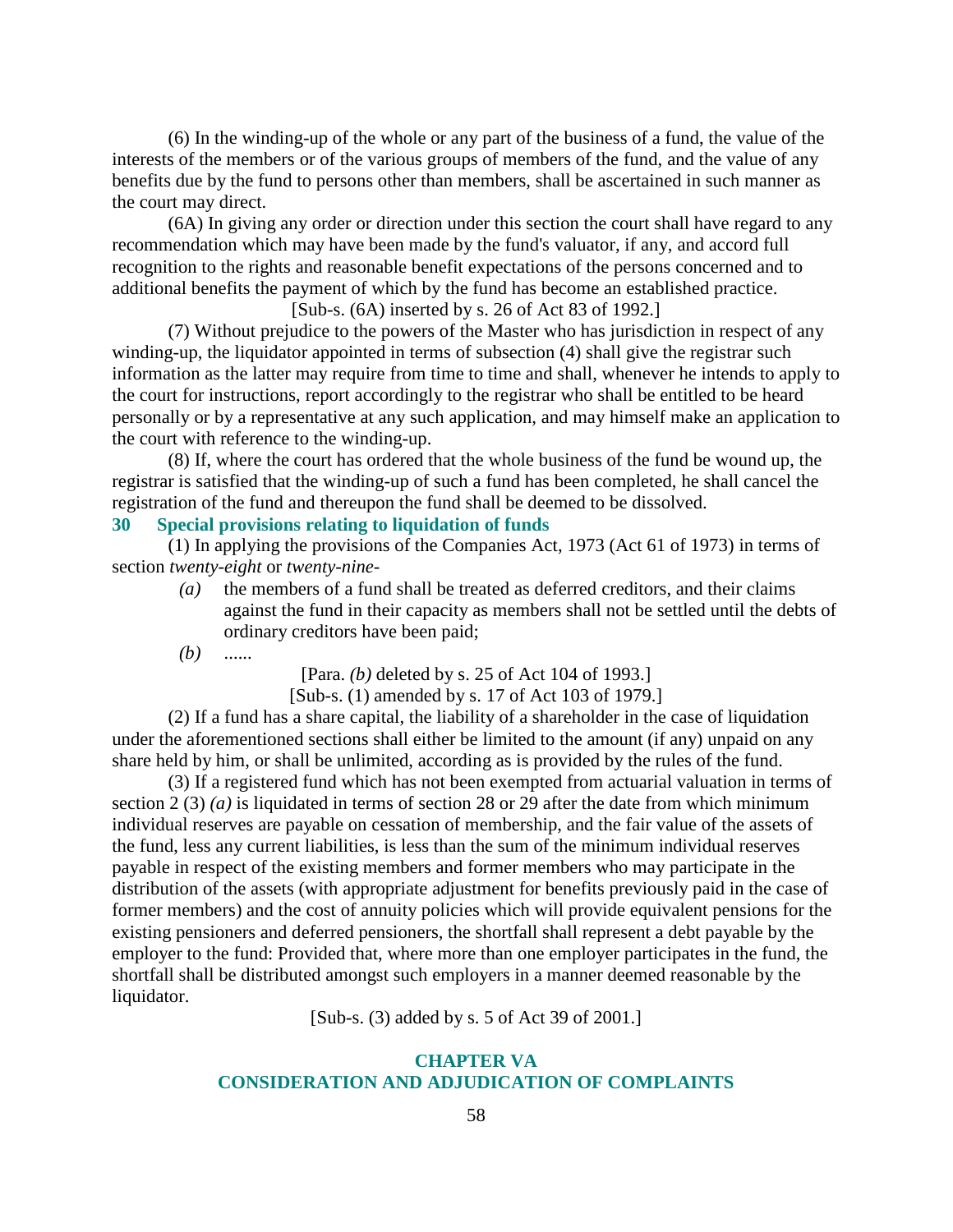# **(ss 30A-30Y)**

### [Chapter VA inserted by s. 3 of Act 22 of 1996.]

# **30A Submission and consideration of complaints**

 (1) Notwithstanding the rules of any fund, a complainant may lodge a written complaint with a fund for consideration by the board of the fund.

[Sub-s. (1) substituted by s. 19 *(a)* of Act 11 of 2007.]

 (2) A complaint so lodged shall be properly considered and replied to in writing by the fund or the employer who participates in a fund within 30 days after the receipt thereof.

 (3) If the complainant is not satisfied with the reply contemplated in subsection (2), or if the fund or the employer who participates in a fund fails to reply within 30 days after the receipt of the complaint the complainant may lodge the complaint with the Adjudicator.

 (4) Subject to section 30I, the Adjudicator may on good cause shown by any affected party-

- *(a)* extend a period specified in subsection (2) or (3) before or after expiry of that period; or
- *(b)* condone non-compliance with any time limit specified in subsection (2) or (3).

[Sub-s. (4) added by s. 19 *(b)* of Act 11 of 2007.]

[S. 30A inserted by s. 3 of Act 22 of 1996.]

# **30B Establishment of Office of Pension Funds Adjudicator**

 (1) There is hereby established an office which shall be known as the Office of the Pension Funds Adjudicator.

 (2) The functions of the Office shall be performed by the Pension Funds Adjudicator. [S. 30B inserted by s. 3 of Act 22 of 1996.]

# **30C Appointment of Adjudicator**

(1) The Minister shall, after consultation with the Financial Services Board, appoint-

- *(a)* a person to the office of Adjudicator;
- *(b)* one or more persons to the office of Deputy Adjudicator; and
- *(c)* when deemed necessary, an Acting Adjudicator.

 (2) No person shall be appointed as Adjudicator, Deputy Adjudicator or Acting Adjudicator unless he or she is qualified to be admitted to practise as an advocate under the Admission of Advocates Act, 1964 (Act 74 of 1964), or as an attorney under the Attorneys Act 1979 (Act 53 of 1979), and-

- *(a)* for an uninterrupted period of at least 10 years practised as an advocate or an attorney; or
- *(b)* for an uninterrupted period of at least 10 years was involved in the tuition of law and also practised as an advocate or attorney for such period as renders him or her suitable for appointment as Adjudicator, Deputy Adjudicator or Acting Adjudicator; or
- *(c)* possesses such other experience as renders him or her suitable for appointment as Adjudicator, Deputy Adjudicator or Acting Adjudicator.

 (3) The Adjudicator and Deputy Adjudicator shall be appointed by the Minister for a period of no more than three years and may be reappointed on expiry of his or her term of office.

 (4) The Adjudicator and Deputy Adjudicator may at any time resign as Adjudicator or Deputy Adjudicator by tendering his or her resignation in writing to the Minister: Provided that the resignation shall be addressed to the Minister at least three calendar months prior to the date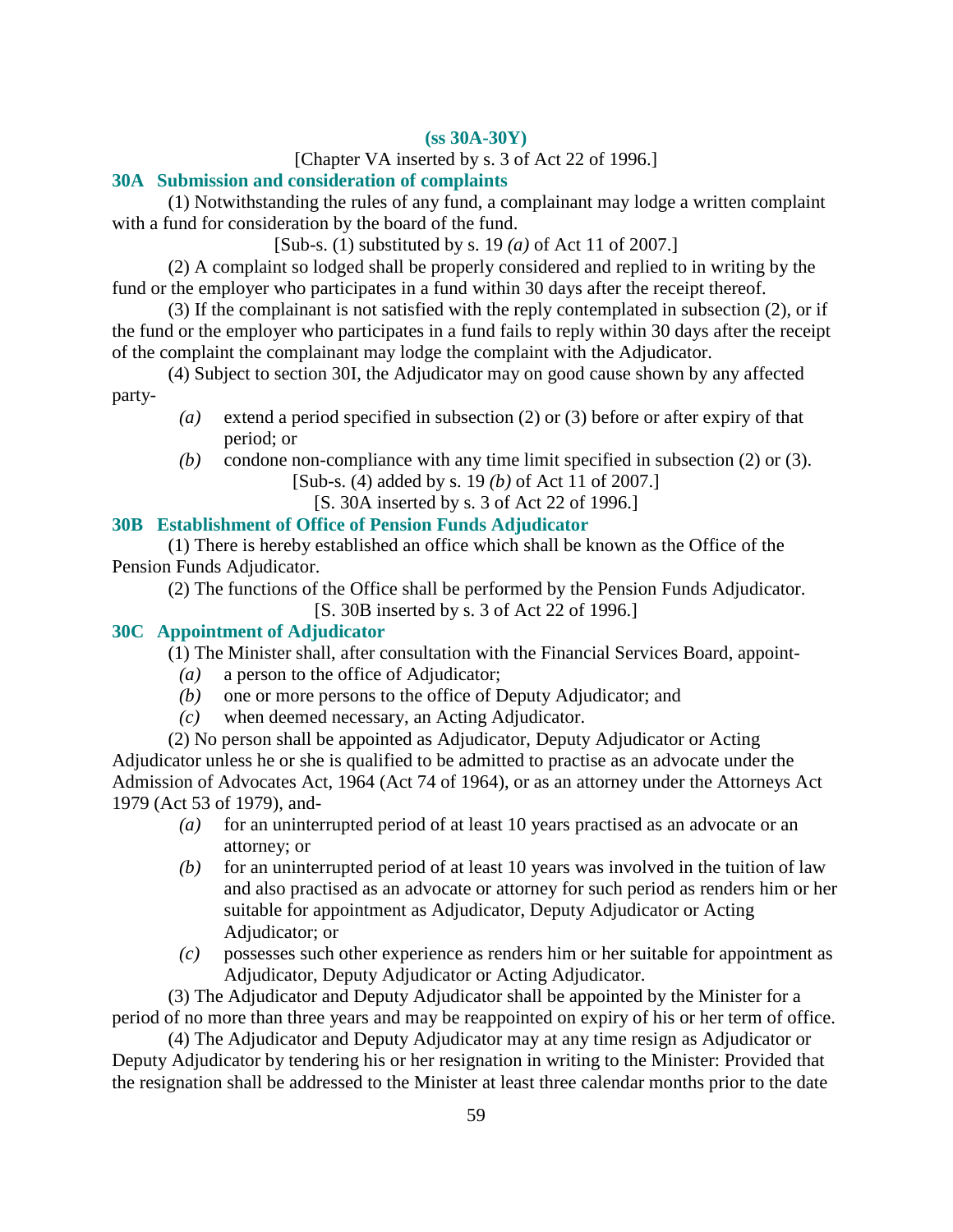on which the Adjudicator or Deputy Adjudicator wishes to vacate his or her office, unless the Minister allows a shorter period.

 (5) The Minister may remove the Adjudicator or Deputy Adjudicator from office on the grounds of misbehaviour, incapacity or incompetence, after consultation with the Financial Services Board.

 (6) *(a)* In the event of the resignation, removal or expiry of the term of office of the Adjudicator and subject to subsection (1), the Minister may appoint an Acting Adjudicator to act as Adjudicator until a competent person is appointed in terms of subsection (1).

*(b)* An Acting Adjudicator has all the powers and must perform all the duties of the Adjudicator.

[S. 30C inserted by s. 3 of Act 22 of 1996 and substituted by s. 20 of Act 11 of 2007.] **30D Main object of Adjudicator** 

 The main object of the Adjudicator shall be to dispose of complaints lodged in terms of section 30A (3) of this Act in a procedurally fair, economical and expeditious manner.

[S. 30D inserted by s. 3 of Act 22 of 1996.]

### **30E Disposal of complaints**

(1) In order to achieve his or her main object, the Adjudicator-

- *(a)* shall, subject to paragraph *(b)*, investigate any complaint and may make the order which any court of law may make;
- *(b)* may, if it is expedient and prior to investigating a complaint, require any complainant first to approach an organization established for the purpose of resolving disputes in the pension funds industry or part thereof, and approved by the registrar.

 (2) Any complaint dealt with in terms of subsection (1) *(b)* shall be recorded by the Adjudicator and shall, for purposes of section 30H (3), be deemed to be a receipt of a complaint.

 (3) If the complaint, dealt with in terms of subsection (1) *(b)*, is not resolved, the complainant may again lodge the complaint with the Adjudicator, who shall deal with it in terms of subsection (1) *(a)*.

[S. 30E inserted by s. 3 of Act 22 of 1996.]

#### **30F Opportunity to comment**

 When the Adjudicator intends to conduct an investigation into a complaint he or she shall afford the fund or person against whom the allegations contained in the complaint are made, the opportunity to comment on the allegations.

[S. 30F inserted by s. 3 of Act 22 of 1996.]

### **30G Parties to complaint**

The parties to a complaint shall be-

- *(a)* the complainant;
- *(b)* the fund or person against whom the complaint is directed;
- *(c)* any person who has applied to the Adjudicator to be made a party and who has a sufficient interest in the matter to be made a party to the complaint;
- *(d)* any other person whom the Adjudicator believes has a sufficient interest in the matter to be made a party to the complaint.

[S. 30G inserted by s. 3 of Act 22 of 1996.]

### **30H Jurisdiction and prescription**

(1) The Adjudicator shall, subject to section 30I, investigate a complaint notwithstanding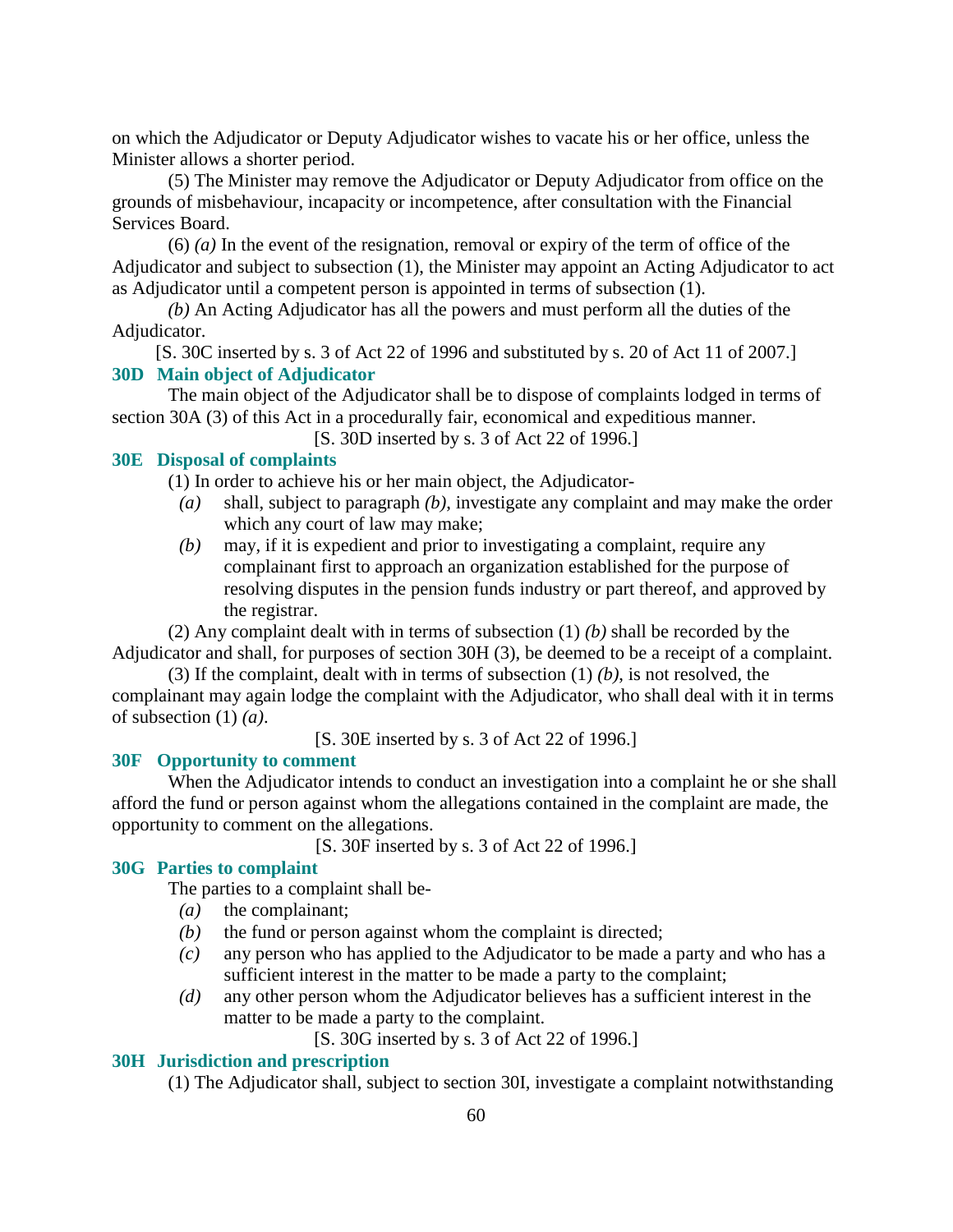that the complaint relates to a matter which arose prior to the commencement of the Pension Funds Amendment Act, 1995.

 (2) The Adjudicator shall not investigate a complaint if, before the lodging of the complaint, proceedings have been instituted in any civil court in respect of a matter which would constitute the subject matter of the investigation.

 (3) Receipt of a complaint by the Adjudicator shall interrupt any running of prescription in terms of the Prescription Act, 1969 (Act 68 of 1969), or the rules of the fund in question.

 (4) The Adjudicator shall not have jurisdiction over complaints in connection with a scheme for the apportionment of surplus in terms of section 15B which relate to the decisions taken by the board or any stakeholder in the fund or any specialist tribunal convened in terms of section 15K.

> [Sub-s. (4) added by s. 6 of Act 39 of 2001.] [S. 30H inserted by s. 3 of Act 22 of 1996.]

#### **30I Time limit for lodging of complaints**

 (1) The Adjudicator shall not investigate a complaint if the act or omission to which it relates occurred more than three years before the date on which the complaint is received by him or her in writing.

 (2) The provisions of the Prescription Act, 1969 (Act 68 of 1969), relating to a debt apply in respect of the calculation of the three year period referred to in subsection (1).

[Sub-s. (2) substituted by s. 21 *(a)* of Act 11 of 2007.]

 $(3)$  ......

[Sub-s. (3) deleted by s. 21 *(b)* of Act 11 of 2007.]

[S. 30I inserted by s. 3 of Act 22 of 1996.]

#### **30J Procedure for conducting investigation**

 (1) The Adjudicator may follow any procedure which he or she considers appropriate in conducting an investigation, including procedures in an inquisitorial manner.

 (2) Notwithstanding section 22 of the Financial Services Board Act, 1990 (Act 97 of 1990), the Adjudicator may obtain copies of any document or correspondence contained in the files of the registrar.

 (3) Sections 1, 2, 3, 4 and 6 of the Commissions Act, 1947 (Act 8 of 1947), shall apply *mutatis mutandis* to the Adjudicator.

[S. 30J inserted by s. 3 of Act 22 of 1996.]

#### **30K Legal representation**

 No party shall be entitled to legal representation at proceedings before the Adjudicator. [S. 30K inserted by s. 3 of Act 22 of 1996.]

### **30L Record of proceedings**

 (1) The Adjudicator shall keep or cause to be kept, whether in writing or by mechanical or electronic means, a permanent record of the proceedings relating to the adjudication of a complaint and the evidence given.

 (2) Any member of the public may obtain a readable copy of the record on payment of a fee determined by the Adjudicator.

 (3) The registrar may, for purposes of the performance of his or her functions in terms of this or any other Act, rely on a copy of the record without the need of any further proof.

[S. 30L inserted by s. 3 of Act 22 of 1996.]

# **30M Statement by Adjudicator regarding determination**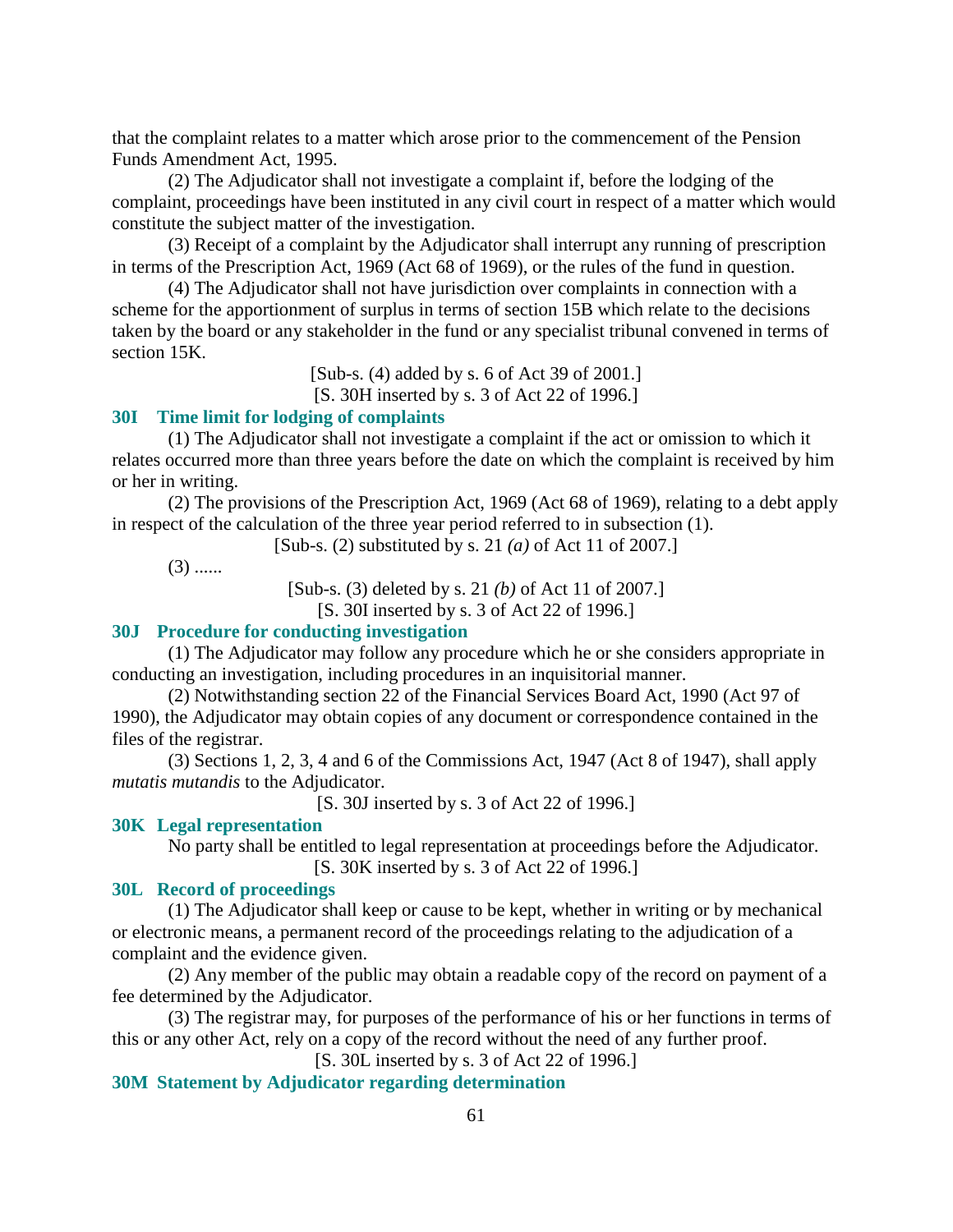After the Adjudicator has completed an investigation, he or she shall send a statement containing his or her determination and the reasons therefor, signed by him or her, to all parties concerned as well as to the clerk or registrar of the court which would have had jurisdiction had the matter been heard by a court.

[S. 30M inserted by s. 3 of Act 22 of 1996.]

#### **30N Interest on amount awarded**

 Where a determination consists of an obligation to pay an amount of money, the debt shall bear interest as from the date and at the rate determined by the Adjudicator.

[S. 30N inserted by s. 3 of Act 22 of 1996.]

#### **30O Enforceability of determination**

 (1) Any determination of the Adjudicator shall be deemed to be a civil judgment of any court of law had the matter in question been heard by such court, and shall be so noted by the clerk or the registrar of the court, as the case may be.

 (2) A writ or warrant of execution may be issued by the clerk or the registrar of the court in question and executed by the sheriff of such court after expiration of a period of six weeks after the date of the determination, on condition that no application contemplated in section 30P has been lodged.

[S. 30O inserted by s. 3 of Act 22 of 1996.]

#### **30P Access to court**

 (1) Any party who feels aggrieved by a determination of the Adjudicator may, within six weeks after the date of the determination, apply to the division of the High Court which has jurisdiction, for relief, and shall at the same time give written notice of his or her intention so to apply to the other parties to the complaint.

 (2) The division of the High Court contemplated in subsection (1) may consider the merits of the complaint made to the Adjudicator under section 30A (3) and on which the Adjudicator's determination was based, and may make any order it deems fit.

 (3) Subsection (2) shall not affect the court's power to decide that sufficient evidence has been adduced on which a decision can be arrived at, and to order that no further evidence shall be adduced.

[S. 30P inserted by s. 3 of Act 22 of 1996 and substituted by s. 22 of Act 11 of 2007.] **30Q Powers of Adjudicator** 

The Adjudicator may with the concurrence of the Financial Services Board-

- *(a)* hire, purchase or otherwise acquire such movable property as may be necessary for the performance of his or her functions and may let, sell or otherwise dispose of property so purchased or acquired;
- *(b)* in order to perform his or her functions, enter into an agreement with any person for the performance of any specific act or function or the rendering of specific services;
- *(c)* insure his or her Office against any loss, damage, risk or liability which it may suffer or incur;
- *(d)* employ persons to assist in the performance of his or her functions;
- *(e)* obtain such professional advice in the performance of his or her functions as may be reasonably required;
- *(f)* subject to such conditions as he or she may determine, delegate any of his or her functions, except the functions contemplated in section 30E, to an employee of his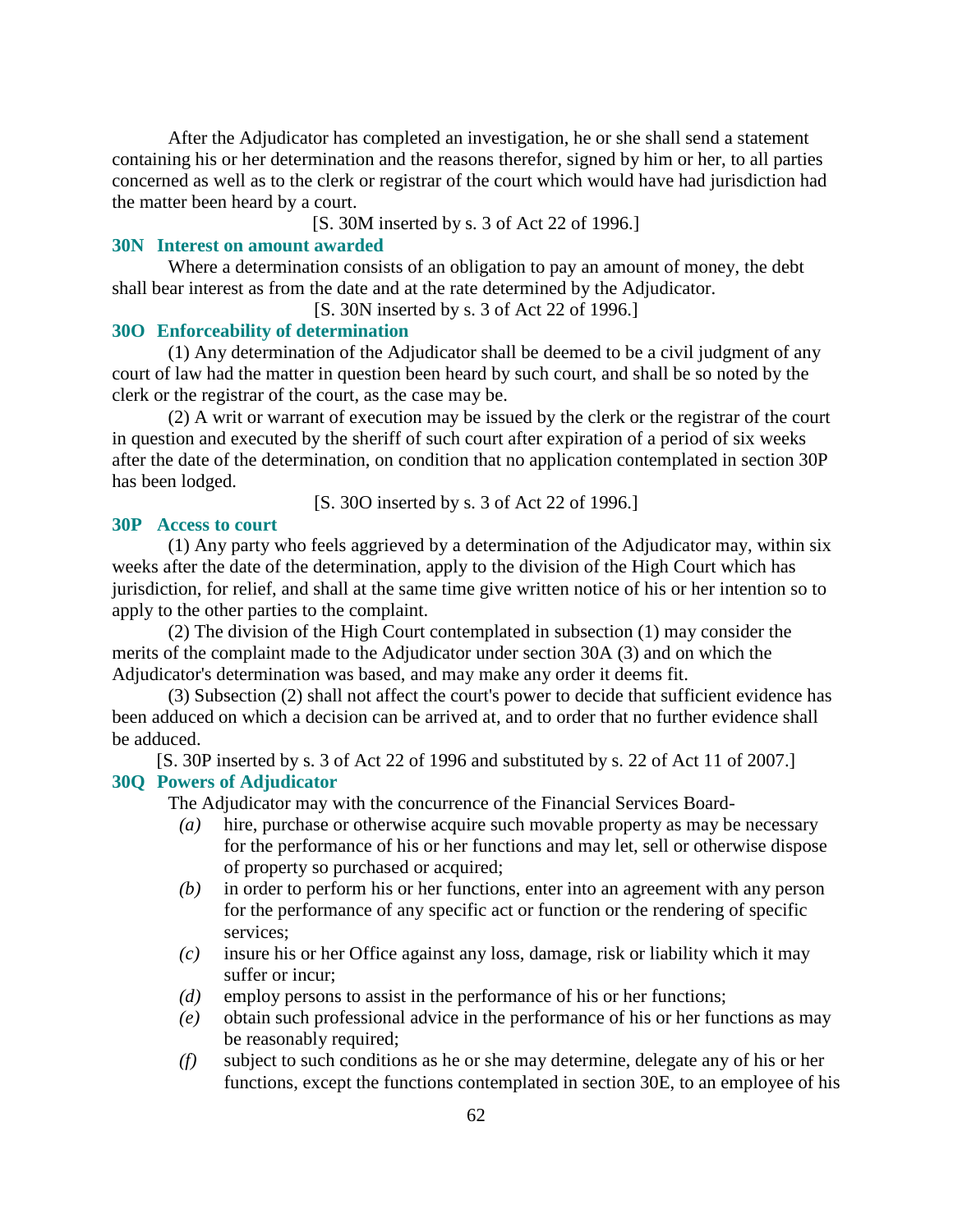or her Office;

- *(g)* in general do anything which is necessary or expedient for the achievement of his or her objects and the performance of his or her functions.
	- [S. 30Q inserted by s. 3 of Act 22 of 1996.]

# **30R Funds of Adjudicator**

(1) The funds of the Adjudicator shall consist of-

 *(a)* funds provided by the Financial Services Board on the grounds of a budget submitted to and approved of by the Financial Services Board;

*(b)* money accruing to the Adjudicator from any other source.

 (2) The Adjudicator shall utilise the funds for the defrayal of expenses incurred in connection with the performance of his or her functions under this Act.

 (3) The Adjudicator shall deposit all the money received by him or her in an account which he or she shall open with a banking institution registered in terms of the Banks Act, 1990 (Act 94 of 1990).

 (4) The Adjudicator may invest money deposited in terms of subsection (3) which is not required for immediate use.

 (5) Any money standing to the credit of the Adjudicator in the account referred to in subsection (3) at the close of the financial year as well as money which has been invested in terms of subsection (4), shall be carried forward to the next financial year.

(6) The financial year of the Adjudicator shall end on 31 March in each year.

[S. 30R inserted by s. 3 of Act 22 of 1996.]

# **30S Remuneration and terms and conditions of employment of Adjudicator and employee**

- (1) The remuneration and other terms and conditions of employment of-
	- *(a)* the Adjudicator shall be determined by the Financial Services Board;
	- *(b)* any employee of the Adjudicator shall be determined by the Adjudicator with the concurrence of the Financial Services Board.

 (2) Any remuneration of the Adjudicator and his or her employees shall be paid out of the funds of the Adjudicator.

[S. 30S inserted by s. 3 of Act 22 of 1996.]

### **30T Accountability**

 (1) The Adjudicator or one of his or her employees designated by him or her, shall be charged with the accountability in respect of all moneys received and payments made by the Adjudicator.

(2) The accounting officer contemplated in subsection (1) shall-

- *(a)* keep full and correct record of all money received or expended by, and of all assets, liabilities and financial transactions of, the Adjudicator; and
- *(b)* as soon as is practicable, but not later than three months, after the end of each financial year, prepare annual financial statements reflecting, with suitable particulars, money received and expenses incurred by the Adjudicator during, and his or her assets and liabilities at the end of, the financial year in question.

 (3) The records and financial statements referred to in subsection (2) shall be audited by the Auditor-General.

[S. 30T inserted by s. 3 of Act 22 of 1996.]

# **30U Report of Adjudicator**

The Adjudicator shall each year within six months after the end of his or her financial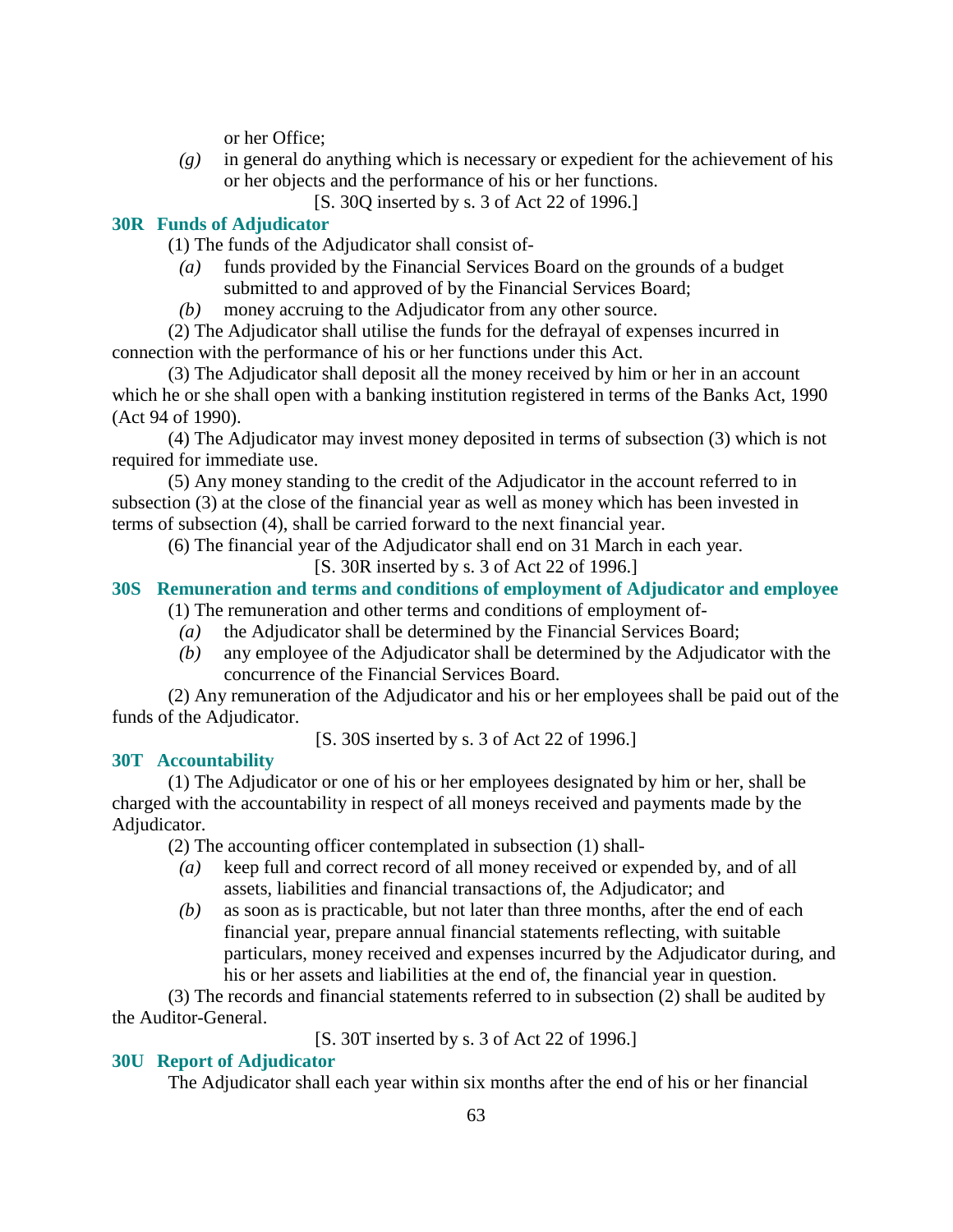year, submit a report to the Minister on his or her affairs and functions during the financial year in question, including the audited financial statements.

[S. 30U inserted by s. 3 of Act 22 of 1996.]

### **30V Offences and penalties**

Any person who-

- *(a)* insults the Adjudicator;
- *(b)* anticipates a determination of the Adjudicator in any manner calculated to influence the determination;
- *(c)* wilfully interrupts any proceedings conducted by the Adjudicator or misbehaves himself or herself in any manner in the place where the proceedings are being held;
- *(d)* in connection with a complaint does anything which, if done before a court of law, would have constituted contempt of court,

shall be guilty of an offence and liable on conviction to a fine or to imprisonment for a period not exceeding three months.

[S. 30V inserted by s. 3 of Act 22 of 1996.]

#### **30W ......**

[S. 30W inserted by s. 3 of Act 22 of 1996 and repealed by s. 12 of Act 22 of 2008.]

#### **30X Liquidation**

 (1) The Office of the Adjudicator shall not be placed in liquidation except by Act of Parliament.

 (2) In the event of the liquidation of the Office, the surplus assets of the Office (if any) shall accrue to the State.

[S. 30X inserted by s. 3 of Act 22 of 1996.]

#### **30Y Adjudicator proceedings**

 The processes and procedures to be applied by the Adjudicator in performing his or her functions under this Chapter, may be prescribed by regulation.

[S. 30Y inserted by s. 23 of Act 11 of 2007.]

### **CHAPTER VI**

#### **GENERAL AND MISCELLANEOUS (ss 31-41)**

### **31 Carrying on business of unregistered pension fund organization and use of designation 'pension fund'**

(1) No person shall-

- *(a)* carry on the business of a pension fund which is in existence at the commencement of this Act, for a period of more than six months after such commencement unless application has been duly made under section *four* for the registration of that fund; or
- *(b)* carry on the business of a pension fund established after such commencement, unless that fund has been duly registered under section *four*; or
- *(c)* carry on the business of a pension fund for a period of more than twelve months after the date on which the person who applied for registration of the fund is advised by the registrar that the application for registration has been refused; or
- *(d)* after the expiration of a period of twelve months from the commencement of this Act, apply to his business a name which includes the words 'pension fund' or any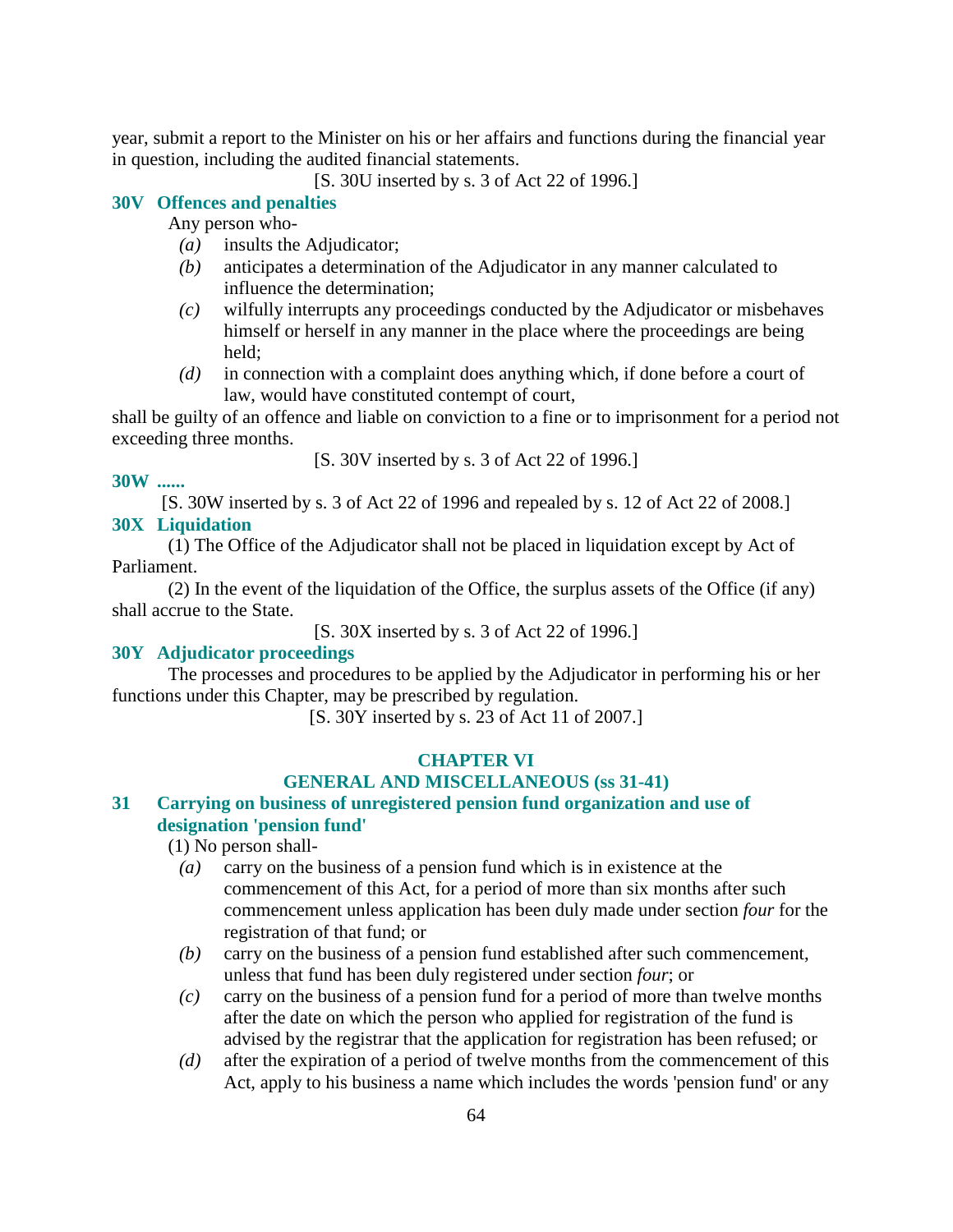other name which is calculated to indicate that he carries on the business of a pension fund, unless such business is registered as a pension fund under this Act, except with the consent of the registrar.

 (2) If at the commencement of this Act any person applied to his business any such name as is referred to in paragraph *(d)* of subsection (1) and he, after the commencement of this subsection, changes such name and produces any deed or document bearing such name and registered in any deeds registry, to the officer in charge of that registry, and satisfies the said officer that such name was changed by virtue of the provisions of the said paragraph *(d)*, the said officer shall, without any charge, substitute the new name for the previous name on such deed or document and in all the relevant registers in the said registry.

[Sub-s. (2) added by s. 14 of Act 80 of 1959.]

#### **32 Registrar may require unregistered funds to furnish information**

 (1) The registrar may by notice in writing require any person whom he has reason to suspect is carrying on the business of a pension fund which is not registered under this Act, to transmit to him, within a period stated in such notice, a copy of the rules, if any, under which such person is operating, together with a copy of the last annual accounts recorded by such person, and such further information as the registrar may require.

 (2) If such person fails to comply with the requirements of the registrar to his satisfaction, the registrar may, with the consent of the Minister, investigate the affairs or any part of the affairs of the said person, or appoint an inspector to hold such an investigation and to report the result of his investigation to the registrar, and the provisions of section *twenty-five* shall *mutatis mutandis* apply to every such investigation, and the registrar shall be entitled to recover from the person concerned all expenses necessarily incurred in connection with the investigation, unless such investigation shows that such person is not carrying on the business of a pension fund.

[Sub-s. (2) amended by s. 11 (2) of Act 68 of 1962.]

 (3) If it appears from enquiries made by the registrar in terms of subsection (1) or of any investigation made in terms of subsection (2), that the person concerned is carrying on the business of a pension fund, the registrar shall register the fund provisionally whereafter the provisions of this Act shall apply to the said fund.

#### **32A Certain practices or methods of conducting business prohibited**

 (1) With the consent of the Minister the registrar may by notice in the *Gazette* declare a specific practice or method of conducting business to be an irregular or undesirable practice or an undesirable method of conducting business for any specified category of pension fund or for all pension funds: Provided that the Minister shall not consent to such declaration unless the registrar has given at least 30 days notice in the *Gazette* of his intention to make such declaration and has invited in the notice all interested persons to make written representations to him regarding the intended declaration, within 21 days of such notice.

 (2) Any pension fund in question shall not, after the expiry of 21 days from the date of the said notice in the *Gazette*, employ any practice or method of conducting business which by virtue of such notice has been declared to be irregular or undesirable.

 (3) The registrar may in writing direct any fund which, before or after the date of such notice, employed any practice or method of conducting business which by virtue of the said notice is irregular or undesirable, to rectify as required by the registrar, anything specified by the registrar which in the opinion of the registrar was caused by or arose out of such practice or method: Provided that the registrar may not make an order contemplated in section 6D (2) *(b)* of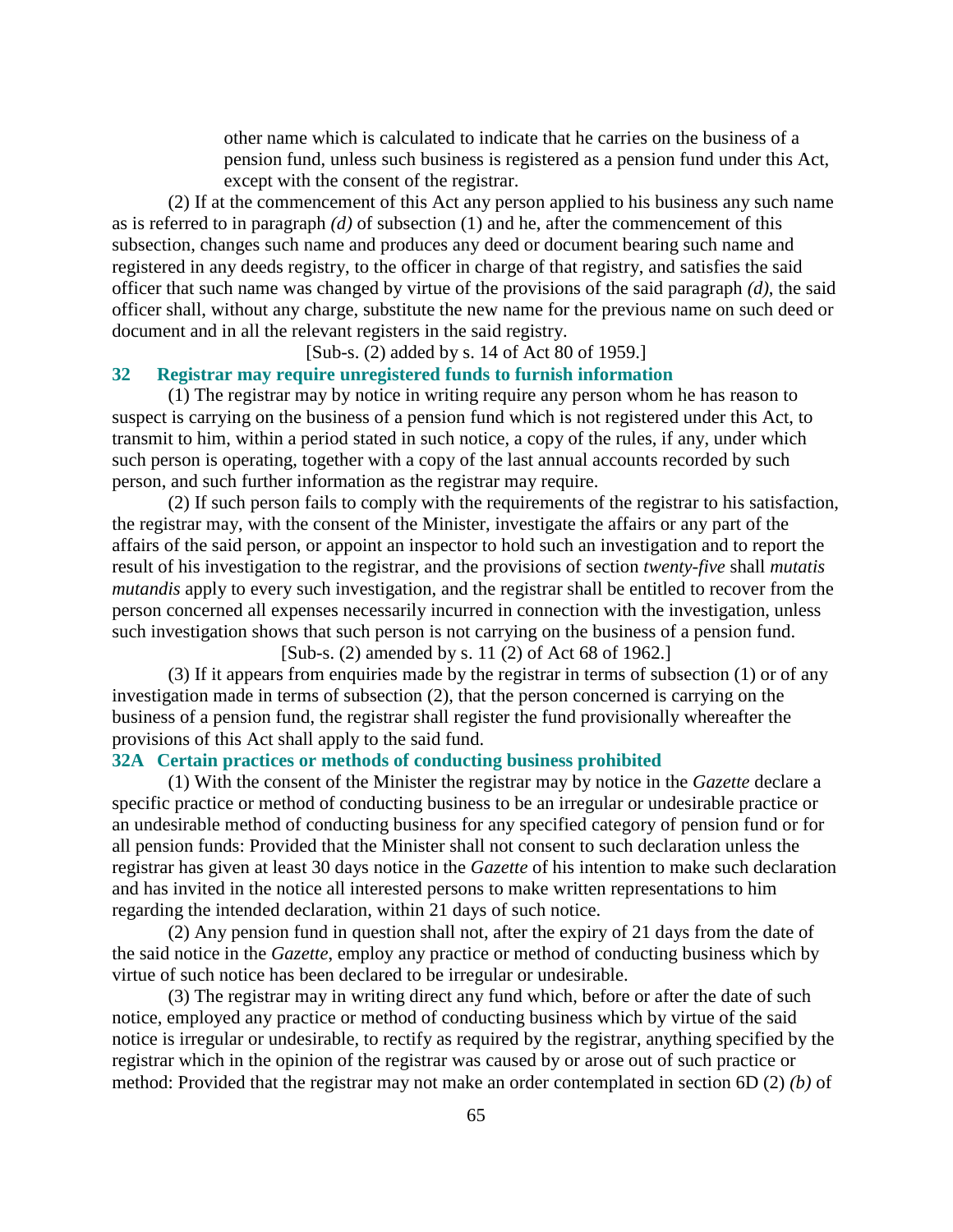the Financial Institutions (Protection of Funds) Act, 2001 (Act 28 of 2001).

[Sub-s. (3) substituted by s. 13 of Act 22 of 2008.]

 (4) Any pension fund which has been so directed to rectify anything, shall do so within 60 days after being so directed or within such longer period as the registrar may approve.

[S. 32A inserted by s. 12 of Act 50 of 1986.]

# **33 Registrar may extend certain periods**

 (1) Where any person is obliged in terms of any provision of this Act to perform any act within a specified period, the registrar may, at the request of such person, in any particular case extend that period from time to time.

 (2) The registrar may in special circumstances extend any such specified period after it has expired.

# **33A Directives**

 (1) The registrar may, in order to ensure compliance with or to prevent a contravention of this Act, issue a directive to a pension fund, an administrator or any other person in which practices or actions that are required or prohibited are set out.

(2) A directive issued in terms of in subsection (1) may-

- *(a)* apply to pension funds generally; or
- *(b)* be limited in its application to a particular pension fund or kind of pension fund, which may among other things be defined either in relation to a type or budgetary size of a pension fund.

 (3) A directive issued in terms of subsection (1) takes effect on the date determined by the registrar in the directive.

(4) In the event of a departure from section 3 (1) or 4 (1), (2) or (3) of the Promotion of Administrative Justice Act, (Act 3 of 2000), the directive must include a statement to that effect and the reasons for such departure.

(5) The registrar may cancel, amend or revoke any previously issued directives.

 (6) The registrar may, where a directive is issued to ensure the protection of the members and the public in general, publish the directive in the *Gazette* and any other media that the registrar deems appropriate.

[S. 33A inserted by s. 24 of Act 11 of 2007.]

# **34 Annual report by registrar**

 The registrar shall annually submit to the Minister a report on his activities under this Act.

[S. 34 substituted by s. 26 of Act 104 of 1993.]

# **35 Right to obtain copies of or to inspect certain documents**

 (1) Every registered fund shall deliver to any member on demand by such member, and on payment of such sum as may be determined by the rules of the fund, a copy of any of the following documents, that is to say-

- *(a)* the rules of the fund;
- *(b)* the last revenue account and the last balance sheet prepared in terms of subsection (1) of section *fifteen*.

 (2) Any member shall be entitled to inspect without charge at the registered office of a registered fund, a copy of any of the following documents and make extracts therefrom, that is to say-

*(a)* the documents referred to in subsection (1);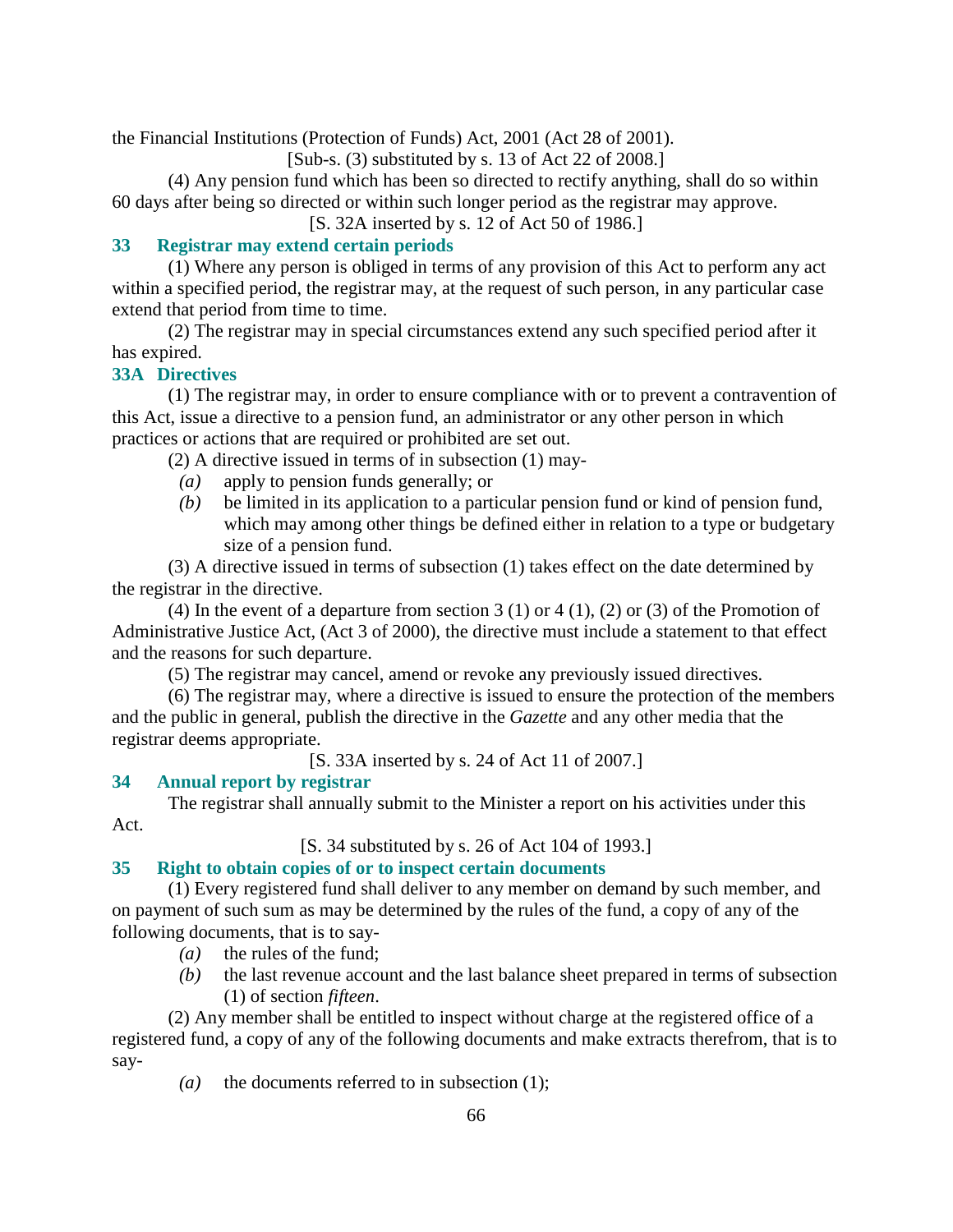- *(b)* the last report (if any) by a valuator prepared in terms of section *sixteen*;
- *(c)* the last statement (if any) and report thereon prepared in terms of section *seventeen*;
- *(d)* any scheme which is being carried out by the fund in accordance with the provisions of section *eighteen*.

### **36 Regulations**

- (1) The Minister may make regulations, not inconsistent with the provisions of this Act-
	- *(a)* in regard to all matters which by this Act are required or permitted to be prescribed by regulation;
	- *(b)* ......

[Para. *(b)* deleted by s. 25 of Act 11 of 2007.]

- *(b*A*)* prescribing matters in addition to those contemplated in any other provision of this Act in respect of which fees shall be payable, the fee payable in respect of each such matter, and, in relation to such fees as well as fees payable under any such other provision of this Act, the persons by whom the fees shall be payable, the manner of payment thereof and, where it is deemed necessary, the payment of interest in respect of overdue fees;
- [Para. *(b*A*)* inserted by s. 18 of Act 86 of 1984 and substituted by s. 2 *(a)* of Act 7 of 1993.]
	- *(b*B*)* limiting the amount which and the extent to which a fund may invest in particular assets or in particular kinds or categories of assets, prescribing the basis on which the limit shall be determined and defining the kinds or categories of assets to which the limit applies;

[Para. *(b*B*)* inserted by s. 9 of Act 53 of 1989.]

 *(b*C*)* authorizing the registrar to grant unconditional or conditional exemption, whether unlimited or limited in duration, from provisions of the regulations contemplated in paragraph *(b*B*)*;

[Para. *(b*C*)* inserted by s. 9 of Act 53 of 1989.]

 *(b*D*)* prescribing additional conditions under which a fund may grant a loan to a member or furnish a guarantee in favour of a person other than the fund in respect of a loan granted or to be granted by such other person for the purposes contemplated in section 19 (5);

[Para. *(b*D*)* inserted by s. 3 of Act 65 of 2001.]

 *(c)* generally, as to all matters which he considers it necessary or expedient to prescribe in order that the purposes of this Act may be achieved.

 (2) Different regulations may in terms of subsection (1) be made in respect of different funds.

[Sub-s. (2) added by s. 27 of Act 83 of 1992.]

 (3) Fees which are in terms of or by virtue of a provision of this Act payable, and interest so payable in respect of overdue fees, shall be a debt due to the Financial Services Board established by section 2 of the Financial Services Board Act, 1990 (Act 97 of 1990), and may be recovered by the registrar by action in any competent court.

[Sub-s. (3) added by s. 2 *(b)* of Act 7 of 1993.]

[S. 36 amended by s. 18 (1) of Act 103 of 1979.]

**37 Power of registrar to impose administrative penalty** 

 $(1)$  ......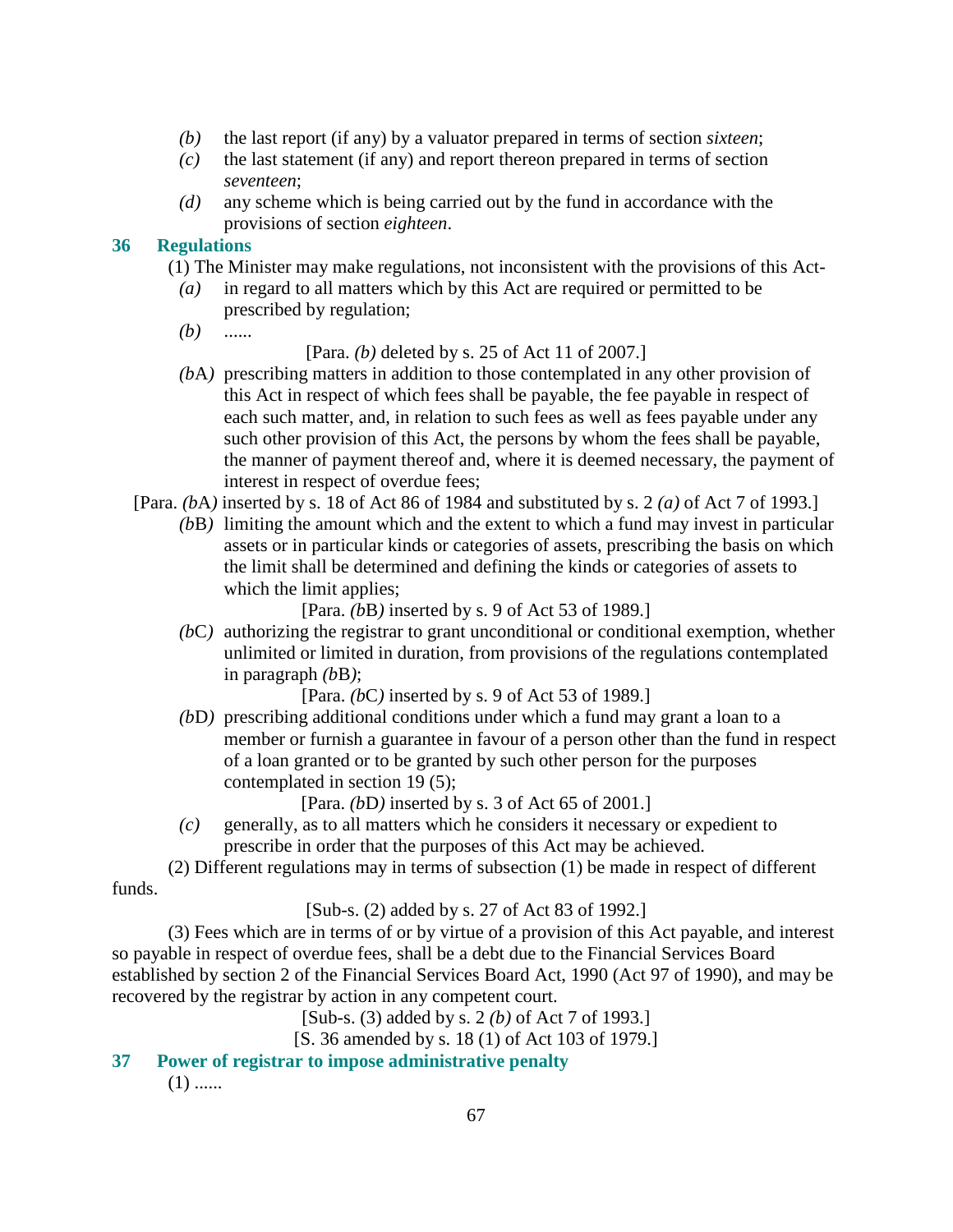#### [Sub-s. (1) deleted by s. 14 *(a)* of Act 22 of 2008.]

 (2) The registrar may impose an administrative penalty in the case of any failure by a pension fund, administrator or third party to submit to the registrar or any other person within a period specified in terms of this Act or in a directive or condition imposed by the registrar in terms of the Act, any scheme, statement, report, return or other document or information required in terms of this Act to be submitted, not exceeding R1 000 or such other amount prescribed by the registrar for every day during which the failure continues.

[Sub-s. (2) substituted by s. 14 *(b)* of Act 22 of 2008.]

(3) Before imposing a penalty the registrar must in writing-

- *(a)* inform the administrator, pension fund or third party of his or her intention to impose a penalty;
- *(b)* specify the particulars of the alleged non-compliance;
- *(c)* provide reasons for the penalty intended to be imposed;
- *(d)* specify the amount of the penalty intended to be imposed; and
- *(e)* invite interested persons to make representations within a period specified by the registrar.

[Para. *(e)* substituted by s. 14 *(c)* of Act 22 of 2008.]

*(f)* ......

[Para. *(f)* deleted by s. 14 *(d)* of Act 22 of 2008.]

 (4) If the registrar after consideration of representations made decides to impose an administrative penalty, he or she must by written notice inform the administrator, pension fund or third party that it may, within 30 days after the date of the notice, pay the penalty or lodge an appeal in accordance with section 26 of the Financial Services Board Act, 1990 (Act 97 of 1990).

 (5) If an administrator, pension fund or third party fails to pay an administrative penalty the registrar may by way of civil action in a competent court recover such administrative penalty.

[S. 37 amended by s. 14 of Act 65 of 1968, by s. 19 of Act 86 of 1984, by s. 13 of Act 50 of

1986, by s. 28 of Act 83 of 1992, by s. 3 of Act 7 of 1993 and by s. 9 of Act 88 of 1996 and

substituted by s. 26 of Act 11 of 2007.]

# **37A Pension benefits not reducible, transferable or executable**

 (1) Save to the extent permitted by this Act, the Income Tax Act, 1962 (Act 58 of 1962), and the Maintenance Act, 1998, no benefit provided for in the rules of a registered fund (including an annuity purchased or to be purchased by the said fund from an insurer for a member), or right to such benefit, or right in respect of contributions made by or on behalf of a member, shall, notwithstanding anything to the contrary contained in the rules of such a fund, be capable of being reduced, transferred or otherwise ceded, or of being pledged or hypothecated, or be liable to be attached or subjected to any form of execution under a judgment or order of a court of law, or to the extent of not more than three thousand rand per annum, be capable of being taken into account in a determination of a judgment debtor's financial position in terms of section 65 of the Magistrates' Courts Act, 1944 (Act 32 of 1944), and in the event of the member or beneficiary concerned attempting to transfer or otherwise cede, or to pledge or hypothecate, such benefit or right, the fund concerned may withhold or suspend payment thereof: Provided that the fund may pay any such benefit or any benefit in pursuance of such contributions, or part thereof, to any one or more of the dependants of the member or beneficiary or to a guardian or trustee for the benefit of such dependant or dependants during such period as it may determine.

[Sub-s. (1) amended by s. 40 of Act 99 of 1980 and by s. 45 (1) of Act 99 of 1998.]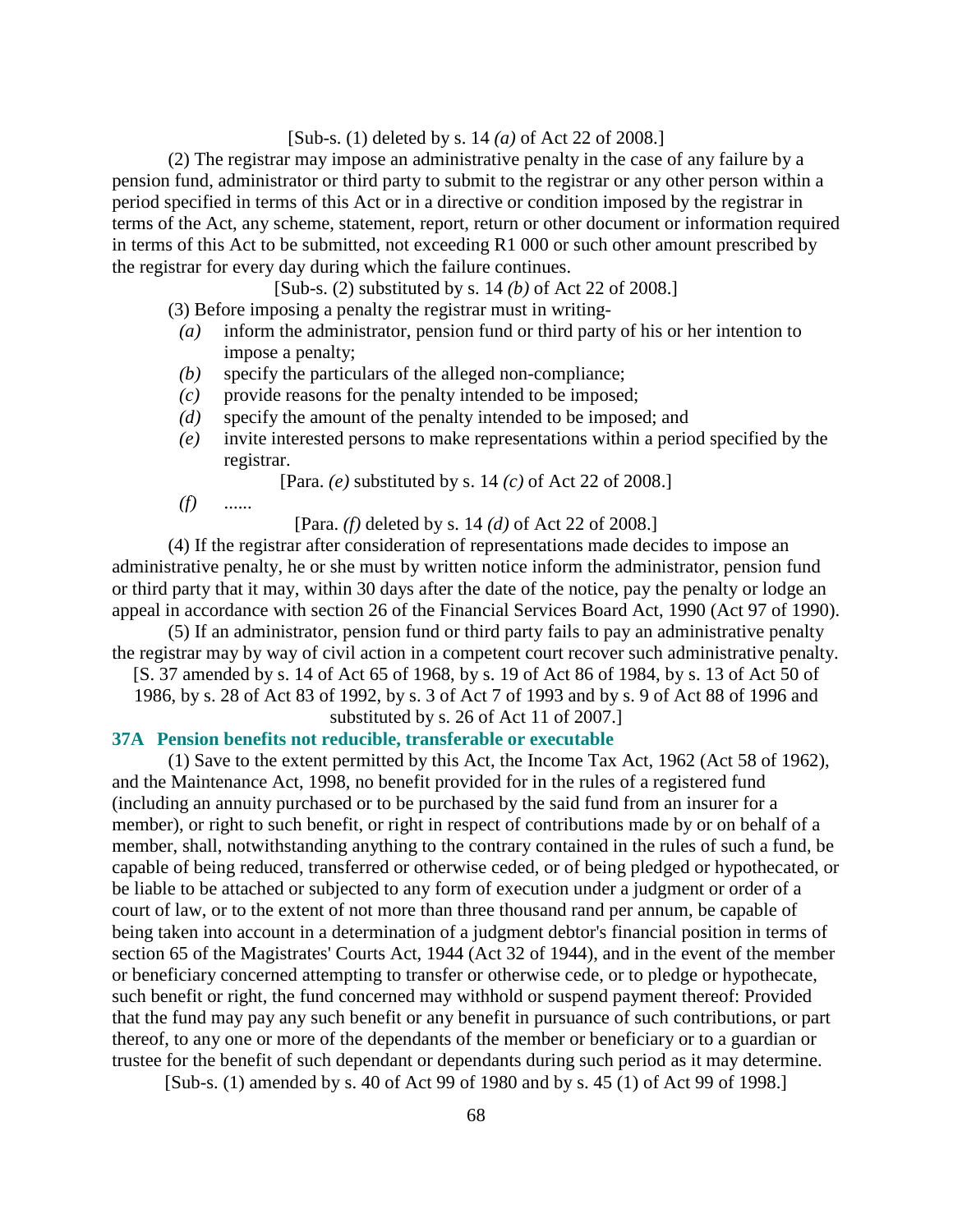(2) *(a)* If in terms of the rules of a fund the residue of a full benefit, after deduction of any debt due by the person entitled to the benefit, represents the benefit due to that person, such reduction shall for the purposes of subsection (1) be construed as a reduction of the benefit.

*(b)* The set-off of any debt against a benefit shall for the purposes of subsection (1) be construed as a reduction of the benefit.

 (3) The provisions of subsection (1) shall not apply with reference to anything done towards reducing or obtaining settlement of a debt-

- *(a)* which, in the case of a fund to which the Financial Institutions Amendment Act, 1976 (Act 101 of 1976), applies, arose before the commencement of that Act;
- *(b)* which, in the case of a fund to which the Financial Institutions Amendment Act, 1976, does not apply, arose before the commencement of the Financial Institutions Amendment Act, 1977;
- *(c)* which a fund may reduce or settle under section 37D, to the extent to which a fund may reduce or settle such debt; or
- *(d)* which is owed to a fund by a member in respect of arrear contributions, but excluding amounts which are in arrear due to the failure of the employer concerned to pay the member's contributions to the fund after deduction thereof from the member's remuneration.

[Para. *(d)* added by s. 27 *(b)* of Act 104 of 1993 and substituted by s. 4 of Act 22 of 1996.] [S. 37A inserted by s. 24 of Act 101 of 1976 and substituted by s. 12 of Act 94 of 1977.]

# **37B Disposition of pension benefits upon insolvency**

 If the estate of any person entitled to a benefit payable in terms of the rules of a registered fund (including an annuity purchased by the said fund from an insurer for that person) is sequestrated or surrendered, such benefit or any part thereof which became payable after the commencement of the Financial Institutions Amendment Act, 1976 (Act 101 of 1976), shall, subject to a pledge in accordance with section 19 (5) *(b)* (i) and subject to the provisions of sections 37A (3) and 37D, not be deemed to form part of the assets in the insolvent estate of that person and may not in any way be attached or appropriated by the trustee in his insolvent estate or by his creditors, notwithstanding anything to the contrary in any law relating to insolvency. [S. 37B inserted by s. 24 of Act 101 of 1976 and substituted by s. 13 of Act 94 of 1977 and by s. 12 of Act 80 of 1978.]

### **37C Disposition of pension benefits upon death of member**

 (1) Notwithstanding anything to the contrary contained in any law or in the rules of a registered fund, any benefit (other than a benefit payable as a pension to the spouse or child of the member in terms of the rules of a registered fund, which must be dealt with in terms of such rules) payable by such a fund upon the death of a member, shall, subject to a pledge in accordance with section 19 (5) *(b)* (i) and subject to the provisions of sections 37A (3) and 37D, not form part of the assets in the estate of such a member, but shall be dealt with in the following manner:

 *(a)* If the fund within twelve months of the death of the member becomes aware of or traces a dependant or dependants of the member, the benefit shall be paid to such dependant or, as may be deemed equitable by the board, to one of such dependants or in proportions to some of or all such dependants.

[Para. *(a)* substituted by s. 5 *(a)* of Act 22 of 1996.]

*(b)* If the fund does not become aware of or cannot trace any dependant of the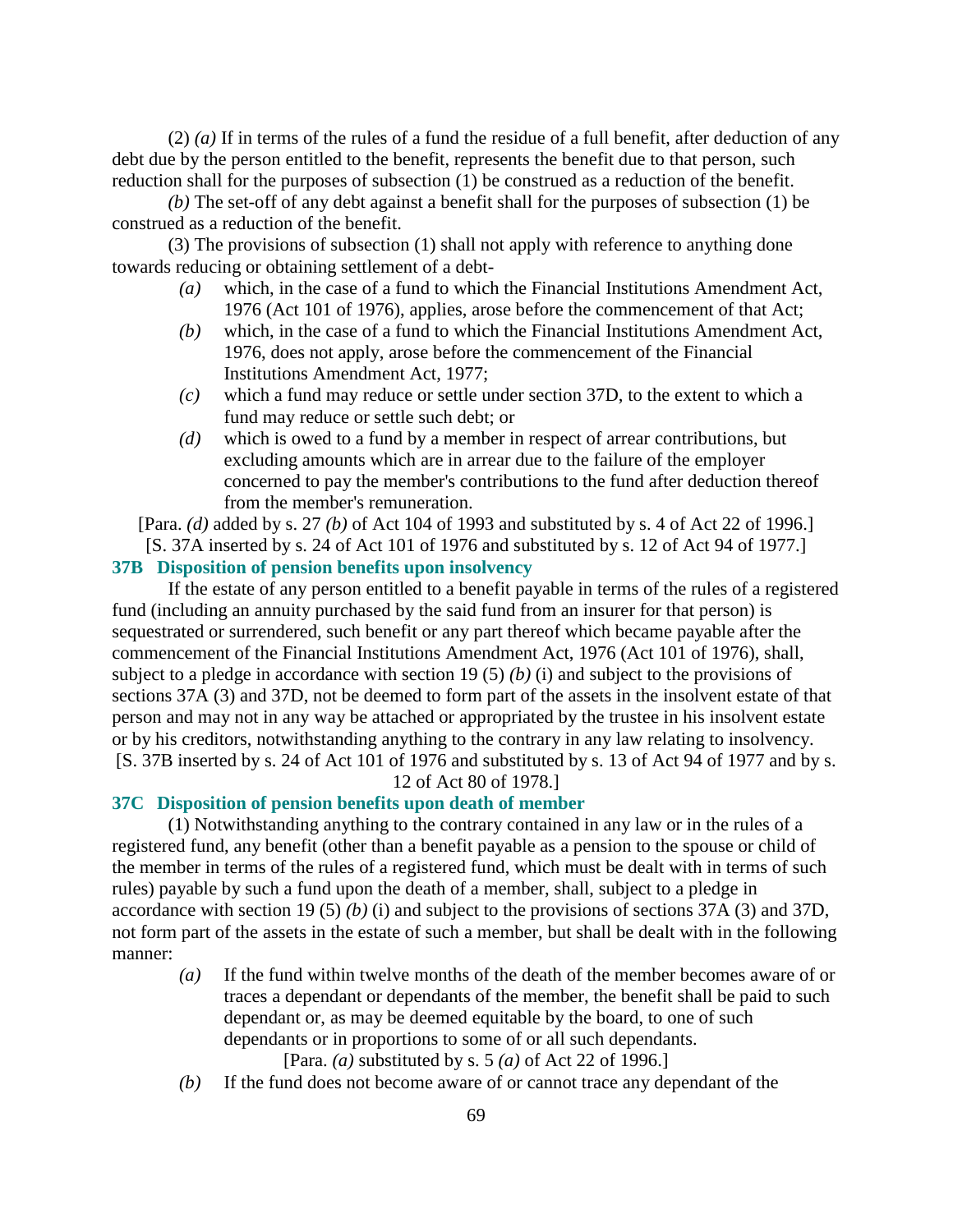member within twelve months of the death of the member, and the member has designated in writing to the fund a nominee who is not a dependant of the member, to receive the benefit or such portion of the benefit as is specified by the member in writing to the fund, the benefit or such portion of the benefit shall be paid to such nominee: Provided that where the aggregate amount of the debts in the estate of the member exceeds the aggregate amount of the assets in his estate, so much of the benefit as is equal to the difference between such aggregate amount of debts and such aggregate amount of assets shall be paid into the estate and the balance of such benefit or the balance of such portion of the benefit as specified by the member in writing to the fund shall be paid to the nominee. [Para. *(b)* substituted by s. 21 of Act 54 of 1989.]

 *(b*A) If a member has a dependant and the member has also designated in writing to the fund a nominee to receive the benefit or such portion of the benefit as is specified by the member in writing to the fund, the fund shall within twelve months of the death of such member pay the benefit or such portion thereof to such dependant or nominee in such proportions as the board may deem equitable: Provided that this paragraph shall only apply to the designation of a nominee made on or after 30 June 1989: Provided further that, in respect of a designation made on or after the said date, this paragraph shall not prohibit a fund from paying the benefit, either to a dependant or nominee contemplated in this paragraph or, if there is more than one such dependant or nominee, in proportions to any or all of those dependants and nominees.

[Para. *(b*A*)* inserted by s. 6 *(a)* of Act 51 of 1988 and substituted by s. 21 of Act 54 of 1989 and by s. 5 *(b)* of Act 22 of 1996.]

 *(c)* If the fund does not become aware of or cannot trace any dependant of the member within twelve months of the death of the member and if the member has not designated a nominee or if the member has designated a nominee to receive a portion of the benefit in writing to the fund, the benefit or the remaining portion of the benefit after payment to the designated nominee, shall be paid into the estate of the member or, if no inventory in respect of the member has been received by the Master of the Supreme Court in terms of section 9 of the Estates Act, 1965 (Act 66 of 1965), into the Guardian's Fund.

[Para. *(c)* substituted by s. 21 of Act 54 of 1989.]

[Sub-s. (1) amended by s. 28 of Act 104 of 1993 and by s. 27 *(a)* of Act 11 of 2007.]

 (2) *(a)* For the purposes of this section, a payment by a registered fund for the benefit of a dependant or nominee contemplated in this section shall be deemed to be a payment to such dependant or nominee, if payment is made to-

(i) a trustee contemplated in the Trust Property Control Act, 1988, nominated by-

- (*aa*) the member:
- *(bb)* a major dependant or nominee, subject to subparagraph *(cc)*; or
- *(cc)* a person recognised in law or appointed by a Court as the person responsible for managing the affairs or meeting the daily care needs of a minor dependant or nominee, or a major dependant or nominee not able to manage his or her affairs or meet his or her daily care needs;
- (ii) a person recognised in law or appointed by a Court as the person responsible for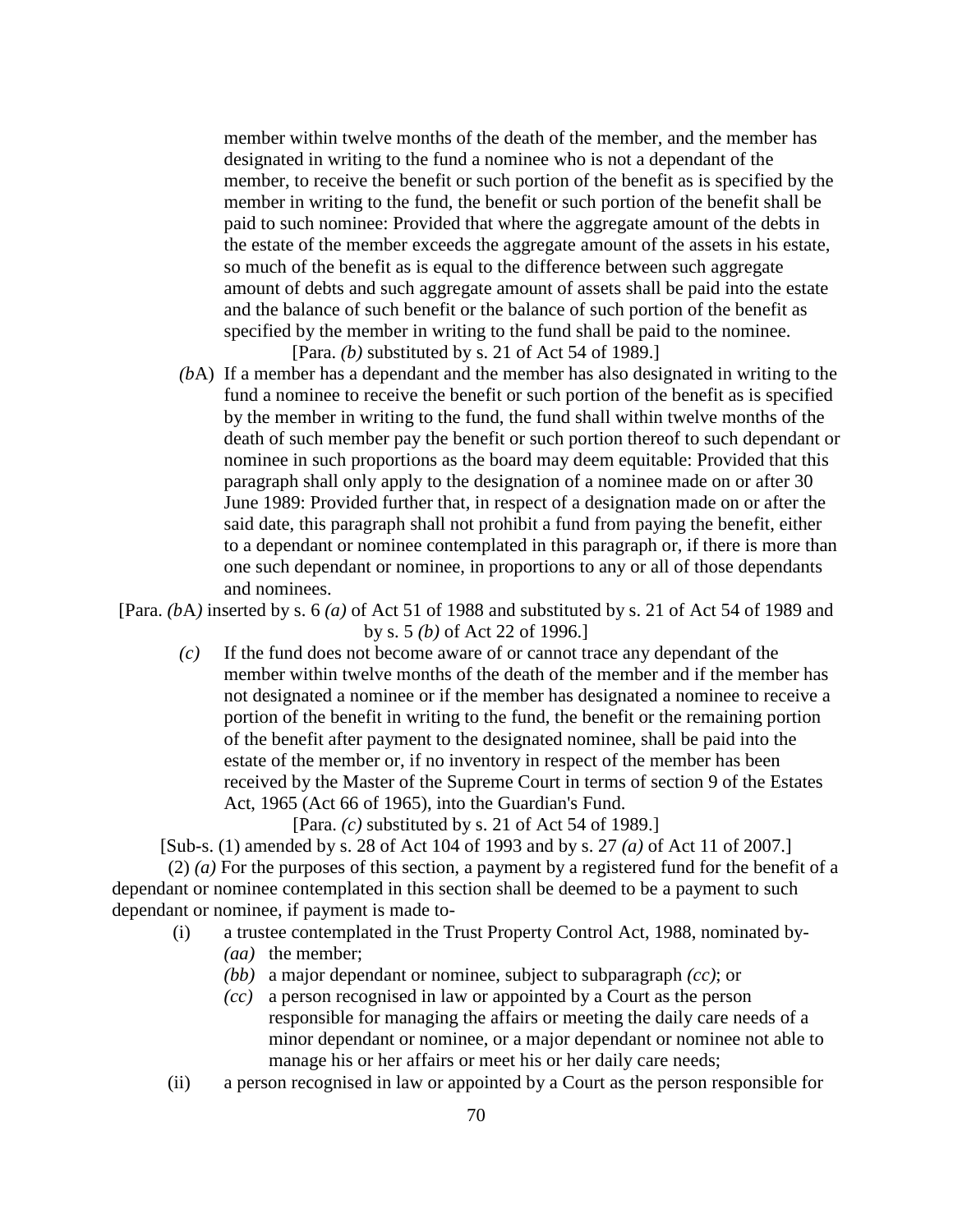managing the affairs or meeting the daily care needs of a dependant or nominee; or

(iii) a beneficiary fund.

*(b)* No payments may be made in terms of this section on or after 1 January 2009 to a beneficiary fund which is not registered under this Act.

[Sub-s. (2) added by s. 6 *(b)* of Act 51 of 1988 and substituted by s. 29 of Act 83 of 1992 and by s. 15 *(a)* of Act 22 of 2008.]

 (3) Any benefit dealt with in terms of this section, payable to a minor dependant or minor nominee, may be paid in more than one payment in such amounts as the board may from time to time consider appropriate and in the best interests of such dependant or nominee:

Provided that interest at a reasonable rate, having regard to the fund return earned by the fund, shall be added to the outstanding balance at such times as the board may determine:

Provided further that any balance owing to such a dependant or nominee at the date on which he or she attains majority or dies, whichever occurs first, shall be paid in full.

[Sub-s. (3) added by s. 5 *(c)* of Act 22 of 1996 and substituted by s. 27 *(b)* of Act 11 of 2007.]

 (4) *(a)* Any benefit dealt with in terms of this section, payable to a major dependant or major nominee, may be paid in more than one payment if the dependant or nominee has consented thereto in writing: Provided that-

- (i) the amount of the payments, intervals of payment, interest to be added and other terms and conditions are disclosed in a written agreement; and
- (ii) the agreement may be cancelled by either party on written notice not exceeding 90 days.

*(b)* If the agreement contemplated in paragraph *(a)* is cancelled the balance of the benefit shall be paid to the dependant or nominee in full.

[Sub-s. (4) added by s. 5 *(c)* of Act 22 of 1996.]

 (5) The provisions of subsections (3) and (4) do not apply to a beneficiary fund, and any remaining assets held for the benefit of a deceased beneficiary in a beneficiary fund must be paid into the estate of such beneficiary or, if no inventory in respect of the beneficiary has been received by the Master of the High Court in terms of section 9 of the Administration of Estates Act, 1965 (Act 66 of 1965), into the Guardian's Fund.

[Sub-s. (5) added by s. 15 *(b)* of Act 22 of 2008.]

[S. 37C inserted by s. 24 of Act 101 of 1976 and substituted by s. 13 of Act 80 of 1978 and by s. 41 of Act 99 of 1980.]

## **37D Fund may make certain deductions from pension benefits**

(1) A registered fund may-

- *(a)* deduct any amount due on the benefit in question by the member in accordance with the Income Tax Act, 1962 (Act 58 of 1962), and any amount due to the fund in respect of-
	- (i) a loan granted to a member in terms of section 19 (5); or
	- (ii) any amount for which the fund becomes liable under a guarantee furnished in respect of a member for a loan granted by some other person to the member in terms of section 19 (5), from-
		- *(aa)* the amount of the benefit to which the member or a beneficiary becomes entitled in terms of the rules of the fund; or
		- *(bb)* in the case of a transfer of the member to another fund, the amount of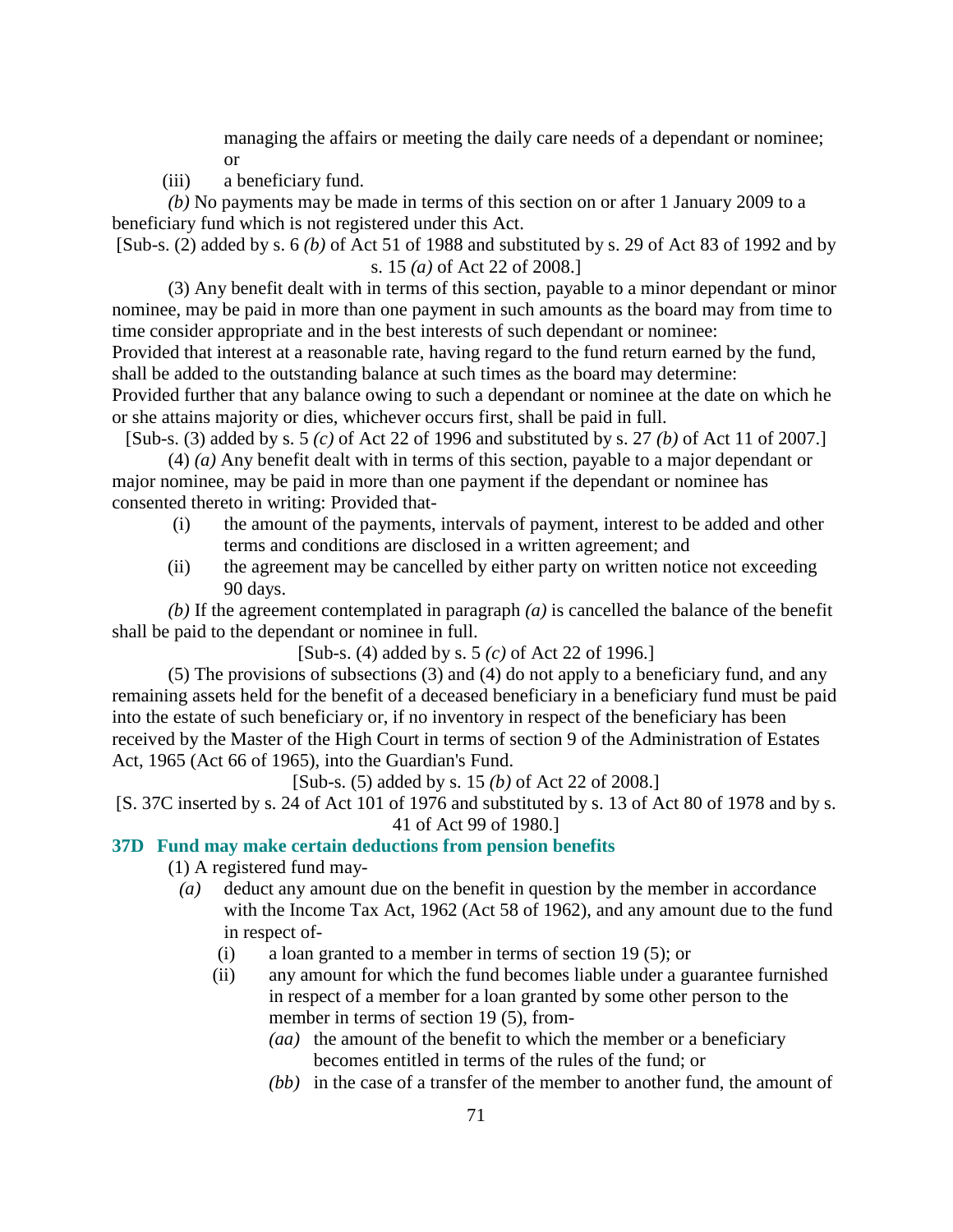the benefit which the fund is so entitled to transfer, if the board of the transferor fund is satisfied that it is not otherwise reasonably possible to negotiate the repayment or to transfer the loan or the guarantee; or

- *(cc)* in the case of default on the repayment of any such loan by the member concerned in circumstances where his or her membership of the fund is not terminated, the amount of the benefit which the member would have received on termination of membership on the date of default, if such a deduction is only effected as a last resort after the board of the fund is satisfied that no other arrangement for the required repayment can be made;
	- [Para. *(a)* substituted by s. 4 *(a)* of Act 65 of 2001.]
- *(b)* deduct any amount due by a member to his employer on the date of his retirement or on which he ceases to be a member of the fund, in respect of-
	- (i) *(aa)* a loan granted by the employer to the member for any purpose referred to in section 19 (5) *(a)*; or
		- *(bb)* any amount for which the employer is liable under a guarantee furnished in respect of a loan by some other person to the member for any purpose referred to in section 19 (5) *(a)*,

 to an amount not exceeding the amount which in terms of the Income Tax Act, 1962, may be taken by a member or beneficiary as a lump sum benefit as defined in the Second Schedule to that Act; or

- (ii) compensation (including any legal costs recoverable from the member in a matter contemplated in subparagraph *(bb)*) in respect of any damage caused to the employer by reason of any theft, dishonesty, fraud or misconduct by the member, and in respect of which-
	- *(aa)* the member has in writing admitted liability to the employer; or
	- *(bb)* judgment has been obtained against the member in any court, including a magistrate's court,

 from any benefit payable in respect of the member or a beneficiary in terms of the rules of the fund, and pay such amount to the employer concerned;

- *(c)* deduct any amount which the fund has paid or will pay by arrangement with, and on behalf of, a member or beneficiary in respect of-
	- (i) such member's or beneficiary's subscription to a medical scheme, registered otherwise than provisionally in terms of the Medical Schemes Act, 1998 (Act 131 of 1998);

[Sub-para. (i) substituted by s. 28 *(a)* of Act 11 of 2007.]

 (ii) any insurance premium payable by such member or beneficiary to a longterm insurer registered in terms of the Long-term Insurance Act, 1998 (Act 52 of 1998);

[Sub-para. (ii) substituted by s. 28 *(a)* of Act 11 of 2007.]

 (iii) any purpose approved by the registrar, on the conditions determined by him, upon a request in writing from the fund,

 from the benefit to which the member or beneficiary is entitled in terms of the rules of the fund, and pay such amount, if due, to such medical scheme, insurer or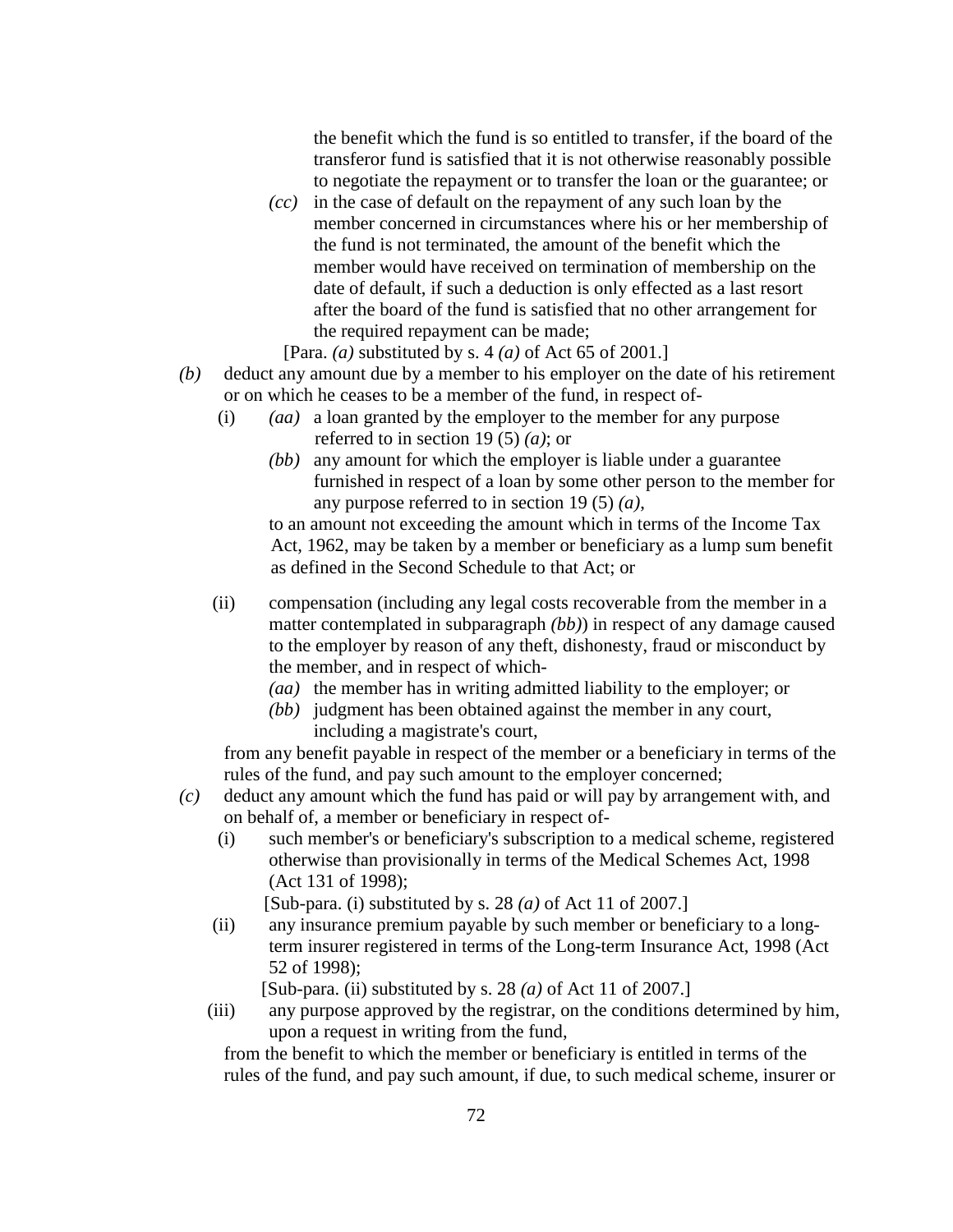person concerned, as the case may be;

[Para. *(c)* substituted by s. 14 of Act 80 of 1978.]

- *(d)* deduct from a member's benefit or minimum individual reserve, as the case may be-
	- (i) any amount assigned from such benefit or individual reserve to a nonmember spouse in terms of a decree granted under section 7 (8) *(a)* of the Divorce Act, 1979 (Act 70 of 1979);
	- (iA) any amount payable in terms of a maintenance order as defined in section 1 of the Maintenance Act, 1998 (Act 99 of 1998); and
	- (ii) employees' tax required to be deducted or withheld in terms of the Fourth Schedule to the Income Tax Act, 1962 (Act 58 of 1962), as a result of the deduction referred to in subparagraph (i) or (iA);

[Para. *(d)* added by s. 28 *(b)* of Act 11 of 2007 and substituted by s. 4 (1) *(a)* of Act 35 of 2007, by s. 16 *(a)* of Act 22 of 2008 and by s. 3 (1) *(a)* of Act 60 of 2008.]

*(e)* ......

[Para. *(e)* added by s. 28 *(b)* of Act 11 of 2007, amended by s. 4 (1) *(b)* of Act 35 of 2007 and deleted by s. 16 *(b)* of Act 22 of 2008.]

 (2) For the purposes of paragraph *(a)* (ii) *(bb)* and *(cc)* of subsection (1), the amounts so deducted shall be deemed to be a benefit to which the member becomes entitled on termination of his or her membership of the fund for reasons other than as a result of retirement or death arising at the date of the transfer or the default.

[Sub-s. (2) added by s. 4 *(b)* of Act 65 of 2001.]

 (3) *(a)* Any amount that may be deducted in terms of subsection (1) *(d)* may only be deducted after the amount of pension interest available has been reduced by any loan amount or guarantee amount referred to in subsection (1) *(a)*, where such a loan or guarantee was granted prior to the granting of the court orders, irrespective of the fact that that amount is due and payable or not: Provided that the aggregate of all amounts deducted in terms of this subsection may not exceed the member's pension interest available at any given time.

*(b)* In the event that more than one of the court orders referred to in subsection (1) *(d)* provides for the deduction of amounts from a member's benefit or minimum individual reserve, as the case may be, at the same time, the court orders must be dealt with in accordance with the following hierarchy-

- (i) any maintenance order referred to in subsection (1) *(d)* (iA);
	- [Sub-para. (i) substituted by s. 3 (1) *(b)* of Act 60 of 2008.]
- (ii) any decrees of divorce or for the dissolution of a customary marriage.

[Sub-s. (3) added by s. 16 *(c)* of Act 22 of 2008.]

 (4) *(a)* For purposes of section 7 (8) *(a)* of the Divorce Act, 1979 (Act 70 of 1979), the portion of the pension interest assigned to the non-member spouse in terms of a decree of divorce or decree for the dissolution of a customary marriage is deemed to accrue to the member on the date on which the decree of divorce or decree for the dissolution of a customary marriage is granted, and, on the written submission of the court order by the non-member spouse-

- (i) must be deducted by-
	- *(aa)* the pension fund or pension funds named in or identifiable from the decree;
	- *(bb)* the pension fund or pension funds to which the pension fund referred to in item *(aa)* transferred the pension interest referred to in the decree;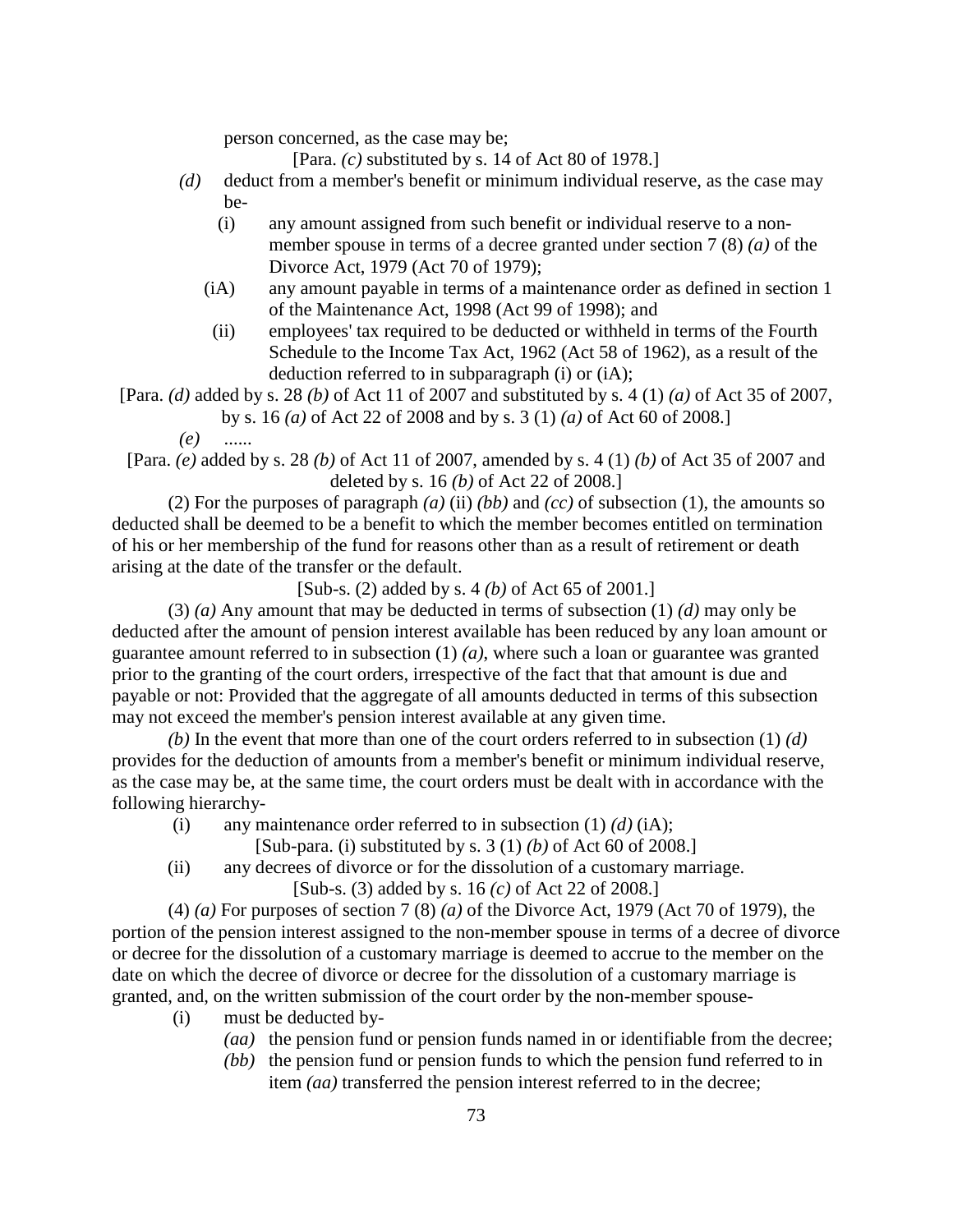- (ii) must be deducted on the date on which an election is made or, if no election is made within the period referred to in paragraph *(b)* (i), the date on which that period expires; and
- (iii) must reduce the member's accrued benefits or minimum individual reserve at the date of the decree.

*(b)* (i) The pension fund must, within 45 days of the submission of the court order by the non-member spouse, request the non-member spouse to elect if the amount to be deducted must be paid directly to him or her, or if it must be transferred to a pension fund on his or her behalf.

 (ii) The non-member spouse must within 120 days of being requested to make an election-

- *(aa)* inform the pension fund of how the amount referred to in subparagraph (i) must be dealt with; and
- *(bb)* if he or she elects that the amount must be paid to him or her directly, provide the pension fund with the details of how that payment must be effected; or
- *(cc)* if he or she elects that the amount must be transferred to a pension fund on his or her behalf, provide the pension fund with the details of that pension fund.

 (iii) The pension fund must pay or transfer the amount within 60 days of being informed of how the amount must be dealt with in accordance with the non-member spouse's election.

 (iv) In the event that the non-member spouse fails to make an election or identify the pension fund to which the amount should be transferred within the period referred to in subparagraph (ii), the pension fund must pay the amount directly to the non-member spouse within 30 days of the expiry of that period.

 (v) Despite subparagraph (iv), in the event that the pension fund cannot reasonably ascertain how the payment to the non-member spouse must be effected, the pension fund must retain the amount and any fund return referred to in paragraph *(c)* (ii) in the pension fund until such time as details of how that payment must be effected is made available to the pension fund by the member, the non-member spouse or any other person.

*(c)* A non-member spouse-

- (i) is not a member or beneficiary in relation to the pension fund; and
- (ii) is entitled to the accrual of fund return on the amount referred to in paragraph *(a)* at fund return from the expiry of the period referred to in paragraph *(b)* (ii) until payment or transfer thereof, but not to any other interest or growth.

*(d)* Any portion of the pension interest assigned to the non-member spouse in terms of a decree of divorce or decree for the dissolution of a customary marriage granted prior to 13 September 2007 are for purposes of any law other than the Income Tax Act, 1962, including, but not limited to, section 7 (8) *(a)* of the Divorce Act, 1979, deemed to have accrued to the member on 13 September 2007 and must be paid or transferred in accordance with paragraphs *(a)* and *(b)*. [Sub-s. (4) added by s. 16 *(c)* of Act 22 of 2008.]

 (5) Despite paragraph *(b)* of the definition of 'pension interest' in section 1 (1) of the Divorce Act, 1979, the total amount of annual simple interest payable in terms of the definition may not exceed the fund return on the pension interest assigned to the non-member spouse in terms of a decree granted in terms of section 7 (8) *(a)* of the Divorce Act, 1979.

[Sub-s. (5) added by s. 16 *(c)* of Act 22 of 2008.]

 (6) Despite paragraph *(b)* of the definition of 'pension interest' in section 1 (1) of the Divorce Act, 1979, the portion of the pension interest of a member of a pension preservation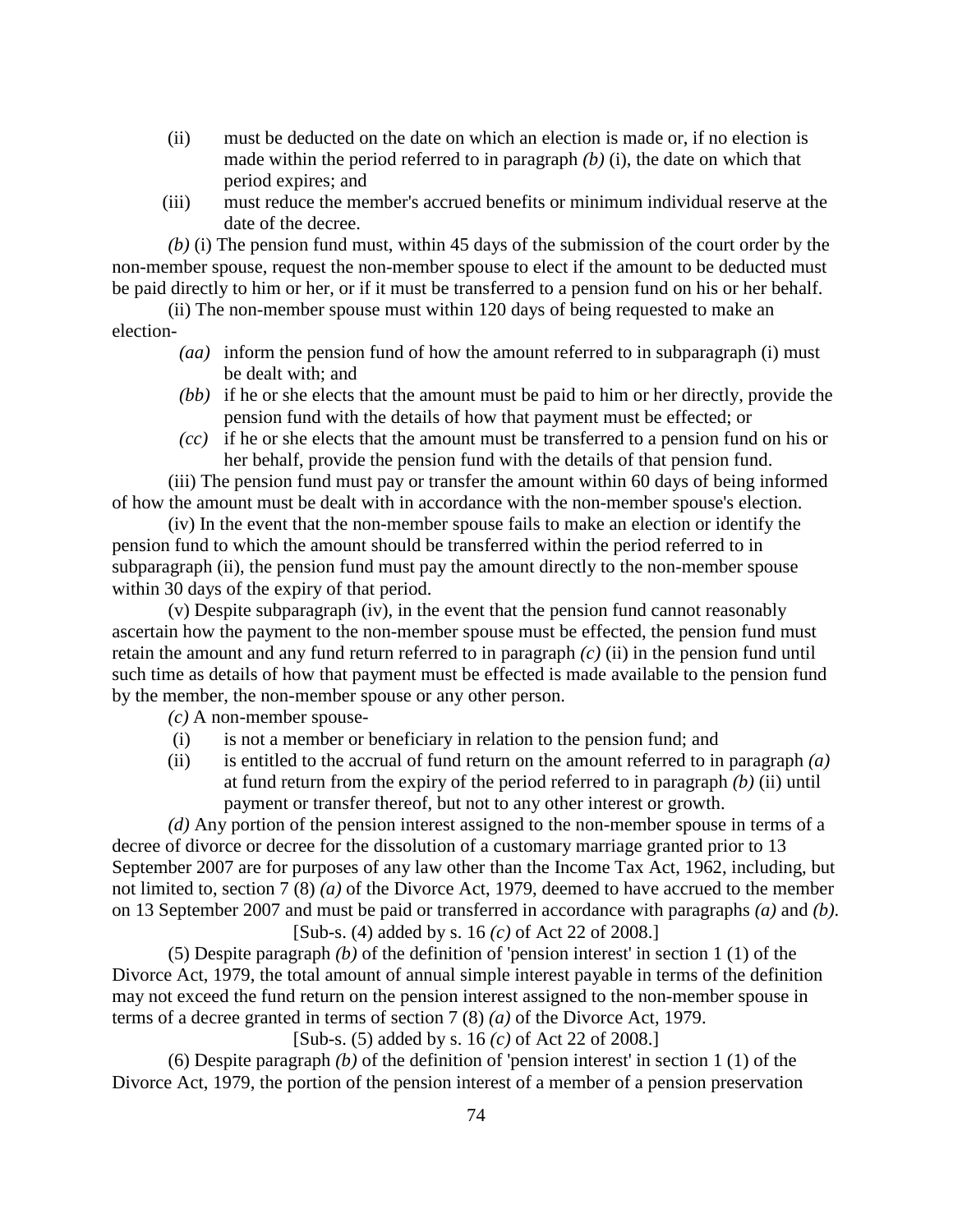fund or provident preservation fund (as defined in the Income Tax Act, 1962), that is assigned to a non-member spouse, refers to the equivalent portion of the benefits to which that member would have been entitled to in terms of the rules of the fund if his or her membership of the fund terminated on the date on which the decree was granted.

[Sub-s. (6) added by s. 16 *(c)* of Act 22 of 2008.]

[S. 37D inserted by s. 14 of Act 94 of 1977.]

## **38 Exemption from Act 57 of 1988**

 The Trust Property Control Act, 1988 (Act 57 of 1988), shall not apply to a fund registered under this Act.

[S. 38 substituted by s. 29 of Act 104 of 1993.]

**39 ......** 

[S. 39 repealed by s. 73 of Act 52 of 1998.]

## **40 Act in certain respects, and certain rules, binding on State**

 From the date of the registration of a pension fund referred to in section 4A the provisions of this Act, excluding the provisions of section 37, in so far as they relate to such pension fund, and the rules of such pension fund, shall be binding on the State.

[S. 40 substituted by s. 3 of Act 119 of 1991.]

### **40A Delegation and assignment**

 (1) The Minister may, in writing, delegate a power or assign a duty to any official in the National Treasury.

 (2) The Minister must regularly review and, if necessary, amend or withdraw a delegation made under subsection (1).

(3) A delegation or assignment to an official contemplated in subsection (1)-

- *(a)* is subject to such limitations and conditions as the Minister may impose; and
- *(b)* does not divest the Minister of the responsibility concerning the exercise of the delegated power or the performance of the assigned duty.

 (4) The Minister may confirm, vary or revoke any decision taken by an official as a result of a delegation in terms of this section subject to any rights that may have vested as a consequence of the decision.

[S. 40A inserted by s. 29 of Act 11 of 2007.]

#### **40B Retrospectivity**

 The definitions in section 1 (1) of 'actuarial surplus', 'contingency reserve account', 'contribution holiday', 'defined benefit category of a fund', 'employer surplus account', 'fund return', 'member surplus account', 'minimum individual reserve' and 'surplus apportionment date', and sections 14A, 14B, 15B, 15C, 15E, 15F and 15K, are deemed to have come into operation on 7 December 2001, for funds whose surplus apportionment schemes have not been approved or whose nil returns referred to in section 15B (11) *(b)* have not been received by the registrar: Provided that-

- *(a)* in the case of funds whose surplus apportionment schemes have been submitted but not yet approved on the effective date of this amendment;
- *(b)* in the case of a nil return referred to in section 15B (11) *(b)* that has been received by or on the effective date of this amendment but in respect of which the registrar is not satisfied that the requirements of section 15B (11) have been met,

the registrar must inform such funds of the instances where their schemes or nil returns do not comply with requirements of the Act and grant the funds a reasonable period of time to review